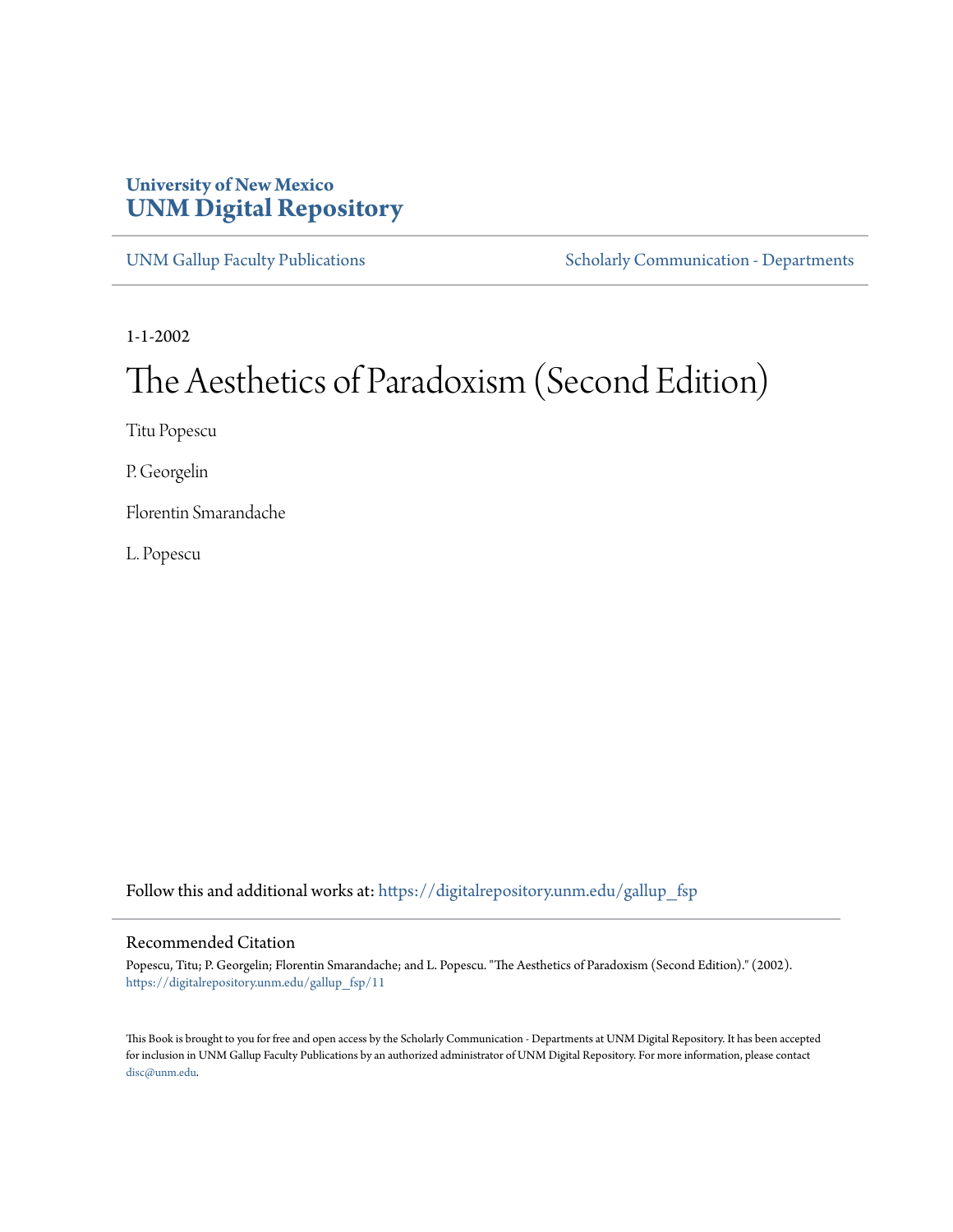**TITU POPESCU** 

## **THE AESTHETICS OF PARADOXISM (second edition)**



**American Research Press Rehoboth**

**2002**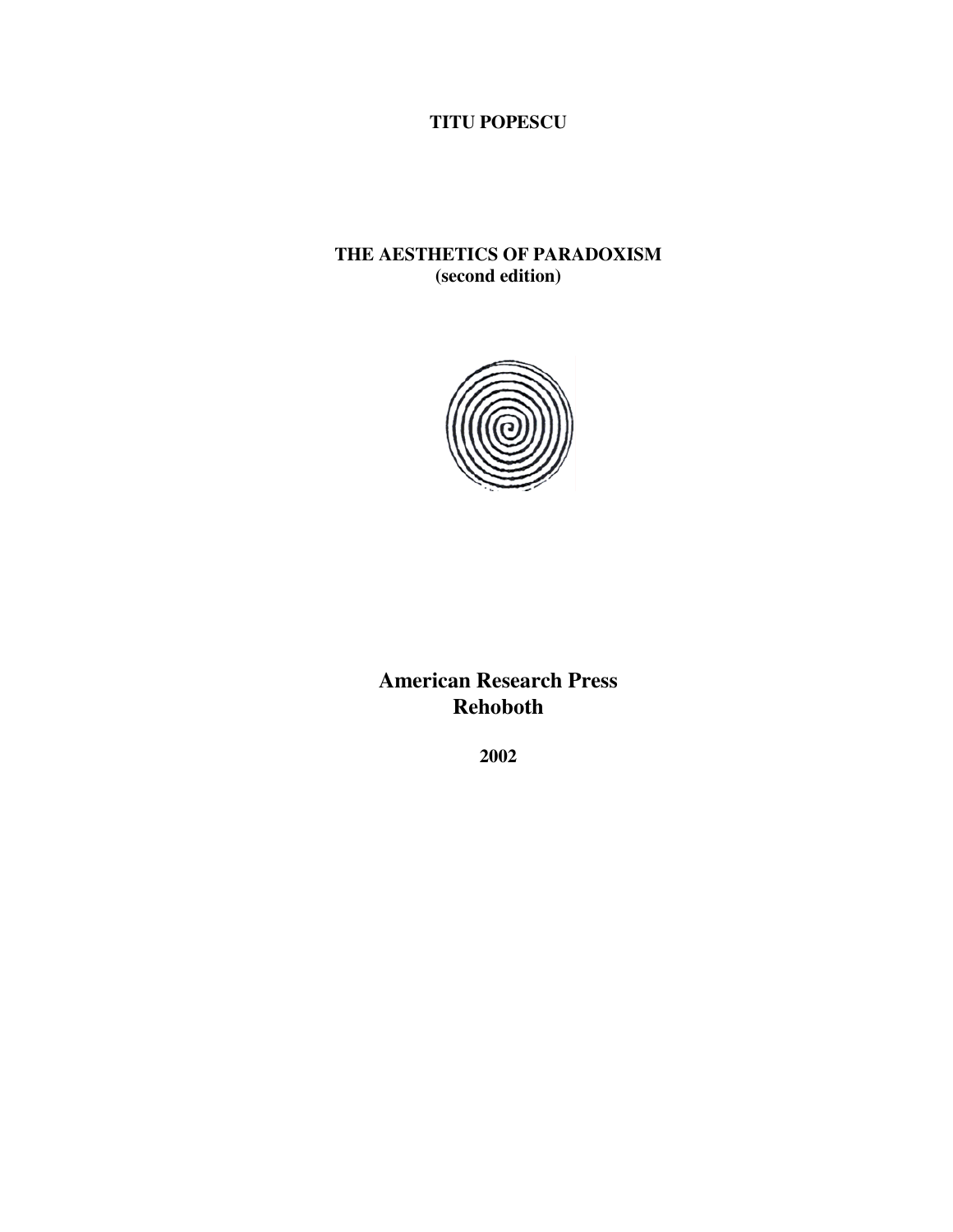Titu Popescu

## **THE AESTHETICS OF PARADOXISM (second edition)**

**Translated from Romanian by P. Georgelin, F. Smarandache, and L. Popescu** 

**American Research Press Rehoboth 2002**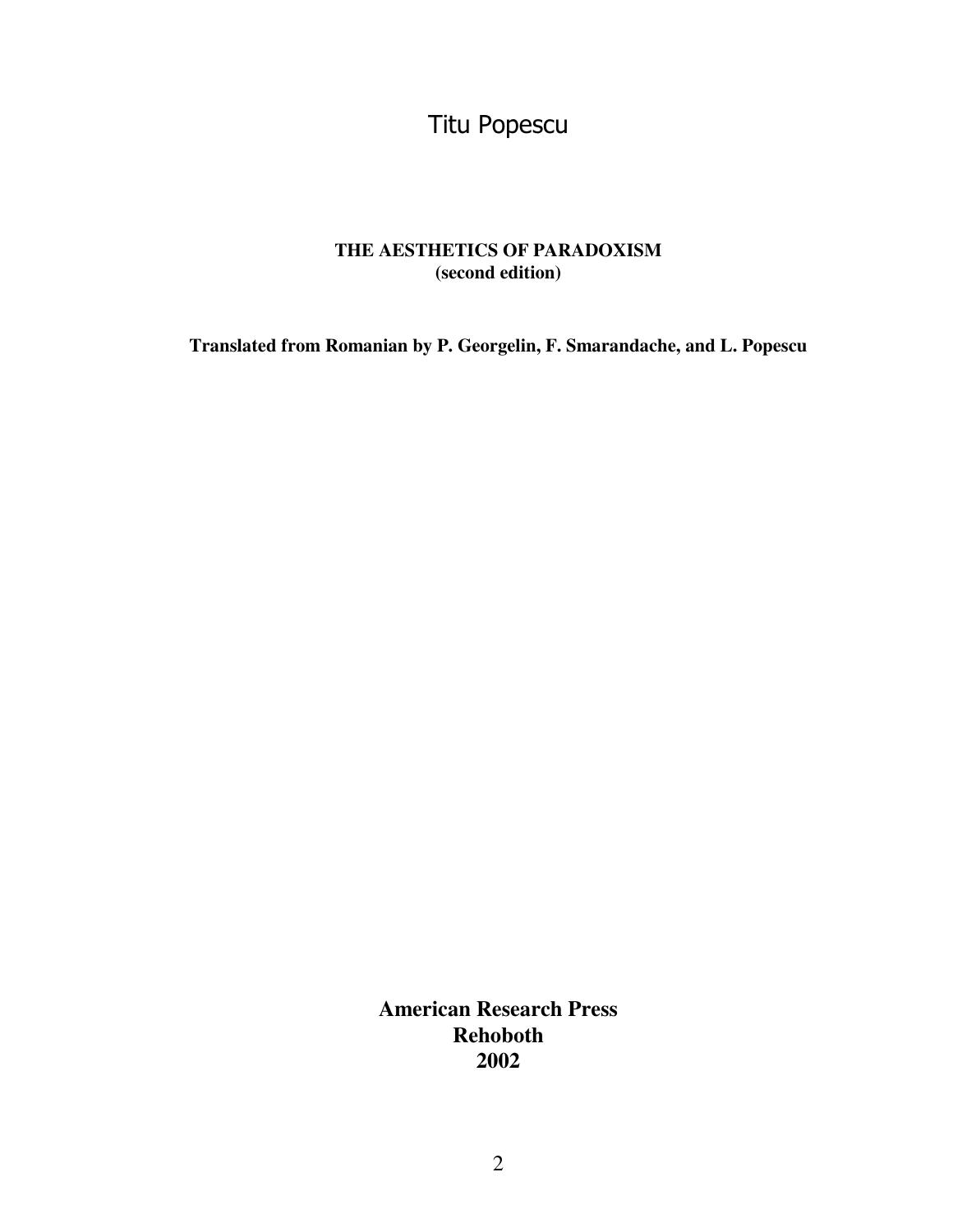This book can be ordered in microfilm format from:

 Bell and Howell Co. (University of Microfilm International) 300 N. Zeeb Road P.O. Box 1346, Ann Arbor MI 48106-1346, USA Tel.: 1-800-521-0600 http://www.umi.com/bod/ (Books on Demand)

Copyright 2002 by American Research Press

Rehoboth, Box 141

NM 87322, USA

E-mail: M\_L\_Perez@yahoo.com

http://www.gallup.unm.edu/~smarandache/

# **ISBN: 1-931233-53-5**

Standard Address Number 297-5092

Printed in the United States of America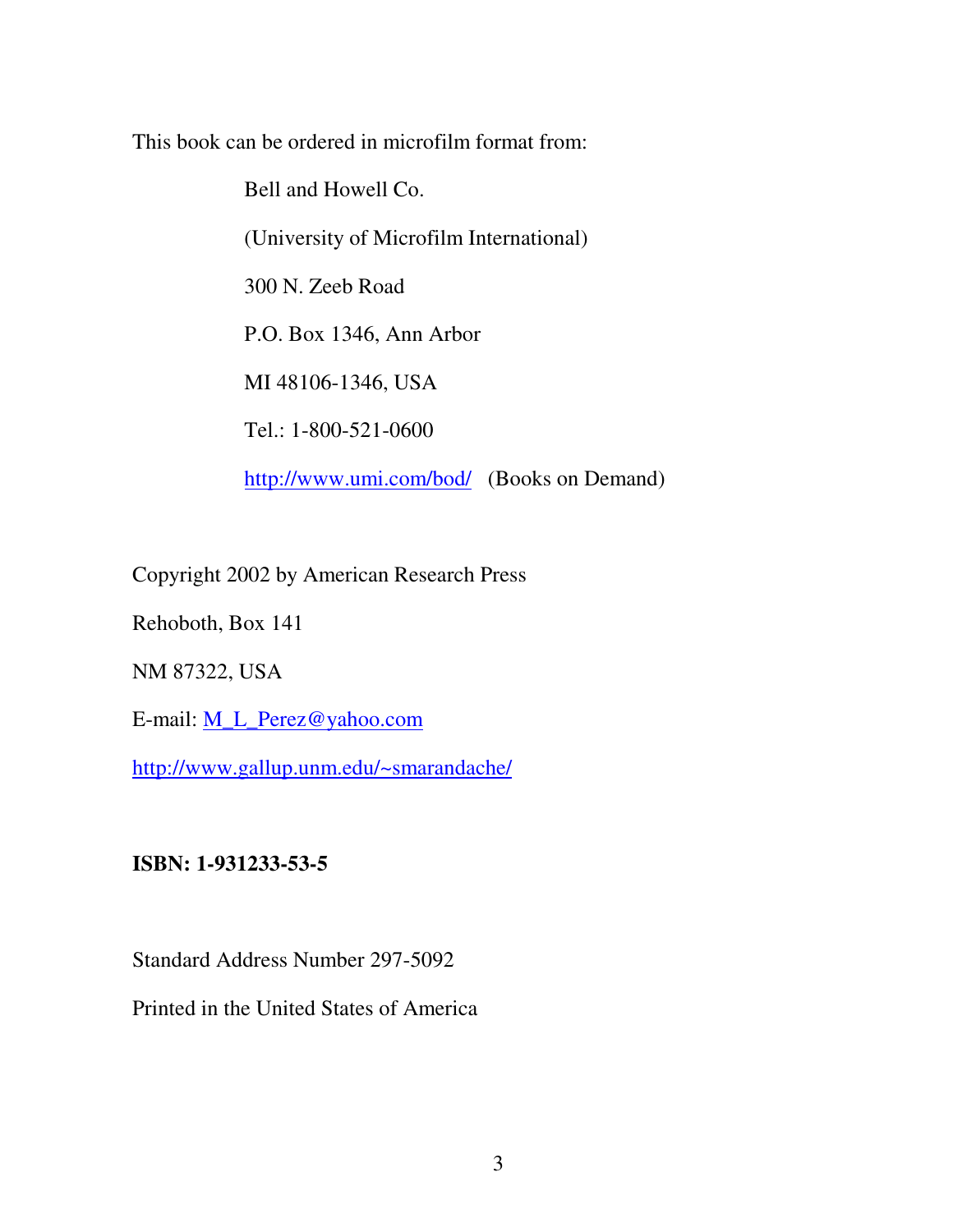#### **Foreword**

 In the history of thought and creation, the decisive events, the great and significant moments, the strongly affirmative stages - then the imposition of the optimizing novelties - have depended on the name and prestige of a personality. Referring to those, we personalize further on. The examples are extremely numerous, even in our nearest past. When we mention a creation - in the largest sense of the term - with the name of the personality who illustrates it most extensively at a given time, we state precisely the specific importance of it; we give it, with other words, the identity to which we can refer continuously with full knowledge and without causing any confusion among the receivers. The facts are called with the name of the man who produced them, and in this way we can compose a parallel onomastic dictionary, in which the work is included in the person's space, keeping its content. The consecrated proper names evolve through quickly imposed habits, a large range of increments that announce the essential outline of their peak production. No space for ambiguity remains when we address to readers or listeners who are somewhat acquainted with the subject and we use such terms as Aristotelianism, Platonism, Kantianism, Hegelianism, Proustianism, Eminescianism, Barbianism, etc. We have even the advantage of a centered communication when we suggest with a sole notion the work as well as its dominant features, linked with the renown of the concerned author.

 There is no doubt that this way of denomination, when practiced a long time, has become a reflex and now is part of the habits of a correct expression. And neither the semantic objectification of works by a person nor the inherent axiological sanction disturb anybody. Personification being inevitable in creation, the history of art can be superposed to the history of the authors or, at, least gets tangled very strongly with them.

 It is precisely the case with the recent literary movement of Paradoxism, conceived in Romania and affirmed in the United States, which is closely bound to the temperament, inclination, taste and creative disposition of its initiator and organizer, the poet-mathematician Florentin Smarandache (paradoxism = smarandachism, in an "internal" and already notorious interpretation).

 A few years ago, I received at the redaction office of "Curentul" in Munich a letter sent from the Istanbul camp for political refugees. A small writing, nervous and legible, expanding on four pages, had been elaborated with the object to present the young poet, fled from Romania, who was desirous to make himself known in the advertising and literary life of the Romanians, but not only theirs, in the Occident. I had learnt there from that he was a teacher of mathematics native in Oltenia, that he had published in his specialty, but also in literature, that he was alone and just did not bear solitude. The professional writers know this type of letter. At first I'd had a reflex of restraint, justified by the lack of knowledge in this case. In addition, the profession/ specialty of the sender came to support my mistrust. A mathematician in literature is a rare thing, because it sounds in us like the highest pretensions to amateurism. Ion Barbu, isn't it?, comes to you first in your mind and it is enough to discourage the velleities in this field. The information of valuable scientists on art is not founded usually on a rather confused bovarism.

 However, from the script of the refugee in the Sublime Porte came out another atmosphere and a feeling of another kind of anxiety: it could be felt that it was not a stranger in literature who wrote. The letter did not insist in terms of desire of publication. It had a very serious human core and a spiritual quality that attracted attention. You could perceive a taste well developed or, at least, having entered into the right way, and a state of spiritual alert desirous of being aware of the events. The signs of surprise increased when I extracted from the bottom of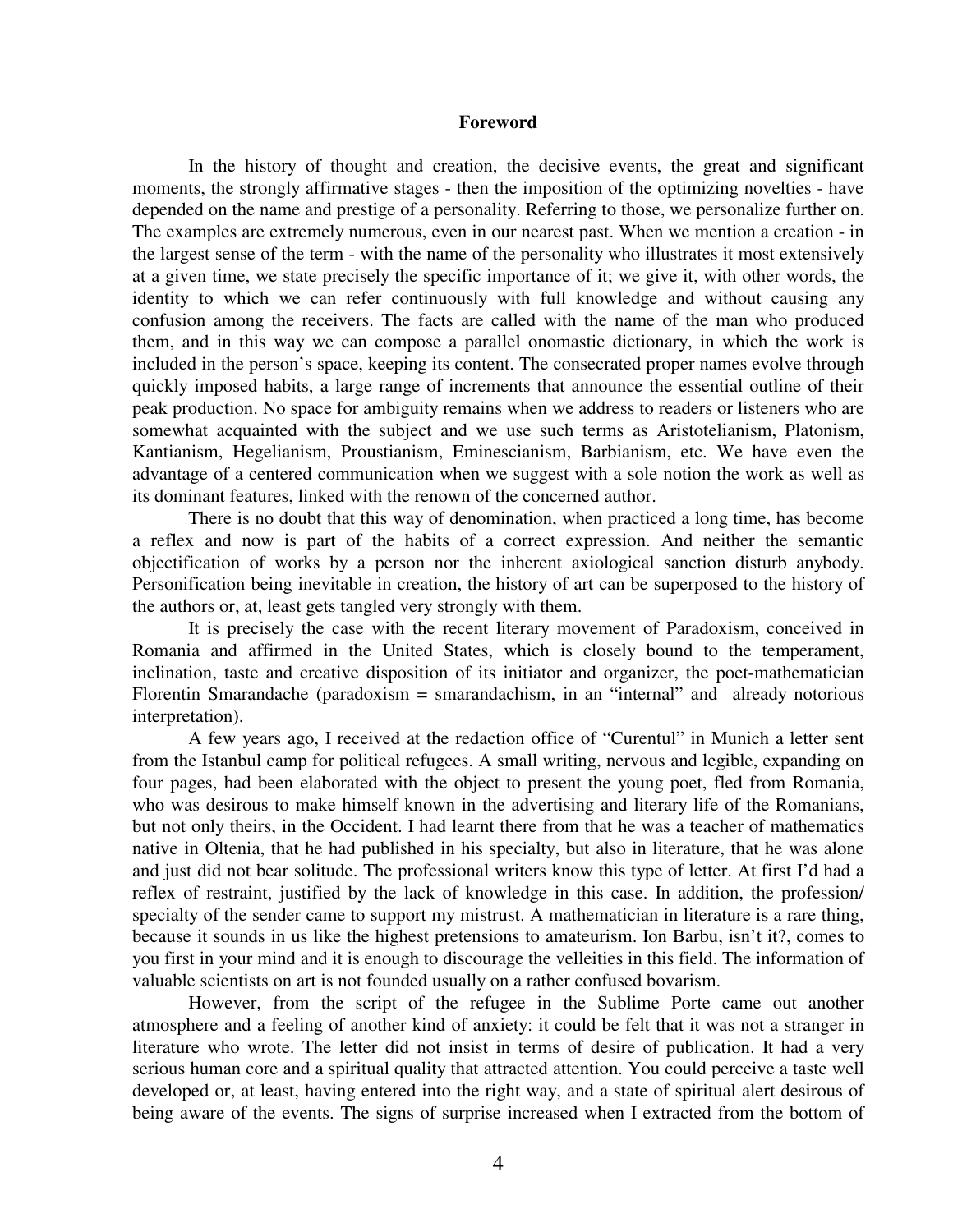the envelop a small book of poetry, in a Lilliputian format, as if it were for use by fable personages, a paperback book published in fact in Morocco, The author: the same Florentin Smarandache. But the surprise had to grow on, as the reading went forward, because the poems constituted only an element of the significant space of the page, the expression tended towards an autonomy in an universe of signs, in a concentric play reinforced by the disposition of the verses and the astonishment of the blank spaces. It was the first contact with paradoxism, discovered still in its incipient and more tempered phase.

 Gradually, but enough quickly - the impatience of the letter from Istanbul was absolutely incontestable -, the poet's name took importance in the literary sphere, when he had succeeded in settling in the city of Phoenix, Arizona. He has triggered off a real campaign of in-forming with his poetry and his thought concerning poetry, through an extraordinary epistolary effort and through his works in a general manner, succeeding not only in attracting attention on himself, but also in being recognized and appreciated for his fatherhood of the original paradoxist conception, in gaining sympathizers, members, supporters, so that he is included in the most notorious references in the present literary activity of the world, and notes and comments have been made on him in the most diverse international media. He is appreciated as a schoolmaster and a writer with a real talent. He is overwhelming with so many statements of sympathy and appreciation expressed about his name. From now, a record in the computer would be necessary to put them in full evidence. I believe that here, in Occident, he is the most popular writer of our generation.

 I have noted that he generates an involuntary sympathy. I have been the testimony of exclamations of delight that came from persons who had not read anything from him but had heard of him. He has then gained the reputation of being a spiritualist of mistakes. And from him you accept that insolence and that irritation in regard to the world, because he does it with a refined intelligence, a superior spirit and a good-heartedness that conquers you. Although it seems to be said frivolously, Florentin has a gift to become likable. His is gifted for nonchalance and contrariety, but his play, either it should be the spark in surface or it should put ingeniously the unorthodox forms in a picture-frame, it is a very grave, serious, deep play, directed towards the face of the one who follows it. He, the poet, laughs with an eye and weeps with the other. And precisely this genuineness of duplicity, I intend to put it in evidence through all this essay on Paradoxism - since Florentin Smarandache, trying my structural weakness for unpredictable curls of his mind and my tolerant Transylvanian character in front of his southern hurry in stating and denying, started to bomb me with consistent parcels, that came on until I was about to reach Paradoxism, almost filling a shelf of my library. Plus his letters, plus writings that have punctuated the stages of the road.

 And it is in this way that the project - not the first anyway, as it can be ascertained from the biography afterwards - has been conceived to integrate Paradoxism in a larger family of mind comprising the whole of the artistic modernism, in a theory of creation that could explain the fields of activity. For this reason, I have focused this essay firmly on the aesthetic domain, considering that the modern experience of creation draws its validity from broad principles that govern the life of the artistic phenomena. And then I have come in a natural way to the evaluation of the paradoxist concrete, of a movement put into action - to its exponential level, the one given by Smarandache.

 I have preferred to debate of ideas about Paradoxism, because it is the surest way to the clarifications that are inevitable. No priority has been given to the filiations and relationships although I have indicated them where it was the case -, but to those aspects that are in a vertical connection with a norm, a principle, or to the largest irradiance of those that come from an independent emission. I have added to the suggestions of Smarandache's biography some new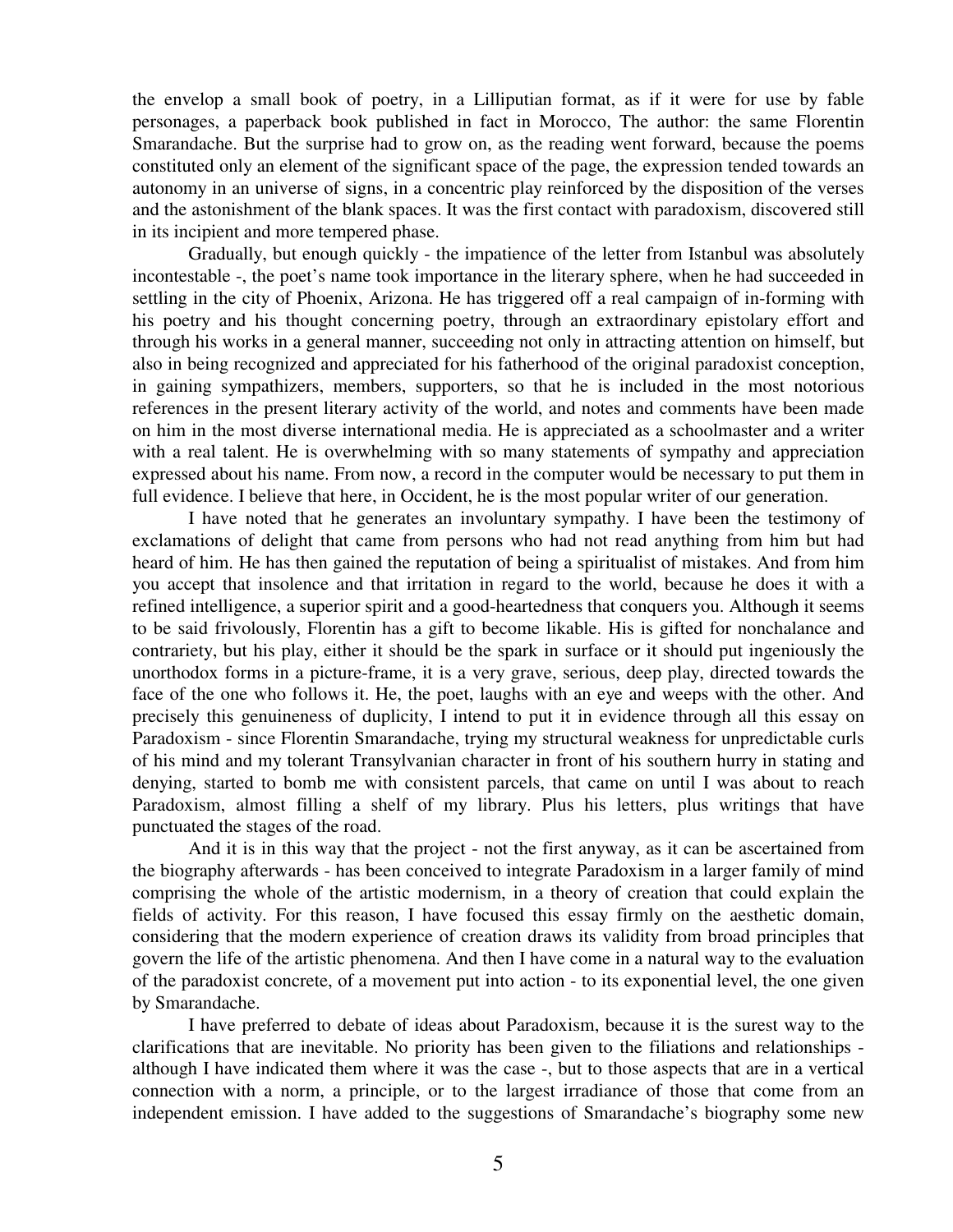ones, coming from other sources. Furthermore, I have put as a basis, of course, the capability of discernment that is presupposed in those who have a familiarity of whatever extent in this domain.

 On account of the spectacular nature of the subject, of the temperamental iconoclasm of the poet (novelist, dramatist, translator, as it will be seen afterwards), and because of the preoccupation for the implication of a principle and the consciousness that a knot of aesthetic contradictions cannot be undone like a Gordian knot, it may be that I will not have been always clear enough to make myself understood thoroughly. I have taken this risk in order not to deceive those who, acquainted with this field, have the abilities to draw personnel constructive conclusions. To speak of Paradoxism, anyway, is not a subject for an editorial office.

 I've not even have any hesitation in granting a special attention to the examination and the analysis of the booklets, all the activities of Florentin Smarandache, since if we speak about Paradoxism, we speak of him first of all - precisely the ideas with which I had begun these introducing lines.

 I have recalled the letter arrived at "Curentul" from Istanbul, which changed for some time the course and nature of my readings. I must warn the future Smarandache's correspondents that they should not be disturbed by the unusual label attached on his envelopes: a flight of cranes floating in a blue sky, stretching their aerodynamic necks towards the desired horizon...It is nothing else but a mathematician's emblem for him who has this nebulous and remote (as far as I am concerned) field as a discoverer of a function that wears the poet's name: Smarandache's function.

 And there is much to say about it, God have mercy...But what I can say is that the paradoxist mentor is a kind of notoriety in the science of numbers, where he is also the holder of an overwhelming biography. Sensational! A simple glance through it gives you a fit of dizziness!

 I finished this book in 1995. Till this moment, when I have written the last page (this one of the foreword), I have not succeeded in shaking hands with its inspirator. I have read him, corresponded and conversed with him on the telephone, without exceeding the limits of the formal information connected with the intellectual collaboration. Everything that I have written has been elaborated and controlled in reference to the reading and without interference of echoes of other sources. His person is alien to me, his personality is close to me. This is a guarantee of sincerity of the lines I am writing. I also declare my impossibility to say what he is like to be from now on. I can only express my hope that the sense of this analysis should correspond, as time passes, with a complete literary affirmation of the movement and its leader.

 One thing more: one has been looking for the "tranquillization" of Smarandache, for his moving towards "normality", with arguments such as formulae of good sense, of good advises (La Rochefoucauld used to say that nobody can any longer give real examples of good advises). Nothing is more opposite and more prejudicial to his (literary) interest! A Smarandache swallowed up by the self-sufficient common norms, led to the denominator of uniformity and canonized in banality - that is to say: a real paradox - would be a Smarandache lost, a minus Smarandache, the ratification of an absence that would have no longer even an excuse for its inconsistency. There cannot exist a cut off Smarandache after the printing of our preconceptions. It would be another thing, quite another thing.

Smarandache is either exasperating/ exasperated or he is nothing!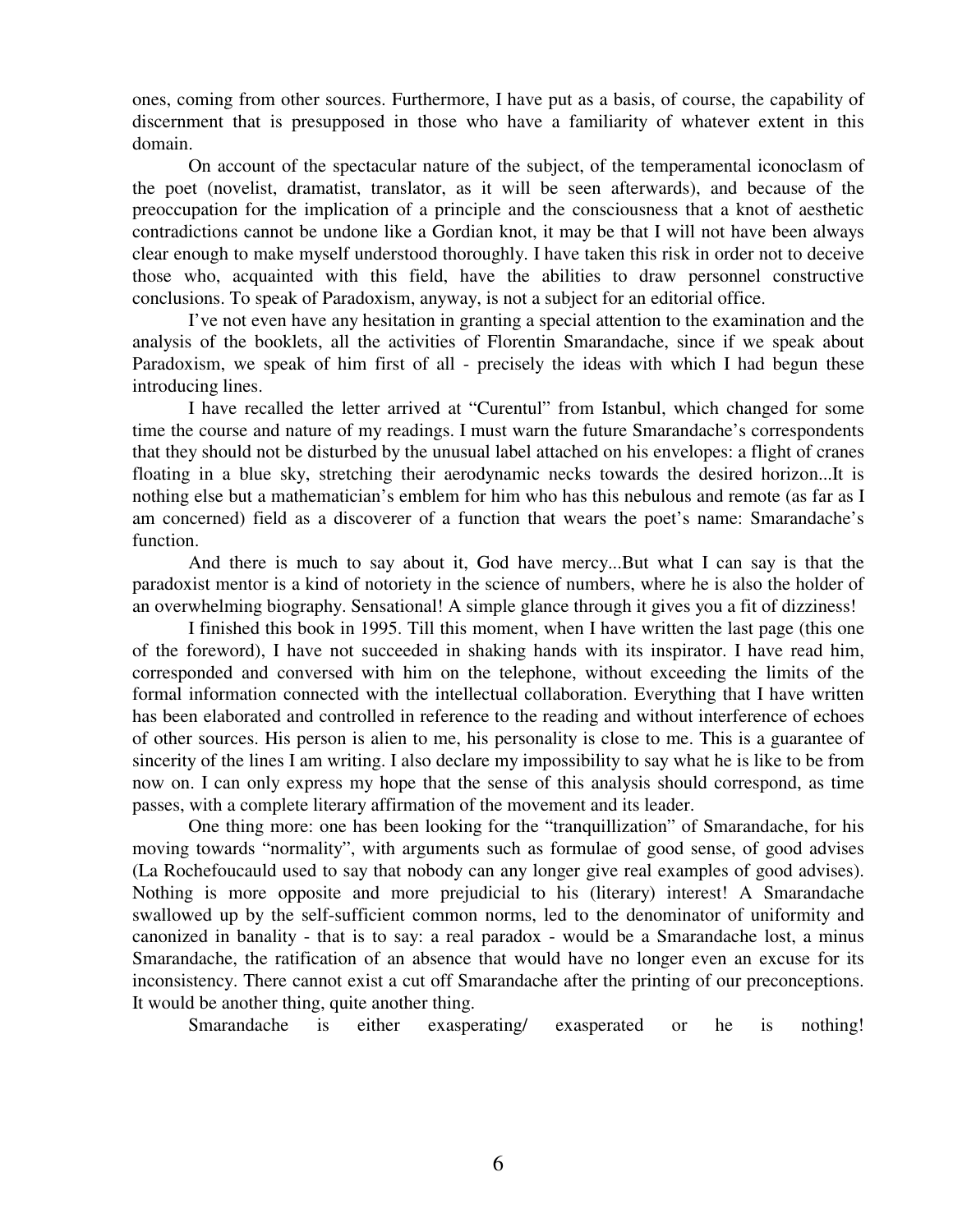#### **From paradox to paradoxism**

 In aesthetics, the paradox means the apparent resolution of an enigmatic situation (the result of such a process is the satisfaction of a distention), the emotional moving force being the unforeseen, the unexpected (which generates and also perturbs a new tension). Therefore, the paradox is simultaneously a conclusion and a provocation, consisting in the concomitance of the opposites, which gives it a real specificity. The paradox is of the nature of an explosive nucleus resulting from the fusion of satisfaction and anxiety. The first situation, during an instant, is derived from the appearance of something with a convincing meaning; the second one, that comes immediately, is the perception of something concealed and absurd. Something, that is dissimulated under the level of the logical acceptance, jumps out abruptly in the main point to consider and constrains to acknowledgment. It looks as if it were an error, but not so big as to take alarm and not even to be clearly inhibited. It is a mechanism of exception in thought, that will accepted with the complicity of a total sympathetic tolerance. The aesthetic behaviour of the paradoxism characterized by the auto-suspension of the absurdity. In the table of distribution of the specific elements, it is collocated in the category of annihilators and perifractors of the convention (by the side of the comic, the ridicule, the grotesque, the absurd).

 Although it is an old construction of philosophy and an object of study for logic, the paradox has remained an insoluble sophism, an insoluble approach, an inextricable contradiction. Eugen Simion made the reflection that the shadow of paradox is fertile for literature: "all these texts that have flourished about the great enigmas of logic and that, through the subtlety of speculation, fascinate our mind". He includes in the semiotic paradox, the plays of language, the theater "for two odds", the literature that "wrings the language", more generally all that has something of that illogical logic" that Al. Macedonsky defined.

 The literary historian justifies the literary tenacity of the paradox with an aesthetic relation:" art is paradoxistic by nature, since it uses a fiction (a feigned thing) to say the truth". A metaphor is a concrete paradox, since "it attempts to infringe the limit of the thought and reconcile the hostile universes". For as much the modern lyrical discourse is concerned, the paradox "is by nature antonymic, incoherent with premeditation, bizarre and obscure". The negative categories come into the harmony of dissonant tensions and only poetry can give an acceptable expression of the impasses of thought (on the base of a logic of the third acceptance). The entrance into and the exit from the castle of paradoxism can be made only through the mediation of the art of paradoxism.

 The non-intention bears liberation with itself, but the anarchical impulses are reconsidered: indifference as to the form, de-ritualization of the beautiful, abolition of hierarchies, insufficiency of reason. And a way to a new dramatic tension is then opened, so that it feeds radical reactions (that recompense so for the innovating liveliness of the vanguard, refused in its spirit by a good many of those who follow it: "art has proved not only that it is, as is the rule in history, impotent to domesticate the Demon of power, but that it is in condition to serve it profitably and with devotion" - Eugen Negrici).

The effort for the autonomy and investment of the paradox is called paradoxism.

 In the monography he has consecrated to it, Solomon Marcus underlines the enormous modern importance, in scientific knowledge, in philosophy and in art of the paradox (gr. para: contrary to; doxa: opinion). "The paradox is the result of the superposition of the confusion or

\*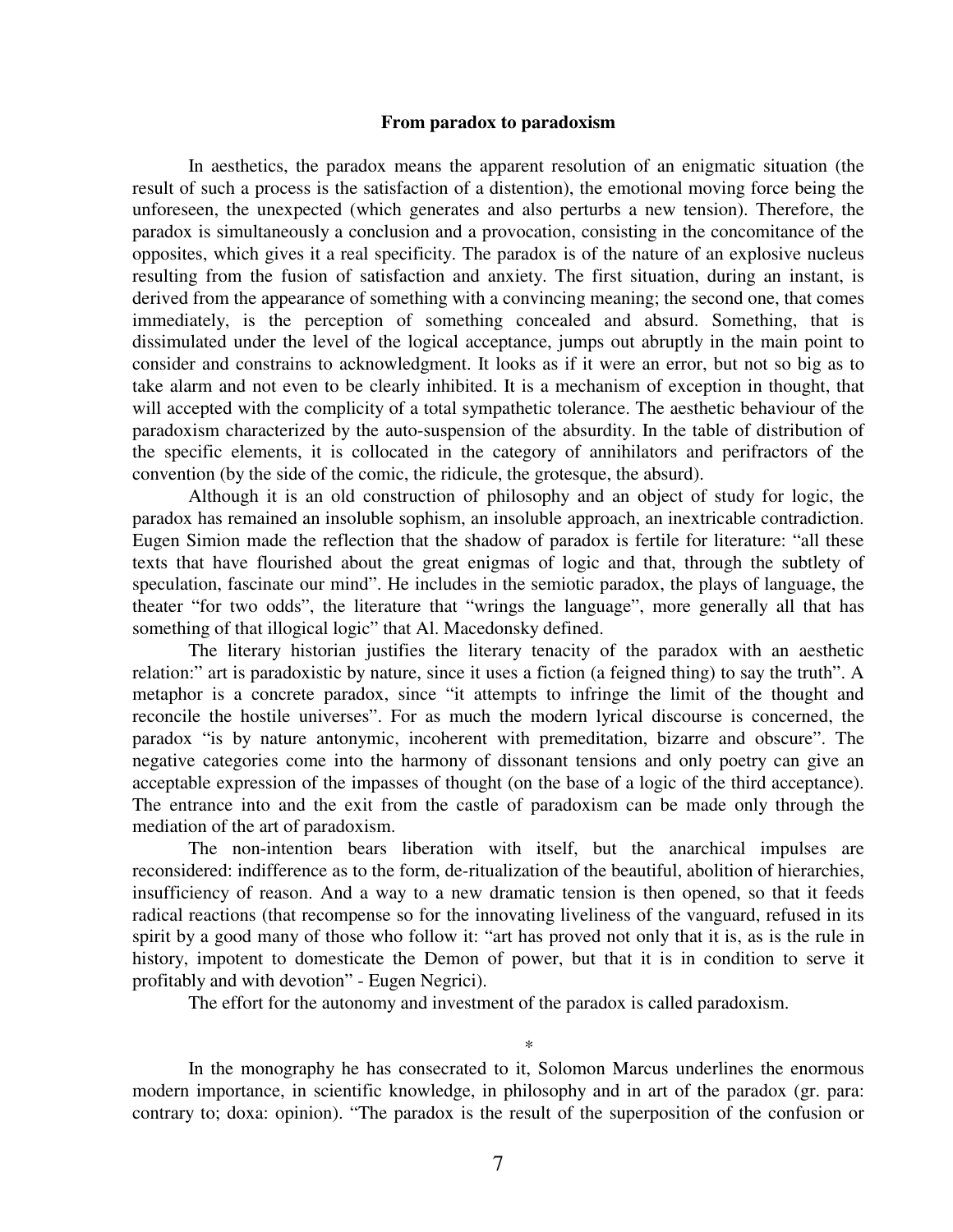identification of two distinct levels of reality, language, thought or behaviour". Since the paradox consists in the contradictory simultaneity of two propositions, then the surmounting of the impasse can be made only through the recourse to a language richer in resources than the one of the formal system considered. In logic, the paradox deals with the zone of the unexplainable, in art some part of the unexplainable.

 Formally the paradox acts in opposition to semantics ( "the paradox takes its birth in the nonrespect of combinatorial restrictions of different part of a proposition"). But, since the scientific languages take precautionary measures in view to avoid interaction between distinct levels (generators of nonsenses, confusions), literature plays precisely on "disordered" manifestations of language: the amalgamation of meanings produces humour, the "sliding" of meanings assumes an ironical function, the unexpected passage from the figurative to the literal sense of words neutralizes the differences between literature and show (a very important function in dramaturgy, the lowering from the solemn level to the vulgar one bears ridiculousness, the superposition of the fiction with the absurd realizes the burlesque, the parody of a relation of equivalence interpreted in one of opposition amazes and stirs up hilarity.

 The paradox succeeds in contradicting our sensorial and perceptive habits, helping itself, in exchange, with a semantics of the infinite and the high velocities. The paradox actualizes the negative and the absent, questioning chasms and putting in evidence the duplicity of the dark physicism, creating a kind of visible darkness. It is the courtyard of the crepuscular truths and the basic instance of the reputations (Sartre said this: "the conscience is not what it is, but what it is not").

 In paradox, little is much and much can be nothing, or little is enough and disregarding is eloquence. The exceptional superposes itself to the normal, the performance to the derisive. The paradox is any fair sabotage of the linear communication. "The use of paradox - Solomon Marcus specifies - is a fundamental therapeutics". Then its effect of perplexity is not only a first signal of identification, but that must also be considered like a moment of crisis of the communication, like an insufficiency of the language, something that shows an invalidated thought. The paradox amalgamates two different levels of knowledge and, through the qualities so obtained, affirms itself as "the heart of every creative thought (in art and literature, the adequate manipulation of paradoxes is essential"). By virtue of the possibility of reference opened to it, the paradox includes in fact a reading in the structure of the literary work - what becomes important for the paradox. The situation of dilemma provoked by the paradox is a prospect: it incites to a new effort of thought and imagination and requires the appeal to new arguments before an optional decision between two alternatives offered.

 Solomon Marcus has circumscribed the area of manifestation of the paradoxes in the "close languages, from a metalinguistic point of view"; or, following this theorem, paradoxism would precisely come out of the field of action of the elementary or the basic, since it homologates in this way the metalinguistic possibilities of communication. Then, in the theory of the paradoxes, as we can see, we leap in continually from a paradox to another one...

 In the sphere of competence of the paradox, the logic of contradiction, as defined by Stephan Lupasco, is enclosed. The tension between different organic structures (wave and particle, continued and discontinued) expresses the conflict between two antagonistic energies. The passing of the **potential** to the **actual** indicates that a force is helpful to the cause, but without a **total actualization** or a **total potentialization** being possible. The generic conflict, according to Lupasco, is that between the **homogenized forces** and the **heterogeneous forces**. The homogeneous - heterogeneous antagonism must be connected with the actual-potential antagonism and put in the modern light of the antonymic vision of dynamism. The unity is the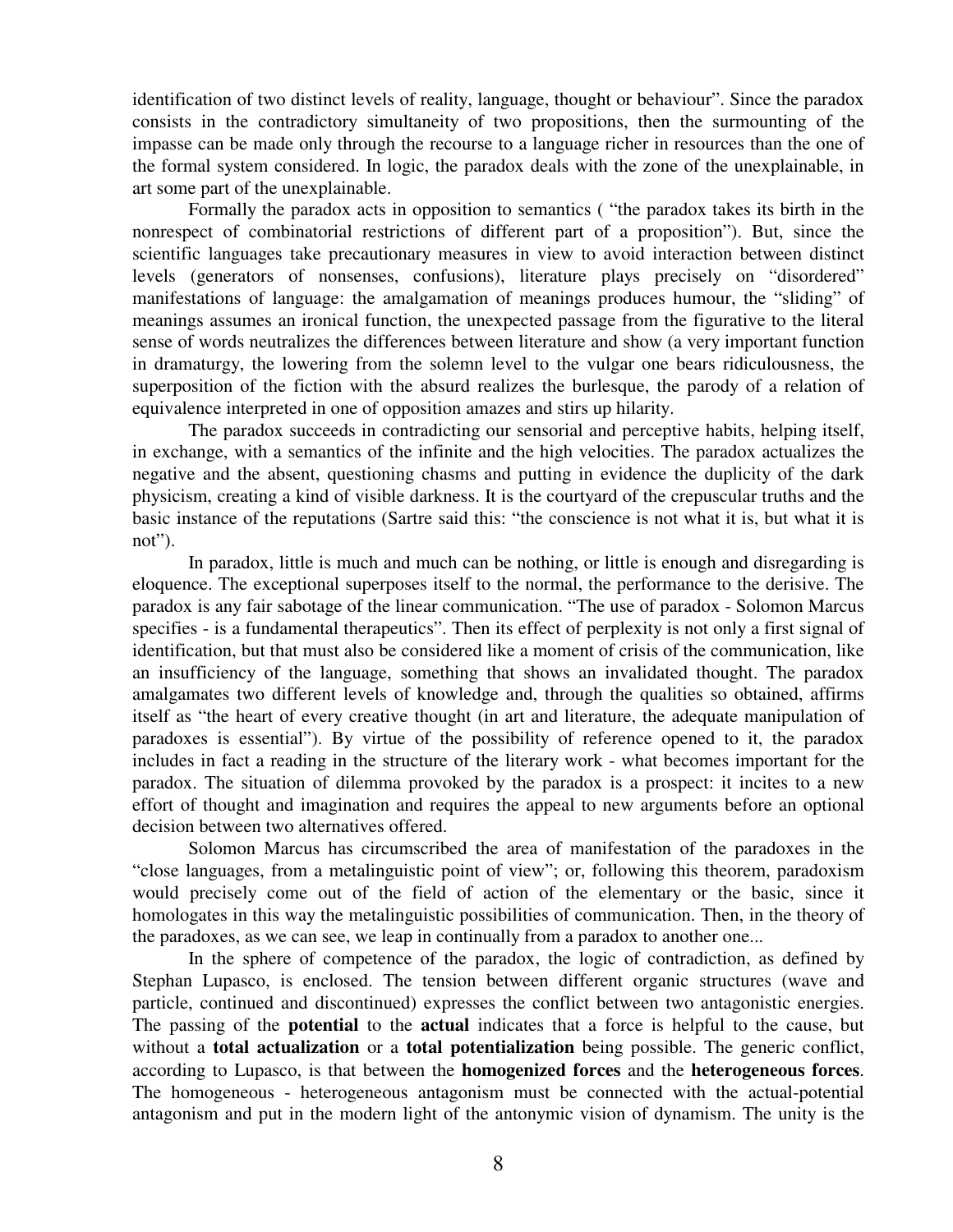equilibrium of dramatic oppositions. The unity is the concomitance of **A** and **non A** (something that revolutionizes the traditional principle of the noncontradictory), an expression that is the definer of the paradox. Stephen Lupasco has demonstrated in this way the scientific basis of the paradox (tensions between tendencies that, opposing each other, condition and presuppose each other). In this vision, the logic of the contradictory (the paradox!) creates the "conscience of consciences", a source of human liberty. The analysis by Lupasco of the **concept** attributes to it this intensity because of the plurality of strong contradictions that compose it: actualization of homogeneities and actualization of heterogeneities become partial with the introduction of the third part. The classical binomial becomes a trinitarian antinomy (theory appreciated by this other theorist of the paradox, Solomon Marcus: "How far we are from the traditional vision, that endeavours to margin the paradoxical phenomena, considered an illness of nature and thought at a time when the absence of paradox was considered as their state of welfare").

 Lupasco's theory explains the combinative propensity of the paradox and the illimitableness of the decoding possibilities, the deepness of the mechanism.

 The paradox is the plus-knowledge of the less-knowledge or, in a poetical expression: "And just as the white moon with its beams / does not reduce but shading / increases and makes deeper the night's secret, / so it enriches its obscured horizon / with large flowers of sacred mystery / and all that is non-understood / is changed into many even greater non-understood" (Lucian Blaga). In another kind of paradoxical poetic experience, discourse and metadiscourse are superposed - in what Nichita Stanescu calls a **poetics of rupture,** since it has two determinants: the two fold expectancy and the inexpressible. And so, in front of the notorious theory of the untranslatable nature of poetry, of the impossibility of an artistic synonym, the opinion of the plurality of poetical modalities is introduced: that of the word "that has been made of something else". But, as Solomon Marcus warns us - "the literature that manipulates exaggeratedly those processes runs the risk of being the paradoxical object of another literature: a phenomenon that is properly quite a paradox". Whit this a new aperture is made in the direction of paradoxism.

 The quality of reflectiveness / autoreference of language favours this metalinguistical function (metacommunication). The fulfillment of this action is similar to the inverse operation of the **feed-back** (autocontrol and auto-optimization). Still as a similitude, it is necessary that Heisenberg's relations of uncertainty should be remembered (complexity of the relation between observer and object).

\*

 Abraham Moses proclaims the closing of the museums and the transformation of the artists in programmers of our phantasms - in order to amplify an art or create a new one, in the sense of an exercise of metacreation (through metalanguage): "where should be collocated the new arts if not in a sensual combinative system, the first stage of an operational research on the artistic function?". And, consequently, a modification of the artist's statute would follow: "the artist's role is changed: it is not for him to create new works, but new forms of the sensitiveness to the sensible, before having recourse to the combinative system of the thought".

 If we take into consideration the radicalism of the informational aesthetics (a theory akin to artistic modernity) and look at the relation between the banality of the foreseeable and the originality of the new, between the weight of tradition and the sensorial programming, we will observe once again the installation of an unlimited aesthetic potentiality through the removal of the foresee-ableness. The theory establishes an aesthetic movement that denies totally the redundancy and postulates an originality without restriction. However, an interrogation may arise, if the change that affects a single dish of the balance may also "protect" the receptivity, if we can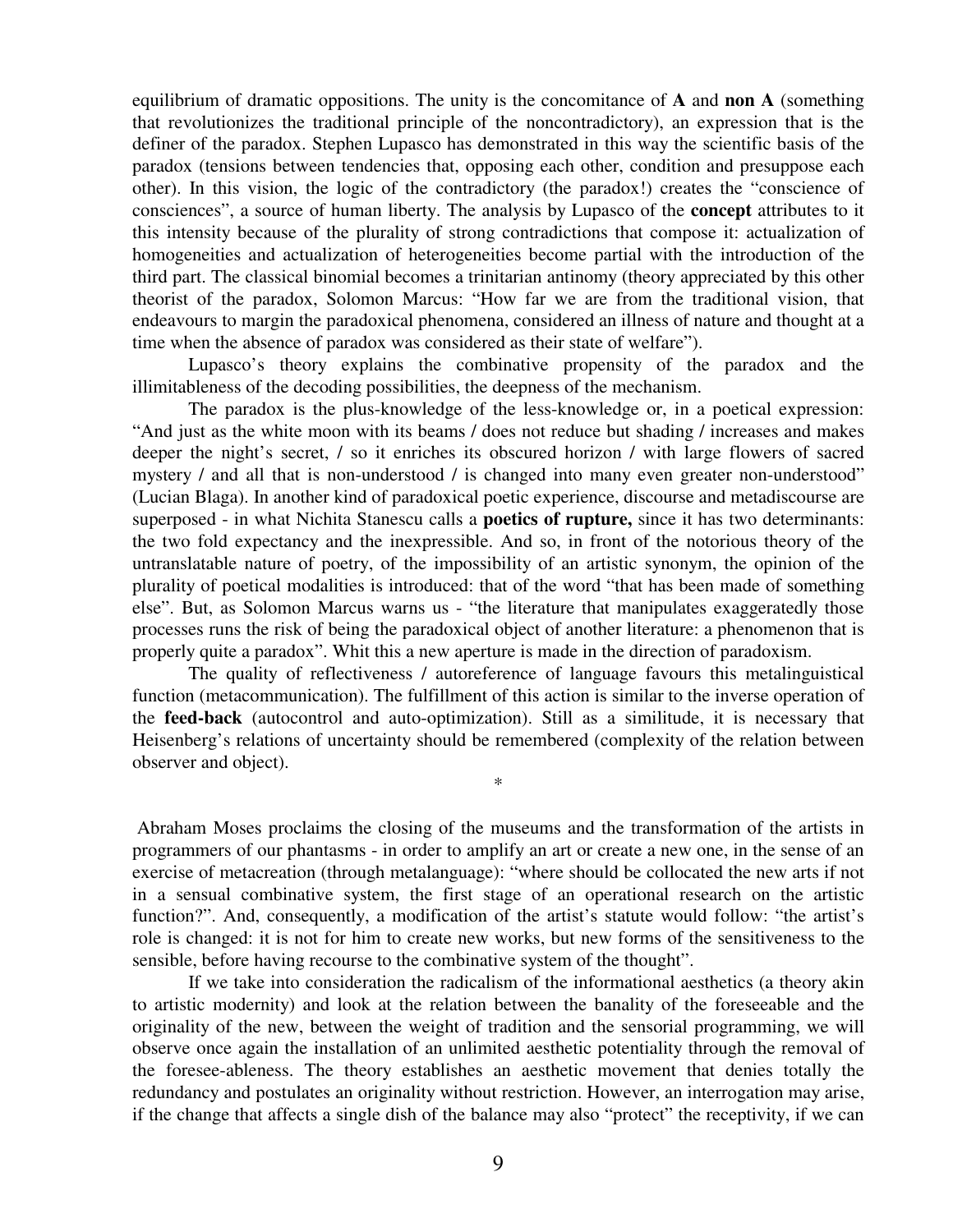speak of a complicity between the creator and the consumer of art, which latter can then be inhibited by the proposal of an integral originality.

 Rene Berger had observed that "before constituting itself in a message, the communication consists of a coming into a contact". At times, through the pleasure of liberty and the generalization of negation, the paradoxism annuls the conventionalism of the intermediary through a message-object and brings into a direct ideational contact of the emitter with the receiver, so that after which contact the latter forms his proper message-object in the inwardness of his receiving conscience, what means that every receiver may benefit of his "object" of art, autonomous and different from the others.

 Through this, paradoxism fits into an aesthetic law of the inner necessity, as the explanation is given by Nicolai Hartmann: "in the artistic conscience - and in the aesthetic one the firm concept of an inner necessity is maintained, since it reigns over the work of art and keeps properly to it its figurative concrete character. This necessity is not to understand as aesthetic obligation, an imperative or another exigency of practical order, but as a real aesthetic need, considering it as a legitimacy throughout the artist's work and linking this in an unity".

 The paradoxism has the proposal to demonstrate the possibility of a generalization of the literary matter to a multiplicity "without limit" (what may mean, for a rigorous aesthetician, a notional pulverization, including for this purpose heterogeneous elements, from scientific notions up to drawings, signs and the lack of these, vacuums. Then it benefits by a specific nonlimitation of means. May all this however be called aesthetic? If we take the law of intention of the artistic behaviour, formulated by Tudor Vianu, all the means are subordinate intentions of the artistic behaviour, then they may be validated. And it is true that there exists sensitive resonance that the handbooks of traditional inspiration don't point out. For instance, in the case of geometrical figures used in paradoxism, there intervenes, in a reader who is not a mathematician, "the effective presentiment of the law of figures"(N. Hartmann), which establishes between reader/contemplator and message a relation of relevancy that recognizes the intuitive character of the geometrical evidence (A. Schopenhauer). Or in this Hartmann's explanation: "the confused conscience of a regularity or a legitimacy, of which however the intuitive conscience is not a knowledge".

 The translation of the paradox from mathematics to literature has raised, for Florentin Smarandache, a series of interrogations, that proved every time to be like so many organic hypostases of paradoxism. But the literary paradoxes are paradoxes of life. Liberated from the tyranny of the dogma, they act like the audacities that the modern world postulates for the liberty of creation and the liberty of expression. Poetry becomes, in this way, "an open door to all the extrapolations of the imaginary" (Paul Courget) or "the finding of efficient and tense new scriptural practices that maintain the energy resulting from the impact between opposed semantic fields" (Constantin M. Popa).

 Anyhow, the paradoxism is not actualized in the absence of a responsible gravity, brought in a situation of impact. Not an impact in the limit of the contingent, as the avant-gardes had made, but in the one of the metaphysics of the world. The paradoxist action consists in the intensification and reinforcement of the notions and meanings from the inside, through the suggestion of striking (non-) analogies brought into light by the unorthodox capability of the author.

 Paradoxism increases the existential anguish of the metaphysical caliber, the fear being made essential in concept and sublimated in polysemics. It does not demonstrate that Nothingness is a therapeutics: from catharsis to nothingness, we may reach a real inner paradise, understood as a personal event. We subscribe, in this order of ideas, to the subtle analogy conjectured by Marian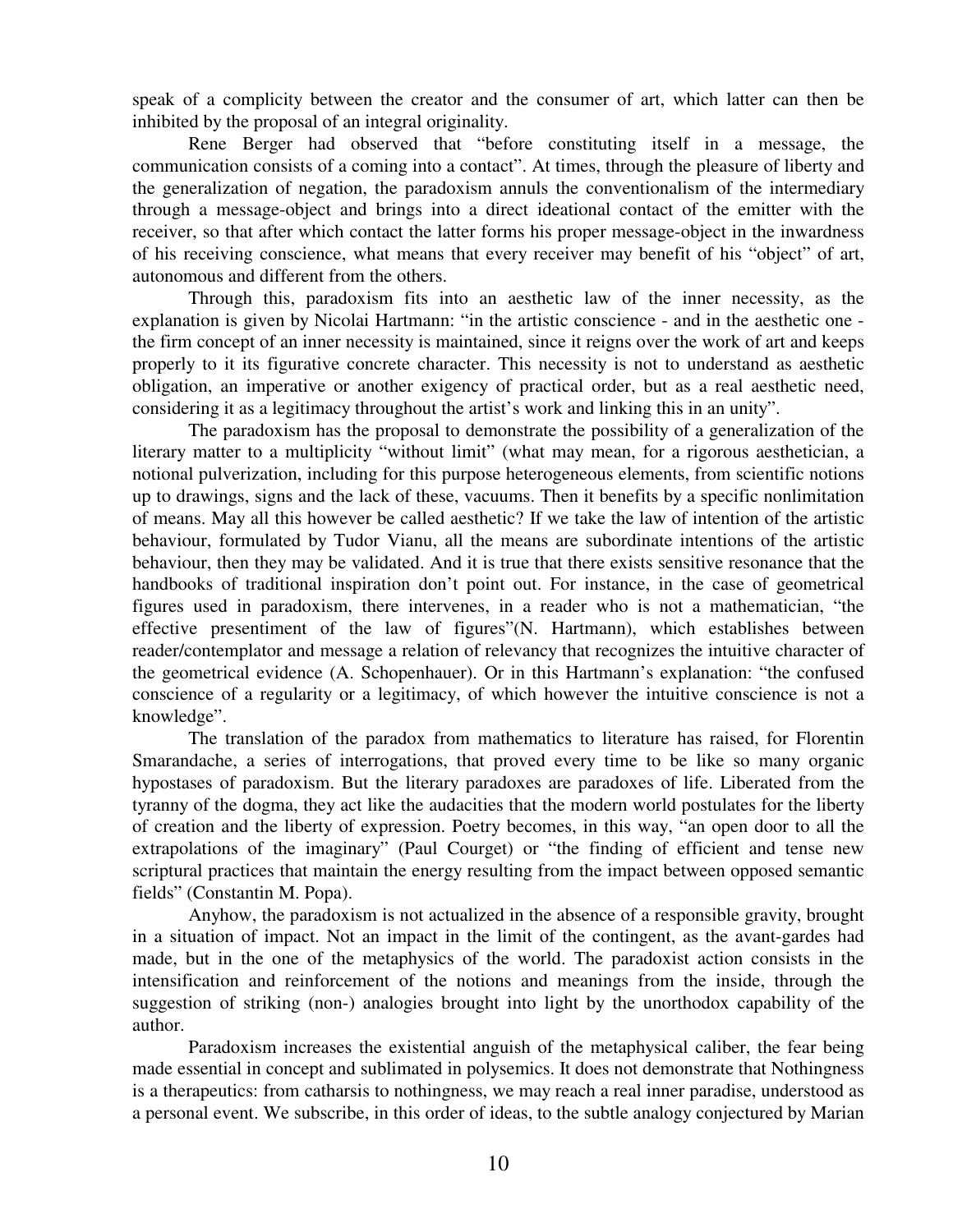Barbu: paradoxism can be understood through the "invention" of Nichita Stanescu, the one who has discovered the "hemography", that is the writing with your self".

 Paradoxism lives a kind of continuos euphoria of liberty, like an experimental voluptuousness of the all-permitted, like a weakness for tolerated superstitions, like an emotion of discovering the derisory, under which we can guess a complicity with anarchy. In short, what else is paradoxism: a modern and violent reaction or a romantic living of the present? It can be both of them, plus a thoroughness, plus an amazement, plus a heresy, plus an astuteness. In the non-world new Babel we live in, paradoxism is a kind of a phantasmagoric nature.

 "The essence of paradoxism is the essence of creation - says the priest Dumitru Ichim. Ex nihilo. The creator reaches with his thought the most intimate part of the eternity: the nonbeginning of the beginning, the instant of a non-instant. In short, to-be-free-through-love is a paradox. Eva mistaking through her disobedience to paradox and becoming the first Aristotle's' pre-apprentice. The first person seduced by the nothingness, the definition of which being that of "to-be-free-through-the-non-love".

 Anyhow, the literary formula cannot be adopted by an author with a foreseeable disposition. The expression is derived from the "name" of the author, it is consonant with the writer's work itself, like a living bond in it: "it is not only the effort the worker makes on his work, but rather what exists and devaluates itself as being truly human in this work" (Michel Dufrenne). The expression refers immediately to the human and artistic specificity of the author: through it a dialogue is engaged between the one who conceived it and the world, a connection between subjectivities. It expresses the unity of behaviour (the author's) and of a character (of the work). But the peculiarities of this latter are coherently expressive only if we consider the whole of the work. Their separation - in the present case of the paradoxism -, their remotion from the intentional whole author's work would reduce notably the effect, if not annihilate it. Their denomination, according to the rigors of the analysis, is not valid, from an aesthetic point of view, until "after we have felt, in front of the work, the entire peculiar affective quality it expresses" (Michel Dufrenne).

 Another Frenchman, the writer Patrick Marcadet states (cf. Anthology) that he was expecting, at the appearance of paradoxism, that it would reveal itself as "being able to put in evidence the hypocrisy of the so-called "artistic worlds", that pay more attention to their own image than to creation", to which is now opposed the meditation of "a primitive emotion, that of the non-speaking, of the non-creating", the abandonment of all preconceived ideas.

 Among other opinions selected in the Anthology, we should retain also the Halil Gokhan's (Turkey) observation that paradoxism is the proclamation of a return to the source, in a direction opposed to the affirmation of the beautiful and the true, in order to constitute itself in this way as a means of contest.

 Roland Barthes had declared that the dynamics of writing and the playing with sounds would be able to protect literature from its infestation by some manipulative interests of the Power. Ideology and society make continuos attempts against the liberty and originality of the creator, limiting and guiding him, imposing on him a standard of artistic behaviour attracting him toward a conformist style. From this derives an opposed and necessary creative reaction of unpredictable information, of continuos displacement of the contexts, of affirmation of the plurality, of the analogies and, generally, of the overflowing dynamics of writing. All these aesthetic "normalities" aim at the rehabilitation of the state of grace of the aesthetic object, its true setting in liberty, its protection against abusive inscriptions (there's a normal favourable artistic serialism, on which Tudor Vianu attracts our attention) in the official entomological album of literature. Is this not really the spirit of paradoxism?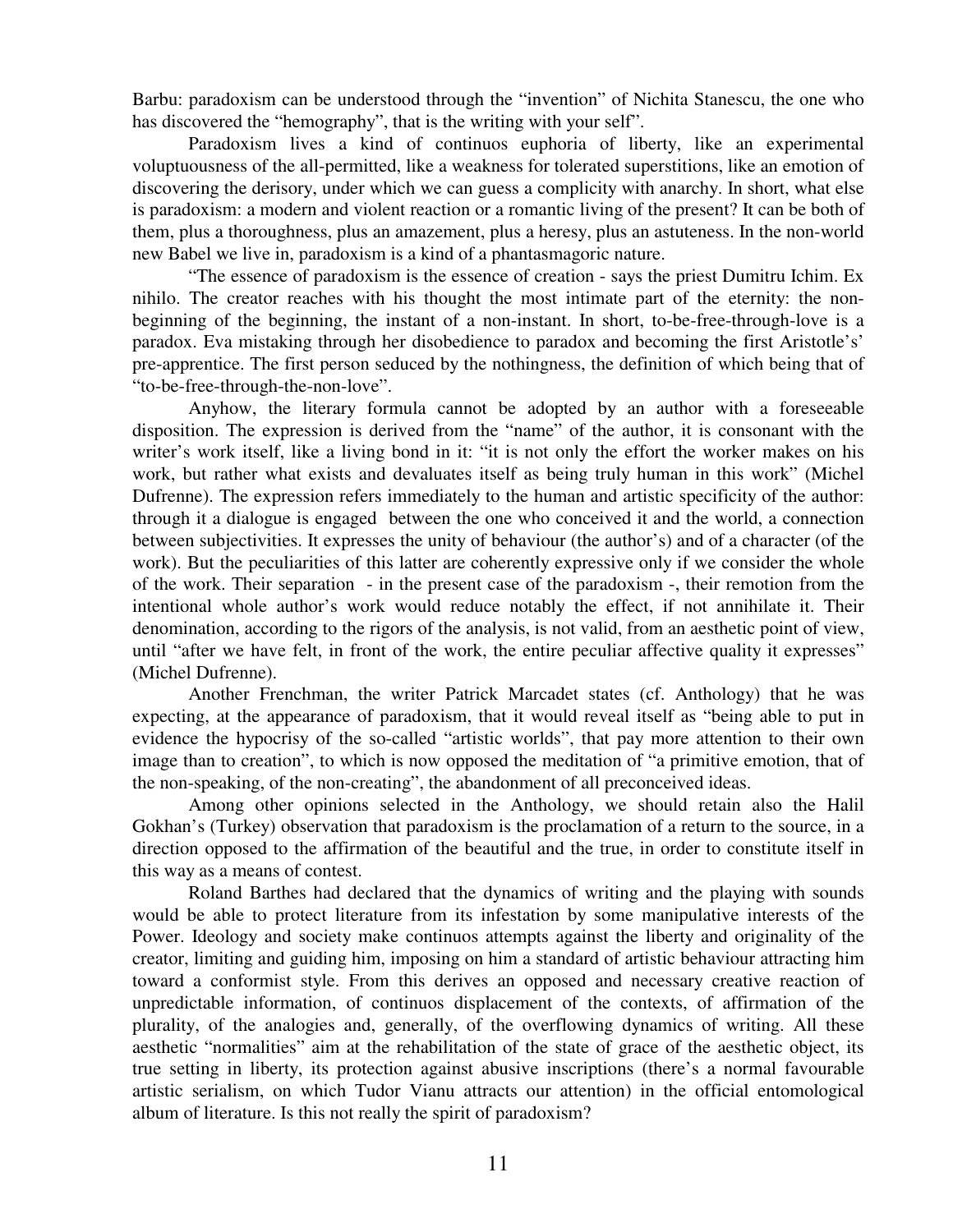But the evidence of paradoxism imposes on us a more useful return to the father of the universe of despair. He, Emil Cioran, imagines the absolute book, that "after everything is annihilated annihilates also itself". Of course, Cioran anticipates the absolute negativism of paradoxism, that seems to be the "enfant terrible" of the author of the warning that "it is difficult to conceive an universe more untrue than the literary one and a man who is lacking more in truth than the literate one", an author who sees in the incompleteness "the modern ideal of perfection" and is horrified by "the stink of the words" in a time when he proclaims to us the absolute of the availability ("that should be more unusable than a saint") and of "the possibility to renovate oneself through heresies"; an author who teaches his followers saying that "liberty is the good of greatest worth only for those animated by a desire to be heretics" and that a tired man may become "a demiurge of a subuniverse", constrained to this by the reality of an essential aggression: "the thoughts always persecute us".

 Don't the exercises of paradoxist decomposition build a concrete addendum to the syllogism of bitterness? In spite of many semblances they have a common status in the affirmation, in the exacerbated rehabilitation of certitudes regarding the values. It may be, sometimes, that the intervening schemes have been (too much) arranged, but not as it can be seen with a (too) independent eye, if we consider that there's always an "opposite side" not attested. Usually, the artist's intention is limited by the proper formal obligation to give a contour to the object of art. Sometimes, what have been tried in the avant-garde, that is to put in liberty the artistic object, is in a current use in the paradox. Though, however, we accept - as far as there's acceptability -the dialect of serialization in art, materialized in cycles, we can consider paradoxism as an illustrative threshold of a new avant-garde, which we could celebrate on the altar of a new divinity. Let's be silent!

 If the avant-garde has developed the comedy of the automatisms, paradoxism writes the drama of those. The Bergsonian theory of the trap of the (human) automatisms could have been useful to paradoxism as an optimal remedy. Paradoxism rises against the intermittent and impenitent poetical productivities, against those regular and exhausted identities by poets who generate continuos versified floods, who untiringly and tediously make a mechanical belt. Succeeding in making it an antidote to the literary mediocrity, those ones accumulate a quantity of lines in a process that Hugo Friedrich qualifies generally with modern expressions such as: excellence of the exceptions, impregnation by extravagance, assimilation of the nothingness, vacuum of the transcendence, innocence, destructive imagination, dissonant dislocation. The paradoxist "affirmation" is the abstruse reflex of the strategy, like the inexplicit notions, such as the ineffable, the indefinable, that surprise an infinity in which the opposites coincide and the spirits are identified.

 The protagonist and agent for the passage of the paradox to paradoxism is, undoubtedly, Florentin Smarandache.

\*

 The man whom Constantin M. Popa calls "a paradoxist civil servant" is the possessor of an energy that authorizes him to be, not only in an ideological sense but also in an organizational one, the leader of the movement to which he has dedicated himself. For this, he had to put in action a "superb insolence" and was helped by "a pride out of measure" (ib.) - motive power of a continuos insurgent exercise, aiming at conquering the poetical revelation/ revolution to which he has given its title.

 Being interested in the movement, the literary historian Ion Rotaru gives this explanation of paradoxism, in which he stresses a meaning of generalization of "literature" in a polemic avant-garde objectification: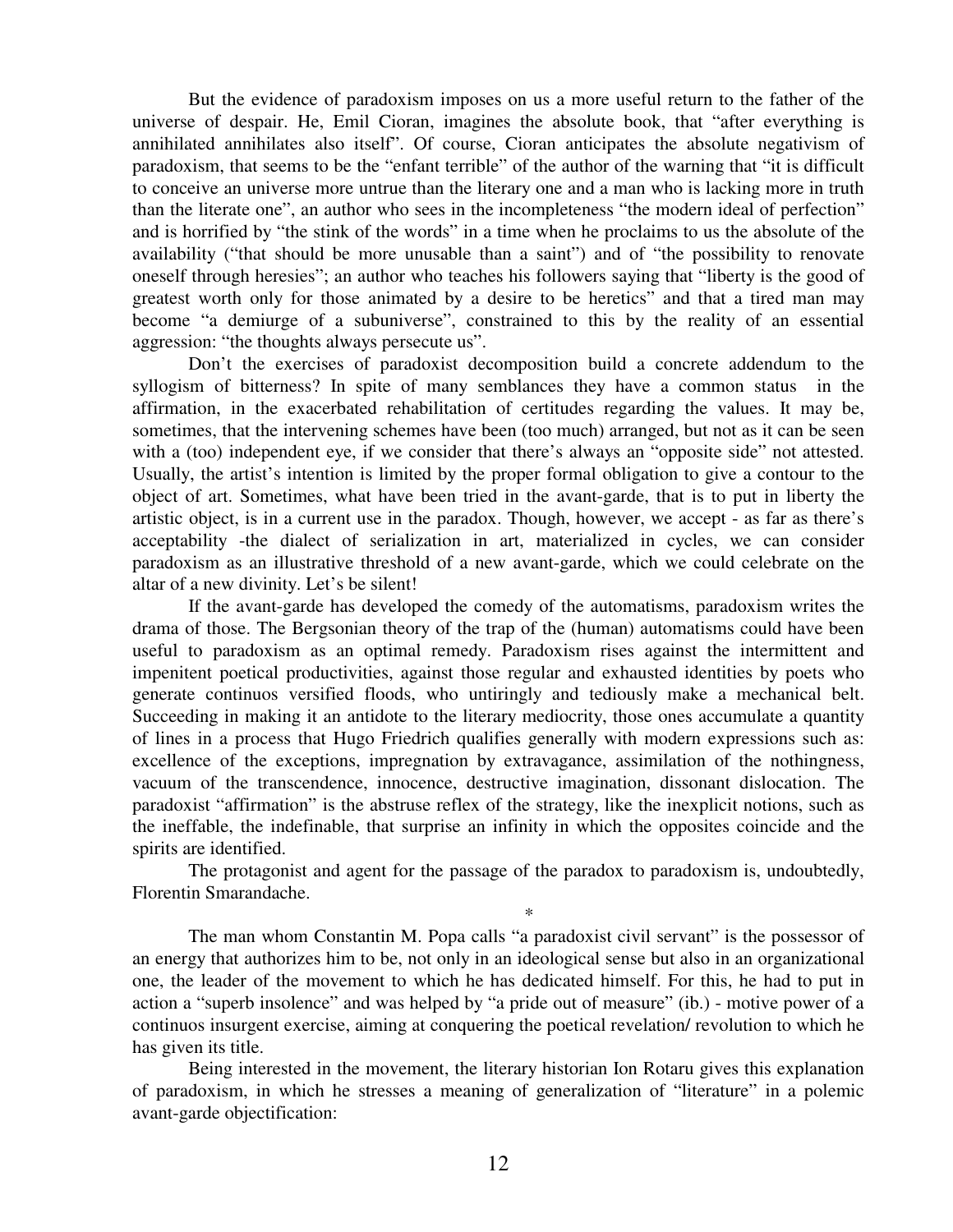An international avant-garde initiated in the decade 1980 by Florentin Smarandache as a protestation against the communist totalitarianism.

 At the beginning, the movement has been like a muteness: to make literature without writing literature at all!!...

- for instance: a white page stands for a poem!

 - anything can represent a poem: a drawing, a copy-book draft, a painting, any graffito (then the absence of any word or literary sign whatever), any abstract sign (mathematical, chemical, physical) put on a page...

The nonliterature, created in a paradoxical mode, becomes a new kind of literature!!

 During the last years, paradoxism has generalized the old expression of "literature" in the multidimensional spaces or on a scientific ground (Lobacevsky, Riemann, Banach, etc.). Any field of knowledge can be improved with methods of other fields, of opposite knowledges. In this way, a 3-dimensional space:

- a flower (plucked in a garden) is considered by itself a poem!

- the course of a rocket in the sky!

- the sound of a bagpipe too!

 Then a poem can be: an object, an individual, a phenomenon, a condition, an idea ...(or a group of...), intelligible in a universal language (that doesn't need any translation!).

Not only in a written form or recited on a stage...

 The paradoxist manifest launched by the founder of the movement has the eloquence and the affirmative firmness of a confession:

 I have left the communist totalitarianism and emigrated in the USA for the liberty's sake, but don't try to convince me with a literary rule! I am not a poet just because I write poems.

I am an antipoet and sometimes a nonpoet.

 Then I have come to America to rebuild the statue of Liberty in verses liberated from the tyranny of classicism and dogmatism. I approve any audacity whatsoever:

- the antiliterarure and its literature;

- fixed inflexible forms and the living face of a death;

- the nonstyle style;

 - poems without verses (because a poem doesn't mean words), mute poems with a strong voice;

 - poems without poems (because the notion of poem adjusts itself with no definition met in a dictionary or an encyclopedia);

- poems that exist for their absence;

- post-war literature: pages and pages full of banalities and nonpoetry;

- paralinguistic verses: diagrams, drawings...;

- nonword and nonposition verses;

- verses highly disturbing and others hermetically trivial;

- nonintelligible intelligible language;

 -problems of mathematics unresolved and clear - it's necessary we give the art a scientific form in the century of tectonics;

- impersonal personalized texts;

- the electrical shock;

 - the translation of the impossible into the possible, the transformation of the abnormal into the normal;

- an art Nonart;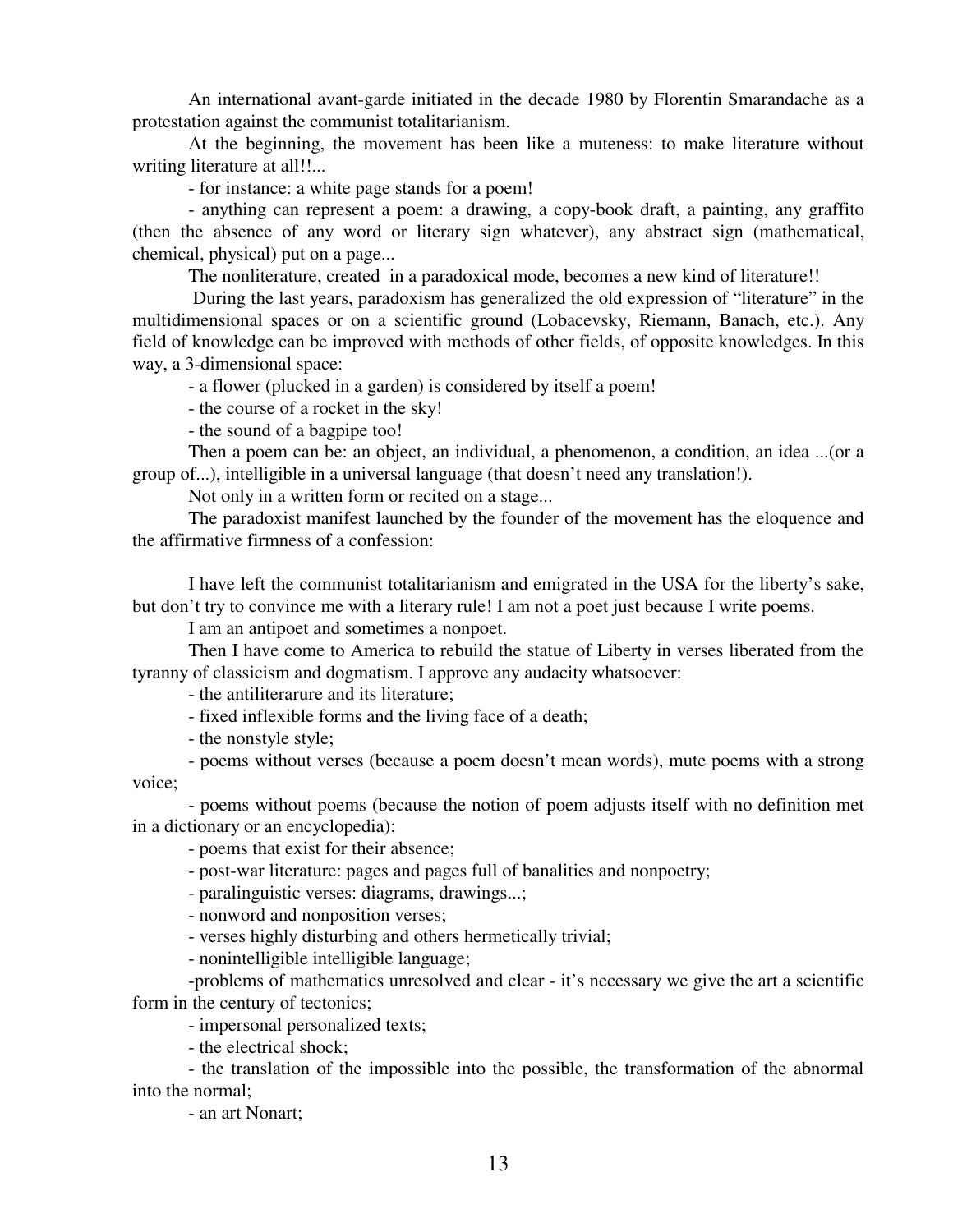- literature made of anything;

- literature made of nothing.

The writer is not a prince of the ducks!

 The notion of literature has become out of mode in this century and people laugh at it. I am ashamed to affirm that I create lyric and dramatic texts. I dissimulate them.

People don't even read them, don't listen to them.

 Anyway a paradoxist movement is neither nihilism nor desperation. It is a protestation against the sale of the art.

You writers, do you sell your sentiments?

 Do you create gifts for money? Not only crime, sex and terror books are published? Where is the true art? Look for it...

 You can find in paradoxist books all that you don't like and don't need: pages and pages not to be read, heard, written! Enjoy them! But after the sorrow you know actually whom you are and this is a pleasure. Such books are an infinite mirror of the soul. Art is a spurring towards the ultimate possible frontiers, towards nonart and even beyond... A book with white pages is better than a book that says nothing.

 The language used is very abstract and symbolic, but very concrete at the same time: a nonrestrictive creation in a restrained form.

Everything is possible: then the impossible too!

 Therefore, don't wonder at these nonpoems. If you don't understand them, that means that you understand them. This is the scope of the manifest.

 Because art is not for mind but for sentiments. Because art is also for the mind. Try to interpret what cannot be interpreted.

May your imagination blossom like a cactus in the desert.

FLORENTIN SMARANDACHE,

Phoenix, Arizona, USA

In an epistolary formula, the founder of the movement comes and gives us a "precision": "To make literature with anything. To transform the literature into nonliterature. To give an artistic value to the nonartistic, the monotonous, the sterile, the everyday life (without confusing it with the embellishment of the ugly, from Baudelaire to Arghezi - and with the embellishment of the insipid, the insignificant, the natural ...that is not ugly)". One distinguish more obviously the intention to give a contour to the aesthetic aspiration toward a universalization of a living beautiful, through the availability of a permanent aesthetic behaviour.

 A fundamental thesis about paradoxism lends credence to the statement that any phenomenon (idea) has a meaning and a nonmeaning, that happen to be in a contradictory harmony. The essence of paradoxism has to be found in a correlative formulation: the nonsense has a sense and, vice versa, the sense has a nonsense. The motto of paradoxism proclaims that everything is possible, and the impossible too. Then its blazon is represented by a spiral that may create an optical illusion, but may be also a vicious circle:

### THE PARADOXIST LITERARY MOVEMENT: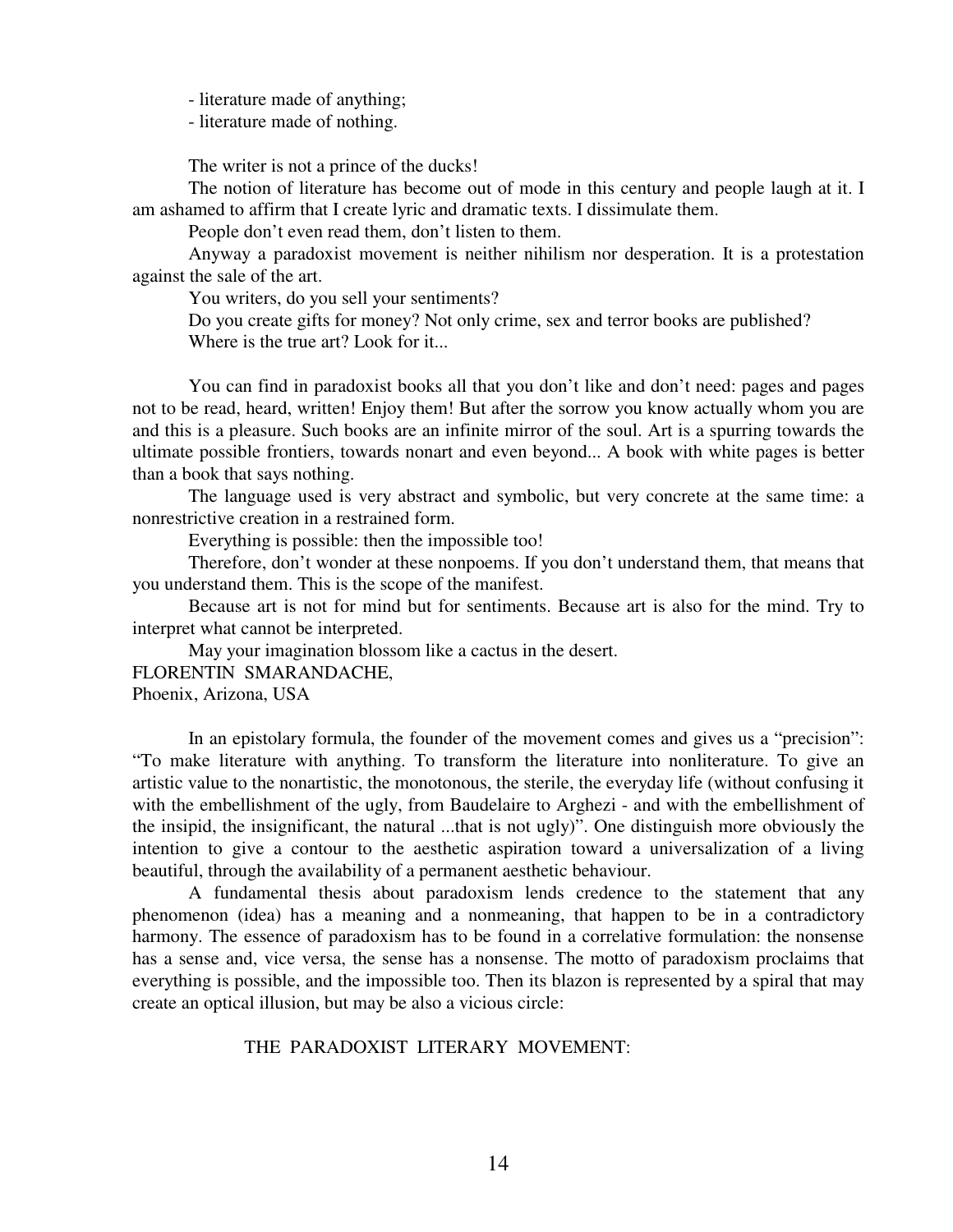

## ALL IS POSSIBLE, THE IMPOSSIBLE TOO!

 Paradoxism aims to a later development that should be in such a position as to generalize literature in the scientific spaces (Lobacevsky, Riemann, Banach, etc.), in the n-dimension spaces and even in the infinite-dimension spaces.

 A new development is situated under the sign of "democratization" of the artistic life, through the mutation of the framing of the object, reorienting it by virtue of a spiritual disposition to an always live and intensively distributive beautiful. In this way, we can discover in the insignificant object its concealed face, its positive meaning, elusive to a superficial perception. Everything is put in relation with the reciprocal affectedness of the subject, this one being himself an "author" multiplied by the total number of the human beings who exist on the Earth. Of course, theoretically. Practically, even an author of a paradoxist orientation must have the clear conscience of the specific differences, behave intentionally in congruity, have the express longing for this type of aesthetic bearing, train the authorial will and - not in ultimate instance - have the endowment and the inclination to all these. The essential distinction from all the other orientations in art stands in the reader's access to all those expectations that, in the traditional aesthetics, lie only in the author's importance. The condition is the co-universality. In the ideally realizable situations, the paradoxist author and reader then superpose themselves. This convergence does not lead to annihilation , but is the condition of a re-foundation of other new and fresh principles. Because paradoxism is not an exemption of talent. However, the author should never submit himself to some ritual rhetoric, but to the spontaneity of his associative intuition.

 For the paradoxist author, his attitude is important, because since we speak of "antiliterature", of "antipoetry", we don't speak of "antipoet" or "antiauthor" , what confirms the observation that the formal virtuosity doesn't substitute for the talent. The active, driving and responsible element remains the subjective and supreme intention, which can be considered as the subject of the entire enterprise. Even when he makes self-irony about himself, in a syntony with the general protesting atmosphere against paradoxism, the author takes himself in earnest. His imperative, even if it's partially draped in the shadow of dissimulation, is visible all the same for the excellence of the work in its detail, which gives credibility to the enterprise.

 Paradoxism affirms its delimitations with the other avant-gardes: it differentiates itself from dadaism because it has a significance, it differentiate itself from the literature of the absurd because it is linked with a sense, it differentiates itself from futurism because it comes upon the contradictory essence of science, technics and art, it differentiates itself generally from the avantgardes since it surprises the paradox in action.

 Here is the mathematical and lyrical essentiality of the sequence of the semantic paradoxes anthologized by Florentin Smarandache in the "mathematical poem" entitled "The paradox of our life":

Let us put " $@$ " an attributed and "non  $@$ " its negation. Then: PARADOX 1: ALL IS "@", AND EVEN "NON @".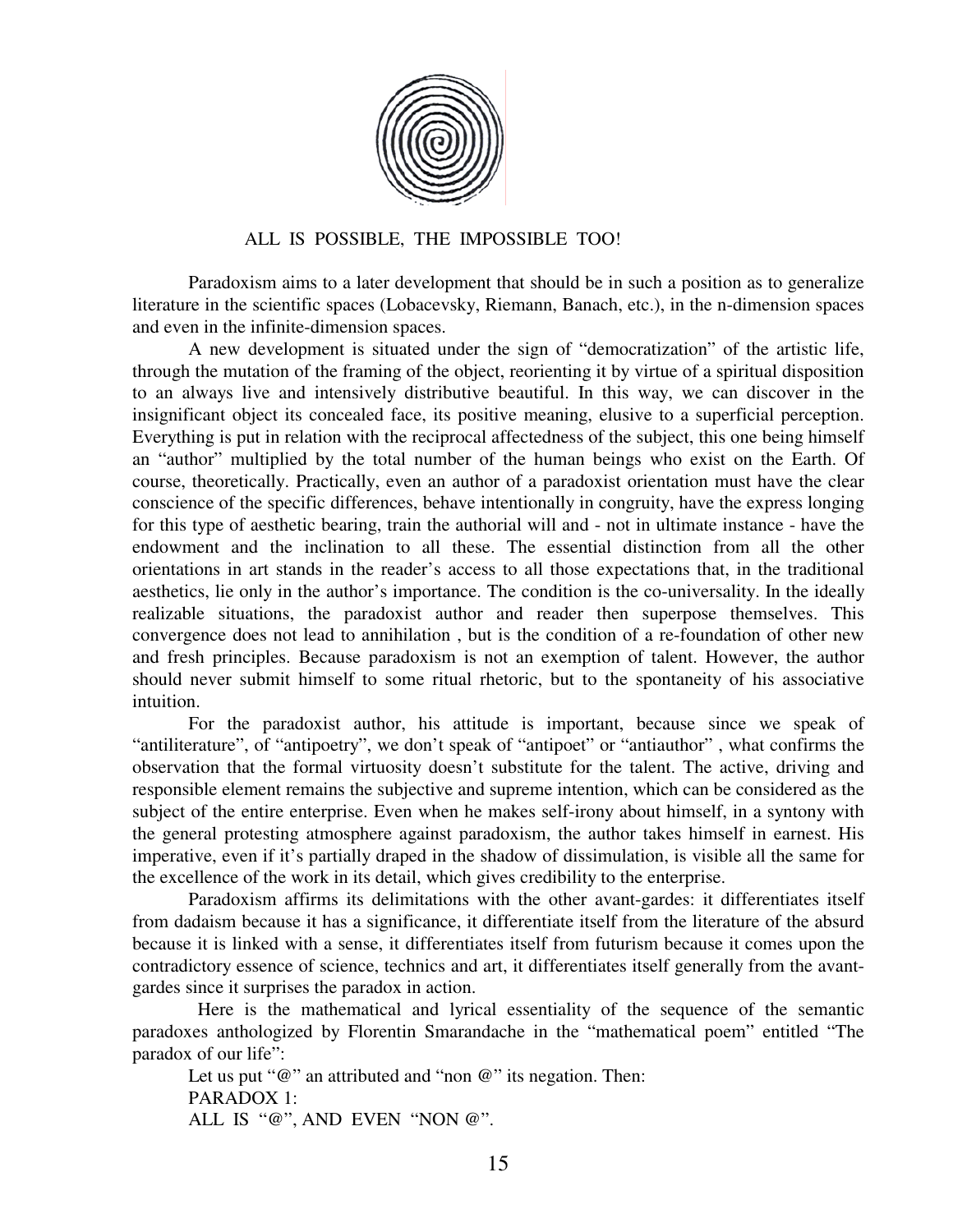Example:

 E 11: All is possible, and even the impossible. E 12: All is present, and even the absent ones.

E 13: All is finite, and even the infinite.

#### PARADOX 2:

 ALL IS "NON @" AND EVEN "NON@". Example:

E 21: All is impossible, and even the possible.

E 22: All are absent, and even the present ones.

E 23: All is infinite, and even the finite.

PARADOX 3:

 NOTHING IS "@" , NOR EVEN "@". Example:

E 31: Nothing is perfect, nor even the perfect.

E 32: Nothing is absolute, nor even the absolute.

E 33: Nothing is finite, nor even the finite.

 It must be observed that those three classes of paradoxes are equivalent. More generally: PARADOX \*:

ALL {verb} "@", AND EVEN "NON @".

Of course, substituting the 'verb' and the attribute " $@$ ", we obtain some strange paradoxes, but that are fine enough. Here is, for example, this pun which reminds you of Einstein:

all is relative, and even the theory of relativity!

Or:

a) The shortest way between two points is the indirect way!

b) The inexplicable is, nevertheless, explicable with this word: "inexplicable".

 In the Antipreface to the "antiplay" *An Upside-Down World*, the author justifies still again the "delirious" mode of writing, which is neither casual nor without intention. like an inspired comedy writer of the human mockery, he has written a topsy-turvy play, because the world is so: the contradictions of life are contradictions of the play. The lack of logic is common to both, the ruptures of language draw a tense attention to them. The inner seasons of man oscillate between hibernating and thawing in a long cycle of Beckettian waiting, without object. The men's abulia is visible in the indecision of the end: a double end, in a "fishtail". The author is sure that "in a paradoxical society, you cannot be but paradoxical", what is translated, in the mechanism of a recorded play, as the completion of the infirmity as to the normality (and inversely).

 The writer declares polemic on an equal footing on the mad and ignorant world: "To a society that doesn't recognize me, that refuses me, I answer all alike". To this world, he throws down the gauntlet of the literary irreverence: the theory of plays and catastrophes, the formalization and cybernatization, the laboratory experiment, the stylistic automatisms, the ingenuousness of the allegories, paraphrases and interferences (distributed after the criterion of the author's metaphysical suffering).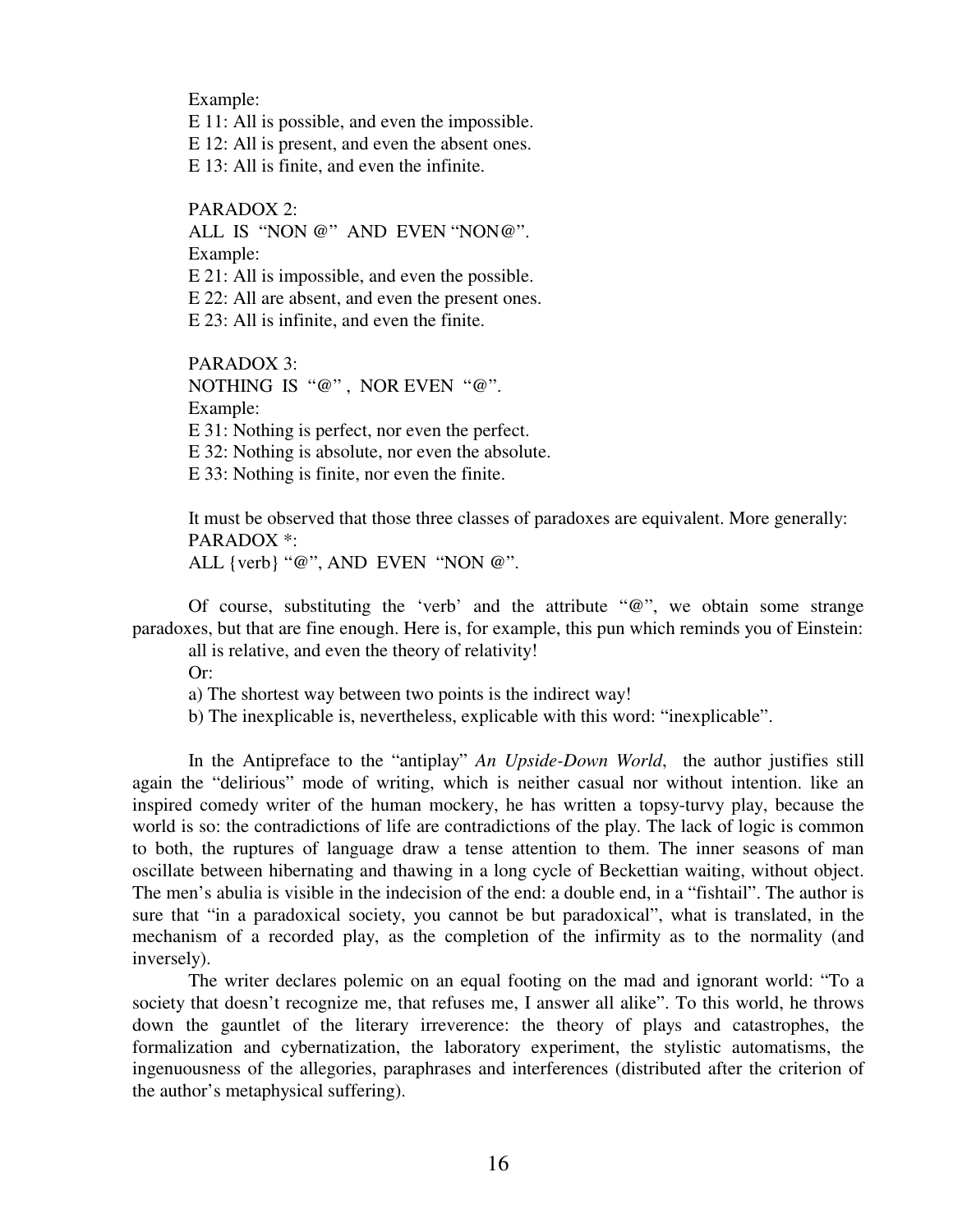Another explanatory text is that of the preamble to *The defective writings (Some faces of the nonexistentialism)*: it defines the central notion of the title - a component of the "social" paradoxism - as "the way of not being the inhabitants of an Empire of Evil assume of not existing even though they exist", then naming a discontinued function of life. "Nonexistentialism" designates the forced splitting of an individual's personality imposed by a society dominated by an aggressive Evil (afloat on a nothingness above the brutal reality). The nonexistence is provoked by the others' existence and is like a way of withdrawal from the time, like controversial and protective retirements from history, an escaped from the stained reality, an opposition to the life that refuses you. Since "the dead who exist and the living who don't exist" may be entered in the accounts, then the possibility of a lack in the "men's nonconscience" exists, like a going out of life through a lethargic action of the "nonideas" and the "nonvalues" that imprint themselves on the obedient human guinea pigs of the "ideological experiments". Beyond, there would still remain the exile ... Is then paradoxism a shivering mode of living the exile (from society, from literature), like the recovery of the liberty? Well, why not?

\*

 An illustration of the actual paradox - the theoretical one having its coherence not refuted - is the Anthology of the Paradoxist literary Movement by J. M. Levenard, Ion Rotaru, A. Skemer.

 The anthology adopts the NonConformist Manifest published in the volume *The sense of nonsense* as it its programmatic text. Here is the translation from French:

## NONCONFORMIST MANIFEST For a new literary movement: PARADOXISM

I am not a poet.

 I have come from mathematics. I am actually surprised: why do paradoxes exist in mathematics? Does the most exact science, the queen of sciences - as Gauss had said - admit false and simultaneously true things?

Then why not in literature?

Then why don't paradoxes exist in literature, which looks fairly open, fairly malleable?

And I tried to find.

All is possible. Then this volume too!!

\*

 Read, my friends, our everyday paradoxes! expressed in ingenuous, daily propositions. Hard contradictions.

Strong antitheses.

Figurative expressions, interpreted in a proper sense.

Transformations of meanings.

Plays on words.

Contrasted comparisons.

Several words written simultaneously.

Absurd repetitions.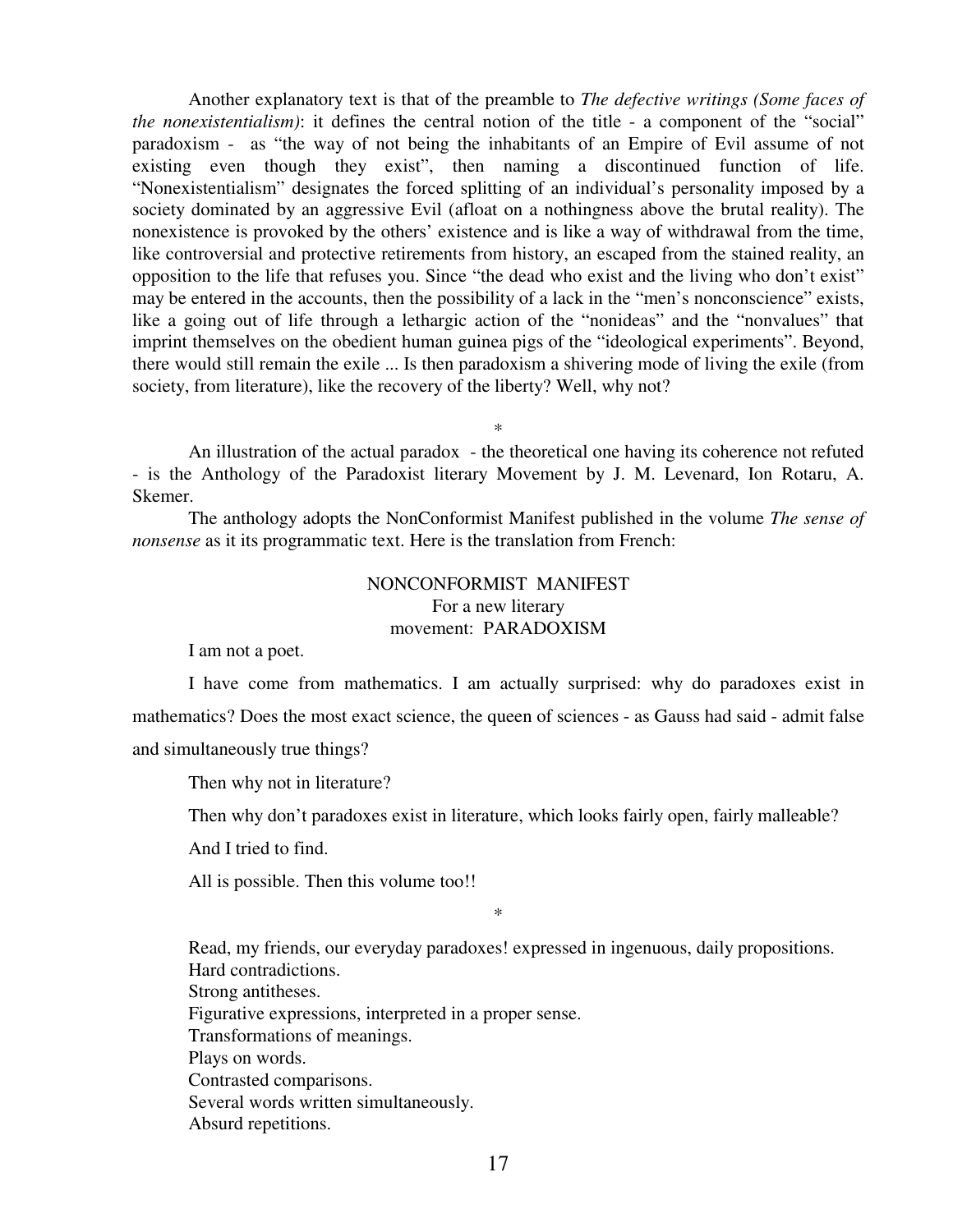Parodies of proverbs. Nonverse, nonwork, nonliterature... non-yes!

 Write, my friends, our everyday paradoxes! The paradoxes of life: to love and to be detested to be loved and to be detested  $\frac{1}{2}$  in a same time

 Program the computers so that they write for yourselves! No free word in poetry, or better: poems without words... Those at least will be read! If the forerunners have ideas, say the opposite!! Write, my friends. PRONOUNCE AN ANATHEMA AGAINST THIS THEME!

 Of course, the privileged space in the distribution of the anthology is granted to the founder of the movement, around whose personality the appreciation and observations concentrate best. Jamal Ben Serghini (Morocco) notices an not apparent dimension: the pleasure of knowledge, a scholarly delight that involves a "philosophy". In a similar mode, his compatriot Khalil Raiss discovers a well articulated clownishness, situated close to magic.

 A Romanian supporter sees in paradoxism "the harmonious anarchy of the things" (Mircea Popescu).

 On behalf of the Literary Association of Provence, the conclusion is expressed that "the immutable and intrinsic celestial values are not always discovered where they are apparent" - a most general formulation, but with, in particular, a highly transparent mark. The paradoxist poet puts in evidence the coherence of the absurdity and becomes indignant about the derision of the formal juxtapositions (Annie Delperier); he leads towards surrealism the Prevertian heredity (Claude Le Roy) and towards "the political significance the holding of silence" (Jean-Michel Levenard).

 Of a particular significance for the intelligence of the movement is the Ion Rotaru's "pseudo-essay" (in order to be noticed?), *About a new Euro-American literary movement: Paradoxism*, from which we'll take up a few ideas and items of presentations. What the paradoxist essentiality should be? Here is the chart of the composing elements: a clear sweep of the former literature, the consideration of the new writings as a literature, the composition of nonpoems, the freeing of the tyranny whatsoever, the antiliterature as a literature, the development of the nonstyle style and of poems without verses, without words, the paralinguistic and computerized literature, the creation of literature from anything, also from nothing. The literary history believes that paradoxism is a symptom of lethargy of art and the syndrome of the 20th century's end.

 About the same definitions are given by those who, in an agreement, have written on a movement: from Dada, that is said paralogism, nihilism and antiliterature, terms then used for futurism, Urmuzism, constructivism, integralism, surrealism - illustrated by Tzara, Marcel Iancu, Ion Vinea, M. H. Maxy, F. Brunea-Fox, Ion Calugaru, B. Fundoianu, Ilarie Voronca, Mattis Teutsch, Sasha Pana, Scarlat Callimachi, Aurel Baranga, Geo Bogza - and by Andre Breton, Aragon, Eluard, Desnos, Soupault, Queneau, Ribemont-Dessaignes, Prevert, Picasso, de Chirico, Dali, Man Ray, Klee. And like paradoxism today, the aerogrammes of the avant-gardists deny a too slow development of art in front of the technique. Among the representatives - the literary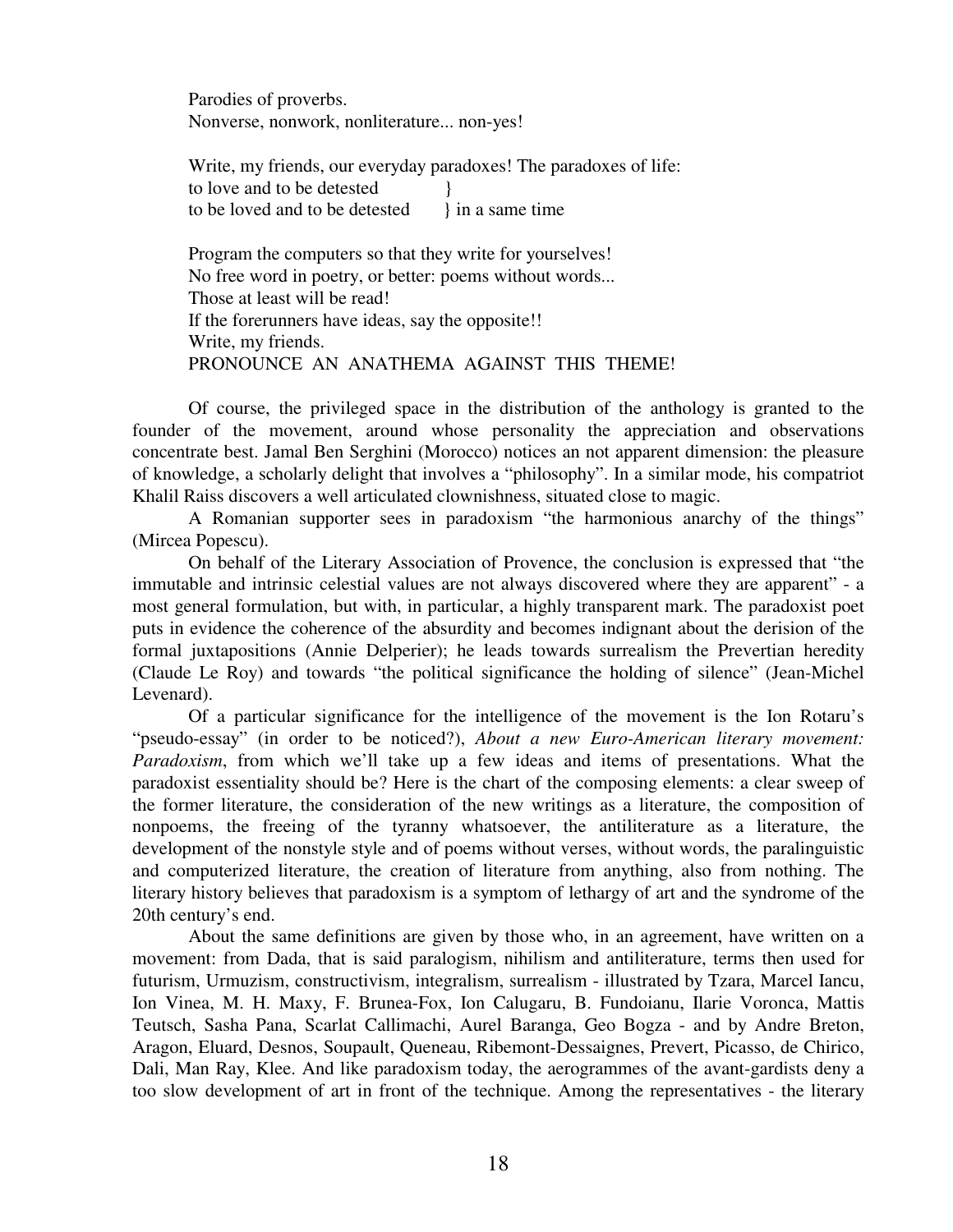historians concludes - only Urmuz has left a worthwhile avant-garde work and the others have betrayed the initial nonconformist avant-garde.

 Similarities between avant-gardism and paradoxism: contestation and nonconformity, clownish insubordination ("they astound only the illiterate rabble who don't know the literary history and think that every threatening thing can be eaten up"). The author's cautious conclusion is that "the paradoxist movement repeats an experience", as it was done in the eighties in front of the avant-garde, remaining in a kind of deplorable **rear-guardism**".

 The literary historian's restraints and admonitions should be attributed to the "traditionalism" that he declares. About the paralinguistic "deviation" he doesn't pronounce, but some of the interjectional series suggest him a "phonology (if it can be called so) of a mating" something that harmonizes excellently with the "regulating squeaking of the bed". Thank goodness, the interpreter also admits, at the end, an act of adequate significance, comprised in that "Jeremiah's lamentation, a great reproach to a whole people who let themselves to be driven imbecile".

 The professor does not believe in a movement, but only in personal destinies, the loner organized "for his absolute own self" being Florentin Smarandache, to whom happens the (hypothetical) good luck that could make of him ...a writer of national and even worldwide importance". Hey, maybe still farther! He wishes him to become "as great as Cioran", but we know that could mean "those worst things coming from Romanians" (Cioran, who had made an unintentional **laudatio:** "where the paradox appears, there the system dies and the life triumphs".

 Constantin M. Popa **-** another authority in this field - fears an "exhaustion of the resources", a "limitation of the literary productivity on behalf of the one who falls in mannerism". But the normal course would be, in fact, roughly this one: is it not inevitable that some insurgency turns to the benefice of one's own capital? Does not the coronation of a perfection announce the decline? If it is clear that we are attracted by anything, it is necessary that we precisely hold on the incompleteness of mannerism. If a current has not entered into history, that means that it has not matured sufficiently. anyway, a youth without an old age is possible only in the paradox, that suspends history. In fact, Constantin M. Popa admits, in the micromonograph consecrated to the movement, that "the paradigm of negation becomes a literary object, because everything falls back into literature. It is an inevitable paradox".

 One of those three authors always in the contributions anthologized for "the monograph" of the movement, Jean-Michel Levenard, establishes relationships or at least resemblance on a large cultural plan: the romanticism of liberty in the 19th century, Van Gogh, Rimbaud, Lautreamont, as the explorers of the movements Dada, surrealism, Isidor Isou's lettrism or, still going back, the really spiritual reflections of Pascal, La Rochfoucauld, Vauvenargues, La Bruyère.

 The **Anthology** contains also the list of the participants in the Paradoxist Literary movement, a list that is, of course, always kept up to date, in order not to omit the names appeared on all the continents.

 We can draw the conclusion that, from the range of the French textualism and all the occidental tropism to the dis-ideologization of the spiritual activities, new experience of destruction have been outlined and crowned as the "dissident" variant of paradoxism. The aesthetic "autonomy" is here a plurality of those latter, aiming at the democratization of language. The morals lie in the precaution used not to manipulate the addressee of the literature. The difference between those ultimate and paradoxism stands in the intensity: paradoxism has risen from a prospective expectancy, abandoned the precaution of the distrust, repressed the hesitation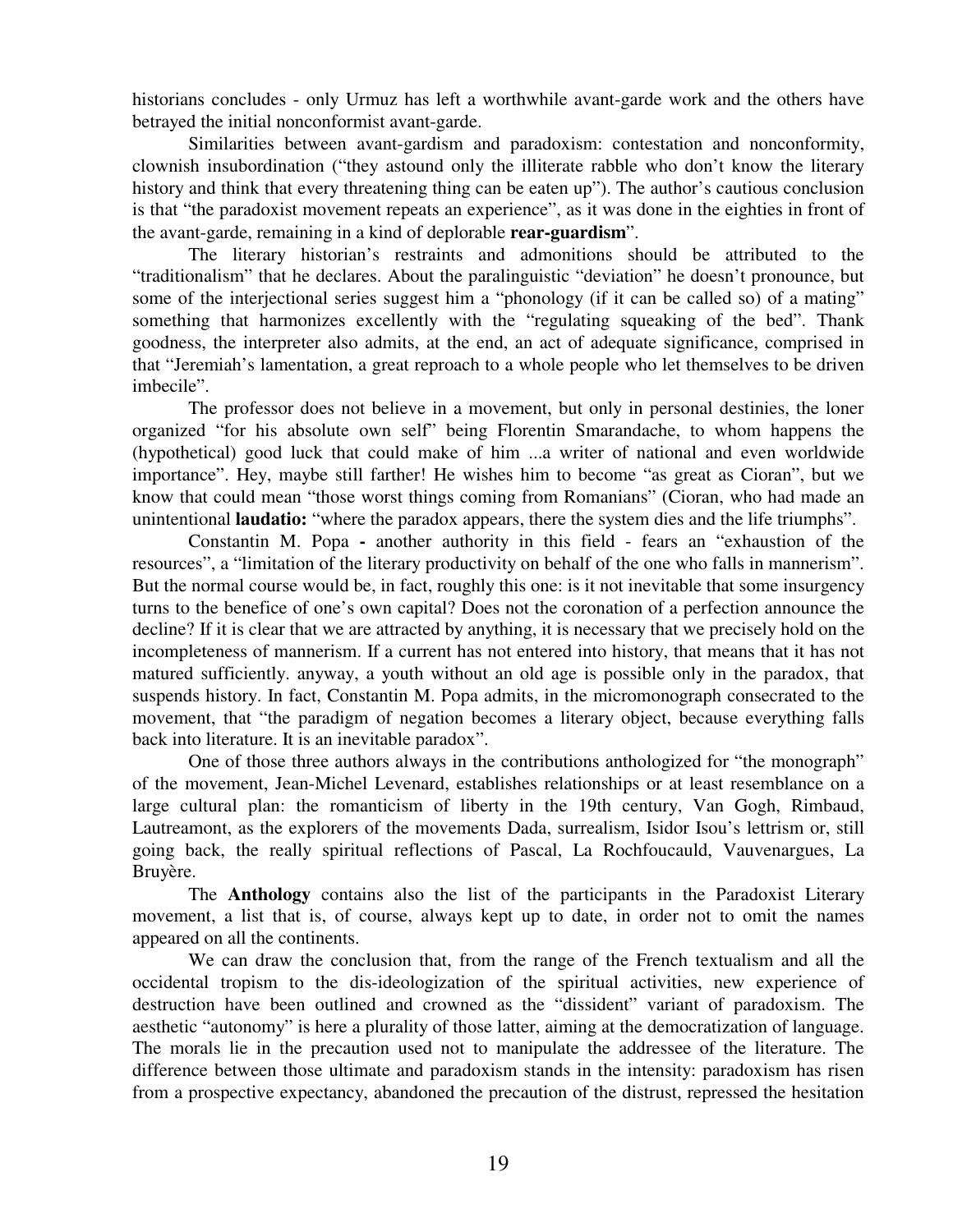and decided, in compensation, on a resolute political exploration, in which complete actions are taken.

 Let us come back to Florentin Smarandache - supreme authority - in order to understand the matter in the best way. He is incited as by a demon of language, an "impediment to reach the essential of the things", and then in the proper rigorous framework of the haiku he sees a "haiku space", a kind of laurelled space that keeps a "fixed form"; the opposite side has identical marks, but the whole aspect emits suggestions: more slender (springlike and epigrammatic "theme"), more massive (autumnal and philosophical "theme"). As nothing is mentioned, anything can be heard! Directed telepathy between author and "reader", or a free play of suggestions and autosuggestion? What is the "reader" to do? He "is going to meditate and thus complete, according to his imagination, his own poem".

 Having prepared this original communication for a "Matsuo Basho Symposium", the poet and theoretician Florentin Smarandache presents in this occasion and integral paradoxist "poem" "leading to a limit close the with infinite", ending with the rhetorical interrogation/ affirmation: "I am wondering if one will invent also poems with less than ... zero verse! This is: negative!.

Paradoxism is the art of silence.

 Illustrated with authority by the managing-practical attentions and theoretical contributions of Florentin Smarandache, the aesthetics of paradoxism brings a distinct contribution in the specific field of discipline, through the aesthetic qualification of the forms of negation (the ugly as a nonbeautiful). It widens the range of the aesthetic acceptation and present to the artistic language the hypothesis of reevaluations that will intensify an expressiveness menaced by the weariness of the routine. Or, in the proper protagonist's formulation, once submitted to an interview with his good will: "Poetry is a clinic for words. So many words are trite, worn out. It is necessary to ornate anew the poetry in them". What are the factors that weaken the expressiveness? He quotes them all: Antiphrases. Periphrases. Metapoetry. Poetry of the absurd. Pronouncing me against poetry, I don't but affirm it". The author-theoretician enters with success into the field of interdisciplinary theorems: "A series of words is convergent but finds itself in the vicinity of the heart".

 The tendency of the Smarandachian proposition is a universalization of the poetical language in an nonidiomatic, multivalent and imaginative, supralinguistic, graphic and additionally-poetical, but a poetics of another kind, giving a literature with another face.

 The passage from the paradox to paradoxism has followed the way of the assimilation of the idea in theory and of the concrete in the extremely-like-concrete abstract.

 If we change a word in the initiator's assertion, we can say that paradoxism is an actual clinic the words.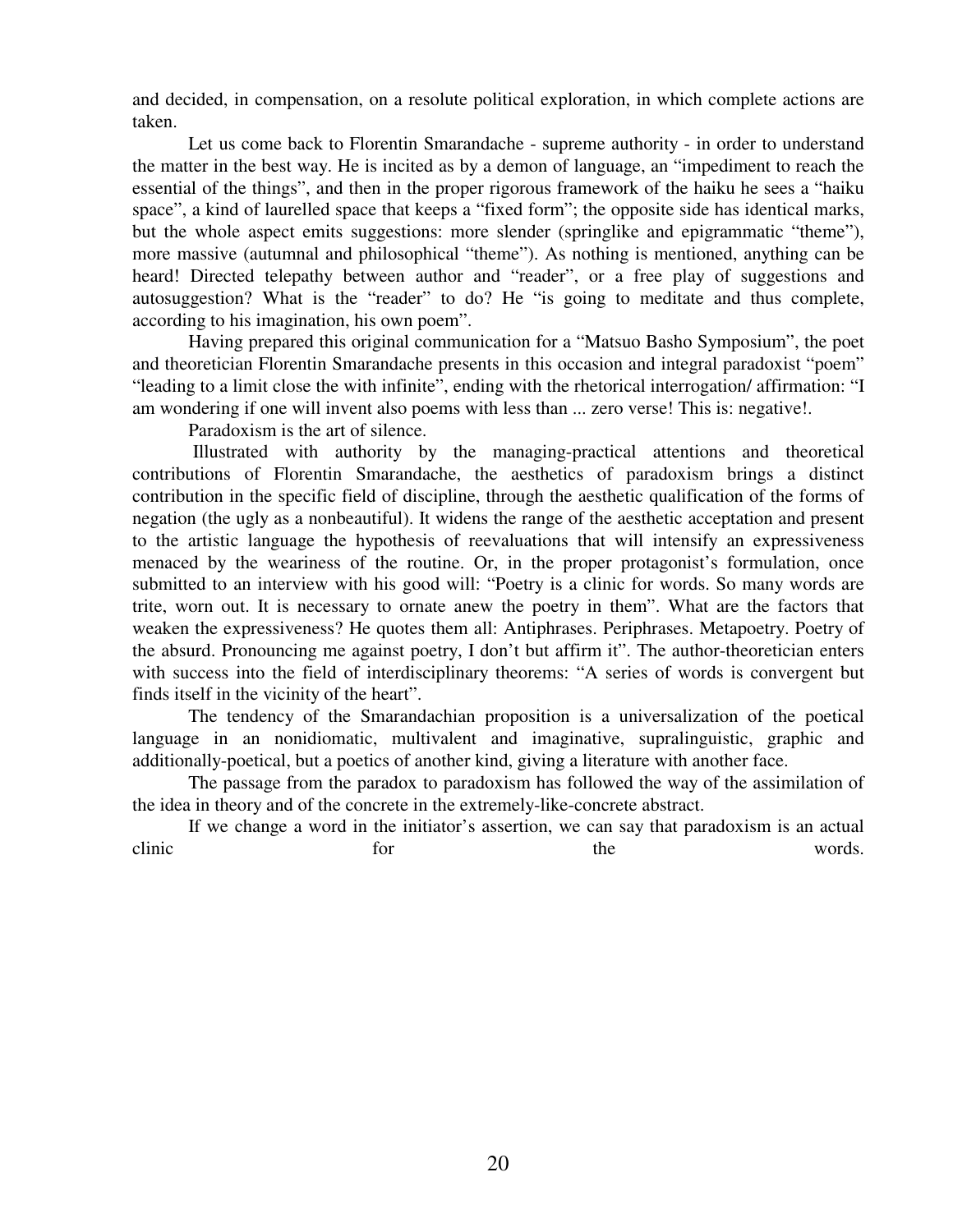#### **In the post-modernist filiation**

 After what has resulted from the debates about modernism, in that period of the impairing of sensitiveness, the insurgent and protesting spirit of the avant-garde shifted to the rehabilitation of the ironic and parodic aspect of the tradition. Moreover, life has become the artistic imaginary, a life however impregnated with a rhetorical melancholy. And since the rights of the living are the most tenacious enemy of totalitarianism, which oppresses postmodernism, it was, in a political translation, the necrology of communism. Postmodernism promotes, as it announces, liberty, diversity and the right to audacity (actual, experimental).

 Paradoxism is also the living of existential and cultural experiences, both specific of this century's end, as being determined by some general conditions: the simultaneity of the information on a world scale, the revolution of the formal borders, the democratization of the inter-individual relations and of the autonomous conscience, the re-interrogation of the axiological criterion, the global reference to reality, the conscience of a "ultimate" and decisive experience. All those aspects partake the eccentricity of being simulations of modernism, about the actions of which it can be asserted they have been interrupted.

 The persistency of a demonstrative attempt explains also the symptomatic gamesome reflex. The difference is an aesthetics or an appearance of being nonrepresentative and improvised: each page evidences itself as a reality without the help of a text. Postmodernism shows a technical articulation, a metalinguistic experiment, in composed surfaces, in a continuos dislocating and reunifying. These increase, at the same time, the self-reflexivity of literature, in the form of the anticonventional prosaic/poetical experience. Let us remember, in this field, among the prose writers, Italo Calvino, Milan Kundera, Umberto Eco, Marques, Toni Morrison. As for the poets, we deal with them at a greater length afterward. one arouses a permanent confrontation with the models and, in fact, a self repressing of the temptation of an exhibition of rhetoric and antilogorrheic proceedings, of a cynical eclecticism.

 "The response of postmodernism to modernism - remarks Umberto Eco - consists in the acknowledgment that the past, as it cannot be destroyed because its destruction would lead to silence, must be revised: with irony, with ingenuousness".

 The postmodernist literature - like everything a generalization of a discipline from the inner - has conquered its proper conventions. Observing the works of some persons like Umberto Eco, John Barth, Peter Acroyd, Scot Sullivan remarks: "This kind of literature borrowed massively from the cultural constructions of the past, we undo and rearrange them without forgetting to bring back continuously to the reader what is live". In relation with Eco's novel "The island of the day before" (Milan, Bompierri 1994), he observes that pedantry together with authorial timorousness prejudice the main narrative, what results in a whole that is smaller then the sum of its components. But, taking it for granted, Eco remains infallible spiritually and as a provoker.

 All those observations remain valid also if we generalize them to the whole literary experience of postmodernism, of which Gheorghe Grigurcu has established the particular spectrum: epical character of the lyrical discourse, intertextuality, heterogeneity of the codes, Babylonish totality, de-formation of the forms, relativity of the play, experimentation of the objectivity. In the textual postmodernist engineering, the critic destroys "a parallel with the positivism and the pragmatism of the century", "the miming of the contemporaneous civilization".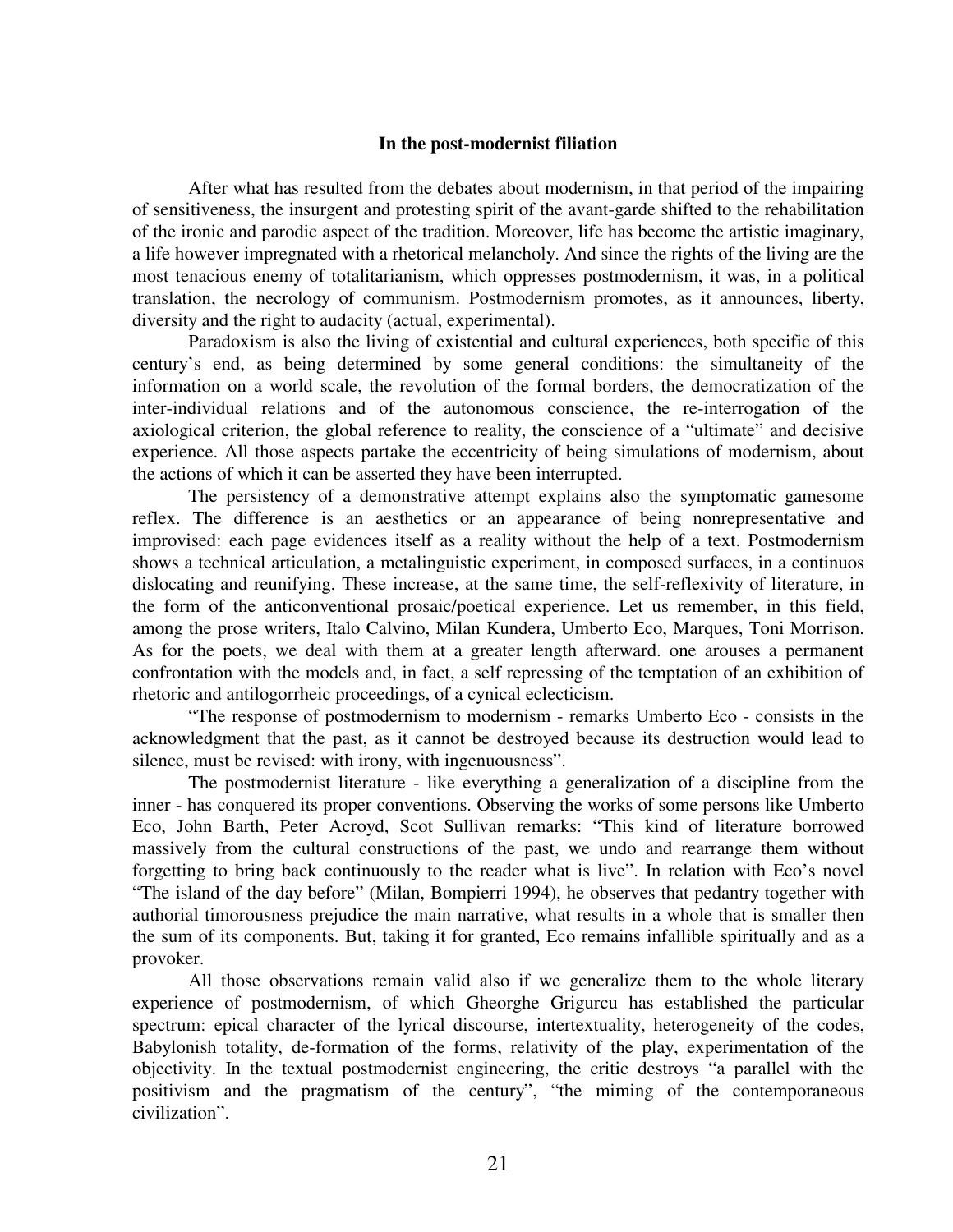The specific context of postmodernism renders unlimited the determinate. If we take an example from the plastic art, the American sociologist Donald P. Eckard describes the phenomenon in this way: "A chaotic scene of Warhol Factory suggests postmodernism: confusion, fire arms, spontaneity, sexuality in diverse hypostases, clichés, movie stars, etc. It seems that all this can be observed in the diversity of the popular culture indicated by Camille Paglia: our concealed paganism. the modernists, with their rational emphasis, would have preferred this to be definitively buried. Camille Paglia praises the irrational, the subconscious, the intellect in order to reach a more adequate understanding of the human psychology". From this he develops a tolerance for the common taste, the plebeian exultancy, setting - a little theoretically - the work of art as a reductive light: that is in a semiotic equality with leisure events. This attitude is perfectly synchronous with the reorientation of the **historical new**  (Stephen Greenblatt) toward the valorization of the basic determinations, on which precedes a noble part of the charisma of the work.

 Postmodernism is also sensible to restoration: if avant-gardism denies in an absolute mode historicity in art, postmodernism returns to history, and even when very often it does it in an ironical way. The composer Aurel Stroe saw in the specific syncretism the solution to a happy receiving: "I think that the specific syncretic types that have been cultivated in a recent time, in which the visual intertwines with dance, music, text, may bring an important contribution to a deeper understanding of our contemporaneous universe". The postmodernist poet, taking when in front of a text a parodistic and ironical distance, reads an obsessive absence amidst an original intertextual relation. The writer actually disavows the pathetic fictions, since the more authentic postmodernist dimension is a parody.

 The postmodernist ideology is largely reflected in the expression of the semiotic space, in which are included specific discourses: pragmatic, literary and political discourse, psycho- and biosemiotic matters, design, artificial intelligence, artistic and religious discourse. Like the present life, the semiotic one is marked by a specific plurality of the discourses. An inherent penetration of ambiguity doesn't make of it a simple intellectual play, but shows it as an interdisciplinary crossroads, as an intercultural competence. It offers a social model of equilibrium that accentuates the extremes. The acceleration of the signs is, in return, a form of stimulation, which transmits to the discourses an appearance more actual than the reality itself. Coincidence and ambiguity have come out from the fictional to enter the modern science.

 The present poetical sensibility is opened toward the everyday sensations, but it is also hounded by the psychological effects of the excess - apathy in first line, then disorientation, abulia, lack of interest, boredom at the end. The discontinuity of verses gives an indication of all that of when an rearrangement is always possible or can be desired. The occurrence of a lack in the effort to recover a new coherence is an experience that leads to paradoxism.

 Postmodernism is never ignorant of the tradition, though considering this one with irony it refers to its spirit, which in its particular moment took a step in the avant-garde. In a symptomatic mode, postmodernism gets rid of constraints.

\*

 What the Romanian poetical experience reflects can be determined from a recent historical process of a gradual and progressive liberation of the illusion. The historian Eugen Simion observes that in the post-war poetry Nichita Stanescu represents "the termination and the beginning" (with **Non-words** and **In the gentle classical style)** of the Romanian postmodernity". The poet "has fixed to himself a lyrical model and succeeded in making it accepted, today, as a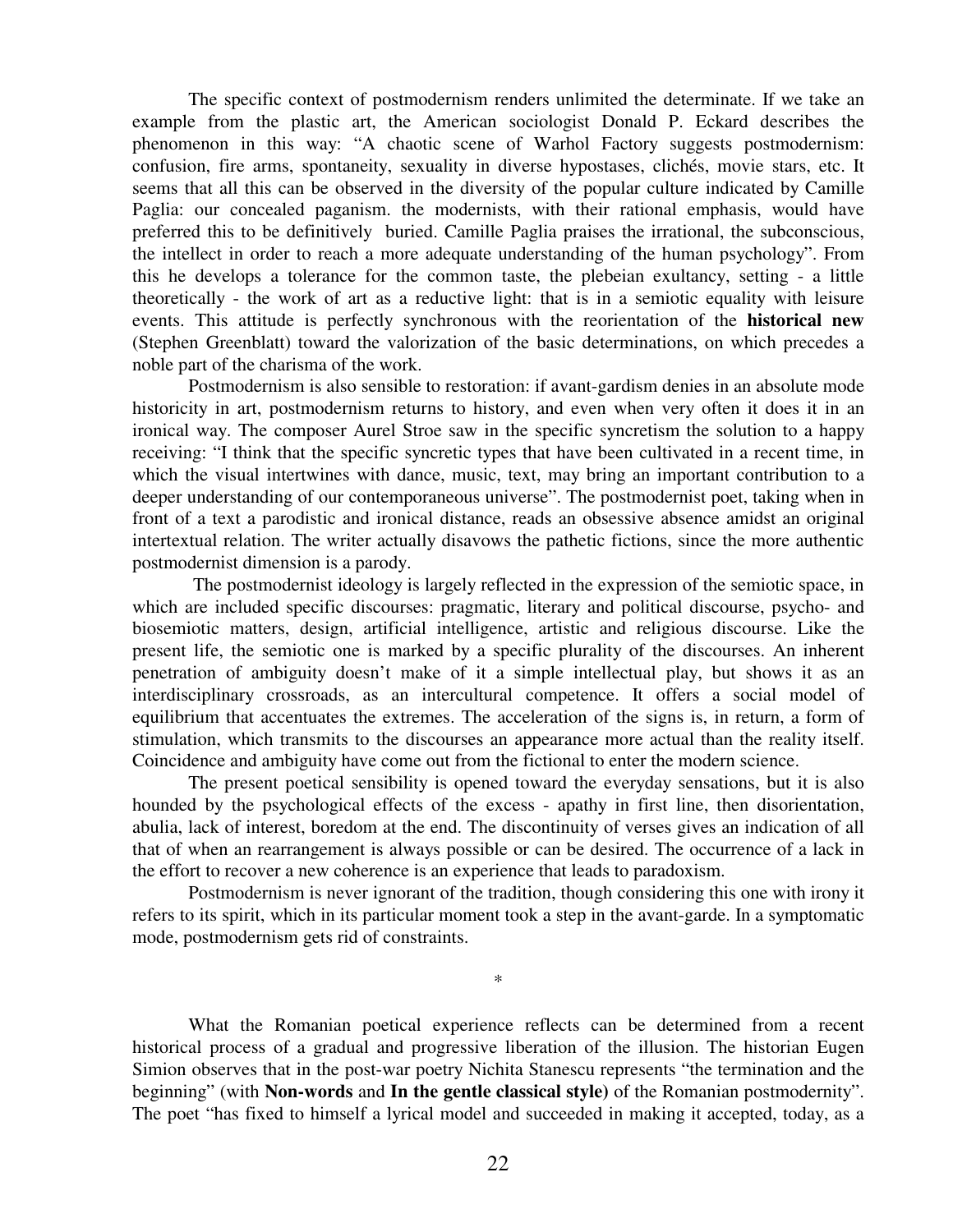lyrical model:. but it is Bacovia who initiated the experiment of the abbreviation, through the hermetism reached in his stenogrames. **Middle-class stanzas** came out with an obscurity increased in comparison with the symbolist poetry. From the metaphysical and demoniac trends an elliptical and most authentic psychosis was reached. The sibylline holds of an intertextuallity in which the pamphlet seems to be stenographied.

 A rebelling iconoclast opposing the hypocrisy of the conventionalism was Geo Bogza, prominent in the avant-garde period (2nd and 3rd decades), an insurgent nonconformist. He was the leader of a group (Ilarie Voronca, Stefan Roll, Sasha Pana) that dynamited "the good manners" in poetry, with the intention of shocking definitively the habits in reading (**Diary of sex,** 1929, **The Poem-Invective**, 1933). Saturated with the conformism of the aesthetic poetry, these ones - to whom we can add Gherasim Luca, Paul Paun, Virgil Teodorescu - have launched, tense and dramatic, **the poetry that we want to do**, which declares firmly that "we want to break with this past of suaveness".

 But we should not forget that in this persistent page of modernism the expressionists, futurists, surrealists, integralists and today the paradoxists also write, absorbing the aesthetic impulses converging from the interior (Urmuz, Tzara) or from the exterior (Marinetti, Apollinaire).

 What has really remained faithfully to the models/ idols, if not to say what is abandoning them? "The everlasting youth of the eternal models is an inept sentence, come out from narrow and lazy minds", Paul Zarifopol still observes. Until, at the end, the augury of some heresy should be of establishing a new dogma or, in the rigid and apophtegmatic assertion of Ion Barbu: "culpable is all that is altered/ and is holy only the marriage, the outset".

 The phenomenon is even more interesting when we observe it in its final stage, when the postmodernist "liberation" betrays itself as recovered romantic nostalgia. We can call this the completion of an insurrection in an ironical complicity, cleverly valued through the regime of the cultural tolerances. From this comes a radically histrionic appetite of paradoxism for a totalling gamesome rhetoric. The writing gets consumed in its proper time, through a masochistic gesture of an intensely spectacular nature. Basically, literature is made from literature, a space is created in the scriptural simultaneity of former experiments, as the mathematical ones (ordering, lacks, cycles, rhythms, lines, points, progressions). A discreet subtextual irony is everywhere perceptible and an accomplice grace takes the place of the critical bibliography. A whole obtained in this way is an accumulation of fragments, which is assisted by a mysterious mechanism that homogenizes the disparities.

 In the Romanian experience, the poetry of the eighties developed, as an implicit form of contest - and was as such encouraged by some leaders of the literary tendencies -, a tactic of renewing of the direct poetical discourse, stimulating then, through the soundness of their example, a not counterfeited generalization. As a consequence, there become cultivated banality and narrative style, public divulgence of the artifice of creation, intertextuality and irony. In this way, there is a provocative distance taken even in front of a catalogued modernism, in front of the clasicized forms of the refined lyricism, in their implacableness and philosophical seriousness. The axiology of the accepted beautiful is ruined into an axiology of insinuation. The postmodernist neoliberation gives rise to a technology of demolition that encounters a publicized recent polemic initiative from the part of the occidental poetry we can define as post-textural.

 It is necessary to specify that postmodernism takes advantage of the increasing value disengaged by the collapse of communism and of the liberties of the transition phase. On principle it is opposed to the confusion between ecstasy and circumspection. There exists then an adaptation, a synchronization between the time's solicitation and the literary response. The irony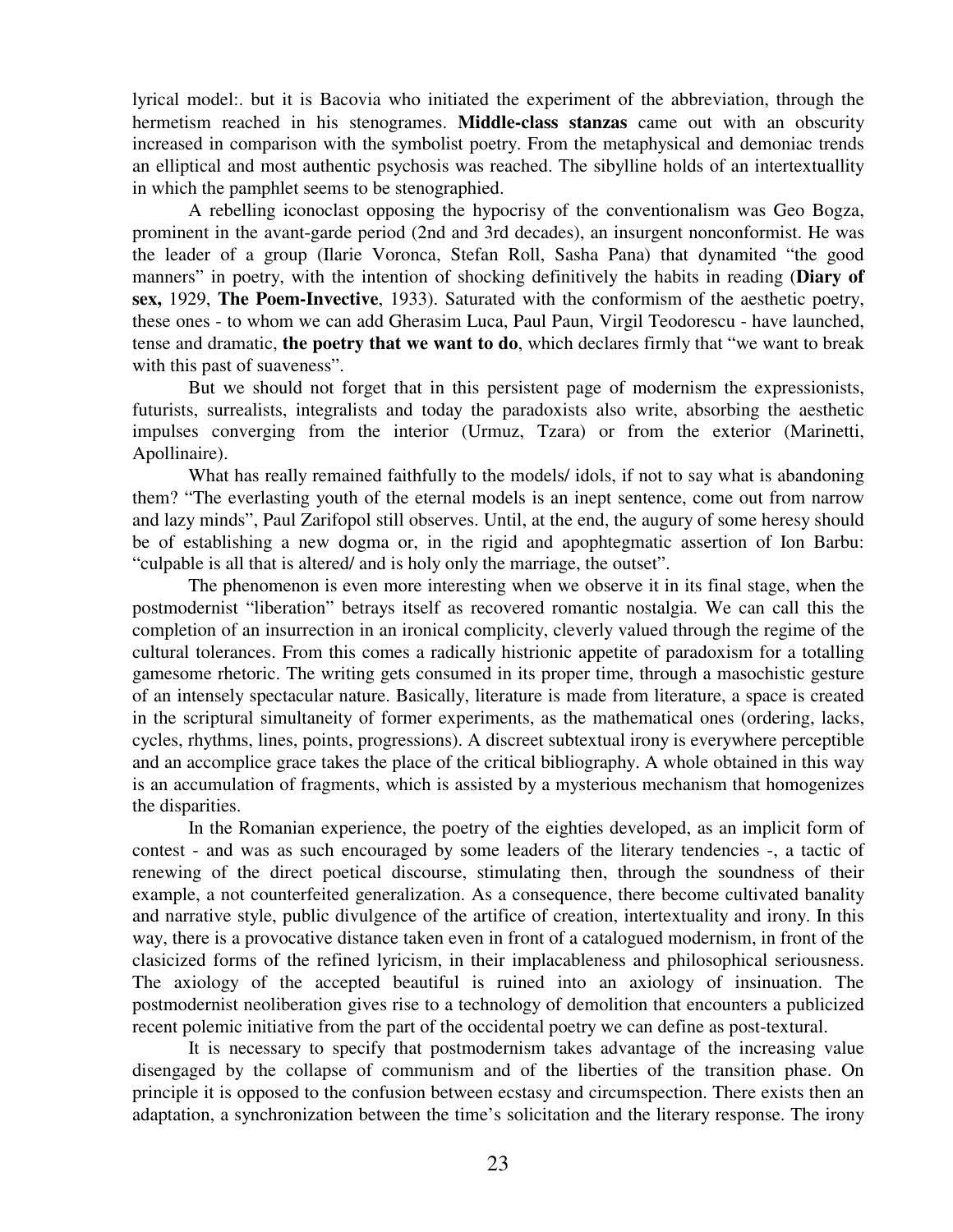of the eighty's was, in spite of all, a form of faith that, in the long term, presupposes an ideal and, in the short term, announces the decline of a cycle of creation. The poematic investigation of the production of poetry introduced a gamesome taste that postulated an understanding in consideration of the further formal practices. There has been so maintained a continuos provocation of the gratuity, the wanted artificial, a new histrionic availability, a metatextual inventiveness, a cultural emancipation - that became an instrumentation of the art without whatever coercion. through all that, poetry comes down dizzily, in the same time, toward the observation of reality, then being in a position to raise higher the absolute platitude of the existence and to stage a "show of the innocuous" (Eugen Negrici). From this up to the indifferentneutral tone, there is no more then a step. Nobody ever takes the liberty of provoking simple fruitless agitation; the poets are concerned with well-concluded actions, with an aim, suggestions, allusions, arguments and polemics. All that, in an aesthetic order, accuses the romanticism of being a form of obsolescence.

 As an implicit manifesto, leading to the true compels to taking a part in reality. The combinative possibilities, being suppositions of the real, lay out a road. And like the true, poetry lives and shows itself in the ambiguity of the existential situations. The depersonalizing of the discourse, as we say at the end of our subject, leaves space for any combinative possibility and for all semantic incidents.

\*

 In its most formal aspect, paradoxism can be considered, within limits, as an exacerbated extension of postmodernism, an instrumentation of a code of the optional infinity. The modernistpostmodernist-paradoxist triad can be verified, with the comment that, if postmodernism has assimilated forms of the popular culture, paradoxism shows a return to the formalistic elitism under which sign the whole modernism has been.

 Paradoxism is, undoubtedly, a form of aristocratic spirit in the culture, even if it shows a libertine language. Its "commonplace" experience is not vulgarity, as there would have been unthinkable its connection with the distressingly popular national "Cantare" (Song), the digestive pill of the culture of consumption. Dadaism, avant-garde, modernism have countersigned our elitist records. Formalism, the cultural and playful appearance of postmodernism, expresses a kind of recurring in creation, indicating a beginning and an end. Postmodernism has also got its revenge for all that has been forbidden during the time of the censuring dictatorship (more drastic after its abolition), intentionally and symptomatically reaching a certain degree of textual difficulty. In particular, a cultural ecstasy came and relieved the bothered existences and opened other experiences. For this we see at work consciousness, irony, histrionism and masochism, cultural fever and absolute authorial independence, irreverence and display of despair, cynicism and isolation, disillusionment and premonition.

 Postmodernism refuses for itself the "specialization" and decides, inversely, for a plurivalence, in concordance with the dramatic change of the state of the knowledge: their autogeneration is under the sign of a strategy of denomination. Knowledge has become a source of power (Jean-Francois Lyotard). The modern knowledge justifies itself, according to the French aesthetician, through "the plays of language", that violate any frontier and lead to the emancipation of the "disciplines", that "delegitimates" itself.

 The overflowed irony, especially postmodernist, is surpassed, in our own case, by the proper concretion of its consequences: undermining of the unidirectional gravity, encircling of the vulnerability, intelligent progress of the doubtfulness. After a bath in irony, immunity is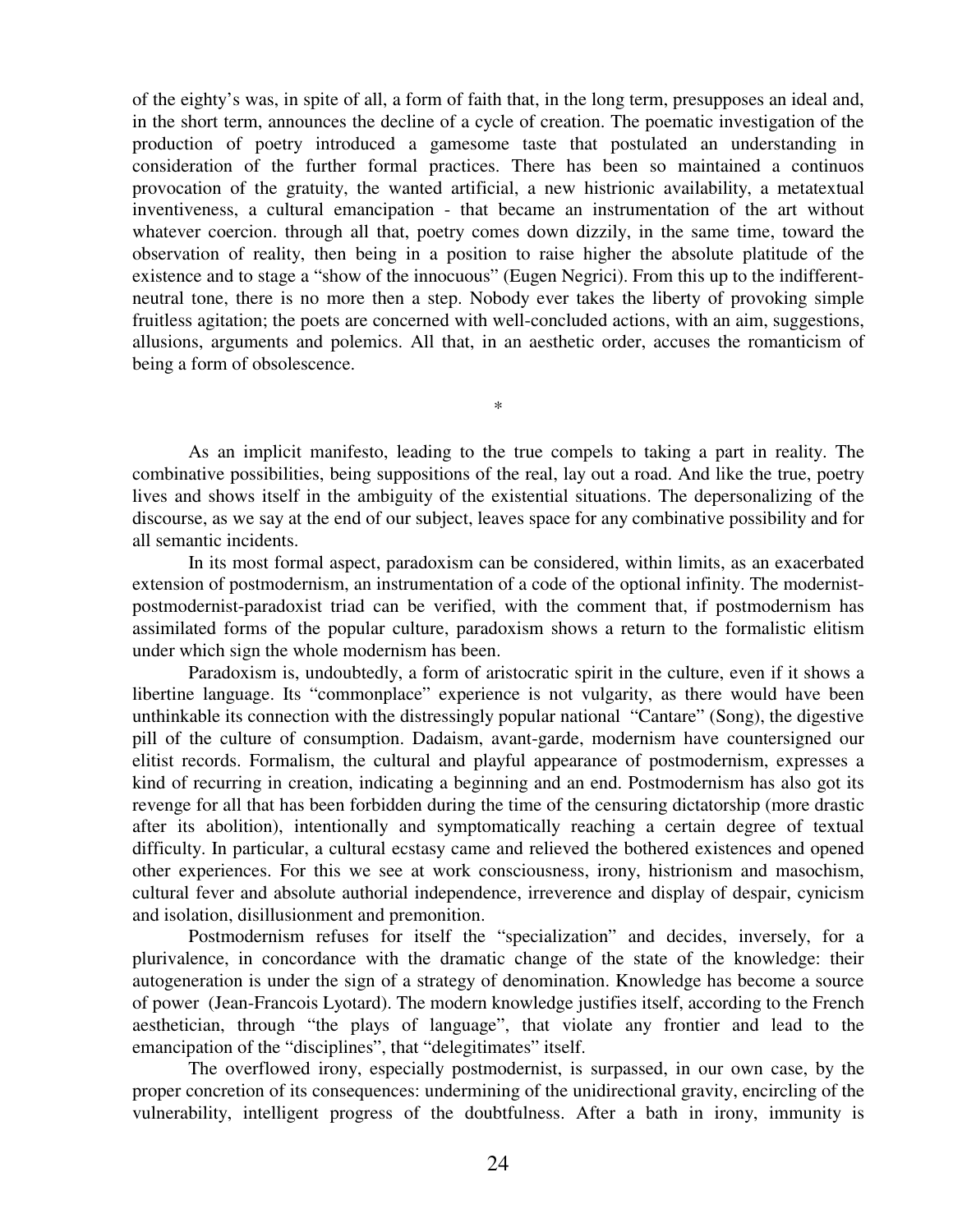established: instead of exaltation, detachment is preferred, instead of the subtlety, the clear refusal of compromises. Paradoxism, as an instrumentation of postmodernism, is qualified "a space of the exacerbated critical conscience that finds its expression in a dislocation of the forms of thought and language, carrying out the autonegation of literature and the overture toward another representation of the act of writing" (Constantin M. Popa).

 Paradoxism is enlightened by a specific reality: the twisting of the modern life in sophisticated electronic short circuits, of which some are dangerous. It raises the protestation concerning the derision that resulted from the humiliation of the human by the present electronic talk. For that, such a kind of text gives up the implicit autocommentary that abounds in the postmodernist recipe.

 The nearest relation of paradoxism remains however the avant-garde (ironies and relativism), when the specific difference lays in the insurrection of the negativeness. The oddnesses keep in a constant alert the significant vigilance, , the unusual associations put on trial the strong irrelevancies. In order to provoke a deliberate reaction, an important dose of originality is the previous condition that paradoxism carries out properly through its whole existence.

 The emergence of paradoxism is explained by its own initiator as a refusal of creating in compliance with a control imposed by a dictatorial society (cf., Le Mouvement Paradoxiste), which one, at start constituted a kind of Romanian samizdat. The first manifesto-platform of creation was published in 1983 in the book Le Sens du Non-Sens. All that was traditionally considered as nonliterary, in particular negation and contradiction, made its irruption in the sphere of literature. The sphere of art was then developed through the organic addition of **anti-**. The definitive stage consisted in the generalization of poetry in an n-directional space, including even the real objects in their natural state (the reader putting himself in one of these latter).

 If we take another extreme of paradoxism, we can still recognize in it a dramatic discharging and the objectiveness of a poetical anarchy, then paradoxism affirms itself as a reform in the absolute.

 It can be an argument in an ecstatic theorem launched by Werner Hofmann: "If it has been recognized as an artistic activity, it is, first of all, a production of the formal reality and not a repetition of the realities of a pre-existent perception, that means a direct access, with all the formal possibilities, to the 20th century".

 In virtue of its acquired experience, paradoxism can be observed in the excesses of "an art on the point to be done" (René Berger), by a double action: refusal of the myths and the mental habits, of the images and relations of the established cultural system, a will to introduce new mental activities and new formal relations. Started from the expressed condemnation of totalitarianism, paradoxism is an original form that Rene Berger calls "an attempt to communicate" (even if the artists are attached to ideologies and structures, it seems that their **experiences,** however much they could be unusual, however they would be revolutionary, are and remain **an attempt to communicate**").

 In concordance with the newest mentalities, characterized by revision, ambiguities and pluridirections, paradoxism is a movement "in the move", that offers trajectories and not fixed lines, with a mobility that determines "a work being in itself the inside of the mutation" and that is always an encouragement to "the power of the signs and of the symbols diffused by the **mass media**" (ib.). Another remark of the Swiss aesthetician is also perfectly applicable here: "Renouncing to the normative and authoritative models, we must then think in time of a structure inspired by the dynamic models. we can speak of **inventing the ways of invention**".

 In the radically negative effort of paradoxism, we can guess the pathos of some aspirations after changeableness: quality instead of imposture, performance instead of mediocrity,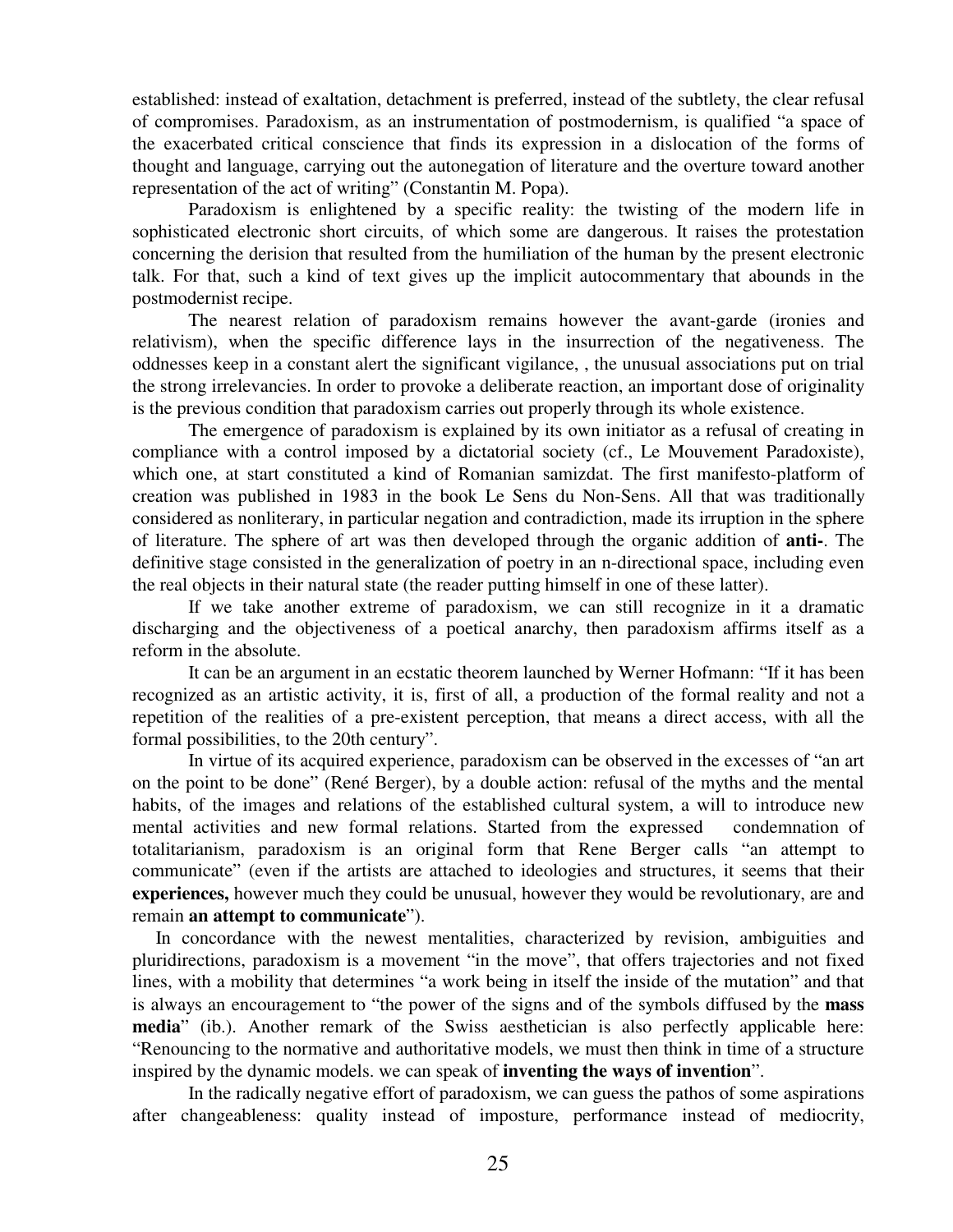authenticity instead of mimicry. That's why a unorthodox experiment like that of paradoxism not only couldn't have been accepted in a culture strongly distortedly controlled, but even would have been considered as an insult that deserved the most watchful sanctions. What would be permitted to it, if we imaging the provoking substitution of the great words of the party propaganda by the great silences of the relentless deniers?

 The cleverness of the waiting opposes the affirmative rigors. In this sense the paradoxist experiment happened to rejoin the antitotalitarianist literary interventions and wants to be listed as such in the series of proceedings of the evasion - the absurd, utopia, parody, imitation, allusion. The funambulistic spectacle of paradoxism (written and graphic) is excited more particularly on its unaffirmed side, where the rhetoric of the suspense reaches the virtuosity.

 Paradoxism couldn't be suspected of the effect for the sake of effect, but even so it wouldn't then diverge very much from the post-avant-garde. It doesn't pursue the graduate of a formal play, but properly the urgency of a message, imposed by the pressing character of the speech. It has abandon the horizon of the gesture as a spectacle, leaving the sphere of the culture of the effect, however without contradicting it. What it contradicts is the indisputableness of the models and the negligence in regard to the original spontaneity, the vanity of the general consensus, the complicity of the guided culture.

 Paradoxism is a node of questions about the human nature and the creator's deep motivations are searched of the concealed reality, of the sense of the underside. It discomforts the superficial habits, by a ceaseless action of counterpoint, inversion, context, simulation, by humour and irony, by a cheerful confusion and a spiritual satire.

 Goethe already noted that, for the encyclopaedism of his mind, the tradition of the expression offered insufficient solutions: "the language is not prepared for everything". The paradoxist experiment can be brought in relation properly with the resentment of this limitation, but comes at the same time also in contradiction with a theoretical "limitation" diffused in art, especially because "the refoundation of the work of art through the word is the unique that is proper of our condition" (Werner Hofmann). Now the denying liberty of paradoxism came to discredit the traditional limitations and habits, including even this "tradition" and the innovating movements of the 20th century, comprising futurism, the promoter of a new aesthetics, purged of whatever utilitarian, civil and political residue. In the modern aesthetic symptomatology, the reevaluation of the bases opens also the possibility of some annulments. Ardengo Soffici even declares that "art tends in a fatal mode toward its own annulment", as an expiation of an augury meant "to chisel in the general sensibility as much as is superfluous in its own manifestations". The Italian aesthetician perceives the total function of art in the quotidian as it is experienced in paradoxism: "everything is art", leaving however the conclusions in suspension...

 But - look out! - postmodernism, disinhibiting all the inhibitions, releases a taste for standardizing the nonconformism, that come in a dangerous vicinity with the proper exercise imposed by the agents of uniformity (ideological, aesthetic). Then paradoxism emanated from this suspicious liberty can be seen as a refunctionalism (aesthetic, political) of the delirious style of the self-satisfied generation. Instead of the formal obstructions - the protesting ecstasy.

 Can we suppose that, in a postmodernist filiation, paradoxism is situated on a position of decadence? Its aesthetic reality invalidates this supposition. It has been noted that the true slap in the face of the avant-garde is the revolutionary one, when in decadentism "a position of submissiveness" (Mario de Micheli) shows itself, caused by a lack of the sense of differentiation (historical, aesthetic), what produces a spiritual extenuation in full opposition to insurgency. Then the insurgent energy of paradoxism is one of its basic qualities, to which will have the occasion to come back. The avant-gardist practice of the revolt - **épater le bourgeois** (to astound the middle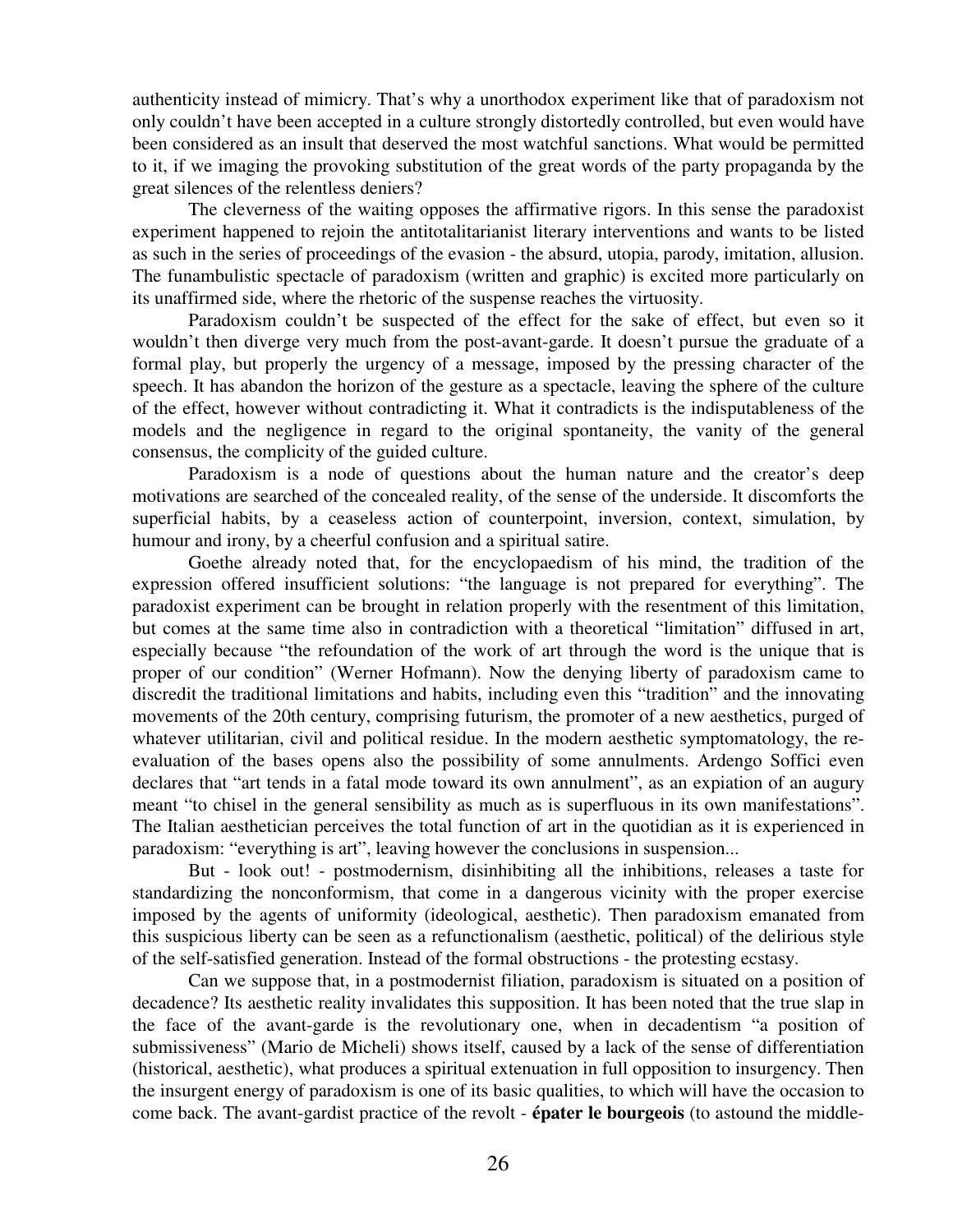class) has been reoriented in paradoxism - *épater le communisme*. Paradoxism propagates, presupposes and requests an absolute liberty, resulting from the direct and virtual refusal of whatsoever moral and social convention, that guarantees in exchange a realizable positive liberty. It brings to completion the conscience of the rupture, already acute in the phase of surrealism ("very acute from the beginning: a rupture in art and society, in the outside world and the inside world, in fantasy and reality" - Mario de Micheli) has become radical in paradoxism, a limit to which is imposed the prospect of a new and purer return to Man.

\*

 Constituted as a cultural model with the ambition to resolve the crisis of modernism, juggling in surface with the playfulness, the skeptical, with a pulverization of the cultural and judging with an expert eye the democratic re-equilibrium of the entirety, paradoxism reanalyzes the Being. This type of poetic intervention is the nostalgia of the social status, essence of the Being, of the nonapparent one, but that can be reached through an initiated intervention - as did, premonitory, Ion Barbu.

 But modernism, that began with Mallarme, is an expression of the crisis of the subject (de-constructed, even philosophically in a time near to us, Deridda), a fact that brings a crisis of the communication, the de-constructing of language - that holds of that mentality - that we think we can delay today, after that postmodernism attempted a conciliating synthesis.

 Here a precision is imposed, that the poetry of paradoxist de-construction doesn't annul the image (internal, potential) and the proposal of construction (a reconstruction or a construction of a negative sign) is concomitant. The dislocation of the language can touch senses that are more or less intent, through brilliant objectives (surrealist short circuits), but objectives with a magma of derision. The paradoxist poet teases the real, opposing it. At the agreement level, all taboos are abolished, that of the love of beauty being one of those. The parody of clichés is constructive of this scriptural mode, as is also the dynamiting of the stabilized modalities, generally of the rhetorical commonplaces.

 The proceeding has revived: both decoding and simultaneous recoding, both deconstructing and (possible) reconstruction, both negation and (virtual) affirmation. The apparently spontaneous generosity of senses indicates, in fact, a supreme elaboration sufficient to

 De-constructing of the habitual language is concomitant with a new respecialization: broken, derived, that has no longer anything in common with the "androgynous" completeness of the former language. Such a kind of enterprise can be a way to Dostoevskian liberation from "the internal demons" of the language, but only in an approach toward an horizon of an agreed expectation, that however is not in the greater part of the readers. Only for some (intellectually informed and temperamentally predisposed), the playsome (as an act of culture, cf. Huizinga), according the formula of a calculation of probabilities, can take the place of the traditional emotional stimuli.

 If we remain in the postmodernist classification of paradoxism (in a prolonged phase of dissidence, in a polemic extension), we must then say that original notion has assimilated not only the heterogeneous tropism, but also the unpredictable tricks. If postmodernism, besides, can also be considered as a future even unexpected of the traditional formal units, these ones appear presently, in a vehement opposition, as texts-obstacles that dislocate and annihilate, that transform the linear character of easy readings into anguishing labyrinths (the paradoxist authors could reply, as Michel Butor did once: "my books are not labyrinths, but the reality!" - and all would be right),. Would it be too much if we affirmed that this could be compared with a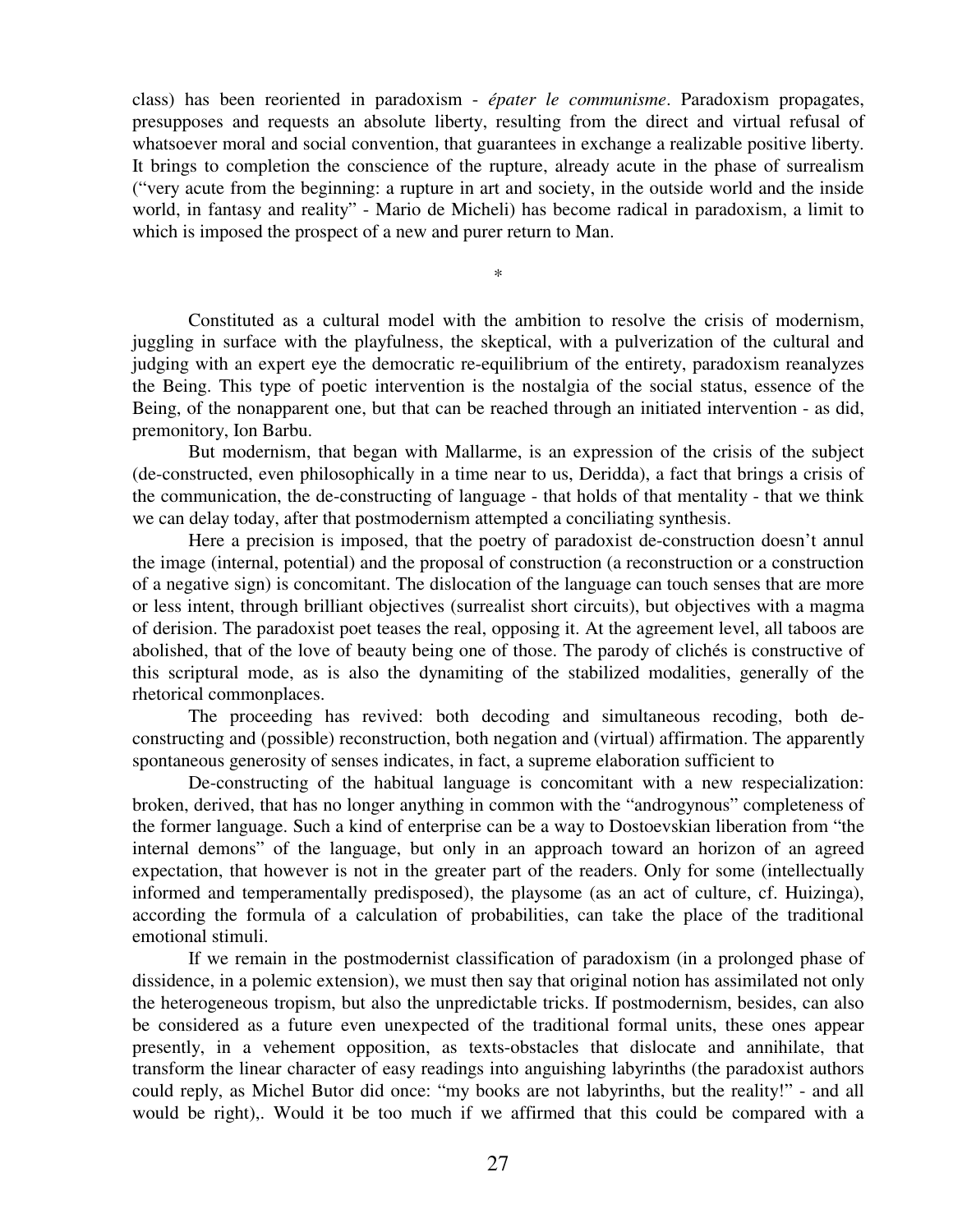| reflection<br>literature?<br>about<br>limits<br>the<br>01 |  |  |  |  |  |  |
|-----------------------------------------------------------|--|--|--|--|--|--|
|-----------------------------------------------------------|--|--|--|--|--|--|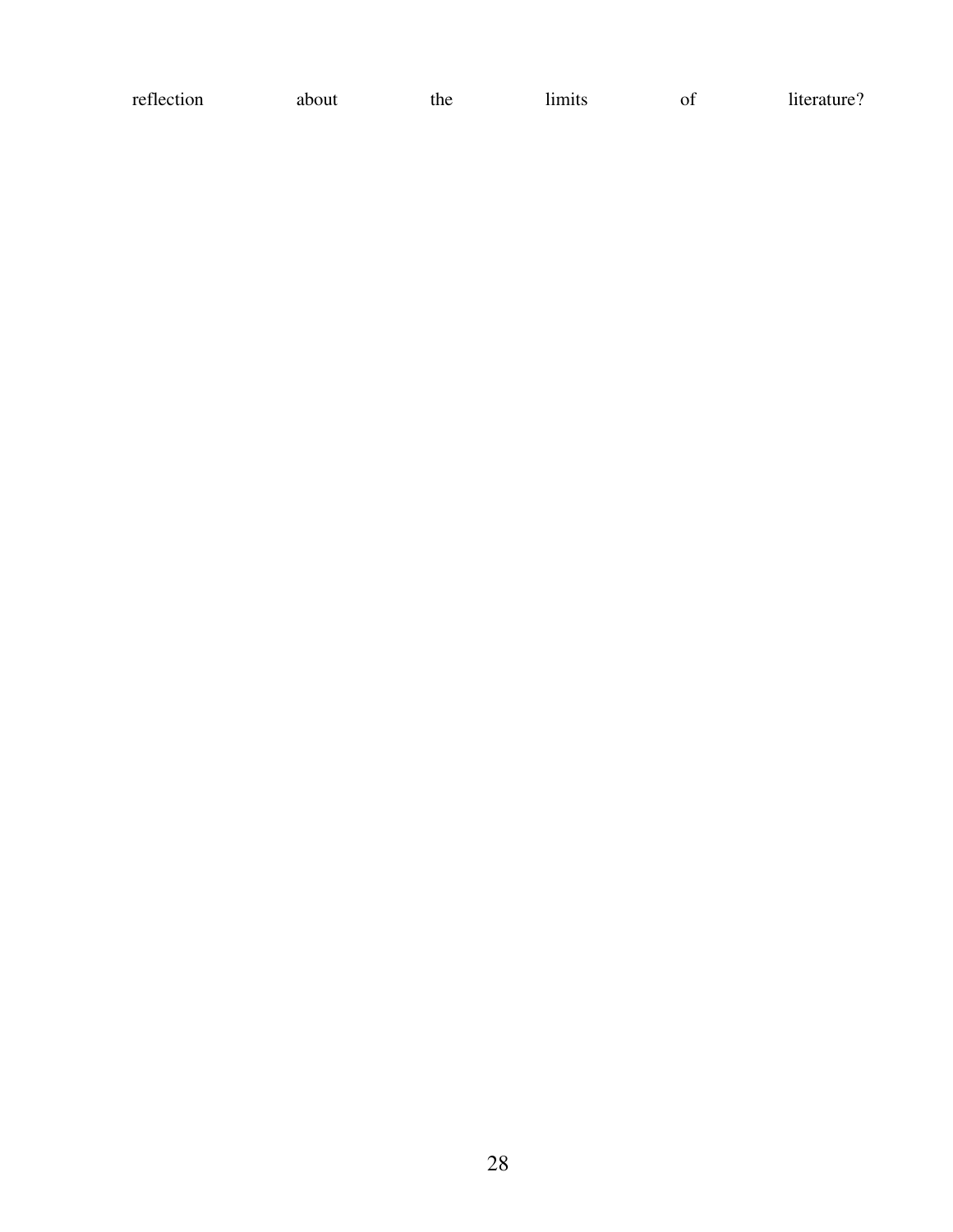#### **The self-pride of a foundation**

 Paradoxism is an anticonventional insurrection and an exacerbated expression of a crisis of communication within the canons of the formal logic. In the face of the ideological coercion of the years 60-80, an artistic evasion of the experimentation has been practiced through works that not only "reflect the reality", but also reflect themselves. (the exiled Romanian composer Aurel Stroe then wrote - maybe in the paradoxist preliminaries - an **antiopera**, in which he exercises the pure casualness of the musical language).

 We can affirm that paradoxism is a neo-avant-gardism politically directed. Formally it looks like an enlarged dadaism, that has recovered a meaning. Then it can be studied in the framework of a discipline that is nothing else than **paradoxology**, as a branch of **pataphysics** - a science of the exceptions, a general theory of the deviations. We know that a constituted **theological** paradoxology exists, in the center of which the miracle lies: in the face of the fact, a reference is made at the evidence of the thing then created. After that, we can imagine the persistence of a "temptation of the nothingness) (Dumitru Ichim) in the paradoxist discourse and at the same time the presentiment of a transcendence that would resonate in a paradoxist "expectation", like a mysterious "bell of silence" - what may indicate too that "clandestine" relative extension of literature that realizes itself with the means of negation (typical of this aspect is the "identification of the object-language with the metalanguage" -Solomon Marcus).

 It is obvious that paradoxism can't be extended to the entire artistic phenomenology of paradoxism, because it would then cancel itself. It is the proper result of a will expressed by the artistic behaviour of a paradoxist type. Considering this, it is not possible to maintain that Nichita Stanescu would be the founder of the movement, but he could be recognized as a great precursor. Paradoxism, as an intent mode of creation, succeeds in bringing a simultaneity of strong oppositions: nothing gratuitous and everything gratuitous, repudiation of literature and nostalgia of literature, annulment of the authorial cult and tyranny of the creator, absolute absurd and antiabsurd solution, objective derision and prophetic capability. Paradoxism makes the perspective a knot of contradictions.

 It is evident that, like the "text", its results are also unpredictable. In this way, one experiments with an intention and one perseveres with lucidity. The experiment of dislocation of the text is sometimes forwarded up to the annulment of the text itself and the disintegration of the language. The text then becomes permeable to whatever kind of combinations and the process is continued up to the risk of a complete opacity, up to the defenestration of the meaning, progressing then merrily through an absorbing and fatal "black hole". But paradoxism - as Constantin M. Popa observes - does not try to destroy literature. It is concerned in the discovery of some new efficient and tense scriptural practices, that keep the energy resulting from the clash between opposed semantic fields".

 This critic believes in a "tradition of paradoxism", in which we found Apollinaire, Jarry, Urmuz, Vinea, Mihail Cosma (Claude Sernet), Geo Bogza, Tascu Gheorghiu, Gellu Naum, Gherasim Luca. The formulae of the scriptural visuality (Calligrams, invectives, stammering - of Gherasim Luca) are seen as the most appropriate paradoxist recipe of the clear discourse, in which the opposites coincide and dissolve. However, the paradoxist "tradition" needs absolutely the author of **Nonwords** who is a paradoxist avant la lettre, with his capacity of lexical suggestion, his compromised and banalized admonition of the meanings, his semantic inventiveness and forcing of the linear topic.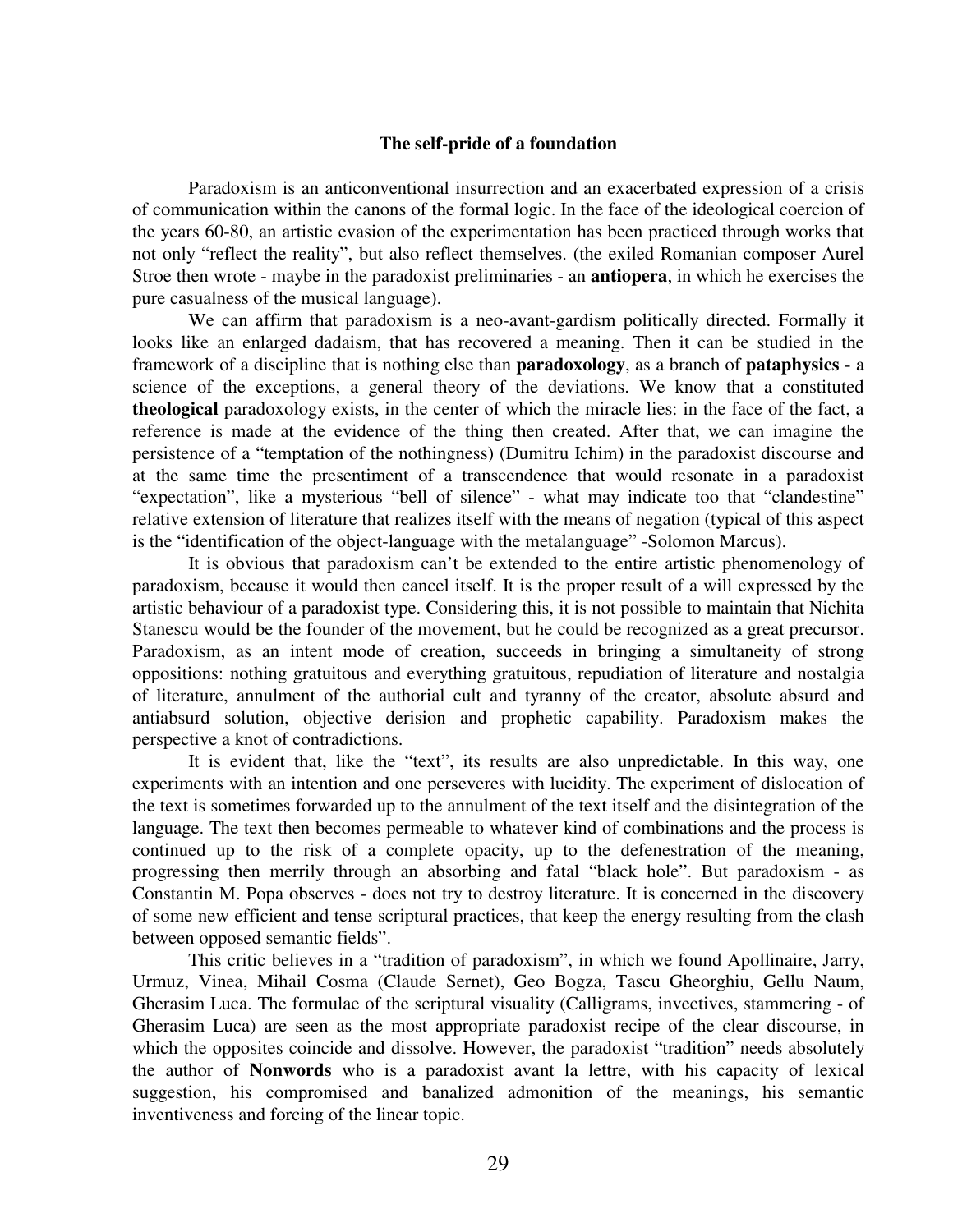In the precursory poetical experiments, there is the most appropriate spirit of paradoxist anxiety. Taking into consideration the whole of Stanescu's poetry and the excellence he attained in the paradox, the estimation is maintained with all that Nicolae Manolescu sees in Bacovia as our first **antipoet** (Bacovia is at the outset our **antipoet**, in a modern sense: his excessive expressiveness, the dissonance, the primitivism, the intense coloring-power, the mixture of pathetic and humor, the continuos quibbling make him go, from symbolism to the modern period with the speed of a comet, through the fields of a planetary attraction of expressionism, dadaism, surrealism and absurd literature"). In Nichita Stanescu's case, the luxuriance of the corruption of the senses, his sheaf of lexical confetti, the impulsive poetical temperament makes him more "paradoxist". But his excess - observed in the words of the critic Gheorghe Grigurcu - shows him connected with the paradoxist "unconsciousness".

 Considered as obsolete, lyricism is a trap that modernism bypasses. It substitutes to it the everyday lustreness and poetry is impressed with commonplace details, the everyday life enlarges the literary embracement, bearing into it an infusion of visual expressions. From an occidental point of view, the Romanian poet antihypostatizes himself, he evokes the neighborhood and friends, he accepts a skeptical opposition enhanced by a Bohemian egotism.

 The formal art of the graphical arrangements, excellent in the *Calligrammes* of Appolinaire, has attracted also other inventors of visual effects. There is, in this field, the wellknown typographic experiment initiated by E.E. Cummings, that includes in the art of poetry the disposition of the words in the pages, the counterpoint verbalism, the coalescing of the words, the musical arrangement of the punctuation, the orthographic coercion - usually an increase of the vigor of the whole construction and a greater density of its meanings.

 In the Romanian literature, the formula of **antipoetry** is not an invention of paradoxism. The dadaists have shown ostentatiously a radical nonconformism. **Contimporanul** (The Contemporary) of Ion Vinea and Marcel Iancu, **75 H.P.** of Ilarie Voronca and Victor Brauner, illustrating the constructivism of the avant-garde, appear anxious to assimilate the imaginary of the industrial civilization, for which they promote, in a consensus with the futurists' vitalism, the **antipoetry** in inflammatory texts of public slogan types. Voronca and Brauner have proposed the **pictopoetry** formula - a collage of colors and words, a real reckless action of the spirit.

 The dreamy experiment of the Romanian literature 60-70 decade went along with an alternative of illusion with regard to a context directed toward a tedious praise of efficiency. The neoconformism of that period was not only an ostentation and a contest, but also a ferment of some parallel secret formulae, over a polemic substratum of formal adventures.

 As a form of **metapoetry,** paradoxism is the sign, in a situation of emergency, of the general theme of the present poetry: the situation of crisis (existential, cognitive, axiological, optional, artistic, moral, political and social, etc.) The pride of the foundation of paradoxism lies in its radicalism. The notion of the usefulness of paradoxism is managed as a valuation of the limits of communication, in which the poetical function has a high consistency. The paradoxist poet behaves, in the empire of the words, signs and silences, with a supremely absolute availability. The evidence of the differentiation and originality has confirmed Pius Servien's assertion that "to define a new mode or a new poetry doesn't mean to speak of beauty or genius, that are not even the monopoly of some schools. What defines them, what belongs to theme may be expressed in exact terms, examining the mode to do it: the technical processes, that have become the particularities of all those who claim their adherence to this mode or this new poetical school". In fact, in the paradoxist theory, there's no reference to mode, beauty or genius, as in some authentic manifesto of school, to the technical peculiarity of the language, to the intention that orchestrates the methods, to the sentiment that animates the will of radicalization.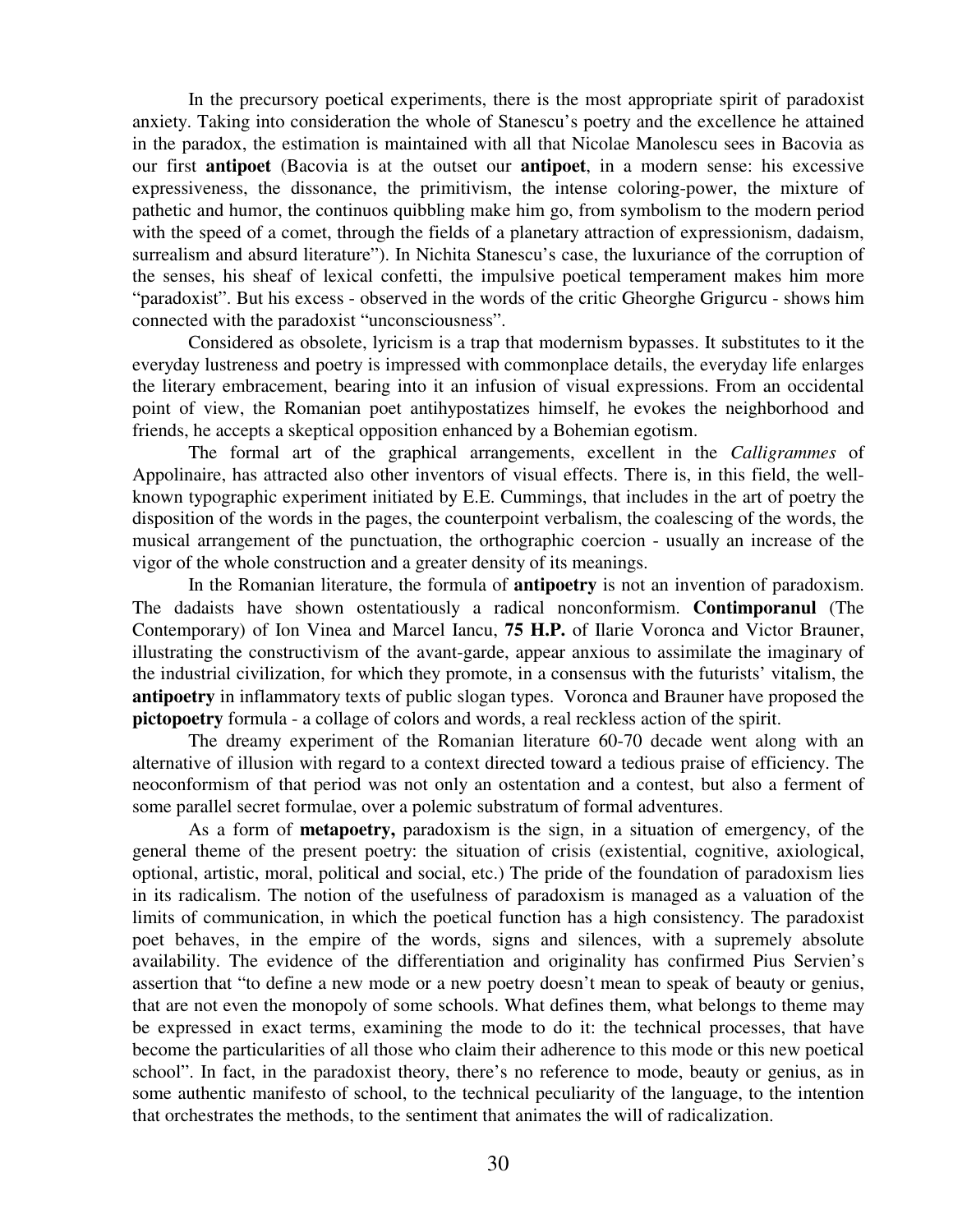The distinction and the linking made by Hjelmslev between the form of the expression and the form of the content tells us that the aesthetic significance is not limited, in literature, to the linguistic reality of the latter, but has also a projection on a translinguistic reality, shaped by the vision of the world presented by the work, by the structure of the universal imaginary. The transgression of the linguistic reality and the translinguistic in-forming are the limits of the paradoxist playing-fields, which in fact come in consonance with the newest theories on the finalist-symbolic fictional universes, specifically literary. On the other hand, the specific protesting synchronism of paradoxism, with its uninterrupted autarchy of play, opposes on principle also the modern neopositivism of the humanistic sciences, in the same manner that hyperrealism, with which it is connected, is not only a simple psychological study. Against the intellectual speculation and the limited horizon of the conjectures, that smoulder under the heat of the tedious erudition, the individuality of the creation/ opera comes out with its proper hermeneutic assumption.

 Taken in an absolute meaning, Verlaine's warning against the discursive poetic rationalism - "Take the eloquence and wring its neck" - leads to the suggestively elliptical formulation of paradoxism. Because, in the rhetorical language, not only romanticism has been bogged, but especially the poetry of the producers of programs of a propagandist eloquence, that why not? - is much nearer to us and more distressing. This one is the express visa of the implicit paradoxist lampoon. From the crisis of a compromise of the art there arose, at the opposite pole, the severe sanction inflicted by the pride of the creation in an absolute liberty. Proletcultism and paradoxism mark the extreme limits of the attitude regarding art.

 The literary historian Ion Rotaru situates paradoxism in a "very Romanian tradition" in the context of associations / similarities with all the unexpected: the Romanian lordships have stopped (denied) into it and have been stopped (denied) by the others; our movement of avantgarde, which has astonished Europe, has been followed by the movement "Olteano- Valcean of Arizona", that the author actually negates, opposing it the veto **not and never**. The evidence compels us to note that the conjurers of the metalanguage have also been Ionescu, Cioran, Gherasim Luca: they went up to the extreme metamorphosis of the meaning. The two former ones are well known; the other, in his Cioran-type poem The foolishness of my being, affirms, for instance: "the dispersion has three pairs of feet". The poet tests the language with a seductive and subversive "cabalistic bravery" (Michel Camus). Here are a few semantically ambiguous titles, with an aperture toward paradoxism: *Other secrets of the Empty and of the Full, Clearly hermetic, Morphology of the metamorphosis.* 

 Paradoxism radicalizes, in this case, the existentialist aesthetic recipe: the genuine art reinvigorates the essential word, concurrently with the autodestruction of the traditional works, in order to reconstruct those anew and from the base. A dynamics of the ruptures turns the annulling gesture into a founding one.

\*

 The manifesto of the movement has a denying vehemence and a vibrant ingenuousness such as the constructivist activism, the aerogram of Voronca and the pictopoetry proposed by Voronca and Brauner didn't posses. In this evolution it indicates the accentuation of the insuportability of the ever dilated "alarm of the intelligence" (Al. Paleologu). The paradoxist charge is situated on the apogee: it abolishes with a diabolical relentlessness, without right of appeal. Through a corrosive training of the most deferred modalities, from diverse loaning fields, the paradoxist experiment accentuates equally the caducity of the traditional literary types and the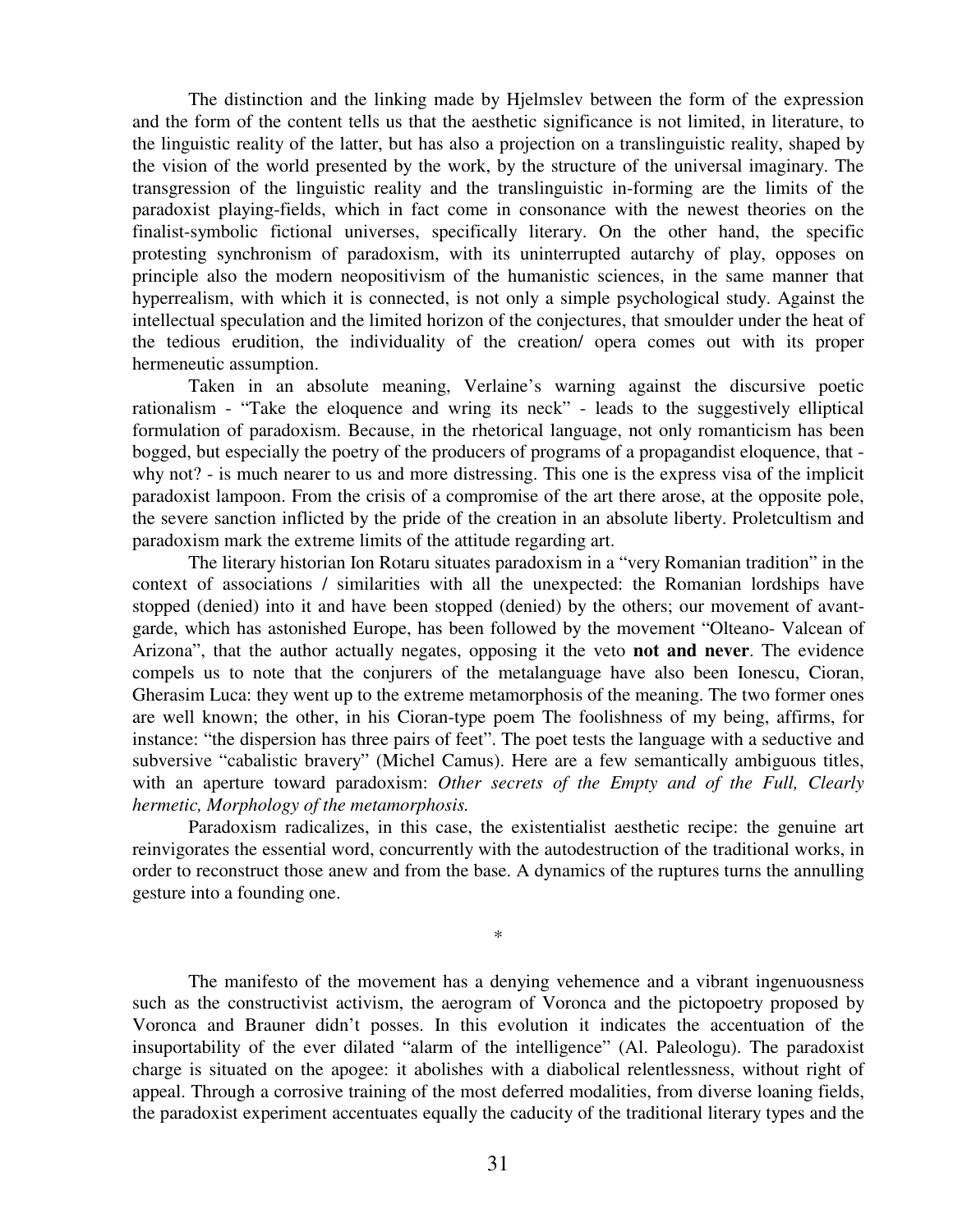ambition of the theoretical models for the domination of the vital life and the unpredictability of the spirit.

 If for Urmuz the description of the personages brings, by the chance of the coincidences, close to the surrealist picture, for the virtuoso of paradoxism the abolition of whatever rigor opens the way to the unobstructed associative fantasy. Then the linking between heteroclite objects doesn't happen, the incompatibilities are not forced, but are offered in harmless readings to the bearer, so that they are invested with the discretional personality that lies dissimulated in every individual. The surrealist "provocation", leaded up to Dali's paranoia, is substituted with the insinuation of the self-generated resolutions. The reader's adherence is gained by the offering of the protagonist role in the play and the complicity of the negatory voluptuousness.

 The specific intertextualism of paradoxism amalgamates, under the associative impulse of the cultural memory, the attitudes, coincidences and parallelisms, precisely by virtue of an expressive intention. It invigorates the associative mechanism, it gives the affective bibliographical mobility, in time and space, enriching thus the significance of the text. Basically, the intertextualism expresses a pragmatic direction of literature, at its ultimate moment, in the sense of the self-conscience. As it is not a simple and mechanical transmission of metafiction, intertextualism, that is a specialized expression of the philosophical autocriticism, experiments the outgoing from the isolation of the genders and from the traditional category. Destructivism nucleus of paradoxism - has come out as an agent of a structural and international evolution, and it is not a casual fact if paradoxism has already a well established international aspect: it is a response of agreement to the encouragement of the cultural identity syntheses, when the other becomes a constituent part of ourselves. The action is hurried - and paradoxism has given evidences in this sense -, however the aesthetics comes as a post-factum justification, completing so the destabilizing of the pre-established axiologies.

 It must be said clearly that the internationalizing of paradoxism is the result of actions and initiatives of the one who, in the first eighties, conceived it in Romania as a form of literary radicalization (and curiously, at the same time, of dissolution of the opposition to inquisitorial regime. There is, in the nature of paradoxism, the choice (and the implicit critic) of a radical option in the expression of the anguish, tending to the pulverization of the repression (internal and external, subjective and objective). Paradoxism is the domain of the rebel natures.

 In the way Florentin Smarandache has internationalized paradoxism, he has succeeded in naturalizing it in the present cultural conscience, particularly in the international deposit of the literary facts and the bibliographical instruments of a worldly interest. This is a reality and honesty obliges to impede it could be distorted.

 All the bibliographical reference in the field brings us the information that, in the following decade (we can't know when) and independently from the Romanian part, a fellow of the USA realized a possibly paradoxist **antipoetry** in the book entitled *The grocery list* (cf. Teresinka Pereira). This one denounces the implacable dependence from the society of consumption. Both interventions are a reaction against some greedy and decadent politicians.

 From politics to personal action, paradoxism has passed with the cathalystic acceleration of existentialism. At the beginning of *The myth of Sisyphus*, Camus affirms that "what is called reason of living is at the same time an excellent motive to die". In the system of those fertile ambiguities, Florentin Smarandache appears as an extrovert of the paradoxist manifesto, when Kann (the author of the above mentioned title)"dissimulates" paradoxism to himself, believing that the publication would have dissolved it. Reading the manuscript, Teresinka Pereira observes that the poet's anxiety is paralyzing, that he reproaches himself with the decadence of this life (a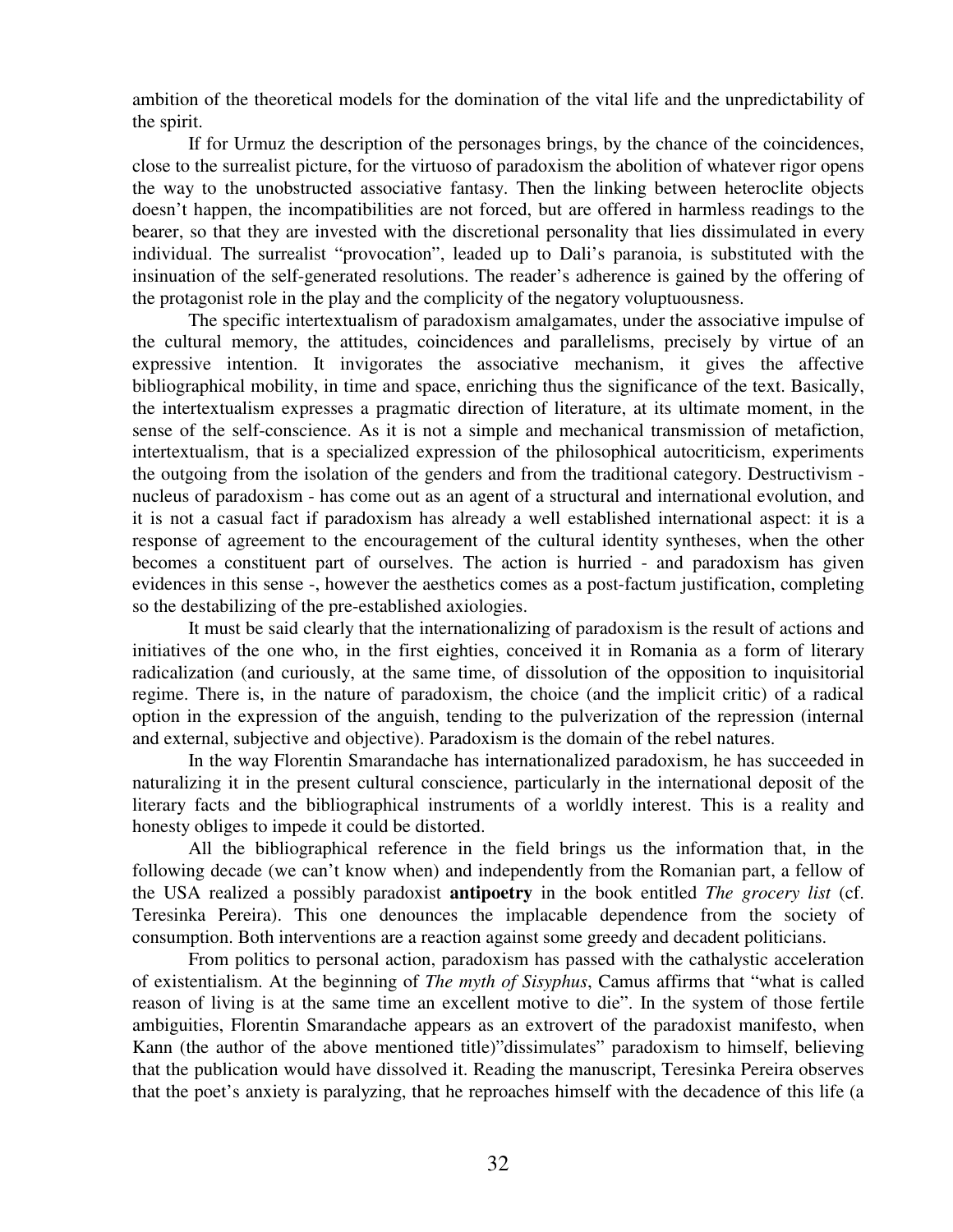somnambulant life amid catastrophes), the human existence "inflated with self-sufficiency" ("that destroys, that wastes away, that pollutes in an absurd manner").

 Being metalinguistic (signs, numbers, designs, drafts, graffiti, stains, etc.) and oriented toward its antirhetorical non, paradoxism declines the negation in all the possible cases. An antimodel is then outlined, not so much with regard to the formative nominalization as to the idea of distortion in itself, that it illustrates in a liminar case. You cannot be paradoxist when you come from other formative horizons, you cannot spoil paradoxism with paradoxist means. Once it is constituted, it is an absolute **antimodel**, that appears in the history of the form-deform dialectics, specialized in the history of art, to enter in metaphysics and charisma. The antimodel that sustains it is an autarchic, authoritarian and exclusivist dogma. There's no other intermediate zone and no clement moderation. No and never!

 Substantially, anti-, magical particle of paradoxism, abolishes the (traditional) literature in order to re-establish it (in synchronism with the modern - contesting, hasty, automatist, fragmentary, attracting, interdisciplinary, universalistic, pragmatic, typical - society). If it is the form of a protestation against the limits, there no need to demonstrate it. Anti- or the silence are expressions of contest; their assembling shows clearly "an opposition to the general credo" (Al. Cioranescu).

 The condition of negativity is universalized in paradoxism. It exercises a poetics of negation liberated from whatever coercion, daring up to the voluptuousness of the ambiguities, up to the stupor of the irreverence. It so discredits the excessive formalization of the language, the associative insensibility of the clichés, the predictable vacuity of the text. Paradoxism leads the oxymoron up to the state of shock, otherwise the paradox up to the pulverization of the antinomy from which it comes out. the contrast is enormous, phenomenal and philosophic, what means the absence - or the essential of the presence. The value of its **non** extends itself to all that our customs consider as consecrated, officialized, quite immutable. "Art is a play (speaking from a ... paradoxist point of view) - as its literary historian Ion Rotaru observes - a play of artifices if you want, a battle play, the lightning of an insult, but not a flat, arid, cold, annoying platitude". For the sole flat platitude, there is no paradoxist solemnization of negation!

 The systematism of its **non-saying** on which paradoxism has based itself is not a refusal of the expression, but only the concealing of a meaning into a depth of possible meanings, according to the reader / onlooker's capability of imagining and feeling. To this one, the paradoxist author offers an unlimited imaginative chance - this author who is an "acrobat of the sentence and of the verse", a "sorrowful clown", with an "anarchical temperament", an acute observer of the oddities of the everyday life", "undeniably an original creator", who comes unexpectedly in the times of "those bright Romanians whom their country dispatches periodically in Europe: Tzara, Isou, and more recently, Cioran, Dinescu (the latter becoming then suspect)" (Ion Rotaru). It is obvious that the literary historian, accepting in a paradoxist meaning all those characteristic data, doesn't make otherwise than naming the movement by the precise structure of the personality that gave it a foundation.

 N. Mac Luran observes that "all the forms of the nonphonetic writing, by contrast, are artistic processes that retain a sensory orchestration with a very great richness". It is also our case: "the sensory character" of an unlimited and direct communication, the spectacular efflorescence of a multitude of meanings, as it appears in the work of the author of *Oddities.* 

 Quite recently, the notion of **non-book** was used By Petru Dumitriu, in order to express the aversion in front of a compromising book - a road without dust -, but also to name the conspiring phenomenon of its withdrawing from the market. But after it had stopped there on the path, for political or economic reasons, I don't know, the book was withdrawn. It has become a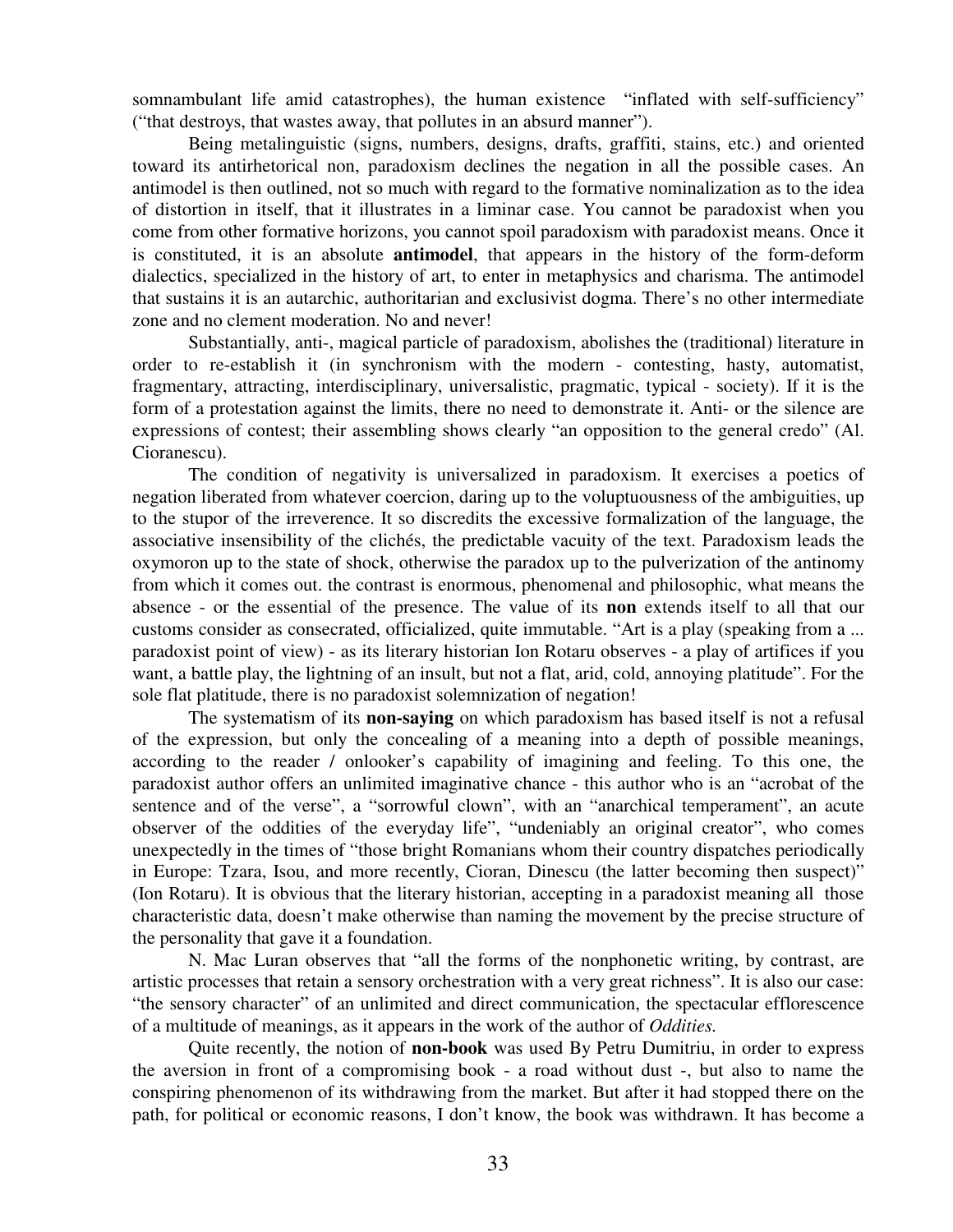**non-book** (underlined). We must always recall here the playful good-heartedness and the foaming of the intellectual charge of Serban Foarta's poems, an author who displayed exhibitionism like a cult with a great proclaimed voluptuousness.

 In the year 1994, there was published, still in the United States, Saul Bellow's book, *All is in relation - From the obscure past to the uncertain future,* that was subtitled "collection of nonfictions", understanding with that an effect still little paradoxist: the favoring of the biographical element to the detriment of the purely imaginative.

\*

When coming back to the filiation of principle, it is necessary to link with it the particular paradoxist purgation of the Cioranian philosophy of negation (without the application illustrating it directly). The linking we make is of meaning, similitude, attitude and not of a dependent conditioning. As the two cases of vehement and virulent nihilism have taken up from this launching ground, the historical and traditional conditioning cannot be justified by that only fact, but it expresses the passionate reactions refrained in acute conscience.

 Cioran attracts the attention on "the paradoxist conscience" of the man of our days, who "destroys whatever consistence of the content of a life, because the continuos connection with the others reveals the insignificance, the insufficiency and the limitation of the respective contents". Only an intense living can purify and give life: "The paroxysm of behaviour that is realized in desperation opens new perspectives. He raises himself against the overvalued "intelligent men", because they lack "a deep space of spiritual life, an organic pain and an essential torment, from which a great effervescence and a big explosion of energy and of an overflowing content arise. In the matter, the philosopher expects "nothing from the Romanian intelligentsia, for he knows that whatever surprise is illusory"; he feels the sadness "of not being able to estimate **otherwise than negatively** the autochtonous realities". And, more generally, "we have a destiny only in the conscience of our unhappiness".

 The one who upholds the necessity of radicalism and the rehabilitation of the obsessed ones notes, with a malicious sorrow, the renewed existence of "a tendency to giving up, nonresistance, cowardly wisdom, that favour everything in matter of tragedy". The experience of the exile has confirmed in him the old suspicion that "Romania is a very marginal historical space where, in our days, the spiritual autonomy throws you on a deadline".

 The Cioranian negation is enormous, sincere and liberating ("only in the measure in which the men can consider you as free, because, for any lucid man, the world exists only in concession").

 "Nothing can be built without negation", the author of the reveler of pain sustains. "You can't live without a divine flower and without the seduction of delirium. Any messianic premonition is irruption of the infinite in a future becoming, a paroxysm that dilates an individual or a period".

 The Cioranian philosophy of the ruthless negation, like too Ionescu's virtuosity to annihilate by the absurd, after Caragiale's great lesson of grotesque, have crystallized the recipe of the radical gestures in the therapeutics of malignancy. In the case of the first one, the syllogistic of sadness can be adopted by paradoxism as a manifesto of the uninterrupted and undivided negation. If we make this relation, we find the formula of premonition: "we are not particularly interested in what a writer doesn't express, what he could have said and has not said, we are attracted only by his invisible face"; if "the modes of expression are deadened, the art orientates myself toward the non-sense, toward a close and incommunicable universe".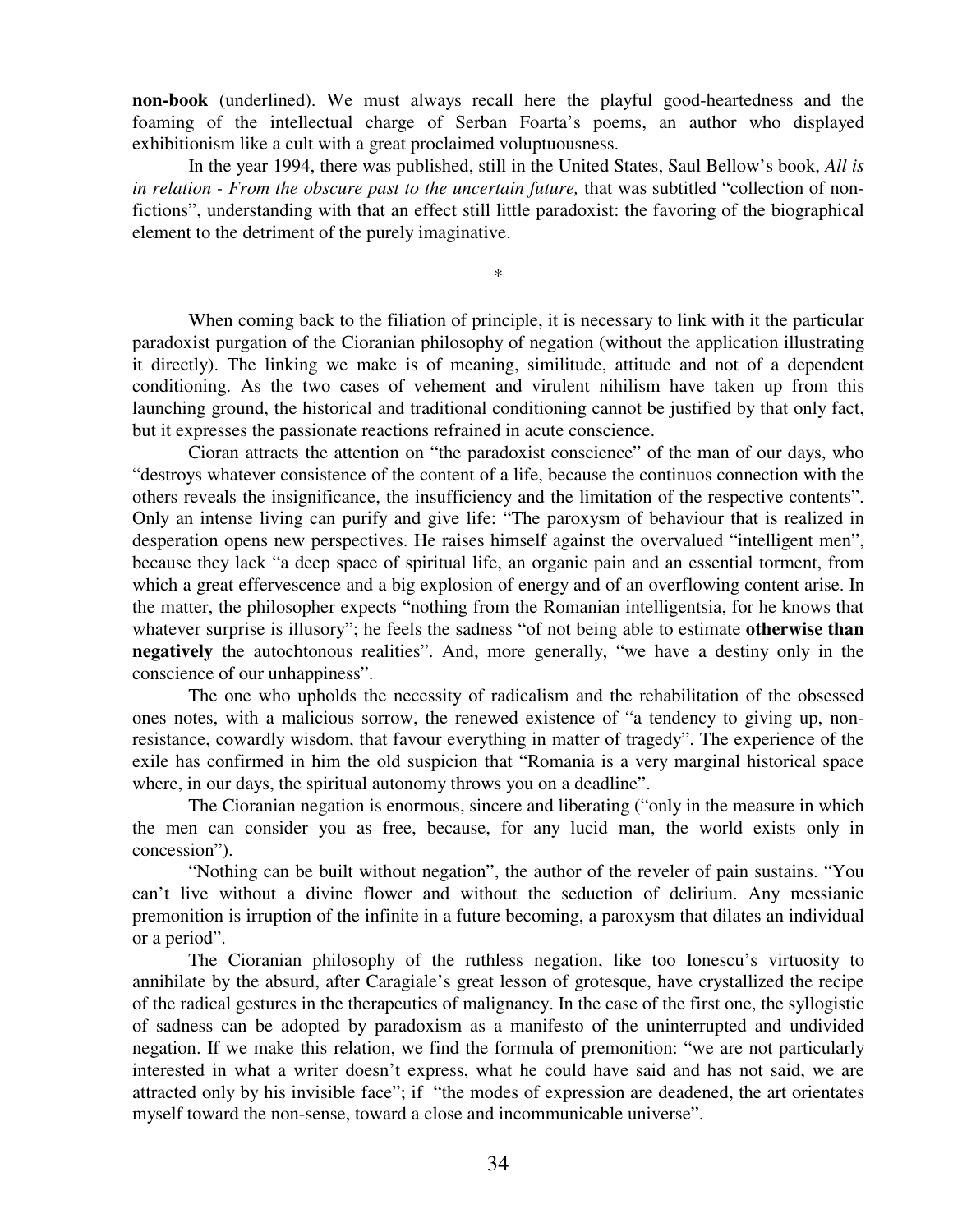But the postulation of the individual's integrity can constituted a non-declared premise to the **negating language** established in paradoxism. The crisis becomes here a fundamental element of poetics, passing from the subjective psychology to the objective technic. Or does the consumption of the traditional language fortify the creative spirit of some authors permanently and dramatically confronted with the modern technological alienation? The external references to this type of language doesn't exist any longer, but only the modeling pressure - with those aspects most often capricious - coming from the author's dictatorship of subjectivity. But of an extremely intensive subjectivity.

 In the attention of the paradoxist poetics that is to come out from the unit of style, there's a kind of negligence in the writing, that wants to succeed in the other part, to realize a transcription of the infinitesimal and gloomy situations, producing a rhetoric without a precise project, a ramified rhetoric. We can observe that the author's spectacular distancing from a text, in a paradoxist exigency, is produced in the framework of a regime of dissonance that makes possible any whatever surprise. The modern crisis of conscience fortifies a subjectivity that makes an effort to rediscover itself, to **reintegrate itself**: moreover, if we understand the paradoxist researches in an immediate aspect of crisis, that is if we collocate them in the field of the pure researches, then maybe we'll understand them rather as being the topical, that is the valuable situation in a determined history of the spirit. Whether we put the accent on the "containable" side or on the formal one, the lines of the paradoxist strength must be followed in a magnetic field of the permanent compensation between modernism and postmodernism and of the impossibility of their definitive resolution. What else than convincing researches to the solution of the crisis are the great lyric interrogations of Lucian Blaga or Ion Barbu?

 The researcher Elvira Solcan introduces the concept of **antinorm,** in an Urmuzian interpretation, a concept we translate in favor of paradoxism. Through this negative notion we name specific deformations: the parodying of the space of the action, the surrealist presentation of the personages ("by that very fact, the grotesque destroys the norms of the common life, and in the case these ones are annulled, also the classical literary norms"). In the case of the precursor Urmuz, the pastiche of the epic, the derisory dimensions, the irony against the technical literary automatism, the parodying of the clichés compose the antinorm as a limit to the discredited grotesque. The anti norm constitutes a drastic warning to the monotonous existential rhythm, to the social training in general.

 In a formula calmer than the paradoxist insurgency, it has been named **antianalysis** (in Gheorghe Grigurcu's dialogue with S. Damian, in **Romania Literara,** No. 9/10, 1995). The author of The entrance in the castle) notices the fact that to this observation addressed to some colleagues who take pleasure in well-known easy schemes, in the "concluding themes", upholding they understand them as a restriction of reality and literature, no **antianalysis** has been opposed. The term has here the meaning of counter-argument and absolutely of dissolution. In the matter, an antianalysis would suppose the reflection of the old values of mentality and custom. The term presupposes the correlative notion of "analysis" and is opposed to it, by the nature of the arguments invoked, and in this way the reciprocal analysis-antianalysis relation participates as much to the natural dialectics of the spirit, on a line of a prospective dynamism.

 In a Nicolae Balota's information, we discover that the philosopher Constantin Noica prepared an **AntiGoethe**, that disappeared when he was arrested: the significance of the title still suggests the **antianalysis**, in the sense expressed above, in contradiction with the current meanings.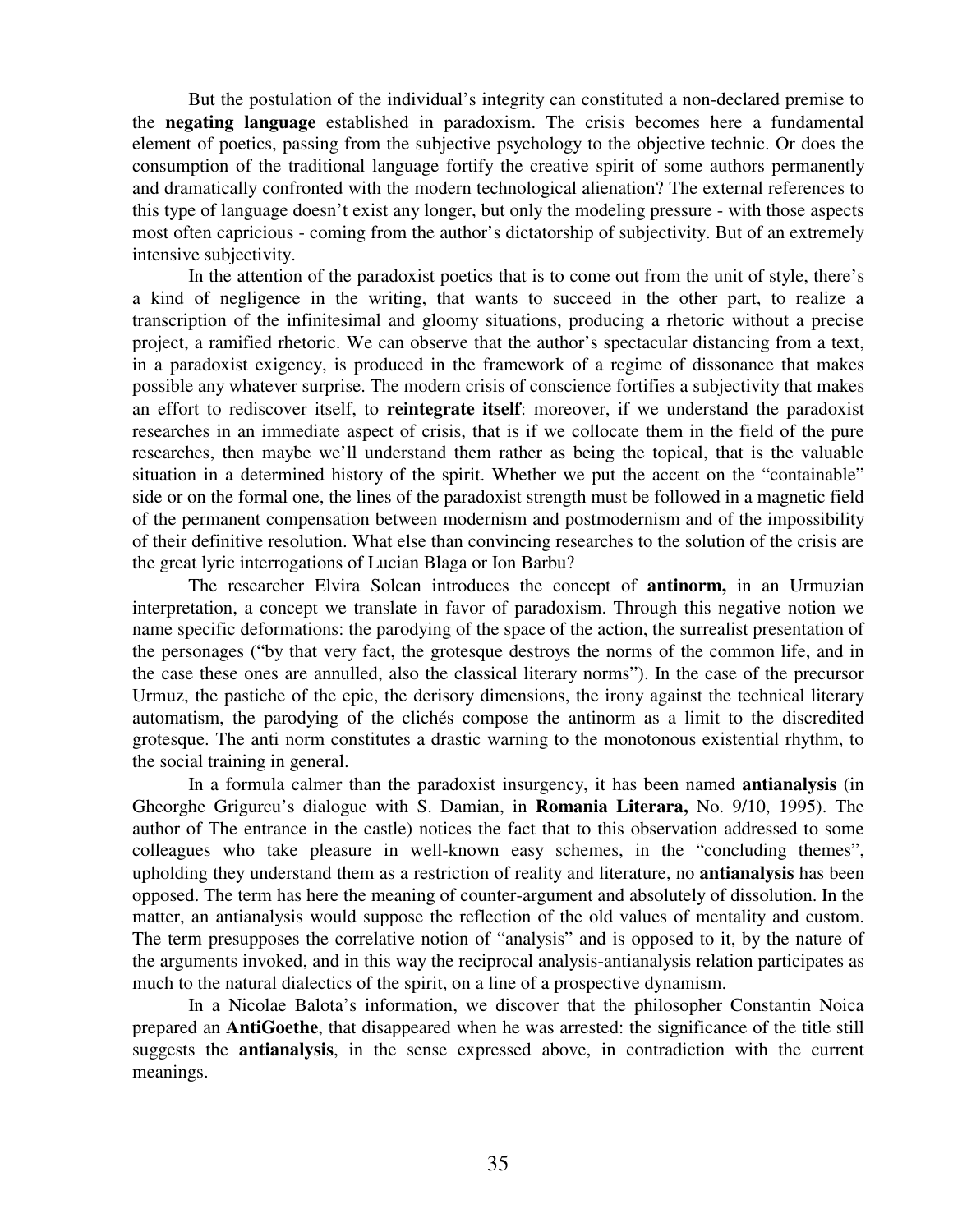Still in the semantic field of the offensive counter-argumentation, we can put the antitotalitarian essay of the Hungarian sociologist and political scientist Gyorgy Konrad, entitled *Antipolitics.* 

\*

 Paradoxism has not yet invented for itself the criticism campaign. It is however able to do it, once it has the conscience that the true lies in the inherent signalizing tensions, made of "submissions" and "silences", of "discourses" and "diversions", of "justifications" and "occultation".

 In the paradoxist meaning, the abolition of whatever normative sense signifies the proclamation of liberty as the supreme normativeness (against the postmodernist dimension of the hermeneutic excesses of liberty). In front of the automatic dictate of surrealism or in front of the avant-gardist oneiric mania, paradoxism amazes in a calculated way the absurd. We can't negate the non-conformism, revolted at its beginning against the tradition of the elegant writing and, in this sense, as an attitude of creation, is authentic. If we don't forget, however, that any academicism ends into a new academicism, especially when the essence is formal. Like any organized doctrinaire movement, paradoxism is concomitantly destroyer and constructor. Experimental and intellectual, it looks for the chance of literature in the non-literary, in the injunction of the paraliterary, "living" its scholarship in the graphics of the page. It is not only an experiment of search of the world, but also of gain of the own individuality, by which authority it is horrified by the commonplace formulae and the hereditary clichés of the external and conventional world.

 As all those specifications have as their final aim the intensifying of the expression, it is anyhow out of place - and we refer to the express case of the initiator of the movement - to blame those experiments for a tedious exhibitionism. As to Florentin Smarandache, beside the peremptory appearance of the resonance he emits, his poetry displays a force of revelation. But a dramatic revelation, since the reality from which he withdraws and the very absolute toward which he tends, are rude. And properly the wish of publicity seems to happen naturally in the conditions of the founding conscience: when the cultural performance has a complex scope, convergently directed (a situation in which "vanity, pride precede the work of art, and in this sense pride is creative" - Camil Petrescu). But let's not be tempted to see only the paradoxist provoking color, and less the basic purpose of seriousness that bustles underneath. If we have this attention, somewhat "sympathetic" would be the provocation and somewhat intelligent would be acknowledged the way the leader of the movement stages his deductions.

 This kind of literature can add the professionalism of the writing to the utopia of the world, under the bracket of an unexplainable vanity of originality. In the perspective of a new (effective or possible) mutation of the aesthetic value, we can admit on principle the paradoxist doctrine and practice, such as they have imposed themselves up to the present moment, following as a reality for the ulterior productions that they should offer an actual substance of the barometer of the value.

 It is true that there is a "pragmatism" of this literature, but it's always as much true that a spontaneous transcendence is attained. Or if we allow ourselves a beneficious maliciousness/ mystification, doesn't this also have its own transcendence? May the miracle of poetry be restrictive?

 Moralizing him for not being wise, the greatest friend of the paradoxist Smarandache, the literary historian Ion Rotaru is sorry the poet has not written "real poems", that would have brought him "perhaps up to Otilia Cazimir's ankles and to Toparceanu's ones". we must be

36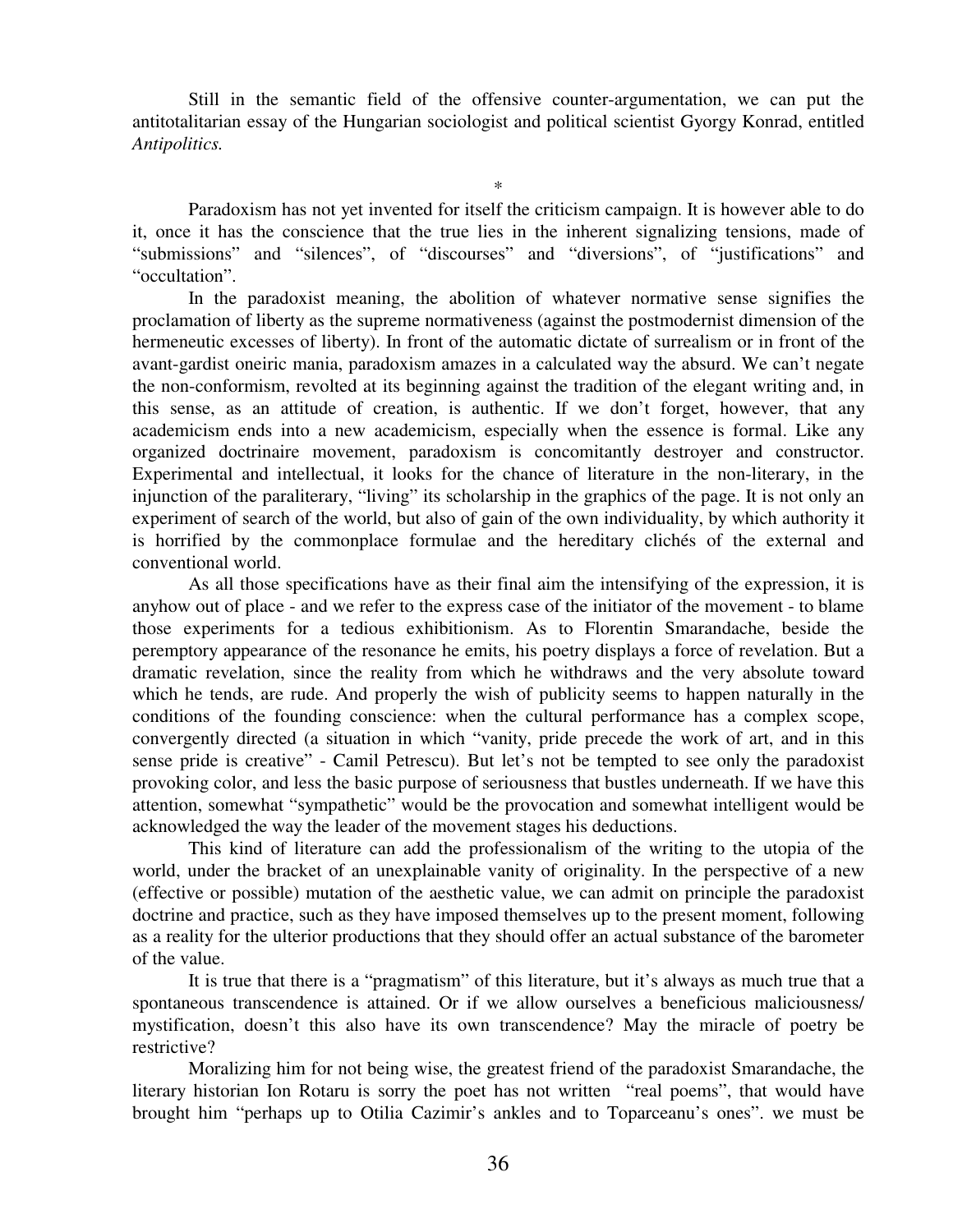grateful if Florentin Smarandache has not done what he is reproached with, because we wouldn't have had now any longer to wait for what he'll write, now...

## **The bravery and its guarantees**

 Modernism is a school of courage and a hermeneutics of liberty. The releasing of the abyssal forces - the unconscious, the instinct - has brought an important contribution to the participation in the specific mutations. The romantic tradition has left us an integrative vision, a cosmic agreement between **I** and **world,** while the moderns take pleasure in the adventure of dispersion, of fragmentarism, of unpredictability. The Romantics had pathos, the modern have impetuosity.

 As the demonstration in ("The biography of the idea of literature", volume consecrated to the 20th century) made it obvious, our time encourages the extreme gestures and options, generally a rhetoric of the excess. Adrian Marino shows clearly that we are living a time of total politicizing, in which the excessive formalism opposes the ideological offensive. In this subsequent symptomatic extension, the literary field expands enormously, until it reaches the crisis of identity, what also creates a space - where we are now - to the paradoxist experience. So that we can speak, basically, of an intransigent but not gratuitous formalism, not of a simple ornamental play, not of a handicraft derivation, what does but confirm Adrian Marino's theory according to which the present epistemological revolution theorizes the traditional humanist values: it theorizes them by interrogating them continuously, without wondering of an autoregulation in the resurrection of literature.

 In the philosophical reflection pregnant in the second half of our century, the thought of the difference has been heard, with Heidegger, Derrida, Deleuze. Destructivism imposes itself as a limited technique of the difference. Then appears what Giovani Vattimo calls the **weak thought** - a slackening, a lessening of the logical normativeness, of the emphasis of the existence, of the scientific realism. This brings an enlargement of the liberty in the identification of the truth with an unexpectidness - but often iridizing - of the pulverization. For this reason, postmodernism is a plurality and, for this, nothing more than a step is made until the technical formulation of fragmentarism. The skillful research of the poetic text is felt like form of nihilism. Vattimo's **weak thought** came out as a solution to an exit from the crisis, through the exercise of a pondering intelligence and a skeptical irony, that lead toward a new cultural tolerance. The ethically accepted formulae, the progressive historical development, the established hierarchism make way for illumination, dissolution, discrediting (of the supreme truth, of the traditional themes). The **weak thought** invents other modes of investigation -of the proximity and not of the origin, of the error and not of the truth, that is to say of all that constructs "the richness of the being from the reality". In agreement with all that, the forms of postmodernism develop "the thought of a technique for the continuation and the realization of the Occidental metaphysics". In this occurrence, exercises of a great sophistication are permitted, which ones constitute the experimental genesis of the illumination.

 The complete availability of the mental dynamics leads to a concretism "sans rivages" (without shores). The virtual organization of the poem, the playful imaginary - Apollinaire's *Calligrammes*, Bogza's *Invectives* - lead, when assimilated, to the integral experimentation. The caricatural and parodic exercises have their end in the moral and aesthetic compromise of the conventional formulae.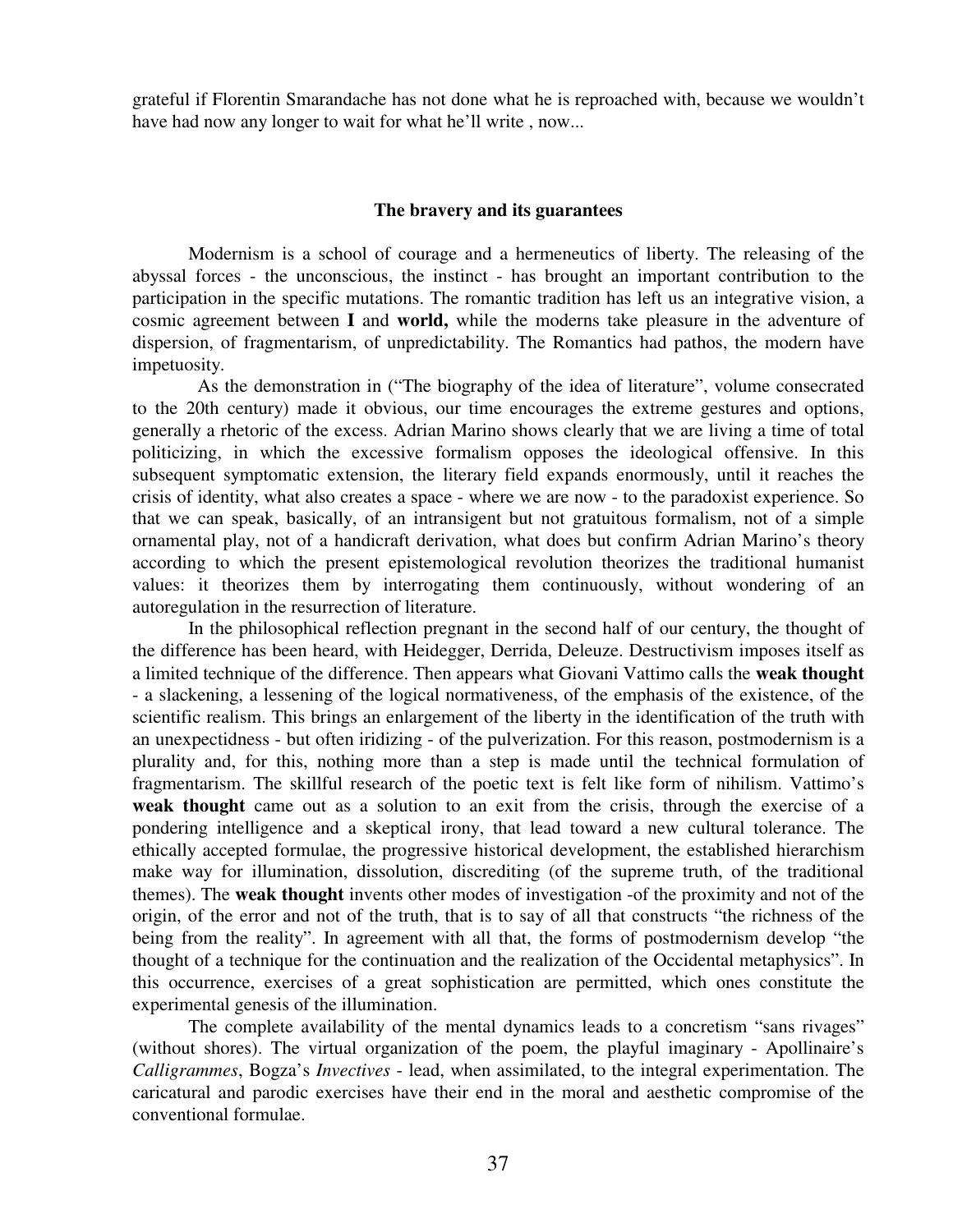The menacing attitude belongs actually but to this regime of the exceptions, that is the modern art, a Nitzschean moving place between the ugly and the beautiful. William Faulkner affirmed, in an interview, that "the artist is a being guided by demons". The modern will for liberty is purely and simply demoniac, invincible.

 Paradoxism is the doctrinaire and formal extension of the destructionist orientation that, in the 70-80 decade, has dominated the American critique. That critique cast doubt on the selfsignificance of the literary text, developing for its protection a rare speculative force. Its origin can be detected in the great European philosophy: the antimetaphyisics of Nietzsche and Heidegger, the Freudian criticism of the psychical identity. Deconstructivism does not any longer establish a text on a concept, but it re-constructs an absence. Derrida, after the Americans P. de Man, J. Hillis Miller, H. Blom, opposes the **humanist tradition** of the New Critique.

As far as it is concerned, paradoxism takes its start in the concrete deconstruction.

 But, on the other hand, it can't anyway claim, if not indirectly - allusively and polemically - the new American intellectual predominance, that is to say a critique of a cultural type: the New Historicalness, the cultural material. These being adapted, the literary specializing must be directed to the study of the **mass culture,** literature must be considered as a cultural study, as a **popular** and nonelitist discourse. Paradoxism searches for the vitalization of the concept of literature, with the application of corrosive acid it makes on it. In exchange, it comes to an agreement with the cultural critique when this one negates the value as being an intrinsic property of the text and gives it as a result of the protection of a social group, (passing from the literary studies to the cultural studies - cf. Anthony Easthope).

 "Paradoxism has done well in reaching the threshold of philosophy", Constantin M. Popa observes; it develops then special qualities of knowledge, it's a reveler that asserts itself through the audacity of originality. If the art, in itself and generally, provokes permanently the institutionalized models, the out-of-date aesthetic conditions, in some situation of fact there is an immediate permeability for the dramatism of the modern man, who is the depository of violent contrasts (the annihilation of contrasts encourages the iconoclastic contest).

 Strongly particularized, paradoxism refuses the easy "consuming" and presupposes "readers" as much as possible well-informed. . Hostile to the commercial temptation exerted on the art, it doesn't take part in the cordial generalization of the "image". In its way, paradoxism searches for a suprareality, just like the postmodern literary technique tend to something similar. In face of the general tendency to alter the surrealist symptoms through commercial images, paradoxism keeps in itself an ingenuousness that induces you to believe in it and in the regeneration of the art in its whole.

 How does it do? Paradoxism claims for itself an absolute liberty, understanding that in this one there is the more powerful antidote against the forms of hypocrisy. Its supreme will, considered in a formula that the traditionalists of all kinds accuse of insolence, is, through its own aseptic exclusivism, to discourage any other exclusivism that would have in itself a contact with the human and aesthetic condition. It is an action of cleaning off the vulgarity that has been kept under the crust of the present civilization.

 The unpredictable and the violent play between affirmation and negation is radicalized, in face of the tolerant postmodernist intertextualism. If we imagine an internal history of the poetic language, the spectacle of the world is seen in the paradoxist mirror as an outrage to the genuine and indecisive sensibility.

 The specific expressionist relation between I and World, Being and Non-Being (Trakl, Mallarme, Poe, Stefan George) is rediscovered similarly, **in nuce**, in the problematical-made caliber of paradoxism. The void of the paradoxist - **non -** realizes the passage from experience to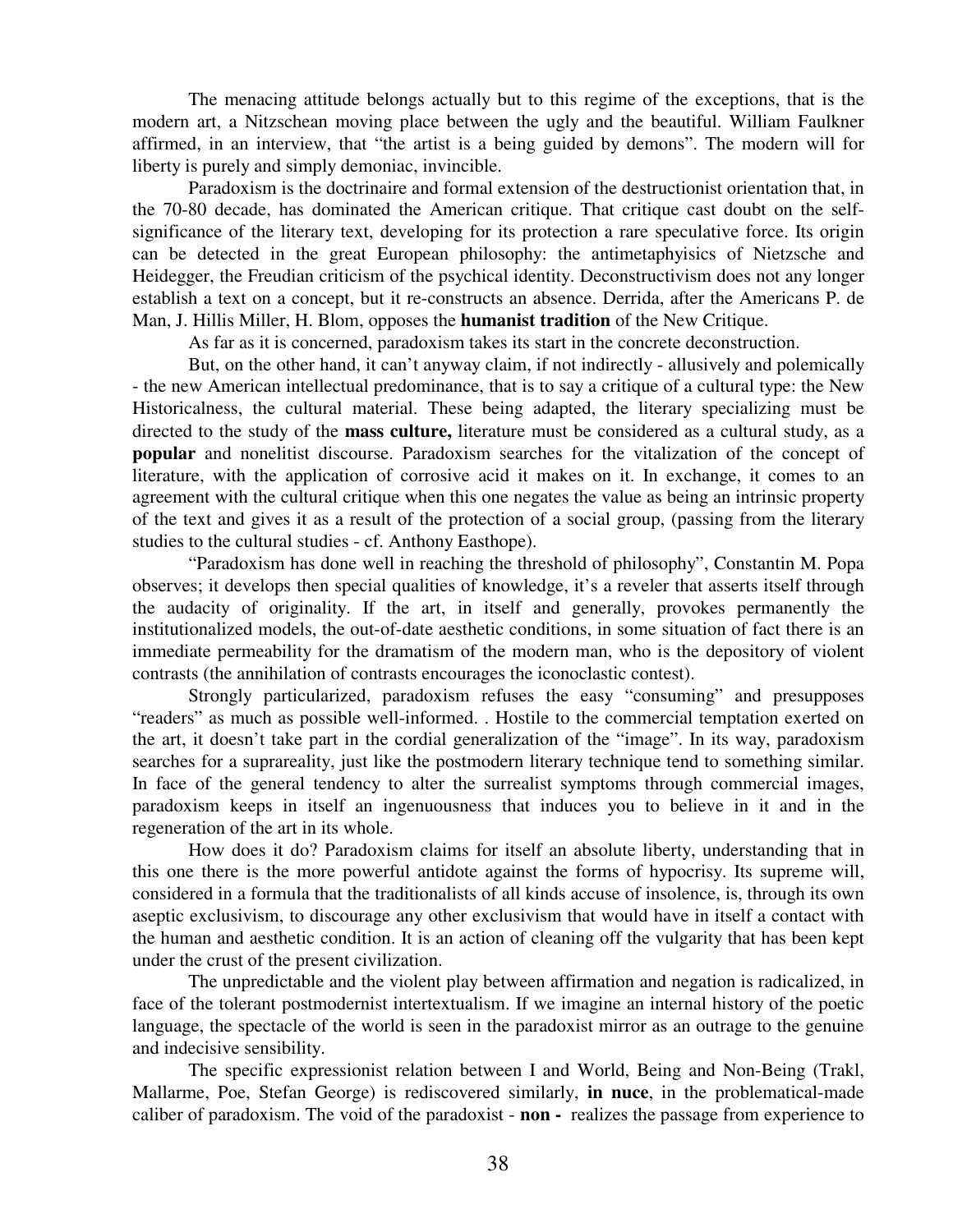transcendence. In the same way we observe in paradoxism the validity of the passage from sensibleness to temperament (Mihail Sebastian observes this phenomenon with Voronca-Brauner's pictopoetry), with the remark that this doesn't lead by itself to mannerism, in which the avant-garde has bemired itself. To the catabasic world, seen falling, an altered language corresponds -delirium or the Heideggerian rupture of the Being, marked by a negative semantic register, recalling the Bacovian one, essentially anti-Utopian. To the invasion of the derisory the poet opposes precisely the annihilating, pecularized and absolutely non-referential derisory.

 The modern cultural saturation maintains a liking for the "questioning of literature", under the form of a comedy of the writing, in which the parodistic symptoms, used as an instrument by the paradoxist, finds for itself an excellent adaptation.

\*

 Anticonventional rebels, skeptical of the forms, the paradoxists put themselves under the Cioranian sign of the "summits of desperation", of the inconvenience of having invented a language of mystification. they particularized all this in the aesthetic of the **Non**.

 It is certain that the Cioranian conditioning of the intervention is neither mechanical nor direct. It is a matter of some similitude of cultural attitudes in periods of predominant disturbing factors. These similitudes can be attributed to cultural intertextualities, with a modeling role at the levels of creation and reception. A determined solidarity between the authors with common attitudes in the face of external stimuli is favored by temperamental reactions, when these ones come from a similar nature. Knowing that originality does not give you the absolution is a proof of the intelligence of the talent. When the "text" of the period is meant for a writer with prepared aerials, an essential dialogue is established. Because, beside the formalization of the language, the nowadays world feels the need of looking for the proper language of its inner being, the dialect of the personal imagination.

 In the universe of the occult ideas, generator of poetical reveries and gamesome speculations, arithmosophy, as a part of the occult philosophy, unites the symbology of the numbers to metaphysical projections: Pythagoras (7th cent. B.C.) already considered mathematics as a real priesthood. A very ancient form of **arithmosophy** is found in the predicting practices of the sibylline specialists - priestesses who answered in enigmatic, oracular and hermetic verses (which the Alexandrines called "communication with the invisible"). The occult versified practices (amongst which we found, **in nuce**, paradoxism) experiment the double and doublemeaning language, or even the absence of language, the retreating silence, or illuminating silence. What results from this is the shortened consequence of an inner ecstatic travel.

 If deductive writings generally disguise the author, conceal him, the paradoxist literary experiment, always functioning through a deduction in a duration given as an axiom, venerates the author, pushes him in front, in the foreground of the attention. The author is no longer like in romanticism, fascinated by a model, but a model by himself/herself.

 This kind of literature, stirred up by the permanence and aggressiveness of the contradictions of the social and individual life, intends to be a therapeutic literature: the grotesque hyperbole that realizes, the abolition of the evil, with the help of the inner space that should be free of deforming constraints. The accrediting of another possible reality, resulting from the improvement of the one given, is explained by the concentration of the discourse and the creation of a flexible montage in the writer's interior. The polemic virtuosity of irony is emphasized by the relaxed humor. Generally, this obtains a reduction to the essential and a catharsis in an "empty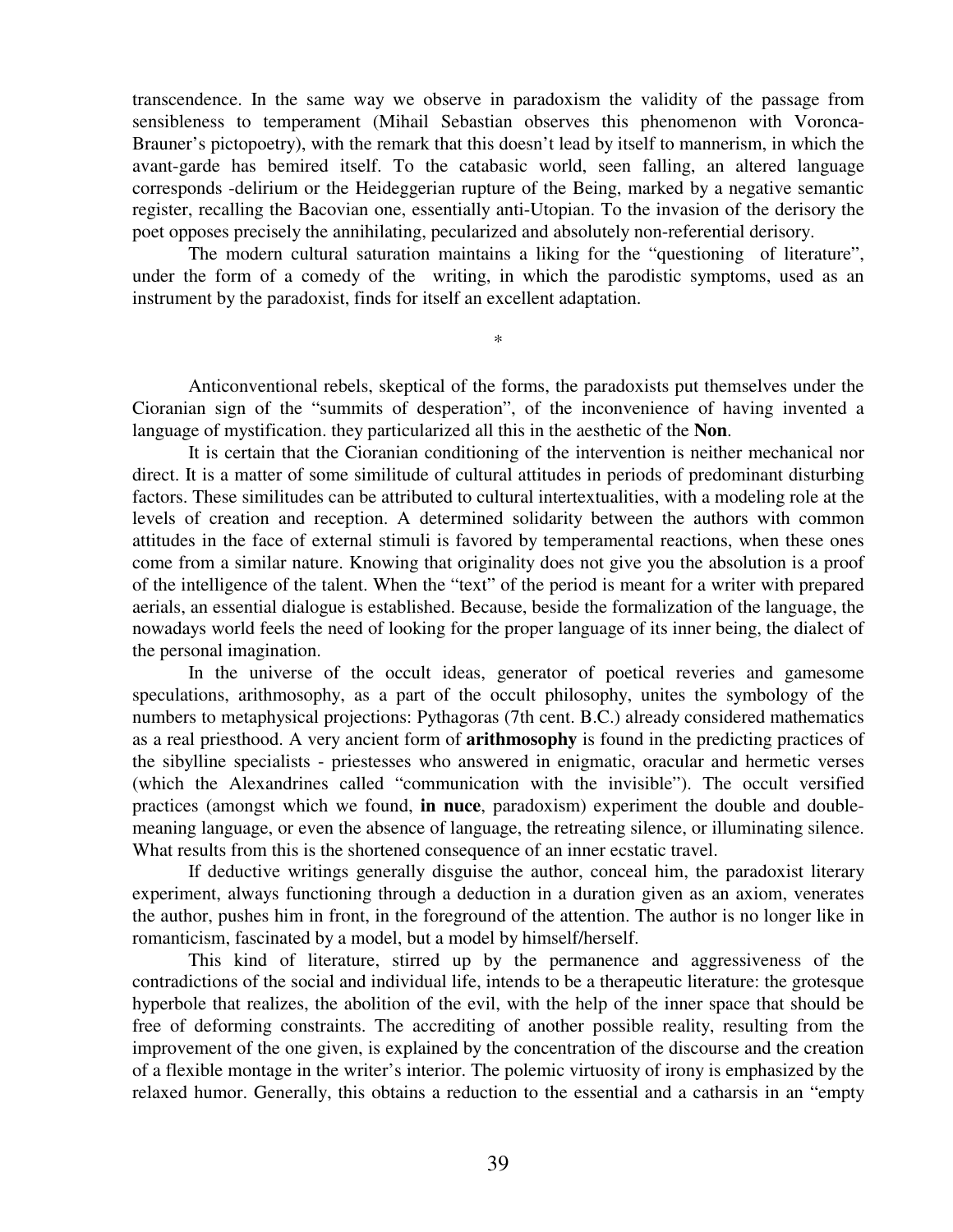space" - in the sense that it is useful as a syntagm for theater (Peter Brock) or cinema (Andre Delvaux).

 This literature displaces the interest of perception too, toward a high, new and better quality, above the one reminded by the conventions of realism of any kind; it attracts toward a high universe, that can't be any long a pleonasm of the immediate reality. It requests a fundamental change of time, simultaneously with an abolition of the habits, making in a step and eclipse of meaning, a space for reflection. The liminal iconoclasm of the virtuosi of paradoxism is not extraneous to the idea of the general precariousness of the human condition and the necessity of going beyond it.

\*

 Like in the case of any other manifesto of creation, the practice doesn't follow a strict theory, then the obedience of realizations is relative. The "deviations" enters in the normality and doesn't derive from man insufficiency of the concept, as far as it is a projection of the essential autonomy of the art, born from the exercise of its specific creative mechanism. The integral permeability means impossibility. The poetical practice always results in other new elements, different of the obedient ones, like the continuation of a theory. And even in the dadaist poetry, rudiments of formal logic are retained; in the futurist outrage, romantic and nostalgic cores were dragged; symbolism profited by the large poetical orchestration of the period that preceded it. In paradoxism, the iconography of the text proposes a scripto-visual message with multiple information and derived meanings, filling in this way the space of the unlimited liberty of communication. In the absence of the restrictive and normative rules, the reader/ contemplator projects to himself the image in the message. The paratext (titles, sub- and supratitles, paragraphs, motto, infrapaginal notes, etc.) mobilizes the icono-syntactical visible in the entirety. Implicitly, the structuralist phonocentralism is contested (cf. J. Derrida) in favor of the mechanism of visualization of the semantic field,. The iconographic mechanism becomes the equivalent of a verbal metaphor. The legibility is ensured by the imagistic analogies of the text, more effective in the nowadays reader's horizon of expectation. The visual nonverbal space comes to the attention of the receiver's graphematics. As an imagistic document, the message gains in vitality and so assures the permanence to itself, succeeding in hauling - involuntarily - the tenacious flow of the standardized publications. The "staging" of the message leads to a new heckling of the addressee.

 The anticoncepts of paradoxism, detached from Derrida's terminological speculation (play, de-instruction, difference), assail logocentrism in favor of another kind of literature. In the formula of paradoxism, the specific modern reflection on the ultimate scope of the human actions is substituted by the evidence of the scope itself. the characteristic spiritual disorder in the present world is opposed by the absurd of disorder or - more exactly - by the ridiculing of disorder in the act, by the absolute disorder, in other words by the absence and the philosophy of absence. But if it happened that we should call philosophy something at this limit, we can recognize in the vehement polemic the investment of the man with the role of a depository of a too great destructive force, while the constructive one is proportionally reduced. With that are put in evidence the dangers of the relativity. If the grotesque has become a present phenomenological category, why should be created a poetry made to measure? The social grotesque distinguishes itself with the absurd and the ridiculous. The liberty that the author takes in this kind of poetry is a form of active morals, that has an action especially on the field of the crisis of values.

 The absurd belongs to life before belonging to literature. If Bacovia, Urmuz, Arghezi ridicule the grotesque modernism and put in question the validity of the traditions, today, but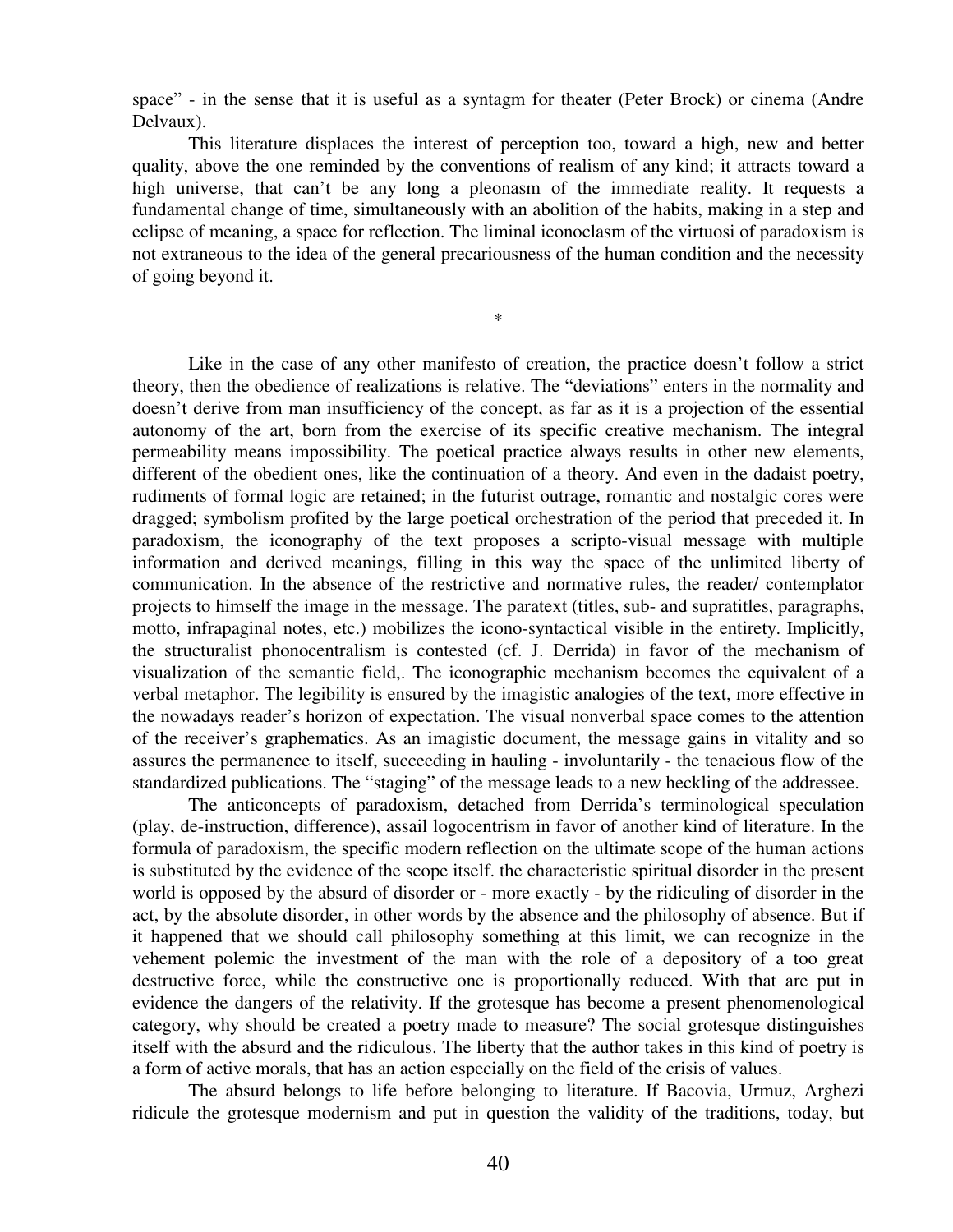much more, the artifices of abnormality push the writing toward the farce. The grotesque dissolves the exasperating models, the parody discredits, the iconoclasm challenges the conventionalisms. If the associative automatism are visible through the works in a palimpsest, the paradoxist combinative alarm fulminates the superficial-conventional senses of the words, leading to a voluntary dispersion of the emphases of its acceptable articulations. The paroxysm of paradoxism is a destroyer of fetishes.

\*

 The greatest virtuosity of the **voluntary expressiveness** happens in fragments in which the interpret is solicited to take place of the traditional reader. This latter is stimulated to find by himself and formulate the expressions and allusions, relations, all the possible semantic connections. The revival is, in this case, a radical process, even when beginning at the level of details, which are intentionally offered but as models in expectation.

 The semantic work is made at the reader - interpreter's level. Since the whole is still very conventional, we are impressed by an iridescence of details-suggestions, of model allusions, which recompose in an original mode "the effect of reading". Since "the expressiveness needs the sensation of nonintentionality" (Eugen Negrici), then the paradoxist expressive potential tends to plenitude, by the fact that its scriptural "direction" stimulates the imagination, fundamentally bothering and provoking it to a gamesome "deciphering" aiming at determining the attribution of signification (do we proceed in another way - the theorist questions himself - in the face of a poem of the eighties with a minimal structure, of those that record in an apathetic mode, in a total indifference, gestures, actions, passing thoughts?).

 The paradox, Florin Vasiliu observes, after Solomon Marcus, -stands at the base of any act of creation and may be considered as a structure (antistructure), a formula (in-formula), a figure of style of the absurd. When it is removed from the confusion of the surface and not hermetic intention is to be used, the paradox is a source of satire and humor functioning, like the oxymoron, through an ingenious association of oppositions (an express antithesis). The paradox desolemnizes the literary aphorism, boycotting the sapience that is common in the general literature.

 If we radicalize the theory, paradoxism spiritualizes the writing by another way than the logical and consecutive one, that it substitutes with a spontaneity of the depths, surprised in personal rhythms. Paradoxism is defined as a literary movement that cultivates the express, intended and massive short-circuit of the paradox. The aesthetics of its manifesto confers it an unexpected coherence of credibility, and assures it the quality of the verisimilar.

 An integral paradoxist poetry is, however, impossible, since then it would not be an intentional **anti-** or **non-poetry**, but a reality with a negative sign, a presence of the lack, that would be but **nothingness** by itself, that is to say the evidence of the nonexistence. Paradoxism doesn't establish itself on a mysticism of the nonexistence, but on a hermeneutics of the contrary. The parodixist practice shows us that, in the framework of a general orientation, specified tactical tolerances have developed from their own, in virtue of the intuition that, in another way, only the mere nothing would be possible. Then we can speak of paradoxism as of a predominance, a stamp of principle, a voluntarism of the contradiction, an intention seen in the direction of perplexity. The paradoxist exclusivism is the fatal impossible. The logic of the absurd has however it s own logic, the negation refers to **something** that it contradicts by a process of intolerance. The traditional habits are turned on the back side, are abolished by a demonstrated ridicule; then a new habit asserts itself and annihilates the original essence. The too much used notions are then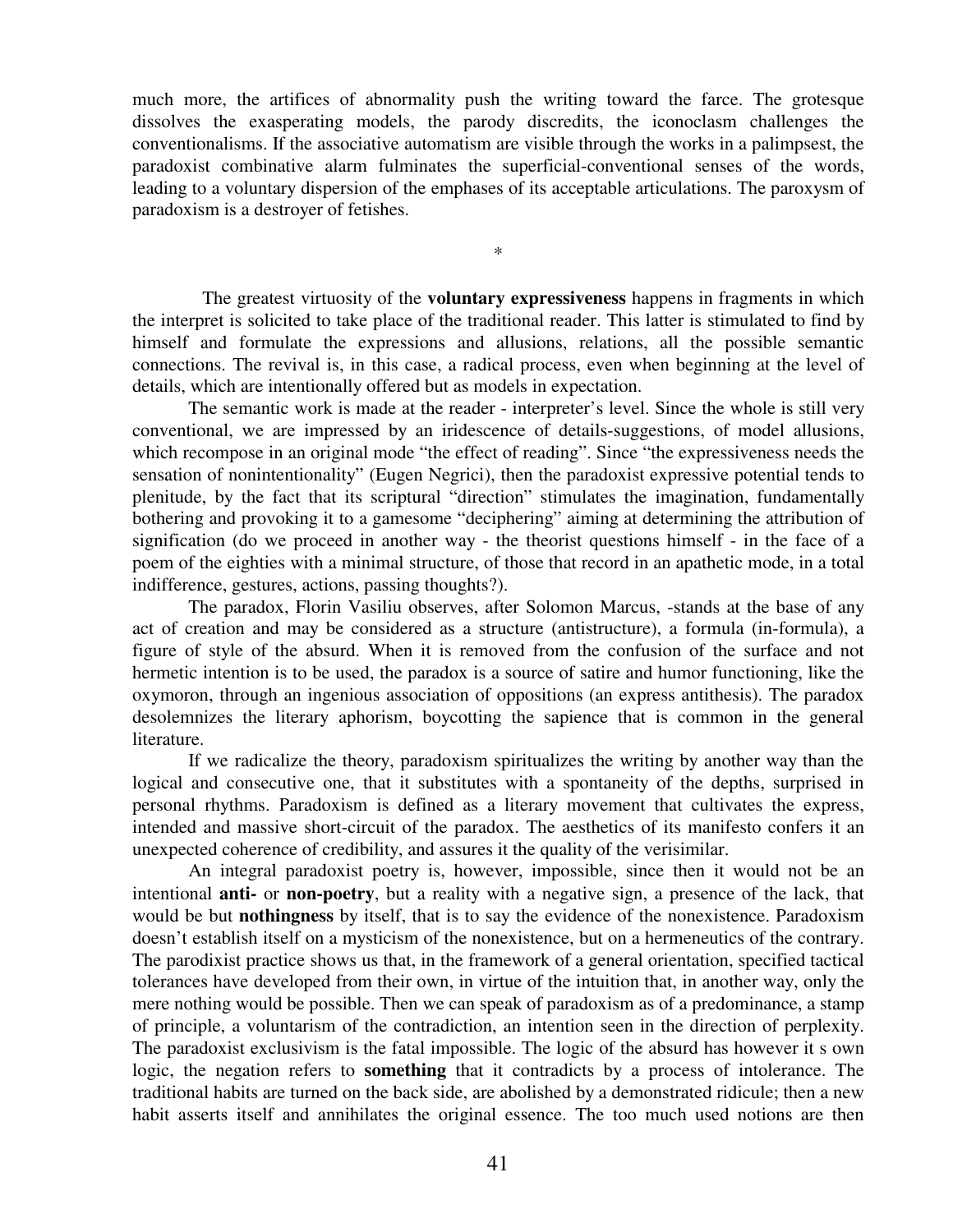formally negated and morally discredited, but we must understand that negation is no other thing than the affirmation of the opus. The suspension points and the silence are preferred to the rhetoric. But the non-pronunciation does not mean non-communicability, the insurgency of the rebellion is not exercised vainly and with stuttering, but has a well defined direction; it is realized neither nakedly nor gratuitously, but with the aim for us to have a chance of a better, more sincere, more direct and purer refoundation.

 In order to obtain this effect, paradoxism stages "the creation of an indetermination" (R. Ingarden) and stimulates the generation of sense, of a somewhat larger signification. There is a fascination of the specific "non-determined", of the well thought "imperfection". These are starting elements that combine a presentiment with regard to a "somewhere" reached only through an intensification of the existence. The free interpretation of the text (of "the text!") is more liberal and more attractively strained when there's a customary groping in the author's intentions.

 In the last instance, paradoxism is not even the result of the application of a theory, since his manifesto is subsequent to the publication of the specific productions. There was at the start a **state of mind**, a predisposition to the paradoxist iconoclasm, and just after that a conscience formed itself about the dispartments of principle. The creative impulse didn't come from a primordial obedience made of a formula, but from the temperamental structure so directed. Paradoxism is the expression of a definite temperament of creation: proud and unsatisfied, desirous of affirmation and impatient, sensible to the impression produced and culturally modeled, with aptitudes for the risk and with confident tenacity, open to the innovation and not feudalized by the past, having a liking for the cultural adventure and a valuable and proud tie with what is to come. It is not a temperament of easy creation and not even deprived of contradictions. It can be put, emblematically, under the title of one of Florentin Smarandache's books: *I exist against myself!*

\*

 This literary rebellion, connected with the dadaist radicalism of the twenties, has fermented in the coal-boiler of the communist Romania and then, by incidence, has affirmed itself in the United States, where the emigrant initiator, Florentin Smarandache, has performed a rigorous invigoration of the **antipoetry**, also tried and practiced there by a certain Dennis Kann. A study of filiation undertaken by the critic Teresinka Pereira puts in evidence the difference between those two, but, if in the case of Kann she makes clear the impulse given by the revolt against the society, in the case of Smarandache it is not sufficient to bring out his role as a mentor, practitioner and doctrinaire, of founder in the plain and not contested sense of the word (cf. **Inedit**, La Huppe, Belgium, No. 81, April, 1994). It is however eloquent that the prestigious **Journal des Poetes** of Brussels (November 1993), under a redactional exigency "to present the readers the poets who have devoted themselves to the most advanced progression of the word, who have decided to place themselves not in a borrowed word, but in one of their own, whatever maybe the force of the vulnerability of this one, but often more powerful the force", puts the Romanian Smarandache in a prestigious international company of the defenders of the liberty of expression.

 Paradoxism has assimilated the political protest making of it a protesting creation, offering the natural solution of a poetry as an object in the space, aesthetically tangible and recycled. We can speak of an object-sentiment, hypostatized, pluridimensional and shielded from the programmatic fetishes. Poetry can be present in any object of the every day life - asserts the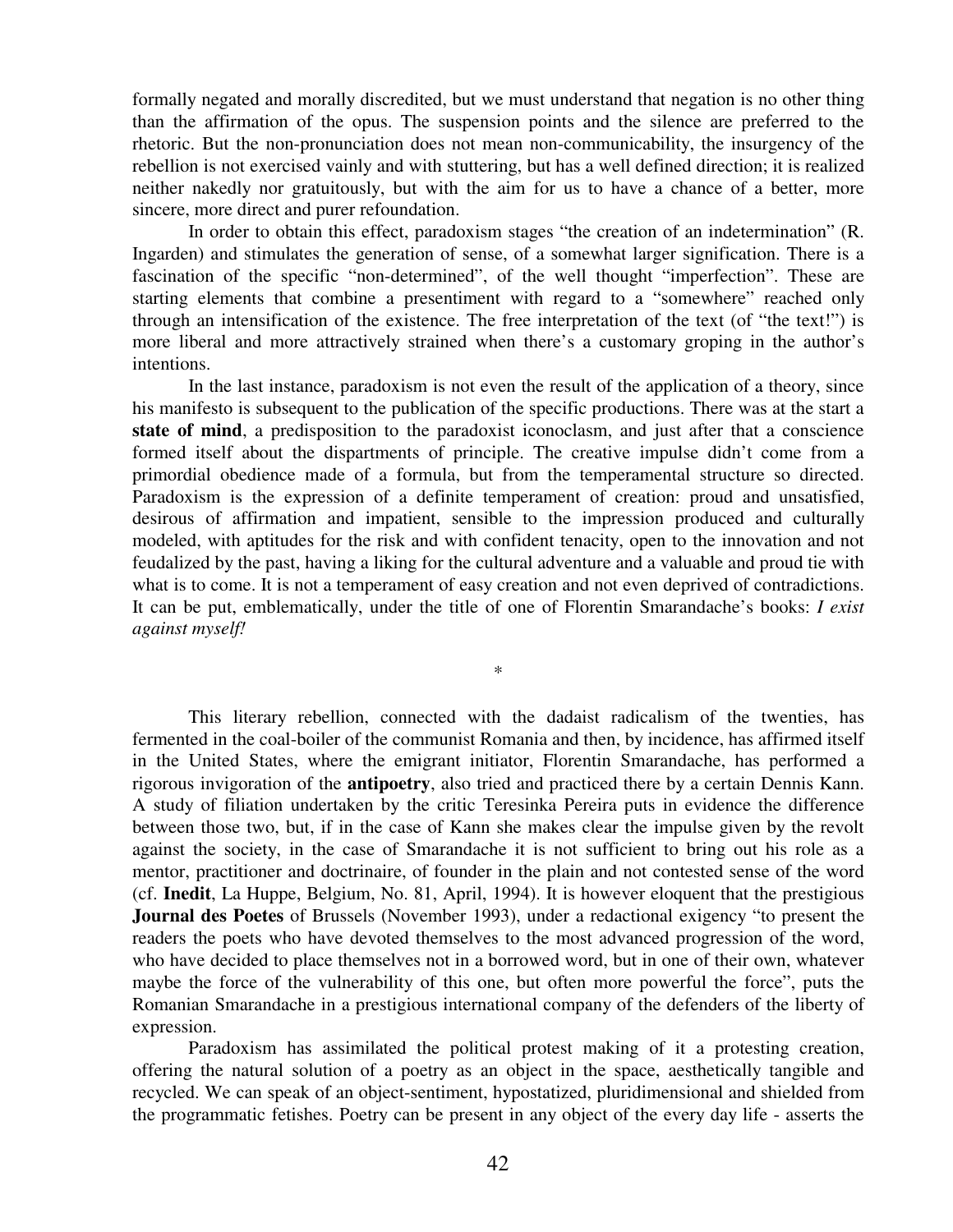author of *Nonpoems;* we lack only the aerials to perceive it in its real dilation. it is the case to speak of a new interaction between the text (or non-text) and the reader (contemplator), removed from the cultural corset, but involving the conscience of the universal literalness., like also the modern one of the paradoxes of the knowledge. Then comes out a new variant of the "poetics of the divergence (Raymond Federmann) opposed to the rectilinear logic and to the conformist anticipation.

 The specific non-intendness transforms itself in a banquet of the associations, in a bouquet of voluptuousness for the reader involved. Paradoxism demarcates itself neatly from the limiting formal guiding, that burdens the semiotic mechanism, the elaboration of the meaning, the poetical experimentation of paradoxism - that is another possible definition of paradoxism - is a replica (or a non-replica) to the technical excess, that makes long-lasting and canonizes the dependencies. Its formula is **similar**, but not identical to the **concrete poetry**, to the mechanical objectification. If the avant-garde negates the whole in a lot, paradoxism dilates toward the infinite.

 With antiliterature, Adrian Marino means a phenomenon of attrition and then of crisis, delimited in the last century, but becoming maximal in ours.

 The theorists observe firstly the semantic erosion of the term of "literature" caused by the ascension of that of "poetry". The postromantic literary trends (symbolism, aestheticism, decadentism, etc.) reject the old **belles** and **bonnes lettres**, like also the classical culture, the erudition, the laws and the clichés, considering them as some out-of-date vestiges. The explanation can be formulated aesthetically: "All the heteronomous aspects of literature represent, in essence, as many causes of minimization and negation of literature". Then immediately, when the contestation becomes radical - where, if not in paradoxism? -, the acceptance of the assimilated literature of the artificial, of the inauthentic, of the nothingness is compromised.

 "The essential is - Adrian Marino underlines - particularly the subversion of the idea of literature properly in its absence", which is to become, in our period, "a real topos resumed mechanically". Flaubert wanted to write "a book about nothing", Keats believed that the supreme quality of the writer is his capability to negate. Mallarme wanted a book to be made "a typographic object without author and without reader, an **antibook** and not literature" anticipating so the direct anticonventional paradoxist objectification, when Baudelaire saw in Voltaire a prototype of an "**antipoet**". Rimbaud declares that he enjoys "the erotic books without orthography", then Lautréamont gives a list of inverted literary terms and writes violent sarcasm meant for the sentimental literature. In all this, Adrian Marino distinguishes the origin of a literary idea that will make a career in the 20th century: **the rhetoric of silence**.

 In fact we can see the anticipation of a furious style of the negation. Lautreamont "turns over all the famous literary propositions and converts in a positive sense all the common, insipid and contemptuous locutions". Is there not a paradoxist stating, not recalled just as it is, in this conclusion that "if anything can be literature, the literature itself disappears"? We speak, of course, of that assimilated literature of the artificial, of the inauthentic, of the nothingness...

 From the moment the conscience of this fact has been put in evidence is dated the interest for the potentiality of literature and also, subsidiary, the one for the finality in working. The potentiality not consumed in the act - another paradoxist directive...

 As a metalinguistic formula, paradoxism can be considered a new **Morse code** of a new poetry. But a "visual" poetry requires a determined "preparation" of the reader, a perfection of the addressee, who has become in this way a reader-interpret, whose reception is adapted to a systematic of the revival" (Eugen Negrici), who should no longer be subject to work, but find in it a pretext for a personal exegesis, generator itself of meanings (the ones paradoxism in fact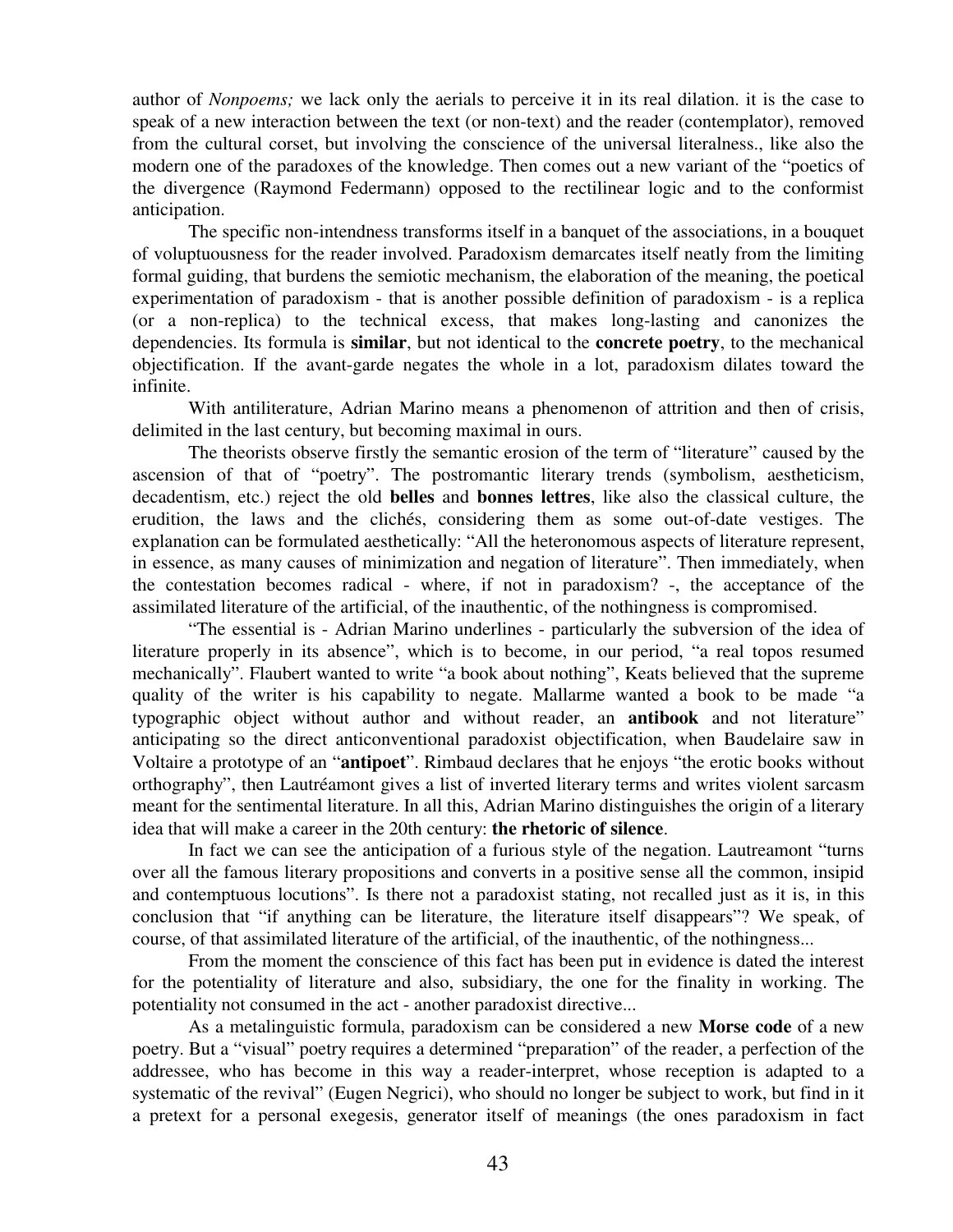presupposes). And again the "visual" poetry remains however an approximation to the absolute intention of **Non-poetry**. For the leader of paradoxism, an "incomprehensible language" gives him "the joy of writing": a poetry of nothing or of whatsoever thing, immediately transformed into its opus.

 Fundamentally, the success of paradoxism, that is, in this case, of the master of ceremony Florentin Smarandache, consists in filling up an abstract an abstract scheme with a living pulp, in putting the symbols in the bark, in smashing himself against any rigorous petrifaction, in insufflating a model, in inserting glamour and color in the void of a frame. All this in a group absolves the paradoxist experiment of the accusation of decadentism, when there's no other desire to question the own genesis, that remains uncontrollable. If we come back, for a help to the demonstration, to the above mentioned case illustrated by Smarandache, then we see that the integrated palette of availability is under the pressure of some significant themes, that give life to urgent signals: condemnation of totalitarianism, demolition of the absolutist pedestal, abolition of dogmatism. If in the paradoxist theory the fiction is antecedent and rewrites the reality, in it's mentor's practice it intersects with the thematic intentions. And like any other literary form, the stamp of the creating personality is more important than the impersonal virtues of the formal frameworks. This truth surprises Wolf von Aichelburg when he writes: "The legitimacy of a "rebellion" in the cultural field is measured only according to the potentiality of the creative impulse of an authentic artist". It is exactly the corresponding situation of Smarandache's paradoxism. In the evidence of the type near to paradoxism, as postmodernism is, "the only way of a right evaluation" remains "the potential of the individual creator".

 If we don't want the literary history to observe too rapid a passage of paradoxism into a proper posthumous condition, after the generation to which Florentin Smarandache belongs, the full range of its creator's resources must be exploited. In order that Proust's conviction, that today's paradoxes and tomorrow's preconceptions, should not be proved correct too quickly, it is necessary that the paradoxist theory and Smarandache's example arise the congenital preoccupation, with the idea to give a plenitude of measure. As soon as paradoxism, having reached its international apogee and received the inevitable aulic resonance, having given sign that it has attained its classicity and later on contradicts itself, then immediately we'll be induced to state its entrance from life to the museum.

 We consider then premature the foreword of the poetical collection *Argo* (Bonn, Winter solstice, 1994), in a redactional sequence to the books *The silence bell* and *I exist against myself!,*  in which Smarandache's fatherhood of paradoxism is recognized ("The impetuous reprisal of the stridence and the knack of a time"), but also the exhaustion of the direction of the liminary experiments. That former quoted work observes the development, "parallel with the paranoiac acrobatics of paradoxism", of texts that don't any longer contain "the poetry of the void and of the absolute negation", but of a poetry in which not much is prohibited: the haikus of *The Silence Bell* are quieted down lyric sparkling, delicate calligraphy, some pieces of uncommon quality". We see in this more hasty fecundity than determination.

 Practically, the radicalism of the foundation is not in general violently iconoclastic. We can consider it, then, as illustrating a new age of the avant-garde and collocate it in a succession, if we refer to a history of the artistic rebellion. It does not destroy all the fundaments, some of which you build upon. Especially, if we don't reduce the meaning of the diversity of literature, the absurd of paradoxism should not be put in opposition with the normality: it is a way of exit in a particular normality, that derives from the practice of the absurd itself.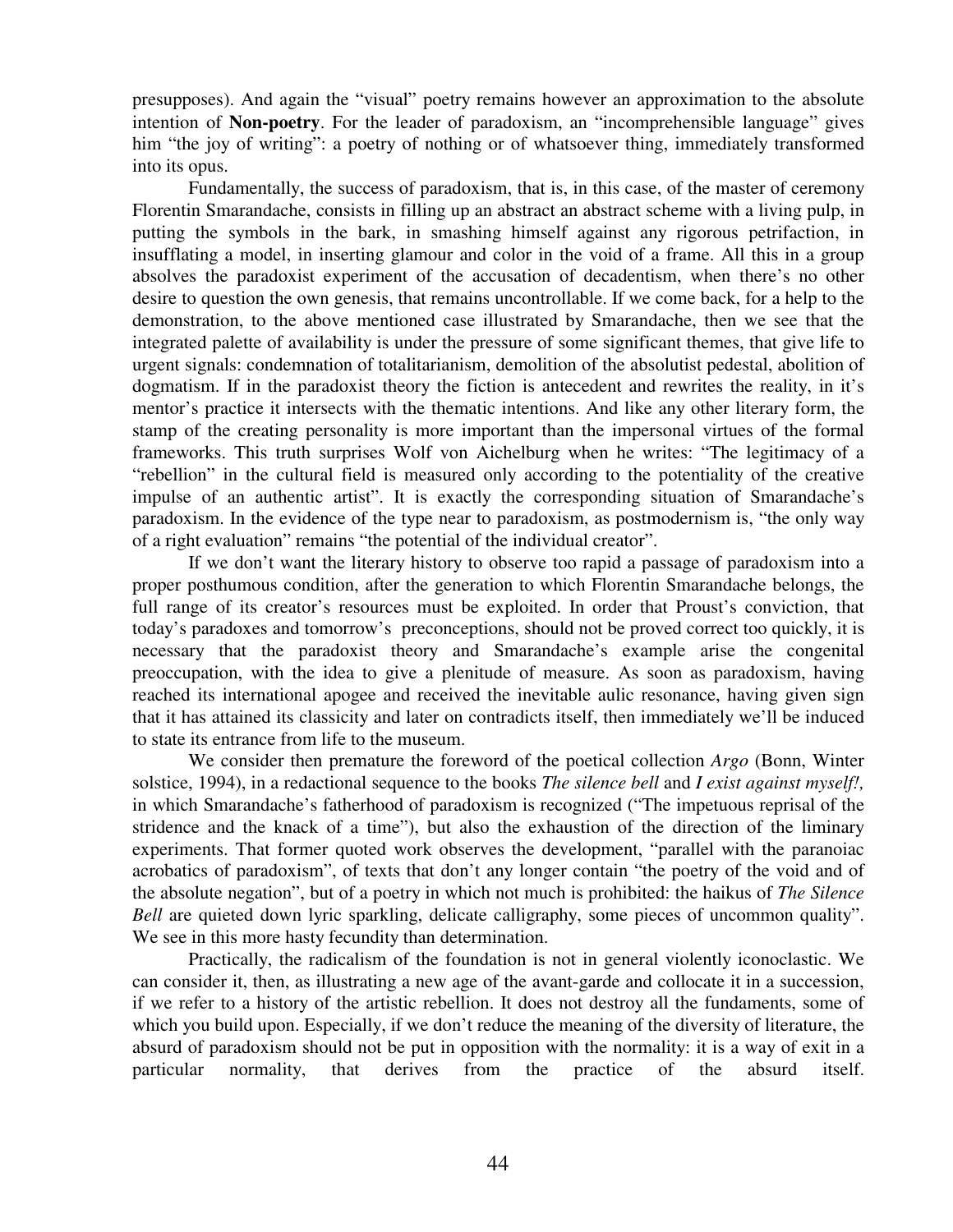### **The axiologic situation**

The avant-garde appears still linked with an experimentalism that is exasperated by the past.

 In the case of paradoxism, the anticallophile revolt has as a target the conventionalism, the clichés, the limitation, the stereotypes, the redundancies. The paradoxist author does not want any longer to be a victim of indebtnesses. On the contrary, he practices a kind of bovarism of the text that entails an infinite series of hypotheses. The resulting text is illimitably liberating, like a universal valve of whatever pressure.

 The modern art is generally a sum of a few radicalisms. Before reducing themselves into an academism, these are the first ones in a position to produce changes. Paradoxism reaches, with a revolutionary spirit, the threshold of the absurd. But before being a modeler on the outside, the revolution in art acts first of all on the inside. The limit is attained with the failure of the despair in autoparody. The formal revolution takes the place of the revolutionary ethos. "But - the American critic James Gardner observes - this teaches us that we must not expect, in art, a return to conservatism and not even the continuation of the present revolt, but an art situated between those two extremes, characterized by a seriousness that, in the last years, has missed to it". If paradoxism places itself between conservatism and revolt, is it characterized by "seriousness"? If we consider the recent playsome effects of the dexterity through the computer and the sum of the valuable resultsobtained in this way, we can answer affirmatively. Sure, it won't be **an art of the future**, but a symptom of it, without any doubt.

 If we apply the axiom of the mentioned author - "The completion of art must be an artistic completion" -, whom we can't reproach with the non-inclusion of the essential criterion, then a new formal evaluation is not sufficient for us to speak of a great art. In other terms, could the formal ingenuousness of paradoxism be considered an artistic success? It is certain here that the formal performance has a different acceptation from the classical one, regarding the fidelity in front of a model, or the beautiful execution in itself. Not only because the modern art has not proposed such ideals for itself, but properly because it has negated them with cynicism.

 The nowadays formal innovations, that go against the idea of "completion", belong, however, to a precise context of that completion, which is observed as to the meaning. But today another kind of completion - a completion of the verisimilitude of the novelty - is looked for. Paradoxism - the case that interests us - recomposes the reality in a cubic way, from the simultaneity: absences, (strident) inconsistencies, ruptures of sense (dadaist outrage to the expression), surrealist hallucination of the possible. The experimentation of the Occidental neoavant-garde contains **in nuce** the paradoxist experience, but nobody has commented with enough corrosion the absurdity of the political scandal of totalitarianism, nobody has demonstrated enough ability in the expressiveness of negation. The semantic circuits obtained in paradoxism are of a revealing illumination and liberate our significant energies through the democratic reevaluation of the languages.

 Our senses seem to function in two separate times: immediately in the track of the destructionist practice, then again in the form of the "free" reading, to which the reader/ contemplator is invited. The combinative liberty and the translinguistic interference assure the universality of the paradoxist message. The global and immediate comprehension of the form guarantees the real liberty of the author- addressee relation. The transgression of the language becomes valuable not by the simple and proper renunciation to the idiomatic coherence, but by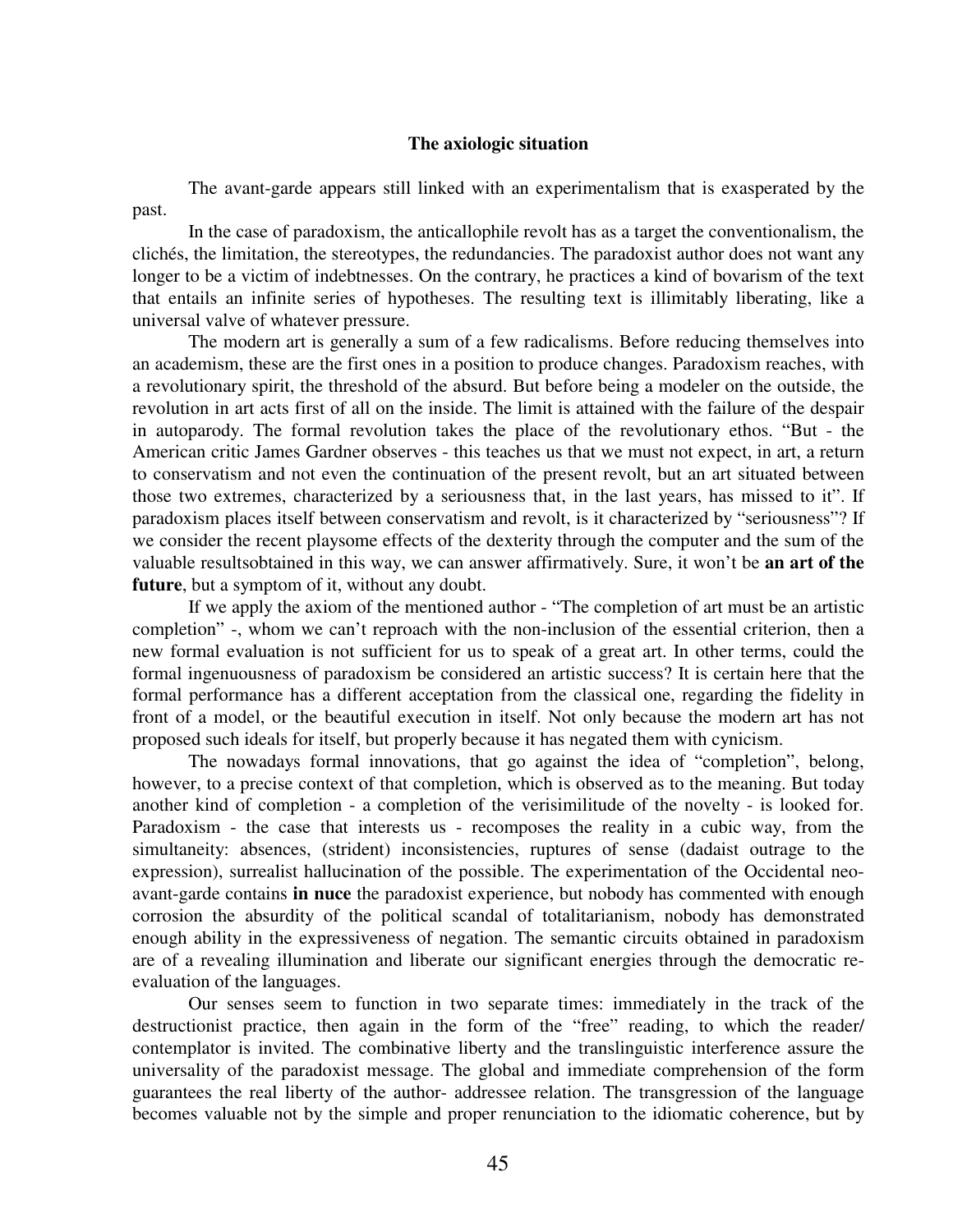what is found within this one: the free manifesto of the interrogations and the provocation. Here there are at work the capability of invention, of the imagination of "the reader", the intelligent sparkling of the re-interpretation of the world, of the reconsideration of its truths. It is necessary to emphasize the special virtue of the spontaneous universality, that is consubstantial in the technique of the paradoxist expression, and constitutes the foreground of this type of writing. The symbology of the message, not pre-established, has then the maximal value of circulation with the tendency to cover, in the horizon of the expectation, all that is necessary to a "universal direct legibility" (J.-M. Levenard).

 It is true that the whole modernism stands under the sign of the difficulty. The too many abstruse coding obscure the things. The institution of a world before the destruction of the language is one of the most difficult operations. It's certain that until a point the degree of difficulty constitutes a stimulus and, in this aspect, we can consider paradoxism as a contribution to the development of the writing creativity. We may speak, in this case, of an art of punctuation around a spatial disposition of the words and verses, then around a space of the poetics of the metaphor. It's certain that the literature reduces the abstract concepts to the sensual empirism, but on account of that it can't renounce completely, with all the modifications of the course, the traditional concept of **image,** that unites the objective experience with the inner one and so aspires to the realization of an act of knowledge. Could a supraconscious principle, like that of the probabilistic calculation, be a generator of poetry? May we assimilate the material element to a spiritual act of representation?

 In the case of this literature, poetry is not found in an obedience in front of a poetics and the context has a priority in comparison with the (non-) text. Does come from this the desire for a satisfied literature? We can answer with a periphrases: if Husserl observes that today, instead of a living philosophy, we have a proliferating philosophical literature, we can than consider that instead of literature we have modernism, postmodernism etc. If we push the analogy farther and if we remember that this Husserl found the remedy in the return to cartesianism (ego cogito), this would teach in literature the return to the author's supremacy (ego scribo), but after this the author will then renounce the exterior contingencies, that are the mode, model, school, current, generation, group and will gain the eternal and romantic magnificence of the demiurge creator of the world. Than any fear that literature could succumb will be overstepped. Even the destructive effect of the antiliterature that lies in the ephemeral writing and the lexical entropy become a warning, in their development of as much paradoxism.

 The aesthetics of **non** and the cult of the not falsified reality represent the directives of action of paradoxism. The raging performance and a hyperrealism sui generis lead the paradoxist poetics to the immediate approach. But it is obvious that it's aesthetics presupposes a reader / contemplator well advised in poetry and familiar with the modern horizon of the thought, a **noninnocent**.

 As a matter of fact, the values lie in courage. The author of the manifesto Paradoxist Movement is full of it. He teaches the provoking courage, sustaining the culture of "the antiliterature and its literature, with the fixed flexible forms or the living face of death, the style of the non-style, his poems without verses..., the silent poems with a powerful voice" and so on.

 But if we understand the total insurgency at the literature level - especially we, the ones of the East - as a resolute form of antitotalitarian protest, don't we gain then another value, and even experimental as it is? The insurgency of the construction-deconstruction dialectics is not summarized, of course, in the vehemence of negation, but operates a steady action - and at the same time symbolical - with a view to new and purer edification. Nothingness may be a fertile and regenerating political element. The dubitative and skeptical **non,** illustrated by Ionescu and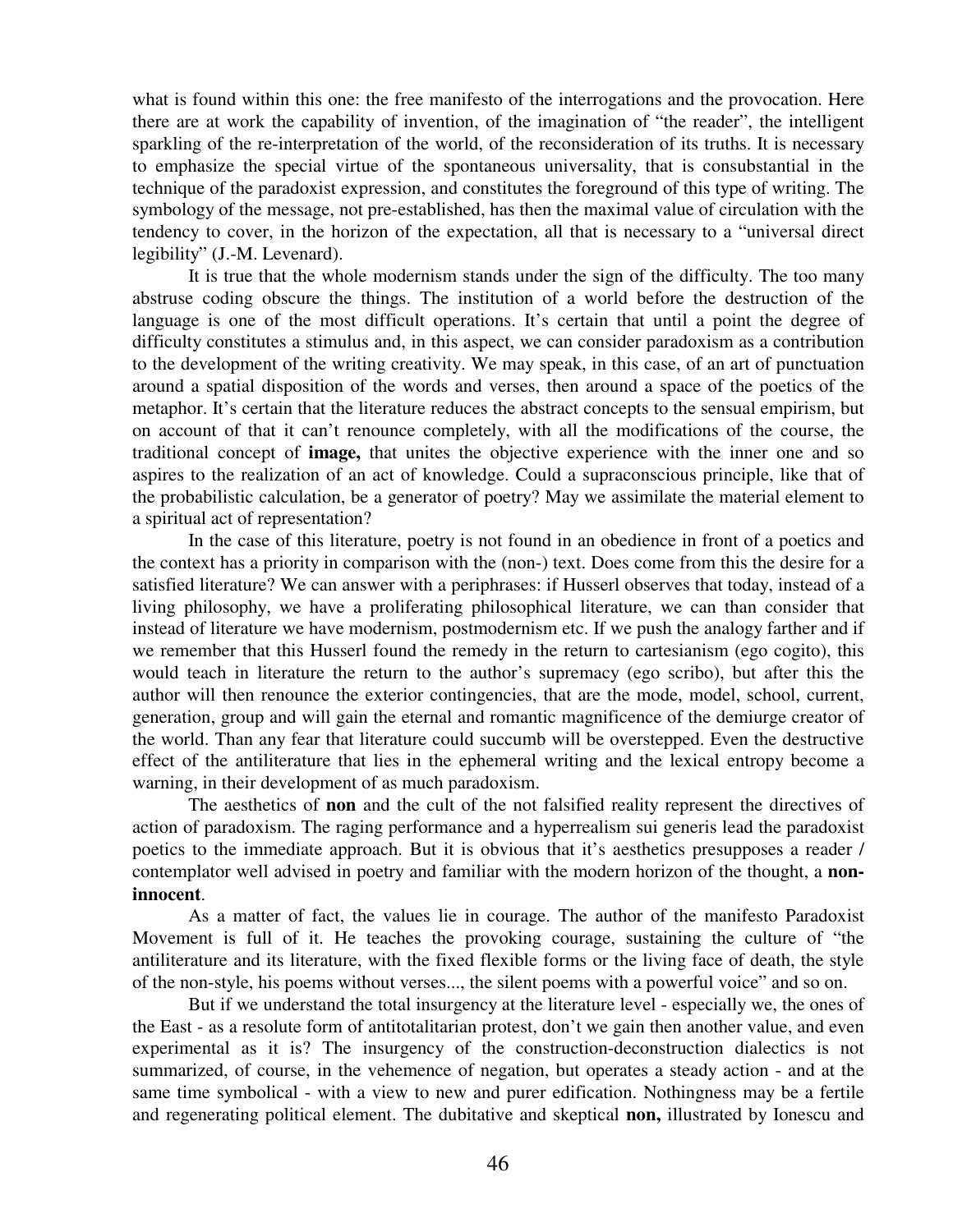Cioran, is fundamentally a vitalistic sign, even an acute and Dyonisiac form of the contest of the ankylosis of the writing / spirit, in the twilight of the century. As Adrian Marino observes, the leading of literature to the threshold of the impossible, the installation in the negation and the systematic obstruction constitute the essence of this "religion of the literary absence".

 The American critic James Gardner intuits, similarly, that the source of that formal circumspection is to be found in the Communist and Postcommunist East, in the necessity of its coming back to life. Paradoxism comes here to confirm it - and not the only one -, being actually also prior in time and from an aesthetic origin. The implicit political intervention pf paradoxism immediate and spontaneous in the form - gains sensibility as an antitotalitarian action in a pathetically appeal for solidarity, communion and understanding. The awakening of the consciences is the effect of the vehement and non-interrupted denunciation, of the recusation (the aesthetics of its **non-**) and for this it counts on the paradoxist short-circuits. Concomitantly, a literary experience edifies itself, able to engage effectively the spirits in a unique nationality that is called Planet Earth.

\*

 Two centuries of revolution have been accomplished from the storming of the Bastille. The art has come to be saturated with its revolutionary significance. In exchange, modernism has exacerbated the continuity of the revolt and has made clear the strategy of this one: impressionism against academism, symbolism against impressionism, cubism against symbolism, dadaism against all of them. The continuos revolution in art outlines an aesthetic radicalism in which the revolt is felt as the artist's normal condition and the provocation his favorite weapon.

 In this complex of non-interrupted assault, we can delimit a specially efficient handling of the expression. Baudelaire, Mallarme, Valery have contribute to outline a poetry of the conciseness, while studying in concrete terms the effects of the concentration. In virtue of the modern progress of the exaggerated reduction of the senses, dadaism and surrealism have privileged the violent "short forms", giving a new content to Rimbaud's "illuminations". At a moment Rene Char spoke of "the fascinating shortening", but Tristan Tzara of "the demonstrative provoking and denying character of poetry". The word is no longer consubstantial with the world, it obtains a proud, supreme and unassailable identity, that we can only accept or refuse, in no way change it in the least or keep it in reserve for a mediatory solution. The word is a reality consciousness by itself and that appears as it is: "it expresses itself". It is what Tristan Tzara believed when he sustained in *The approximate man*: "the word comes to the point that you can see it", turning so the whole poetical construction into a pure "activity of the spirit". This kind of poetry consists in the objectification of the construction, in the mediation of the verse.

 The pulverization of the traditional expressive coherence leads this experience to the liminar stylistic of the absurd- as it happens in Eugen Ionescu's theater -, or the reflexivity of the absurd - like with Sartre and Camus. With the pregnancy of Eugen Ionescu, this experience shows us that the language can be the nakedness of the lapses at the moment, when suffocated by the convention, it does not **name** any longer, but **forgets**. We could speak of that language that expresses something, but forgets the essence. The ridiculing of those clichés diverts very much Urmuz and constitutes a constant preoccupation in the framework of the whole surrealism. And then are discovered effects of the putting in evidence of the identity of the contraries and every artist dreams of a new birth of the art, risking everything for that, even the proposition of the confusion. "To Urmuz" (the verb belongs to Ionescu) became the antidote to the preconceptions.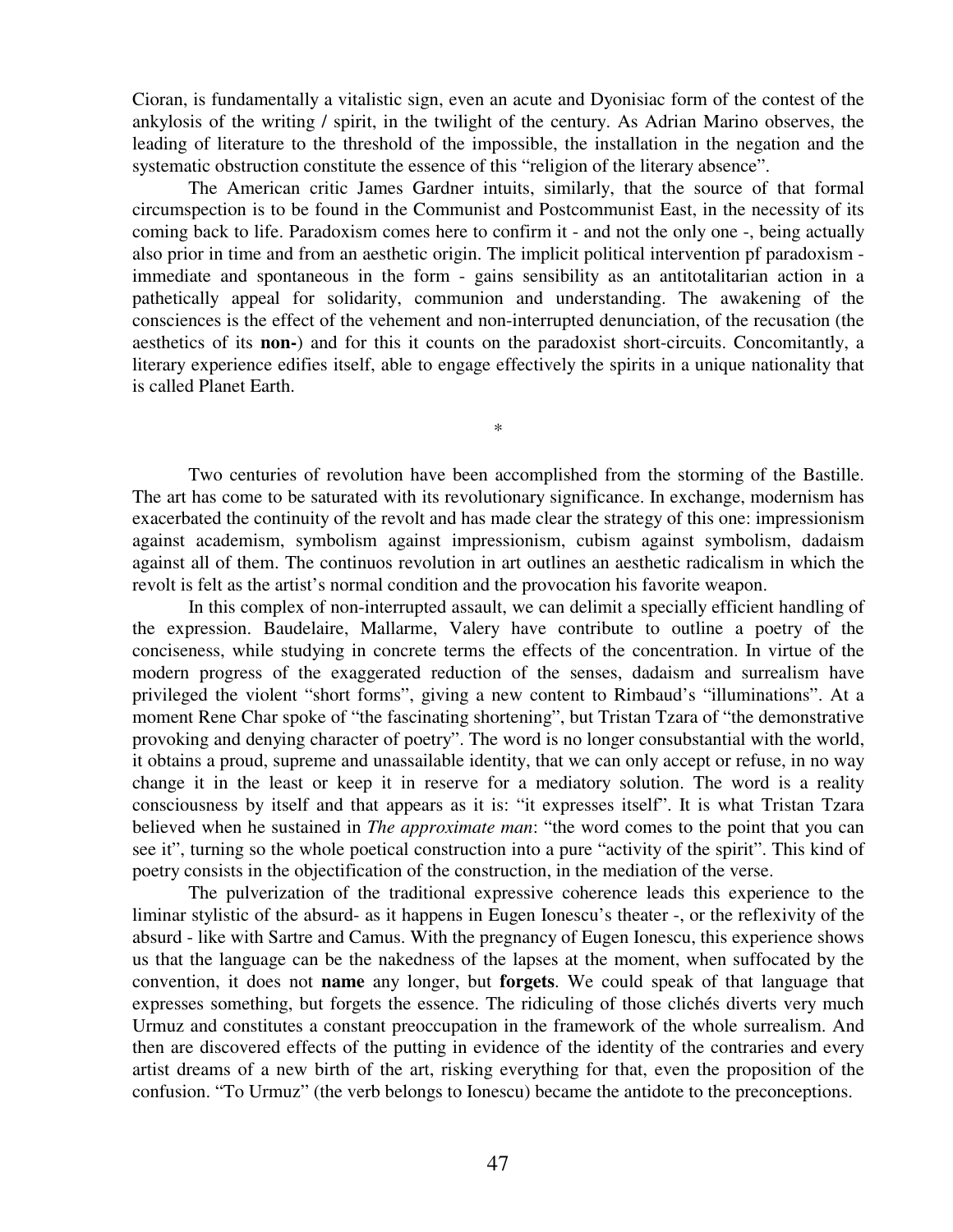We can observe, then, the modern movement of the literary tradition toward the inclusion of the innovation in the patrimony, what modified the writing through the aptitude to signalize the visual conductibility - poetry becomes **photogram** (Apollinaire, lettrism). The textual deficiency of meaning is compensated by an adjacent graphical richness, that creates an intersemiotic field. The scriptural plus the photogram resuscitate a kind of new mystery of the communication, by the deviation of this one toward the onereic. There is, in this way, a research of a remoteness of the graphical impressionableness of the text and an encouragement to an analogical imagistic reading. An innocent "staging" of the legibility modifies sensibly the perception of the form, this one obtaining the aptitude to present itself the plastic perceptions. In an iconic form sui generis, the letter can resemble any thing whatever, as becoming an open figuration, a sample of a maximal virtuality, reminding of times of iconic archaisms of the communication. Sometimes the ideas become ideograms. A double language - lexical and ideographical - based on the lexicoimaginative function, is created, resulting then in a writing that similarly presents and re-presents (or even "represents") itself in the formula of a plastic poetry tipped out into a semiotic space. Of the former academic insistences, nothing more has been retained here. Such a conception leads naturally toward the art of objectification and the art-action. From an appetency for mystery, this mechanism generates fictions, that come to populate the permanently bare ground, as the result of the action, of the anticalliphile nihilism. It is also a permutationist art, that assimilates many modern proposals: dadaism, instinctive tendencies, anguish and release, aggressive mutations, relativism and disharmony, expressive oddities.

 This kind of text is eminently analogical, its referibility is reduced and capricious, it refers proudly to itself as in an inexhaustible play, found in a contextualist kind that protects its autonomy and privileges its autarchism. This kind of text has a relief of tapestry, is essentially "fabric" and the apparent ornamentation is at the same time a concealed support. If we could speak of a pure aesthetic experiment, the things would be even plainer. But the state of **necessity** of such a mode of communication is unapparent, the show consists in the visible "oddities", that appears capricious and hazardous. The essential intervention often lies in the importance of the supposition, when we see that this one is like the "writing" itself a secrete book, it develops under our eyes and with our own contribution. The model of an overrated nature, even the model included in an absence, seems to exhibit itself in an impassive poetry, that shows itself a frigid devotion.

 Of course, it is a form of nonconventional art, that wants to amalgamate the daily space with that of the fiction, following the modern attraction of their coalescing, It's an act deprived of whatever precaution, that enters directly the zone of the most dramatic existentialist restlessness.

\*

 The poet and ideologist of the movement doesn't see in the art done or proposed by himself the consecration of any desperation, but the activation of dismembering gestures. First view: the trade in art. The intentional substitution claims a logical artifice: if in the paradoxist books the reader finds all that doesn't interest him, it is sure that around those books the commerce will not flourish. "Better a book with white pages than one that does not say anything" - Florentin Smarandache warns, an unlimited / nonlimiting book, in the words: "if you don't understand it, that means you understand it all". The only way of access to the meaning remains the imagination. Then, in this case, the reader/ contemplator is the author's equal, but writing has so been democratized in an essential mode. If it's a research of an abstruse identity, such kind of poetry is, in essence, untranslatable, since it lacks one of the two terms of any translation: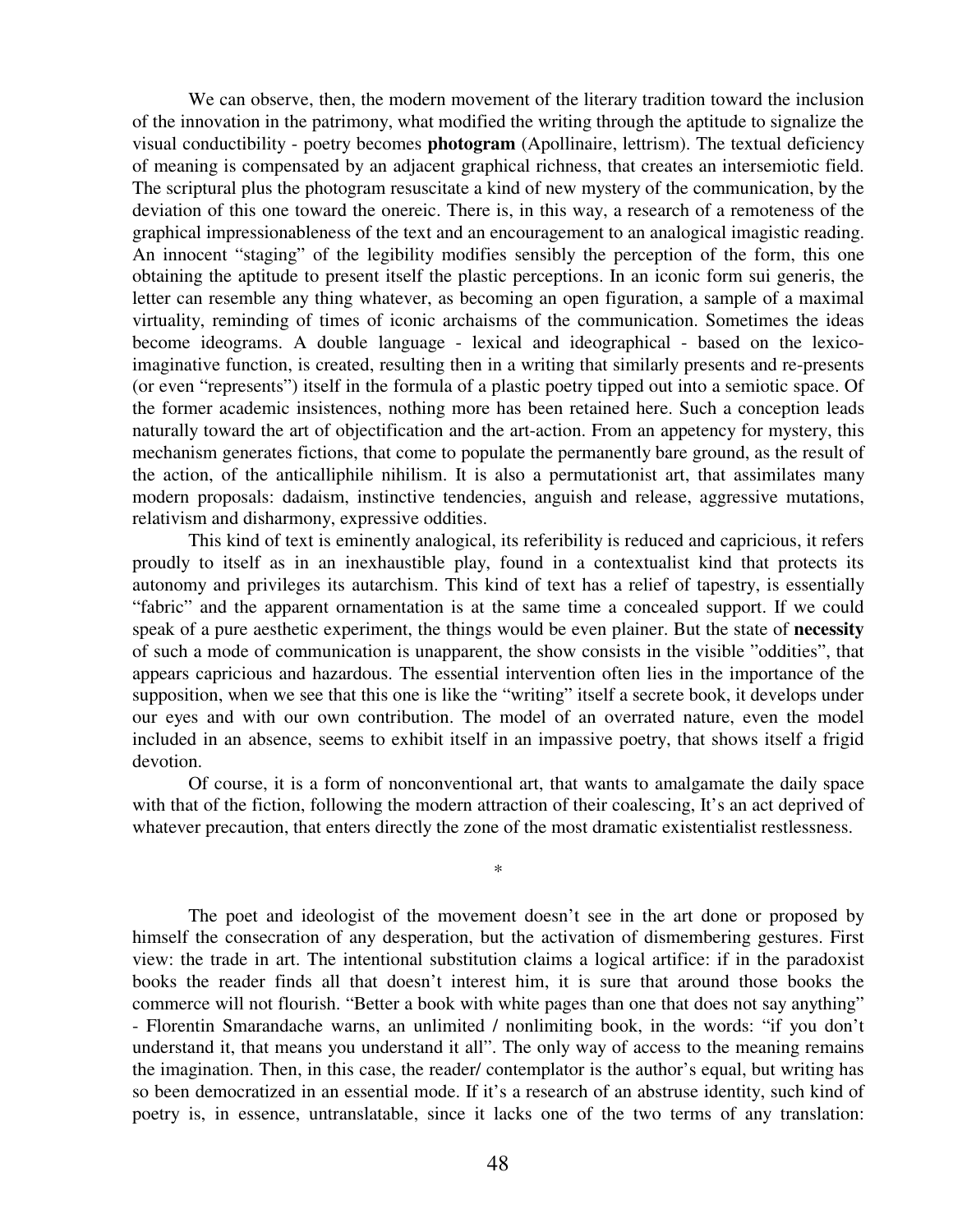meaning and form. It is not possible to translate a form only into itself. In exchange, it can be understood, in a direct way, by anyone.

 Smarandache's contest is not a bravado with a gratuitous pose or fluency, but it constitutes itself in a proof of resistance in the part of which it refers ("a role is unknown, a role is acted and is known and is. And is seen. And who doesn't see it is blind or has fortune" - Petru Dumitriu). The poet has the hope of provoking revolt and intolerance, with the weapons that are temperamentally within reach of his hand. While raging, he aims at the effect of an explosive attitude, that leads to a radical utterance of dizziness. The fact that he turns nasty against those who will mythicize the effects does not make anything, once more, but gain him a spiritual adherence.

 For that reason, the paradoxist **non-poems** can be read in a great quantity of keys, in function of the participating quality of the "reader"; it is true that, at the beginning, the component signs forecast a significance if we relate them to the title or the denominative elements included (if they are included), but then a secondary sense is discovered, concealed, in the essence and with a great quality of provoking, of taking out the "reader" from the customary blasé indifferentism.

 For the realization of this revelation, the author of the manifesto and founder draws the attention on the translinguistic components necessary "for a poem not to mark the words". As in itself the notion of poem seems impossible to define, he postulates the existence of some "poems without poems", of some "poems that exist by their absence", so that we can speak either of "paralinguistic verses" (graphic, design etc.), of "non-word verses" or a "non-intelligible intelligible language", not properly of ...mathematical problems. Paradoxism, as we could see, is sensible to the clashing technique of the century, but in its personal mode: futurist short-circuits appear to it like some insignificant stings. As its specific load does not reach a lethal value, even in the country of the bench of his condemnation, we must accept the tension, since without the promises of a large spiritual permeability it is not possible to understand what the paradox claims, what it is and what it does not say.

\*

 What characterizes in priority Florentin Smarandache's writing is, on the one hand the structural dynamics and the temperamental vigor, on the other hand the peaceful virulence (paradoxism?) of the communication and the ardency of the transmission. He wants to make himself heard and understood, from as many and as completely it is possible, even through the uncomfortable means of his unprepossessing and anticonvential language, that defies the reading habits of some customary reader. And he is exactly successful and exactly in this way, menacing and compelling the reader / contemplator (non-reader of the non-text) to consider and to follow. The (epistolary) testimony that contains the authorial motivation regarding NonNovel is symptomatic in this sense: "I wrote it with intensity, I lived it, it was a liberation of my suffering from my humiliating situation of being a jobless person in Romania (when I had graduated faculty the first in my promotion), a physical therapy, as later were the diaries".

 We come to confirm that the statement of the poet Gheorghe Tomozei who, in the foreword to *I am against myself!,* informed that "an unknown - actually illustrious - person continued to be read" - the paradox! -, "a prodigious poet and mathematician" for whom everything is "under the sign of the marvellousness": biography, creation.

 His verses seem to be affected by the surrealist fever of the dislocations, as if the poet felt the ancestral nostalgia of an old context, to which he wanted to return, without knowing where he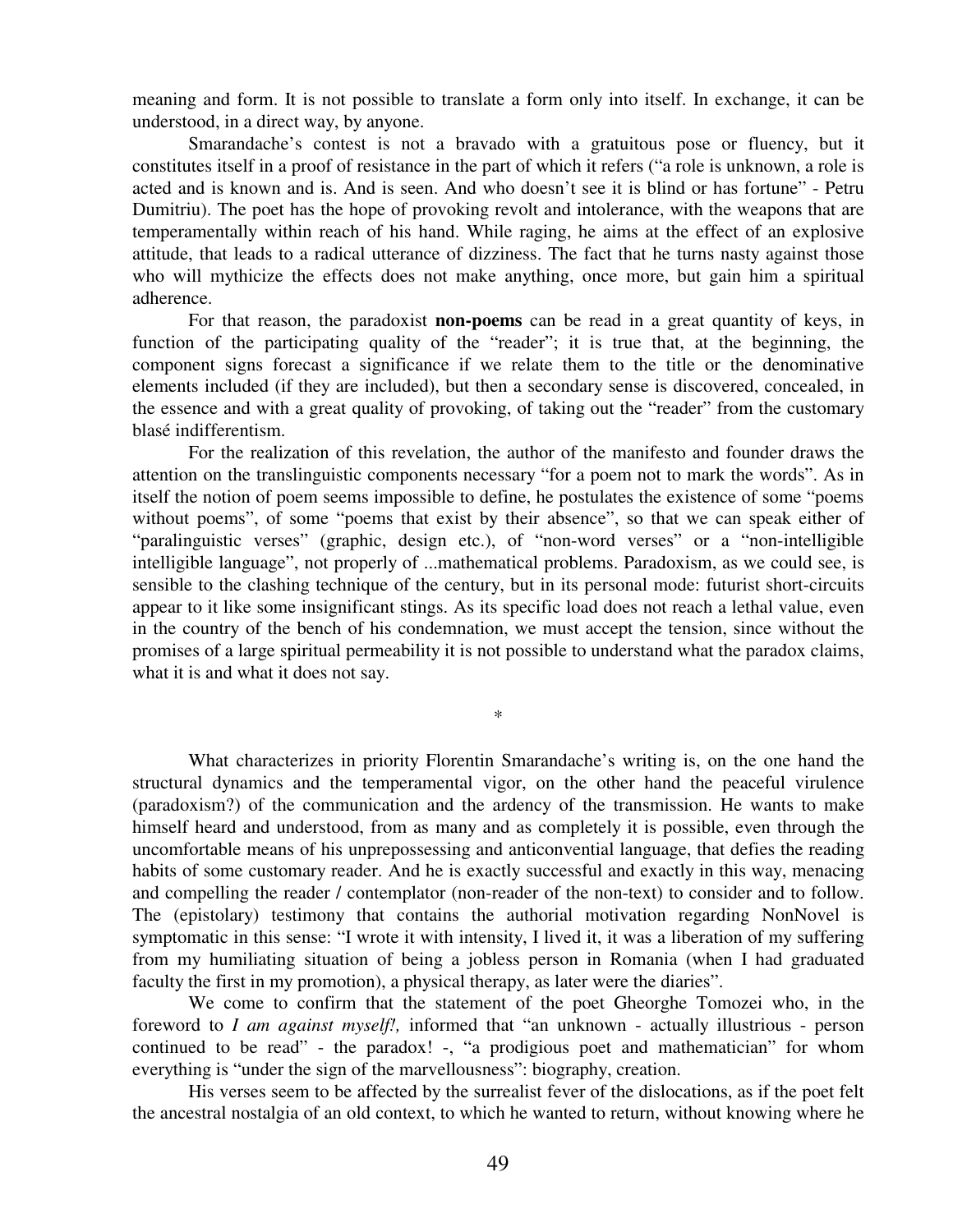would find it. The "anxiety" of his verses is perfectly moulded on the author's non-conformist structure, driven out as wound around itself and also moved up by an organic state of anxiety, to which a special disposition to perceive the absurd is added. If we go on, we can observe that the mathematical intertext (found in the deep of his soul) renders the bookishness available for play and fiction. All that is concocted shows up the conventionality.

 It is certain that Florentin Smarandache does not aspire to propose himself as a model, but, being an author, he shows a specific centripetal autarchy and seems to protect an enclosure in himself, without sympathy for the rivals. What gains him the valuable autonomy is his uncommon talent to find always the most expressive situations, in which he "stages" the language in a striking and unexpected mode, in order to squeeze out new aromas, to investigate the concealed parts and the latent, unusual semantic dispatches. Developing so an abundant lexicostylistical production, unexpectedly crystallized, he is no longer dependent on a schema, on any inevitable model; these are superposed and come from some rear place, spreading themselves with a very heavy turnoil of a carnival of complete expressive demonstrations. He is a lampcarrier with his epigrammatic style put in a show of serious buffoonery. The paradoxist author is a comedy-writer of the language and an expert of the stylistic unusualness. He knows he gives credibility to the form, he saves it from the erosion of the standstill, he brings it down in the temporal, he fastens it in a specific historical and artistic time. From the stylistic likeness of a dismantled expressive mechanism comes out a continuos interrogation and a great contesting discontent. With such a bursting imagination, Florentin Smarandache gives form to an innovation in writing, which the literary theory succeeds in order to explore the solutions and, if he doesn't want them to become anemic, also the limits. But we must have present in mind that a confined paradoxism does not exist!

 The style of the ostentatious sincerity, by which he allows all the details to be testimonies, to his favour - as being the author -, since they are a form of total testifying sincerity, puts the author among the family of literary extroverts who have illustrated themselves in the confessing literature, cultivators of an aestheticism indifferent to prejudices, a family of stylists of the impudence in which we see Cellini, Casanova, Goethe, Lichtenberg, Verlaine, Gide; in our country Ion Caraion (who experiments the reality of the inverse, allowing himself semantic deviations that assume the substance of words to be whimsically perceived in the playing-ground net. Like in this paradoxist anticipation: "you couch in the entrails of a horse/ you shelter in the ear of a boot/ you write with a window-pen/ you drink in the eye of a wool/ chew in a combtooth/ walk in the foot of a bed"), Geo Dumitrescu (the cynical charge of the original language or a disavowal of the lyrical conventions, that produce the hilarity of the avant-garde), Ion Negoitescu and George Tomaziu's recently published diaries. Concerning one of them, the critic Gheorghe Gricurcu questions himself (commenting *The guardianship of the dragons*) whether it can be considered as a sincere...sincerity or a faked one. The answer he gives can be extended to our author: "We think that the answer is a paradoxical one. Both hypotheses exist. The author's desire to be transparent, loyal in front of himself up to the end, associates itself, subsidiary, with that of surprising, amazing, stupefying". In these cases, the testifying voluntarism has something of the human honesty aesthetically reverberated.

 It's at present also the moment for the friendship with Jacques Sarthou, a playwright and theatrical expert, who considers Florentin Smarandache "the greatest poet of the 20th century" (cf. anthology), while Herve Gauthier finds him a place among the "patent humorists", with companions as well as Boris Vian, Jules Moguin, Jean L'Anselme, Joel Sadler (ib.).

 Generally more cautious, the critique of the compatriots does not attain the enthusiasm that at a moment he could have expected. The lyrical production in cause is labeled "axiological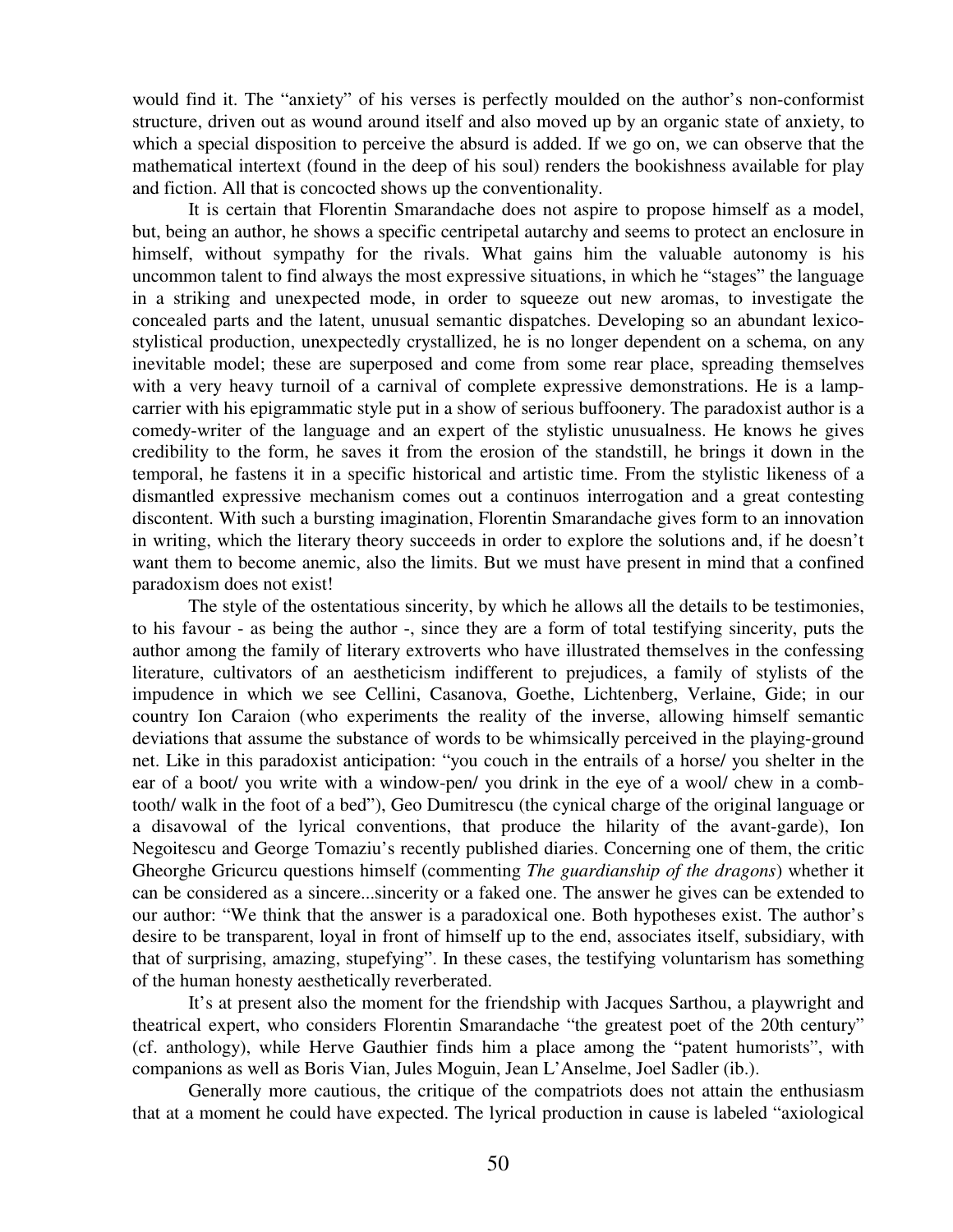disheveled", what would be normal in a time the author "proposes perplexing titles" and cultivates with ostentation "the clash of the associations", succeeding at the end in dispersing them in a "linguistic apocalypse". Then the critic puts and leaves in that way on the scales of the balance "the poetry in act" and "the disarming sincerity" (in Adrian Rachiery's comment).

 Cioranescu sees in *Nonpoems "*a desire for nothingness, but a nothingness that refuses to be only that, something like Mondrian's white abstractions". The writing I have quoted (that is reproduced in the Addenda of Constantin M. Popa's book) is concluded with a funny paradox: "Only this, I congratulate you and wish you to live in a prosperous place". The play seizes you, it can inspire a unceremonious ceremony and can suggest even the universalizing of the concord.

 Paradoxism has an advantage in liberating great energies. It's mechanism is universal and productive (for example the diffused graffiti are a paradox got down on the street - a decorative and sometimes advertising meaning can't be denied.

 The paradoxist art can be integrated in the derisory thematic of a everyday falling universe. It continuously reminds us of Ionescu's demonstration of incomunicability. Paradoxism takes advantage of the chance of the oral verbosity and practices in an offhand way the dislocation of the meaning. Actually, is there an essential distinction between the cues of the absurd theater and the derisory vacuum of the decomposition of verses? Thinking more, still in an akin mode, there's the kind of verses of the cubist simultaneity, in which you se the whole at one go and don't hesitate in the subtleties.

 In a way, paradoxism is part of the peaceful line of projection of the mystery, through the inherent ambiguity of the unlimited production of senses. However, it disowns for itself the absoluteness of the mystery, through its internationalized claiming-improving component. Between existential and metaphysical, paradoxism chooses the formal enigma of criticism. The luxuriance of its form comes to be added to "a corolla of miracles", bringing the essentials of a new light, with a spectrum adapted to the rhythm (subjective, objective) of the modern life. It always cuts down something of the nostalgic pomposity and harbors the lucid wagers. It can be characterized by Nichita Stanescu's almost paradoxist vision: "has the greatest body/ covered by the tightest skin".

 Paradoxist not only includes the absence, but also summons up the meanings resulting from the sparks and depending on the playful coincidences. Technically, we can also see in this a reduction of the postmodernist inflorescence, like a gesture of re-essentiality, a process or, better said, a resurrection of the long universal history of versification.

 The above mentioned New-Yorker critic, James Gardner, affirms that the contemporary art belongs to the future. I don't think that the affirmation is done in the sense that postmodernism would be the future art. The author considers that we are rather at the end of a period than at the beginning of the following one. Besides some technological tricks, not even a new formal territory has been discovered, if not a new space claimed by the paradoxist art: the space of silence, negation and absence.

> Moreover, we find ourselves in a situation similar to the one of the seventies, characterized by a plurality of orientations and of mini-models.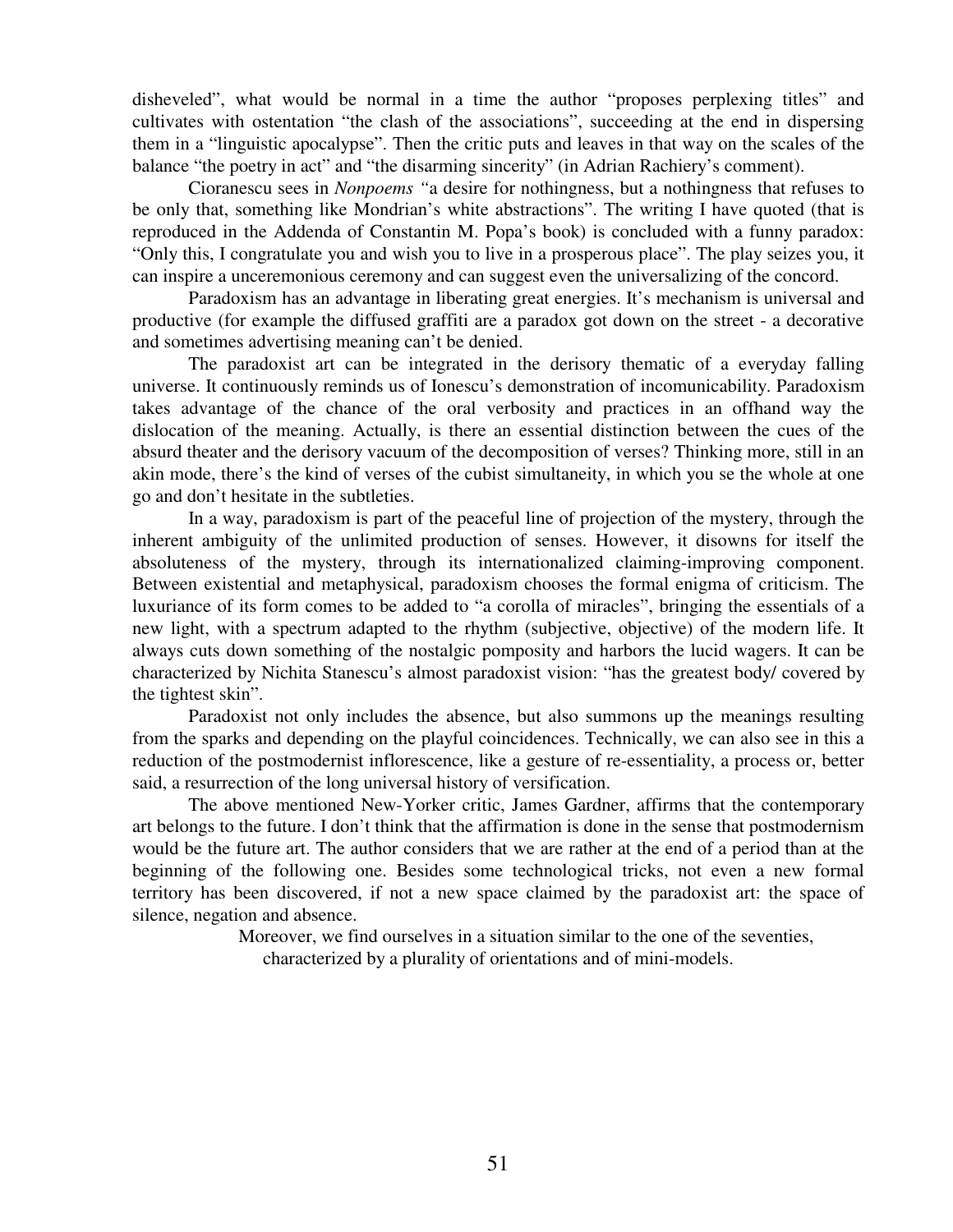#### **A (more than) paradoxist work**

 As far as here we could determine a number of relations, some main approaches and delimitation, influences and similitude. We have tried to define terms and attitudes, outlining a general theory of paradoxism, seen as an attitude of creation thath has caused an innovating movement in the art's field. That means that paradoxism has passed from a theoretic approximation to a creative formula, from a manifesto of principle to a possibility of directing outside. But all that justifies us to refer coherently to some aesthetics of paradoxism, is determined - we repeat it - of the complex of activities initiated and guided by the leader of movement. What is due to him belongs to him and - in the measure it was poured in the consistency of the fact - it belongs to us.

 Consequently it is the time and the place now, that, after the theoretical considerations which tried to mark the frontier of the individuality and the place of paradoxism, we deal with the work of its founder, firstly with his actually literary work, that one as a theoretician being taken into account in the previous pages too. Having all the time in view the theory on paradoxism, we ought to present now the writings - in various ways imbued with the specific character of movement - of the initiator theoretician and literary man. In consequence it is about a passing, in the economy of the whole work, from the theoretic speculation to the practical verification, but - I repeat - without forcing all smarandachian work to crowd between the brackets of paradoxism and without ignoring the parts which do not obey to it. As a literary theoretician Smarandache is completely paradoxist (at least until now!), as a writer, he is more than the strict obedience to the main provisions would allow him. His literary works - poetry, prose, drama - extend from artistic autonomy to an exclusive illustration of theory, between these two extremes being placed writings more or less imbued with paradoxism, which contain therefore specific elements on variable proportions, repeatable from case to case. He always go beyond paradoxism without leaving it anytime completely or definitely. He permits himself liberties that outline him as a writer in a relative independence of the movement he has thought. That relation of relativity, never of heresy, has to be taken into account to understand - on the one hand - the movement's animating qualities and - on the other hand - Florentin Smarandache's gifted embodiment capacities.

 What gives unity to the artistic personality, beyond the variety of the forms of manifestation, is the temperament of creation. In the case of smarandachian theory and practice, that very subjective, peculiar state of mind of in-formation is the one that gives structural unity to the whole and assures it an original organic structure. Certainly, as the intention is accomplished in the work, other perturbing/ shaping factors intervene, but their power does not affect the first, determining one. In this sense we join the explanation given by the literary historian Ion Rotaru who, through a comparative "opening", understand this propensity of the paradoxist author as the effects of a transplant: from the Balkan century-old dowry into the American civilization (all is negotiable, all is disputable, nothing is indisputable, all is compatible, nothing is incompatible"). the explanation is really ingenious and justified: a flexible intelligence, structurally able to admit the opposite as a possibility it was a must, for launching the theory of the equally justified opponents.

 That also explains the amplitude of movement. The initiation of paradoxism is due to the pressure of the perturbing factors at home. Firstly it has to be taken into account that intensively oppressive reality of totalitarianism, a schizoid and aggressive reality, defined in extremely categorical terms by the renown historian Dinu C. Giurescu: "Public opinion was used to think in fixed, opposite categories - white - black, good - evil, friend - enemy, Romanian - stranger, patriot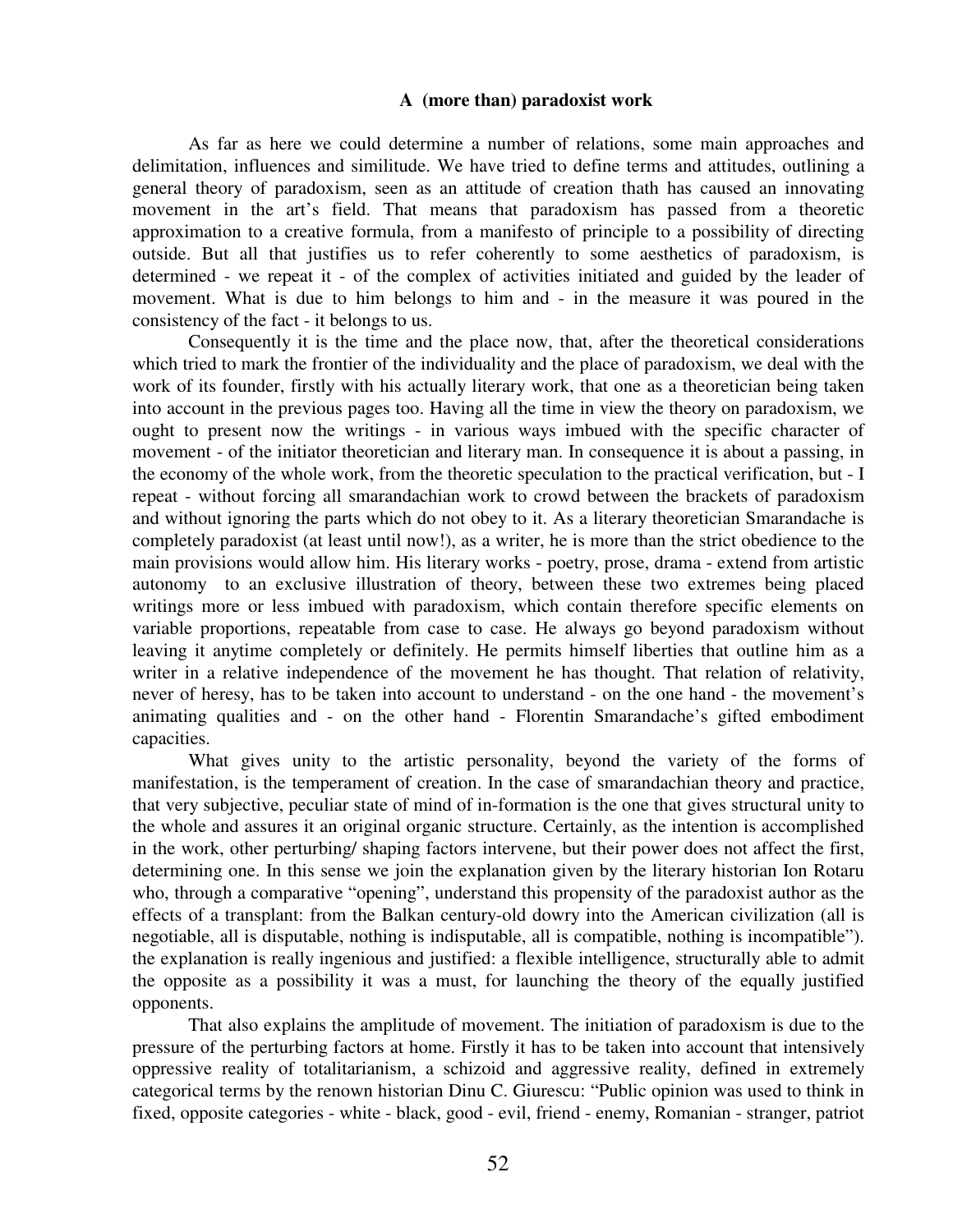- anti-patriot etc. etc. The aggressive and xenophobe intolerance, the fear of a real dialogue, the verbal and physical violence, this is the psychological inheritance of the communist regime". Paradoxism is indeed the alerted survey of a contradictory world and of a strange placing in this world. Contradictory one's naturalness is the Balkan indolence intensified by the communism and punished just showing their annihilating mechanism. After that, the naturalness of the resulted disgust, implanted on the occidental pragmatism, inspires with the solution of granting all the opportunities. The mentioned literary historian points out just the right thing: "The truth begins where the paradox appears". But having from the beginning an assumed political attitude, the paradoxism does not remain within the perimeter of its obvious effects ( the comic in itself, anticalophile struggle, anecdotal fun, indifferent laugh), but a shuddering seems to persist all the time above it, as well as an invisible apocalypse bleeding from its disjoints, freely studied by Bosch or Dali.

 The volume from 1981, *Formulae for the spirit,* contains the literary beginnings of the future paradoxist master. It is also the keeper of a interior genuine age that let itself enchanted by romantic poetizations ("the metaphor opens a window that overflows with sun. The letter lays down its life on paper"...). If we read this volume paying attention to paradoxism, we detect some pre-formations, some "departures" to an unconventional tension. The poet wants to be a builder of "vertical images", which be - in an avant-garde style- "lighten at end as the advertisements with electricity". The interior need for differentiation is announced with the finding of repeatability: "whatever I say, it seems to me that others have said before".

 It comes out a certain tension between the inevitability to take over some patterns and the desire to deny them; the poet seeks for himself confidently and signs striking images ("Late in the night I put my ear on the sky/ as on a dead bird"). The big and final comparison takes good effects: "It's growing dark as an asylum". The poet does not trust in conventional measures. His affinity goes now to Nichita Stanescu's paradox: "the spirit is state-of-I", "my dreams walk/ barefoot on streets", "in things it's getting/ late" etc.

 The hardening of some images draws our attention to a *something else:* "A kindled street lamp/ throws the light at a fence", "a couple of persons/ throw tears on the stage", "the sea swears and runs", "packs of waves come yelping", "the worries/ with the people in mouth" etc.

 Autonomous nuclei can easily be detached from the body of some poems, out of which suites of haiku will rise after that: "The pigeons/ are lighting street lamps under their arm", "On the curb, the poplars carry on their back/ roads", "As a clumsy girl,/ the evening is falling on its knee/ near the window", "Hanged from a branch,/ on that bird, there is/ a flight", "On a bench, by the lake/ a kiss- / and - the lovers nowhere".

 It is insinuated even a game of negation ( "I am the master over / all that does not exist", "This time / is my nontime") in which is considered also the periphrastic negation of the common place ( "I am living outside me", "They keep silent the stillness", "My presence among people/ is absent". The intellectual hyperbole stretches out a complicity towards the reader: "it's raining at plus infinity", "you will find me out begging for / a Universe", "The peasants were passing/ on the horribly squeaking cart/ of History, / pulling after them world's axle" etc.

 The poet aspires to a stronger and more intense state, guessed to be *Beyond the word* (the title of the last poem in the volume), which "carry the fine thought / cleaner than health".

 The volume has the power to draw the attention to a poet who already has a high level of artistic discernment, without to limit his associative fantasy and his desire to find out false truths through the latent forces of the words.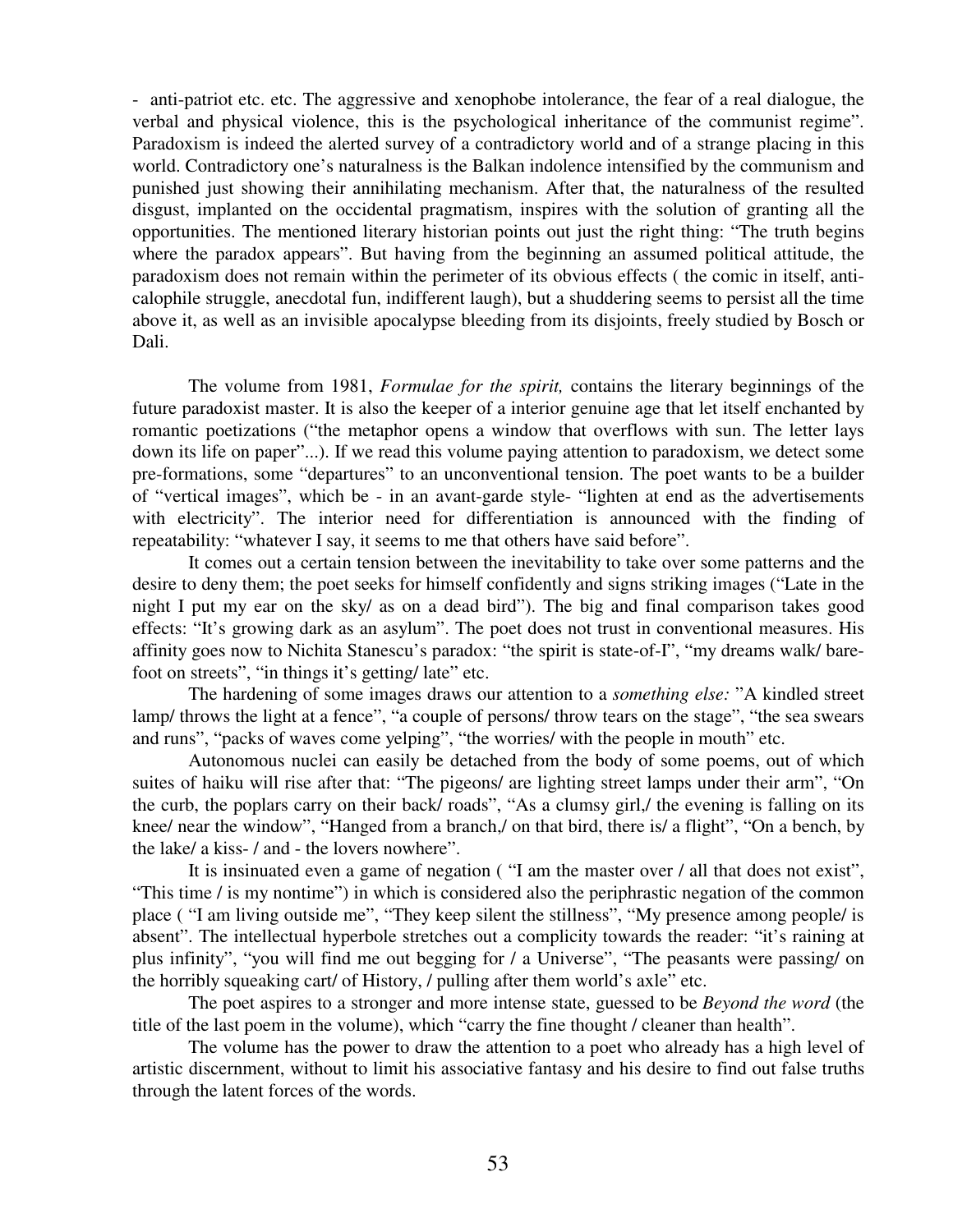The volume "Sentiments manufactured in the laboratory" from 1982 belongs also to the pre-paradoxist age of the author. The nonconformism is fore-shadowed through apprehension before the computer poetry ("following mechanical methods, spiritual states are manufactured") which is composed according to unorthodox formulae: "linear verses broken by nonlinear pictures, metaphoric equations of the unusual, abstract systems of thinking, one second breathings..." (*Mathematical literature*). The poet is aware of his mission and believes in the consecutive demiurgic act: "I have come to engraft/ the prayers/ a white flower".

 Certain distinctions can be assumed by the ulterior poetic route: the epigrammatic concentration, the play of the contradictory alternations, the disposing of the verses diagonally, the conclusion on the point of a joke, the composition in lexical train, the naturalistic harshness, the internationalist intertextualism, the ease of the hyperbolas, the play of abstractions, the taste for extremes, the extravagant attitude, the infusion of technical notions, the materialization of the abstract, the mixture among genres, the derivation through negation, the sudden chromatization.

 On the other hand, certain features interstitially disseminated signal us out a vibrating and fresh poet, in the good tradition of the romantic natures lost into a technicist century (what strengthen the affirmation that the talent is the first condition also in the case of paradoxism). Here are a few beams of *poetry*: "abstract figures/ come into you/ to knife handles", "the stillness is rusting in the rain", "my hands are tied/ with handcuffs by failures", "irises soiled with shy", "maize's silky signature", "it can be heard drops how wail/ in concentric circles", "the land is sowing cultivated fields", "the flag of the light shadows", "a dream - / ambassador to the sun" etc.

 There is another foreboding thing: the desire for purity, the moving off from the overwhelming common place, the seeking of the diaphanous, the dissatisfaction of the routine, the aspiration to the high, the permanent seeking, the tension of waiting, the inner lack of comfort produced by the conventional, the regress to the pure age of childhood or the advance to the lasting one of the cosmos. A careful lecturer can sense here the still smoldering courage of angry which will tension later on the whole paradoxist composition.

 The contribution of the geometrising figures, in relation with the unorthodox disposal of the versic structures, can show the capacity of the literary cubism emanating some second power symbols, strengthened, with an increased effect. Rendering the space to the letters and the letters to the space, then the execution in lines, images and situations, composing spatial poems, Florentin Smarandache intuits a writing of the pictures in which it can be seen an architecture of the sentiments.

 An introductory "little biography" at the volume *Le Sens du Non-Sens* (1984) motivates the literary avowal through the bemoaning of his own destiny. The book begins programatically with a *Non-conformist manifesto* for a new literary movement: paradoxism (which I have reproduced in another chapter of the present book). In consequence and in consensus with his new directives, the largest part of the summary will be named *Uneducated art,* where the author collects the pearls of the new artistic refuges. Thus is orchestrated the paradox of the assonance ("Pierre apporte sa pierre à l'édifice", "On fait acte d'absence / de L'acte"), the paradox of the lexical contraries ( "Pays-bas, haut les coeurs! / Laissez la guerre / en paix"), the paradox of absurdity ( "Du point de vue / d'un aveugle: / le japonais / c'est l'hebreu / l'albanais / c'est du chinois"), the scenic paradox ( "Tu est triste? – Non. / - Mais pourquoi? / -...? Prends peur! / - Non, je ne prends rien, / - Tu n'as pas du besoin? - / ...Je n'ai pas besoin de fair / mes besoins"), the honomastic propagation paradox ("Hélèine pleure comme une Madelaine / Ma laide bellesoeur l'acompagnie"), the paradox of subjectivity (je ferme la porte et j'ouvre l'âme / a Dieu./ Comme un bon Diable, Dieu / m'attend"), the paradox of similitude ("Les gens et les lacs restent de glace"), the paradox of animism ("Dans la cabine un / ventilateur se donne des grands airs"),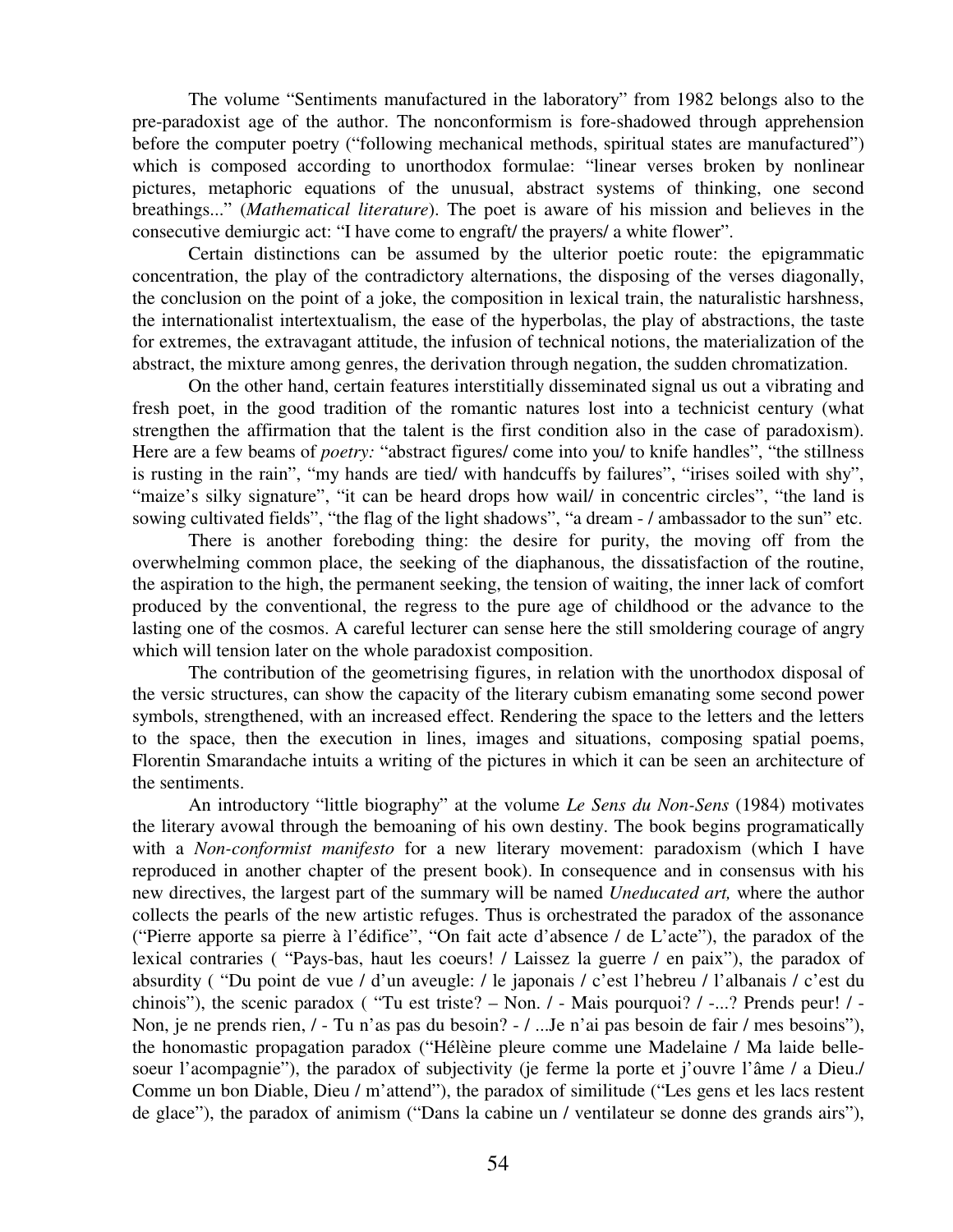the paradox of antithesis ( "L'institutrice blonde est / sa bête noire, / mais l'allemande a filé / à l'anglais"), the paradox of infantilization ( "Ce supérieur a des complexes / d'infériorité: / il ne peut plus pouvoir! / Pourquoi? / - Parce que!"), the paradox of logic ( "Vous savez bien que vous ne savez rien: / le paradox est la logique / de l'illogique, / le paradox est le dicible / de l'indicible. // Appelez les choses par leur nomes: / Choses!"), the paradox of the language images ( "Lucien, qu'est-ce qu'il fait? - Il fait nuit. / - Mais où est-il? / - Lucien est dans le costume d'Adam"), the prosastic versifying paradox ( "Sur l'escalier / les enamoureux montent pour tomber / d'accord. Mais / elle tombe malade, / et il tombe par terre!"), the paradox of mathematics ( "on exprime une function en function / d'une autre function... // Le professeur corrige en mettant / les points sur les i. / Il utilise pour mémoire une aide-mémoire, / car la grammaire c'est arithmétique") etc.

 Only a plentiful availability for *staging* can feed the hunger for ingenuity of this epigrammatic and ludic, quick and unpredictable poetry. The scenery of every piece releases the gratuitous stereotypy of the daily. From the barricade of these insurgent texts it is attacked with might and main the ridiculous of any kind and caliber. Miming the banality in the register of seriousness, the versified pieces ridicule up to the absurd, disclosing enormously. In fact, the very enormity of the ridiculous is the image sought by the antipoems in the volume. The children notice the caricature of the game only when the adults play. Here the author plays the poetry in order to ridicule its false idols, but not the poetry in self as mood and art effects; thus the poetry is kept in ingenuity, in the ideal clearness of reality, in the secret tenderness, in the veiled warm, in the discreet complicity, in the descending in innocence, in the primordial Adamic paradisiac joy, in the celebrating serenity, in the clandestine fun, in the amazing dexterity of language, in the confident observance of "the rules of the game", in the intelligent accreditation of soul clearness, in the tender complicity with the little things and in the serene bantering of the crowding of seriousness.

 Accusing the apoeticity, the writer obtains a subtle (with inequalities, unfortunately), joyful and nostalgic, at the same time, poetry - and not just so involuntarily as it is wanted to be thought. A lyrical sparkle it is born from the prosaistic "tissue" of the verses and the semantic coincidences of the paradox.

 But we arrive in the middle of surrealism's absurd at the same time with the anthology of blank spaces of *Poems in no verse* where the words have disappeared, giving the imagination of the "reader" a free hand to put down anything under the given titles: Reductio ad absurdum, Blank verses, Haiku poems, Meditation, Silence, please!. Besides the absolute repertory of these blank pages, the poems in one verse are already rebarbative! Here the "author" and the "reader" permanently change places, because between them it has been established the most lasting complicity, which is the identity.

 Is this a form to sharpening the reflection? Or a candid failure into metaphysic? In the open regime of this "poetry" every author / lecturer has his own answer and no one will be like other.

 The literary image of the volume is completed with a few pieces of virtuosity, having the appearance of some society games, being caressed by the lyrical tradition of folk poetry; this excels in alert even the duplicity of the anecdotal and epigrammatic spirit of the French language, which gave birth to the poetry of gracious conventions. (At us, the joyful acceptance of paradoxes took place especially in the versified games of children/young people).

 The plaquette *Antichambres, antipoesies, bizzareries* (1989) is a visual show that put in cause the prefabricated forms of language. Aiming to shock and to warn, the book interrogates and contests; it is placed "under the sign of buffoonery" - as Claude Le Roy notes in *The word in*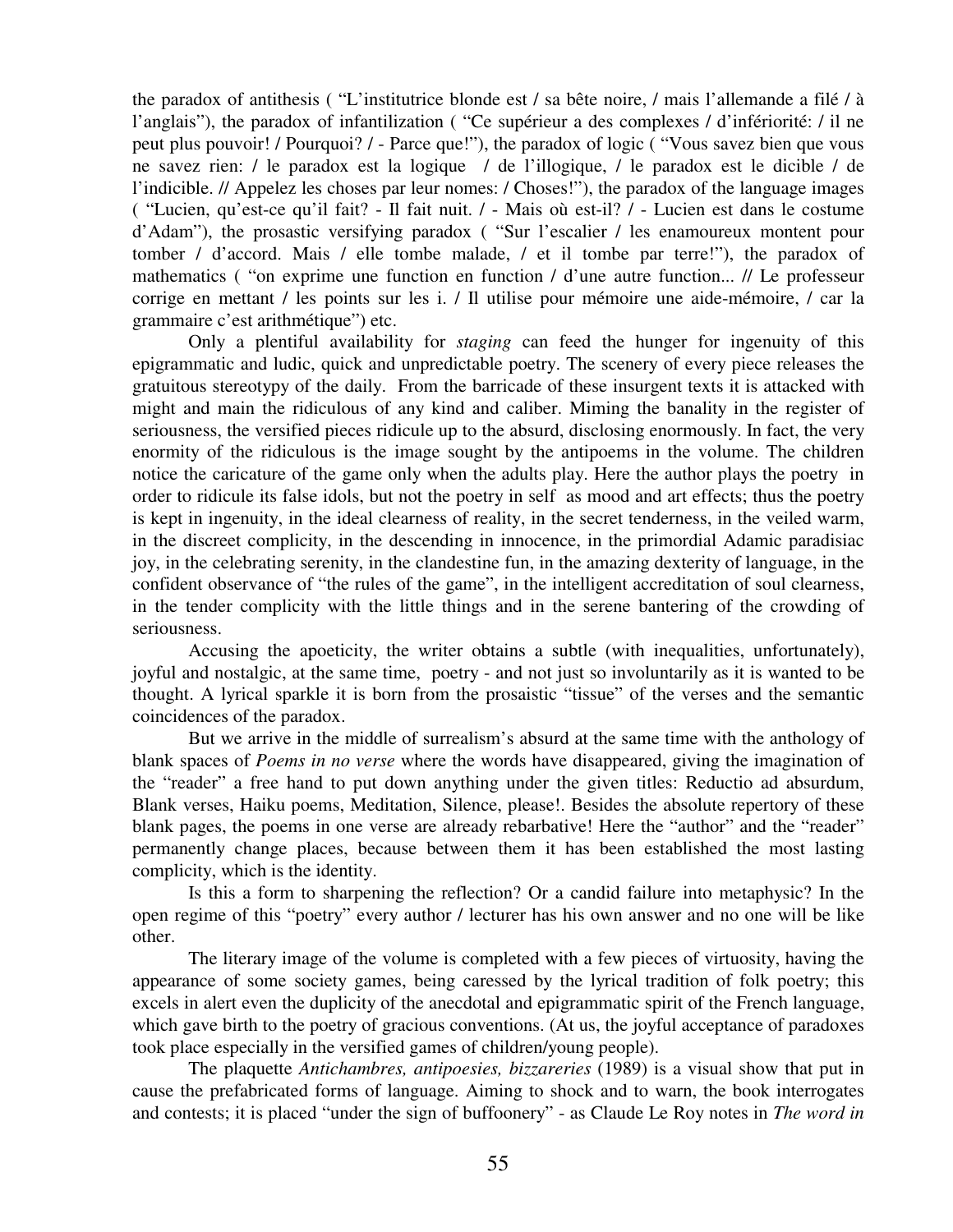*front,* but under this sign "imperious need of air" it can be felt: *Leave us to dream without limits!"*.

 The most versified sequences are enframed into a linear space which has also a significance in self, making up that show for the eye we have mentioned. A gentle joining takes place between line and letter. A *Critic of doctrines,* containing the appeal to destroy the dogmas, is prefaced by a row of arrows that "get into" the text and then get out of a purification bath. A broken and hesitating border frame an exercise of striking alliteration ("Marie se marie./ Elle se rabat sur rabat et / prend le bateaupour tanguer / vers Tanger. Son mari lui ecrit: <<Ma Dame, je t'aime demain, / car maintenant j'ai pas le temps>>. // Marie se marie. / Sa lune de miel est amère"). Three rectangles and two text segments stay under the title *The three friends are two, An inductive... deduction* is flanked by two opposed arrows. A banal and absurd dialogue is framed within the sketch of a cheap human face with a "beginning of century" hat. A marine disappointment (" L'equipage a perdu le nord / en navigant vers le sud") can be found between two zigzags which suggest the waves.

 But the show is neither gratuitous nor without deepness. The joining of the verses with the drawing, the alliteration, the deliberate construction of stanza, the emphasizing of the stereotype formulas in the daily, the propagation of the senses between two antagonistic notions - all these assure an air of sufficient irrationality, of indefatigable dullness out of which it derives after that a burlesque strategy against the ridiculous vocabulary, the clichés emptied of sense. Here is a pattern of a mechanic language: "Loger un logement / orner un ornement / parler un parlement / fausser un faussement / ou chanter un ...chantemant!".

 The interest for the banal happening reminds of Jaques Prevert and of the chansonnette tepid on the banks of Sena - that is why the use of French was a fortunate option of the author.

 The phenomenology of banality in these *antipoems* poses in cause, finally, the derision as life style, holding it up to ridicule with a savant force of persuasion. The puns are in the most cases inspired, ingenious (as: "Tu lui donnes ton coeure, elle te donne / l'alarme et sourtout la larme - / sans que personne ne lève le petit doigt, / seulement le grand" etc.), the inclusion of the utilitarian inscriptions, the emphasizing of the point of a joke certainly strengthen the hinting force of texts. Here is, in this sense, the piece entitled *A recipe against the poetical recipes:* "Venez pour colorer les vers blancs / et emprisonner les vers libres! / Que vos strophes soit écrites à chaud / avec du sang froid. / Vous êtes des aveugles qui vivent les yeux ouverts. / Quoique petits, vous voyez grand. / Mais ne vous penchez au dehors / de votre temps - / C'est dangereux!".

Florentin Smarandache annexes furiously his real and meets it angrily

 Look with what comes out "the vulgar prose" *Saint Simion Lemnaru* (manuscript, dated Istanbul - Ankara, in the concentration camp for refugees, 1998-9): a paradoxist dilemma - "Is it possible to not be possible?", the punitive extrapolation of certain terms - "comrade", for instance, the recurrent use of some lexical stereotypy, in any context, the funny contradiction of the ordinary course - "no admittance for invited persons", the corruption of the sense, usual terms - "From time to time I show signs of normality", the paradoxical aphorism - "The natural produces the unnatural", the funny onomastic compromising - " Gee, Balan Dodu Ion" - the unexpected negation - "completely uncovered", the duplicity of the supra-impression - "secretary of bed", the absurd semantic plurality of offices - "an American chansonnette with Soviet accents", the play on rhyme - "a situation with menstruation", the oxymoron with understood implication - "the old actuality", detonating slogans - "the grandiose achievements of the disaster in our country", the clever semantic merging - "Animable" etc., all the unembarrassed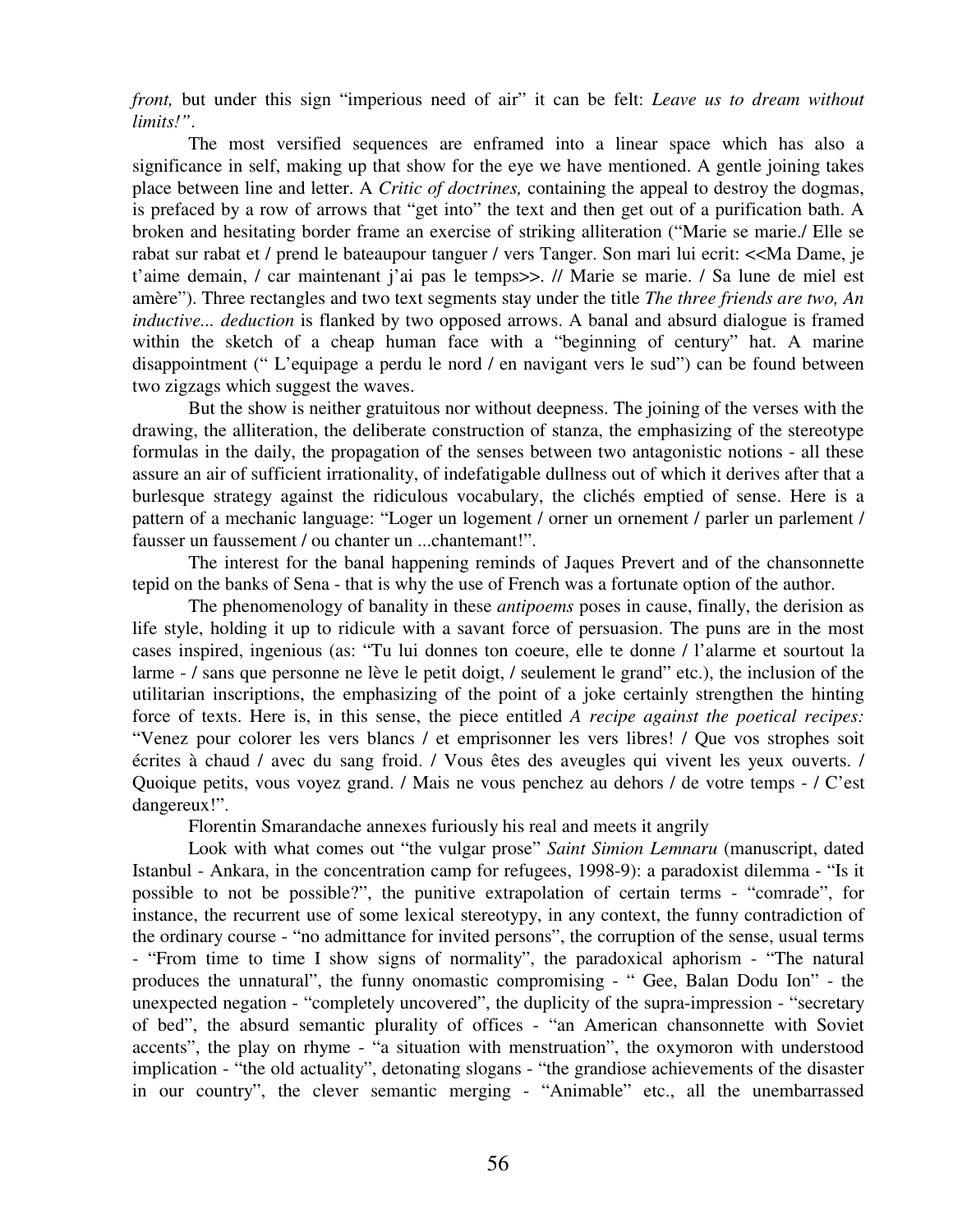pornography, the licentious expressions and the intention to make a sordid bath in any occasion, all these show intensively the violent state of dissatisfaction out of which paradoxism was born.

 Thus, *Saint Simion Lemnaru* is a book of an "old actuality", if we think at a clandestine renown *Tale* of Ion Creanga.

*Le Paradoxisme: un nouveau mouvement litteraire* (1992) is the French variant for *Nonpoems* (1992) with some additions; the volume was launched to The International Poetry Festival from Bergerac (France, June 1992).

 It is the most spectacular volume in paradoxist manner. A first section is entitled Rabid poems, where we can read a parody (*Poetry is dead, long live the poets!*) with an unexpected romantic end ("we need us, we need dreams") and a couple of other texts based on ludic coincidences and lexical opportunism skillfully reevaluated. We are yet on the ground of an absurd tempered with references. The affirmation and the negation, although simultaneous, still have a core, the sudden distortion, the same ("I love money / and Cathrine Deneuve"). *Anti-Quelquechose* is the paradigmatic refrain of the negation as a state of mind, the manifesto of the contrariety that determines the acute sentiment of nothingness.

 With *Grapho-Poems* we enter the full area of visibility that takes the place of the scripted expression. A large variety of means are used here: the marking of the verses through points ("translated from French", the author remarks with humour), lines, rectangular geometric spaces, zero (the symbol of absence), triangles (translated from French too, in the case of these ones the German translation seemed preferably...), tiny squares - ideal places for some idea, hieroglyphic signs. In order to be kept the conventional frame in a burlesque formula, these are "translations" either "en Points" or "en Rectangles" or "en Triangles" or "en Carres".

*Four Super-Poems* do not confine themselves to plot graphically a contour but they fill the strophic space, outlining the whole "poetry" as a serial scripted arrangement under the "lexical" occurrence of a cross (with a clear transitional intention between "Roumanie" and "In Memoriam").

 Then it follows the set of *Poems in piricossanglais*, (a phonematic word designating an "idiom spoken by a single speaker": literal versic patterns (translated in ...piricossanglais), onomatopoeic exercises of vocalization, joining of letters and figures, mono-literal serialities, amalgamations of signs, segmented numerical rows (translated in ...mathematic language), computerized serialities, fractions and equations.

 Somehow more attenuated are *Drawn Poems,* with a bit of illustrative intention in them, vaguely reminding of the thematic sketches placed at the border of meeting the figurative with the symbolic. The overflowing fantasy is a bit restrained here by some rudiments of the coherenttraditional expression. Almost all are inspired, a few reaching specific cubist or surrealist expressiveness (Poem flower, Cat eye, Miss, Man of the future, Electric signal).

 The unusual expressions are solicited by paradoxism within a larger frame of an experimental aesthetic of the grotesque.

 Of a completely other structure is the initiatic experience in the diary of the emigrant Smarandache: *America - the paradise of devil* (1992). The irrepressible seduction of the West, out of which suffer any frustrated people from East, it is a first motive of the desire for integration. The nature of the author shows him prepared for the lightness of liberty. In spite of these the concrete experience of integration alternates between hope and despair (" The poetry of powerlessness characterizes me"). The symbol of the progression of integration is the refinding through literature, although at the first job in America the reality seems to him euphoric: "I think I have written enough literature. I can stop!" But the good sense of humor comes back and the effect do not late to appear. As passing a proof of lucidity he grants himself the degree of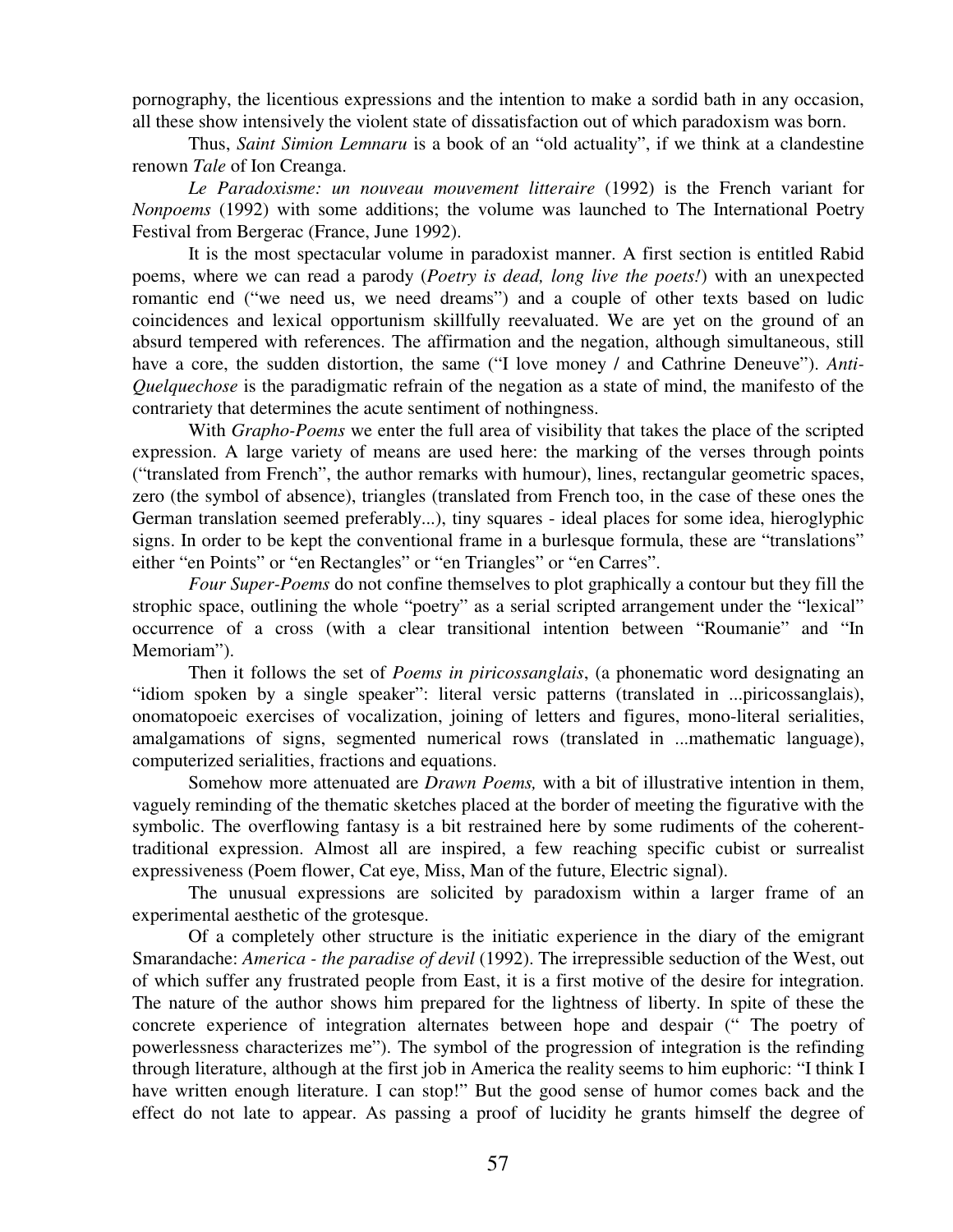"versifier", the quality of a "poet" does not seem to him proved yet. Therefore he perseveres in sympathetic lectures: the new conservatory and imagistic formalism (T.S. Elliot, E. Pound), poppoems (Roland Gross), *beat* generation (Naomi Ginsberg), speculative poems (Robert Frazier), the last ones being closer to him. the old defect of the national banter - even the confused murmur of scorn - grows blurred in his memory together with his raising in the top of the American tolerance.

 In the composite enough tissue of this American diary, it can be distinguished the thread of a "creation notebook", of a diary of the work, as a biography of the inspiration, as an opening to the ideation of *book*. On the other hand, the creative effort in self lays in the ostentation of the sincerity under the form of a rough, sincere, versatile language, distributed on the relief of the truth, liberating through avowal.

 Evolving also in prose towards paradoxism, Florentin Smarandache will publish a *NonNovel* (1993), resuming in prose the experience of the European avant-garde dramaturgy to launching non-plays with non-characters.

*NonNovel* realizes a cycle of the vacuum. It is the physiology and the hermeneutic of *absence*, but not an abstract and categorial absence, but one formed of an accumulation of concrete absences. Here the paradox accredits an opposition to the common place and to the conformism, to the laziness of habitudes, risking an irritating puzzle of the reader, whom he shakes with a harsh sincerity. Constantin M. Popa sees in this book "an atrocious parable on totalitarianism, on alienation, guilty obedience and lie, opportunism, cruelty, violence, monstrosity", marking "a new dimension of the Paradoxist Literary Movement".

 In deed, the writing appears to the writer as a therapeutic instrument that he can administer to himself tacitly and intimately under the form of a "creation cure". ("In consequence, this is not a book, but a sick man"). Excessive, such a book, unintelligible in the common acceptance, has to be understood as an answer to a society which teaches you how not to leave. Therefore between the significant and the signified it is established an absolute permeability, a complete correspondence. In the line of the aesthetics of the protest, the book develops the paradoxism on the way, assimilating it to the writing which understands itself. Polemic to the end and with everything, the author proposes to himself a new record, through an liminary failure: to write the worst book in the world, a kind of *chef de nonoeuvre,* (even if the publishing house rallies to a high technique, suddenly deciding upon a holograph aleatory text).

We must recognize, the text draws attention from the very beginning through the density and the ingenuity of suggestions and hints spread in a foamy, unpredictable and slyish-native speech, somewhat in the manner of Marin Sorescu. The introducing scene has a grandiose and inexhaustible grotesque, an Orwellian greatness of the absurd, (with the aid of the social disorder forces the pell-mell was re-established and the Babel Tower grew on through the masterly speech of sovereign...."). Taking down through linguistic absurd the magic formulas of Power and the propagandistic stereotypes, it is reached the performance that even the language to doubt itself he plays without discipline the possible liberties: semantic coincidences, formal oppositions, notional extensions, democratic equalitarianism, indecency, obsessively-free speech in ceaseless tide (a tiny pattern): "and so the two neighboring and friendly nations came to understand one another like brothers (Cain and Abel), the Tarikowskian armies had remained a few milleniums and four months in Wodania where they had put their military basis in order to support the free scuffle among Wodans, who had generated a splendid divide et impera war that had degenerated the nation achieving the eternal ideal of Hyn family, of affirmation of the modern Wodania, what should I say about...", etc. etc.). The words become fluid and call freakishly one another according to vague or absent phonetic or semantic attractions, everything flows from something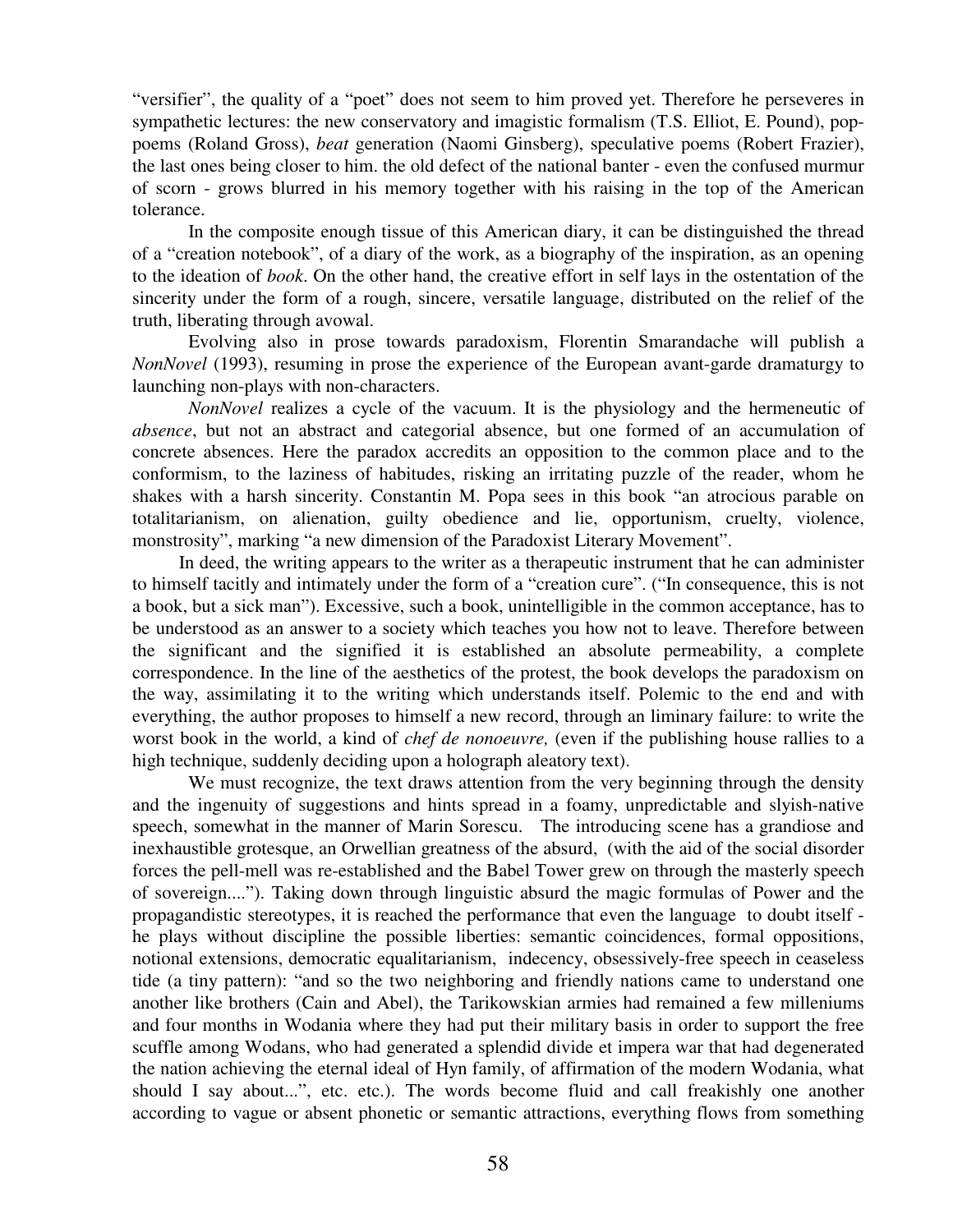to another thing, the scenes melt into an absorbing and uniform-making linguistic mass. The writing develops into a continual and impenitent speech, which is just the urmuzian character of book, of a sadistic dexterity.

 The author sticks to a lot of things, so the receipt of the totalitarianist beastliness tends to completeness - it's obvious that much pain he felt and long time he grieved because of the suffering in the country from which "we are driven away by the burning love of state for us, it burns us, it girds us and then we go out to take a little air abroad, we beg you, the oppressed went on, do not love us so much because we will die, that an *el fugitivo* gave up the ghost and the police caught it at once ...". The sly language reach here a gravity that assimilates it to the (non- )literary through a functional and exact ingenuity (we glean here and there: "they had revolted without having permit from the party and without preventing the govern to take repressive measures", "here comes the police to search your heart ", "the press is written from end because the first pages are occupied", "state security consists in the defense against outside liberties", "the high popular tension poles", "the superior leadership accepts within its rows inferior education persons", "the difference between physical work and metaphysic", "he takes with a hand and receives with the other", "he writes only orally", "the country is there where is bad", "the Ministry of Internal Affairs has the mission to defend the country against people" etc.).

 After the "general introduction", a few *happenings from Wodania* (we respect the author's graphic) come to join the uneconomical economy of this kaleidoscopic and composite cubism which is the *Nonnovel* - exercices of absurd with destination and well directed hallucinations. A text as *the press* is a segment of a physiology of absurd and that named *the control of state* is one of the most eloquent characterizations of the existential absurd in the totalitarian country.

*Nonnovel* is insurgent also from the printing point of view: it appears with a few upside down pages ("in order to simplify the subject" - the publishing house explains us), on other pages the reader is urged to note alone his text. The show in the book increases: a passage dissimulated in verses have to be read from bottom to top, long poems-antipoems sagaciously refrains the rules of the slave work and life in communism, there are reached surrealist performances of automatic dictee, in long juxtaposed features with high levels of absurdity, stifling replays that show we are situated in a "blind alley where we come in obsessively".

 The baroque of construction is easily made with a dynamic gearing of inventiveness. Passages written with caps draw attention to the inestimable importance of high indications. In other place the text is written continually on two neighboring pages, suggesting the megalomania of the no-celebrated anti-hero. From place to place the text is interrupted for intervening news in a romantic and sensational manner, about serious happenings of the author, puzzling thus also the conventionalism of the extravagant information. Giving also his own necrology, the author introduce thus a critique of the book, resorting to a tender complicity with the lecturer, in the way proposed at us for the first time by Budai-Deleanu.

 Nonnovel is a "concentric" book: "It is an essay. A philosophy contra tempo, against the grain". The author insinuates also the favorite key: "In discordance with postmodernism, the author considers himself a modernist, even an avant-gardist, but in fact he is a nihilist and a negativist". From metatext to nonnovel, in consequence to metaliterature, thriving suggestions for artifices are increased, penalizing the reality through the aspirant orifices for burlesque. A free and incisive inward monologue is the whole Nonnovel, a faithful transcription of the inner ebullition. The satire is enormous, the irony is dynamistic. The corollary of many formulations is memorable, they bring new stocks of oxygen in the burning breath of the non-conformist author.

 But the whole bantering sits on an intensively tragic fund, the "counter-performances" of the totalitarianism, governed by the law of saboteur appearances ("exact ambiguities").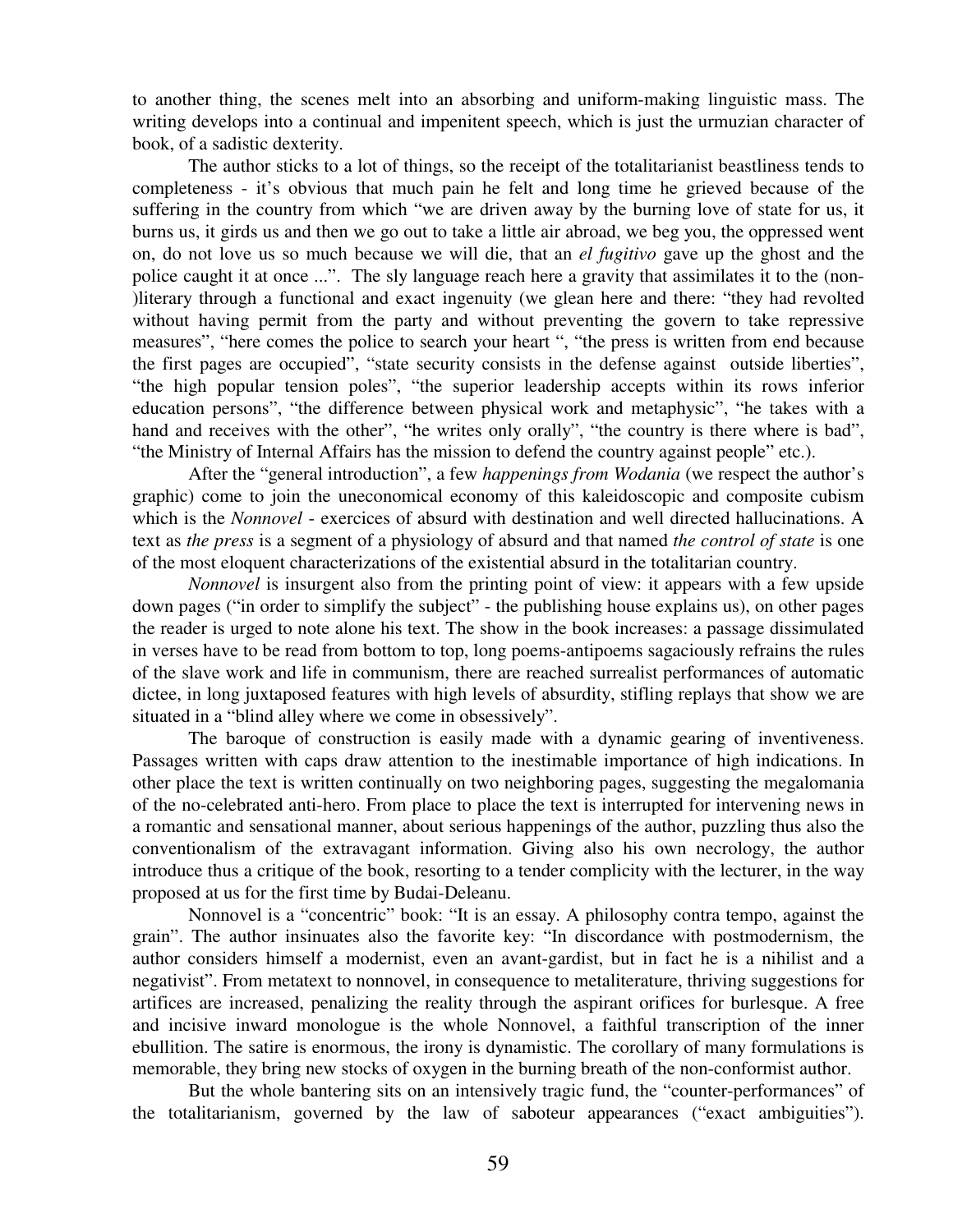Deliberately strange, the book is a despair scream; full of vivacity, it coextends a serious substratum. Soliciting, stifling, in oscillate manner conceived (in ascension, to be in tone), the book is a literary (of an untied stylistic and componistic inventiveness) and psychological (the radiography of the glorious sincerity) document. In fact, as far as its appearance date, it constitutes the most violent antitotalitarian lampoon in our late literature. The author himself, walking on the thread of the book and exceeded of living all those written, has emigrated: he has completed his work on the existential plane, giving it, in this way, the corollary of credibility.

 The bizarreries can't be reproached him, as the intertextuality of book is an accumulation of harshness that provide the whole a dynamic pathos. The measurer of prolixity does not help us anymore, as the accumulating principle that produces intensities, is not a subject to selection, it remains at the only disposal of the author, as a kind of a receptacle widen after needs and possibilities. It is also right that especially in the second half in text appears enough platitudes, which are no more deliberate - irrelevant, prosastic segments some puerile explanations. Florentin Smarandache hardly gives up something that comes under his pen.

 Nonnovel is a resurrect poem, in a continuous writing, that can be prolonged at discretion as the reader resonates with the text.

 In a letter the author specifies the intended structure of the *NonNovel*:  *Negativist vision Paraphrased phrases Hard antinomies Redundant synonymies Inverted interpretations (the ambition to write the worst book in the world! - for instance) Special method of writing, or arbitrarily Baroque novel, essay-novel Political novel, philosophical novel, sociological novel The parodying of some ideas/theses/ political, philosophical methods The tracing of some Latin expressions Non-biographical autobiography Puzzle in the novel The flag (black, of course) drawn in the novel Blank pages turned upside down Errata as if a part in the novel..."*

 This is a specific instrumental repertory, far to be complete, of the expressive technique required by paradoxism within a larger frame of an experimental aesthetics of grotesque.

 In the introductory study (*Florentin Smarandache - a poet with the dot under the i*) at the trilinguist volume (Romanian, French, English) *The Silence Bell,* Florin Vasiliu notes that the author "has asserted himself in a few segments of culture", after he had begun (in 1979) with the romantic and shuddering poem *The figures have begun to vibrate.* But the paradoxist mechanism - his pattern - produces also the effects of the rendering to essence, evident in his attraction for the lapidary and fixed form of haiku: a momentary epiphany of absence, steeled by evanescence. The title of the book itself symbolizes the art of haiku, through the vanishing ringing of bell. But also this time the author does not act within the rigors of an orthodox prosody, but he takes the freedoms presupposed by the performances of negation. The antiterrorism inspires itself to leave off the standard.

 According to the remark of the author of preface, some poems consist of masked, real poems in one verse, which, so read, have, indeed, an indicible charm; the same one sees in this one a involuntary (?) pillatian autochtonization of the traditional Nippon prosody.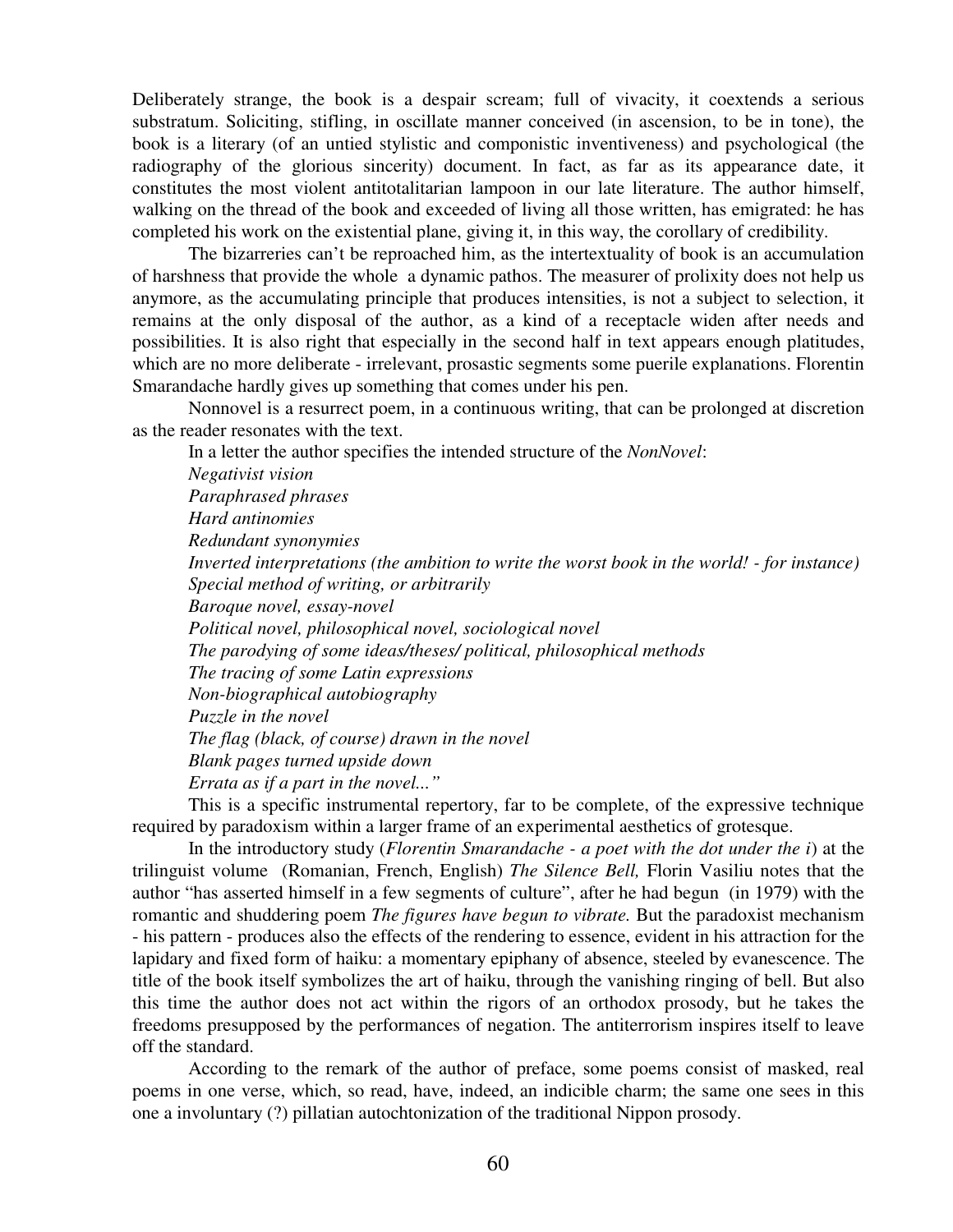We met an unexpected state of diaphanousness at the rugged, violent, claiming, ingenious writer. Whence it can be seen that the inner nature of the author is essentially dual, to the negative categories corresponding positive talents, whom the direction has generally given secondary or backstairs roles.

 The pastel or the reflexive frame spring from the latter ones. The almost calophile caligraphy emphasizes the double nature of the poet too, or only his complete nature/ endowments within the frame of a unifying regime of an essential abbreviation. The experience of the diaphanous is a lecture as unexpected as memorable at Florentin Smarandache, as the following ones: "Delicate snow drops/ Pull from under the bit/ the spring", "Mild cranes bring / on their wings / the warm". "To touch with the forehead / of spring/ the song of nightingale", "Diaphanous smells/ through watersides/ seek their flower", "The music is / a dream / passing through the stars", "-Don't wait for me/ I will late a bit/ through the stars" etc.

 Dedicated to the French friends, the poetic suite *Sans moi, que deviandra la poésie?* (1993; a revival of the volume from 1982, *Collection of poetical exercises*) is formed from heterogeneous fusion: affective reflexivity an extravagant pose, tender abnegation and dislocation of the habitudes. It is used a free pagination, on the vertical or on the horizontal, although without an immediate justification and for each case, maybe just by virtue of a more general principle of mobility and in the echoes of an insurgent commitment.

 From the mirrored effigy *Love story* to the amalgamation of the dream and the recollections, from a lorcian shooting script ("Spain has an Indian skin/ and the blood like a tinntinn") to the melancholic animation of a *Still nature*, from the cheating *Appearances* of daily life to the immense eminescian sorrow of non-returning, from the woman who weeps in a bacovian way to "Rivers of doinas and love", the detachment with which he takes note that "he is swimming in the unknown" - all of these weave a protective tissue around a soul otherwise deeply outraged, which struggles to recover some of its first freshness - pieces of flight and decorative pictures. The author appreciates and at the same time hates them, he feels like a humanist rebel and a captive insurgent. In this insoluble duplicity lies his charm and authenticity, in this post-modernist prolongation of the synthesis of opposites, tolerated for the moment as a rest for ulterior assaults. What guarantees its impenitence...

 On the other side, *Non-masterpiece* declares the denying of conventions as the only conviction of the poet. A manifesto- confession (*Ascension of the author*) maintains the (accepted) ubiquity and disparity of poetry, under the corrosive action of the ineffective clichés, as a matter of fact vehemently rejected. *The love of an unhappy man* sends directly to "damned poets", while *The eulogy of sufferance* fills with melancholy a symbolist background in which sets a cioranian eulogy of sufferance. The autumnal despoil provokes him an irritation absorbed in a bacovian way into the provincial nothingness of a *Sad cheerfulness* ("the town becomes mauve).

 The poems accredits flashing, abbreviated experiences as long as the duration of a sigh, closing the existential melancholy in little philosophical solutions. Sibylline and biblical, he finds the romantic mission of poetry in the sufferance of mind ("blessed are the unhappy ones/ because they have the mission to create the lyrical state"), although, in general, he is not satisfied with this superficial tincturation, temperamentally preferring the relative quietness that the manifested revolt brings him. At an exhibition he "gets into" the pictures, he is not satisfied to be only an onlooker, he is ready for radical gestures, feels the grievous part of the banal and is restless because of the infinite repeatability. The "irrational pains" make him hypersensible ("and I'm still breathing- / in colors").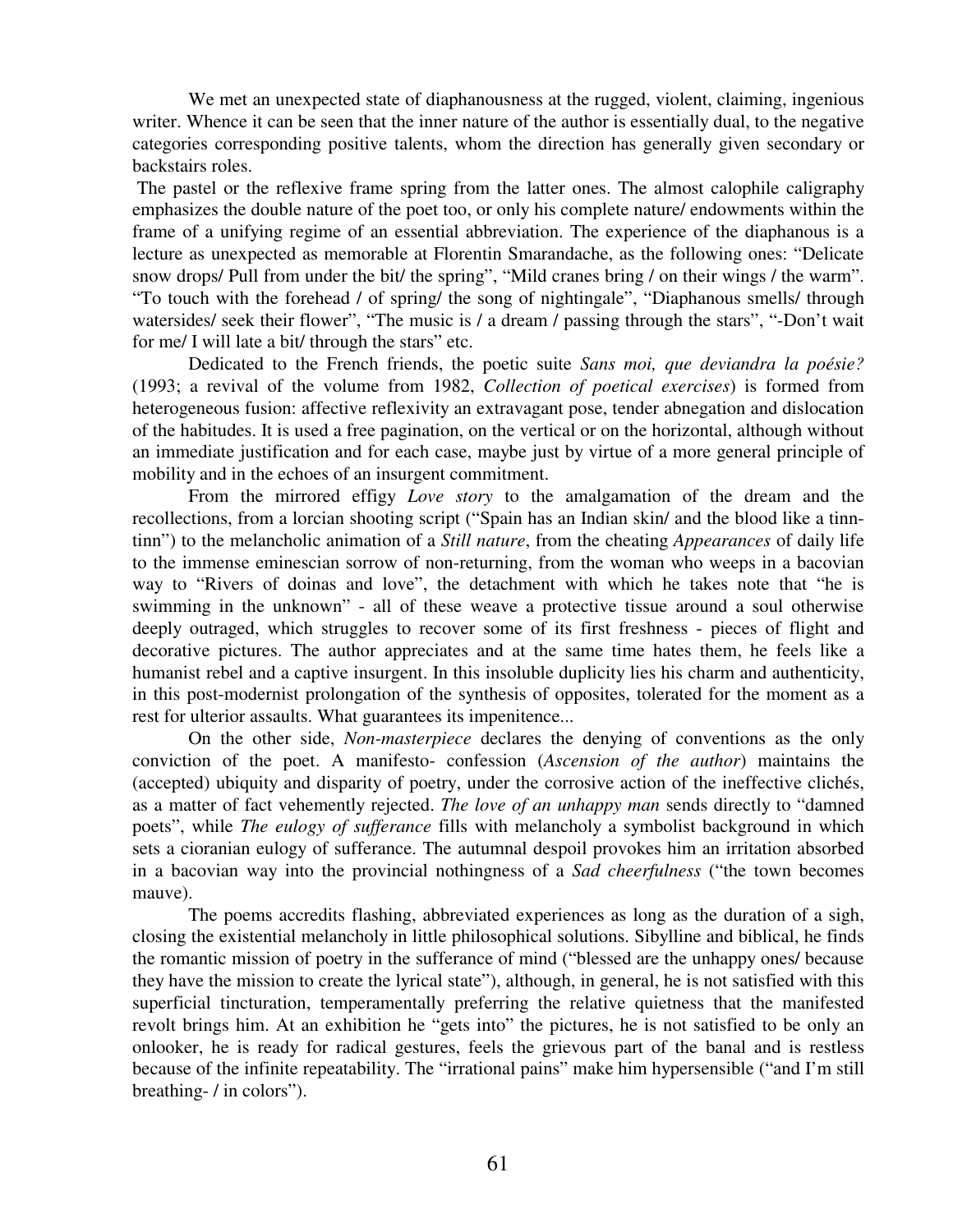A double mutation has happened in his spiritual biography. After *The figures began to vibrate*, it was not set up the stillness, but only from that moment when the inner forces were unfettered, flooding patterns, preconceptions, precautions and habitudes. The only possible "order" in the case of a temperamental eruption is that one of the absurd. From now on the legislating of the paradox will have the mission "to write its writing".

 The exiled one assumes the risks of freedom: "my sorrow and joy". Between exuberance and capitulation, the poet chooses the solution of leaving the complexity. In the same editorial year 1993, the diversification of the literary expression means adds the theater to enriching the paradoxist literary record.

 The first trilogy entitled *Metahistory, new man building,* demonstrates virulently the totalitarian mechanism of producing a "new man", an *anti-man*. The huge reproachful charge of the author overflows in a sustained argumentation which, if does not excel in theatricality, is skillfully leaded as successions of inferred reasons. It can be seen how much he was marked by the aberrations and their sustaining forces and interests, that he succeeded in detailing so many specific aspects as we had not met even in the generous "party propaganda". The first picture is a dialogued essay on the annihilation of the personality in totalitarianism and are introduced unorthodox bibliographic references as "recommendations". The second picture is a frenzied absurd to illustrate the impossibility of the puppet named "new man". The retort is nervous, the ensemble much more "moved", the picture has a dramatic theatricality. The last picture unfolds as a real feat of strength, taking in a hallucinatory vertigo the magical forms of the party mystique and the representatives of its language.

 The absurd evolves an intensely tensioned redeeming pathos feverishly growing to a climax which punishes monstrously and definitely.

 The play *An upside down world* takes the experimentalism intended by the author on ...the highest points, being "the giddiest one". It amalgamates a number of models reaped from the large folklore of dictatorship, giving the measure of the anti-realities of that time. There is much verve and a charming availability to attack the ridicule from the communist overproduction of the kind. An "indication of direction" can be extended to the whole message and content of the antiplay: "the anti-characters of this anti-ballet in this anti-society will embody the grotesque and the disgust to satiety".

 The verve, the humor, the liveliness of the parody and - in general - of the speech grow out of the fermentation of a big and deep sadness, as the lament of a huge sigh signaling a rushing sorrow. The play carrying punitive effects, the hyperbole, a scene of the abnormal in the life that lays grotesque masks on hostile characters, all grows out of the gurgling spring of a big sorrow, of an atrocious, amazing intensity. Under the apparent surface, deliberate gloriously realized, the antiplay sends to the deep level opposing to other feelings which could be inspired by the totalitarianism, outside those beginning with the particle of negation. The putting to absurdity is irrevocable.

 Doing his self-critique in an "author book" which is just the end of the play, Florentin Smarandache declares his intention to enlarge the dramatic means with the aid of mathematics, in the formula of a combinatory theater (permutable arrangements, recursive theater - autogenesis to infinity).

 The third play, *The country of animals*, proposes other performance: to be "a silent play in the acts of despair", from which it has to result "a show of noises and pictures". As in the silent movies, those few speeches are written on little plates carried by actors as visualized ideas. So the stereotypes of propaganda and their lack of content can be easier emphasized. Silent thematic sequences "narrativizate" through gestures, attitudes, moving some subject: conference,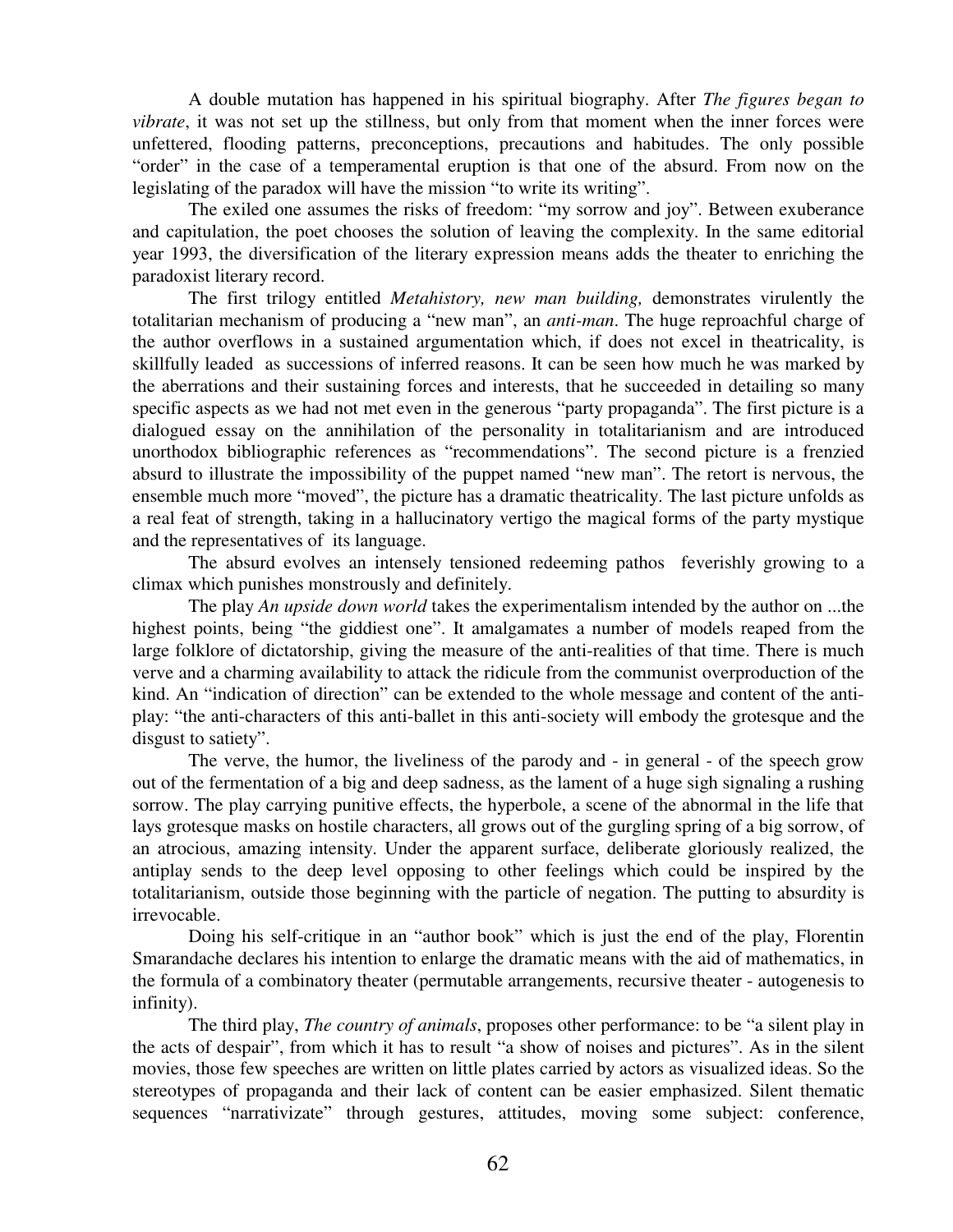(self)elections, (self)eulogies, parade, audience, reeducation, homage, civic education etc. It is also introduced the festivist commentary of the kind of "diary of activities", as well as the parody of advertising light spot. In fact, the play eulogies the necessary *revolution.*

 The smarandacheian theater is an ample feat of strength. The absence of decor, the robotization of characters, the deforming of the meaning of speeches (in the system of "wireless telephone"). The theater in miniature, the simultaneous speeches, the interior theater (caused by censorship: "the play has acted in myself"), the simultaneous scenes, the porno folklore, The mechanical ritual of utterance, the alternance in speech of the character with the actor who plays it, the notes for the eventual translators, funny puns (deformed figurative syntagms, logogriphs, argotisms, paraphrases, automatism) and, finally, the curtain really *falls* down from its supports all these enlighten about the combinatory possibilities and the ludic capacities of the author. Completely symptomatic is the sincerity with which he exposes himself. He always places his cards on the table and smiles victoriously: who does not like, may leave the game! As every abandon is a loss, the dostoevskian player wins. The winning card he takes out from his sleeve is the proof of reality on which he stakes on beyond the absurd - "in impossibilism".

 The author proves to be the artisan of some constructions of an astounding originality. He ticks three times his i's: intelligence, imagination, insurgence. Through the medium of a suite of experiments - regarding the language, the dramatic structure, the scenography - and under the form of a grotesque vision over an impossible society, the plays bring a serious and irreducible accusation.

 A strong personal mark has also the other smarandachian "diary", *Fled...* (1994): I do not include here necessarily a valuable judgment, but a global characterization that individualizes him. The author ignores also this time the risks of a sincerity which is not every time favorable to him. Fro the viewpoint of his positivist formation, it can be considered that he has come with a certain naiveté to literature, but just this "naiveté" suits him and is the generator of his confessing literature, is consequently productive literary. His ambition of writing is satisfied also with this voluntary/ involuntary performance of ignoring the rules , out of which it results an irresistible charm. The mathematician excludes from his literature the probabilistic calculus of the best achievement. In this case the writing appears as an organic reflection of his soul endowment and the exterior maneuvers inherent for publishing (publication, affirmation) take into account this sphere of authenticity.

 The ingenuity and the eminently modern soul structure - and yet they do not exclude each other reciprocally; they can coexist in the gifted nature- clear the language from a chaste supervision, setting it free to appear directly in the thick tissue of a colorful speech, with the virtuosity of his aggressive realism. In the inner structure data of the author the indecency is nothing but a stylistic license of an expressive nature, in freedom: he has an amoral, does not have antennas for the ethic egoism and rigorism or for the background noise of the prejudices.

 This first volume from *Fled... Concentration camp diary* gathers the notes precursory to the establishing in the USA, when, fled from the communist Romania (September 1988), Smarandache crosses the purgatory of the concentration camp in Istanbul. The diary has many similitudes - the tension of waiting, adaptation to a collective life, a hostile and even dangerous human environment, the exercises of survival, the tension between the pensioners of the concentration camp and the authorities of the adoptive country (temporary or definitive) etc. with the waiting period from Treischirchen, memorably depicted by Corneliu Florea in *Diary of a free concentration camp.*

 In our case, the more the extract of reality is compressed in collage the more efficacy is the valve of depressing through language - both noting specific violence.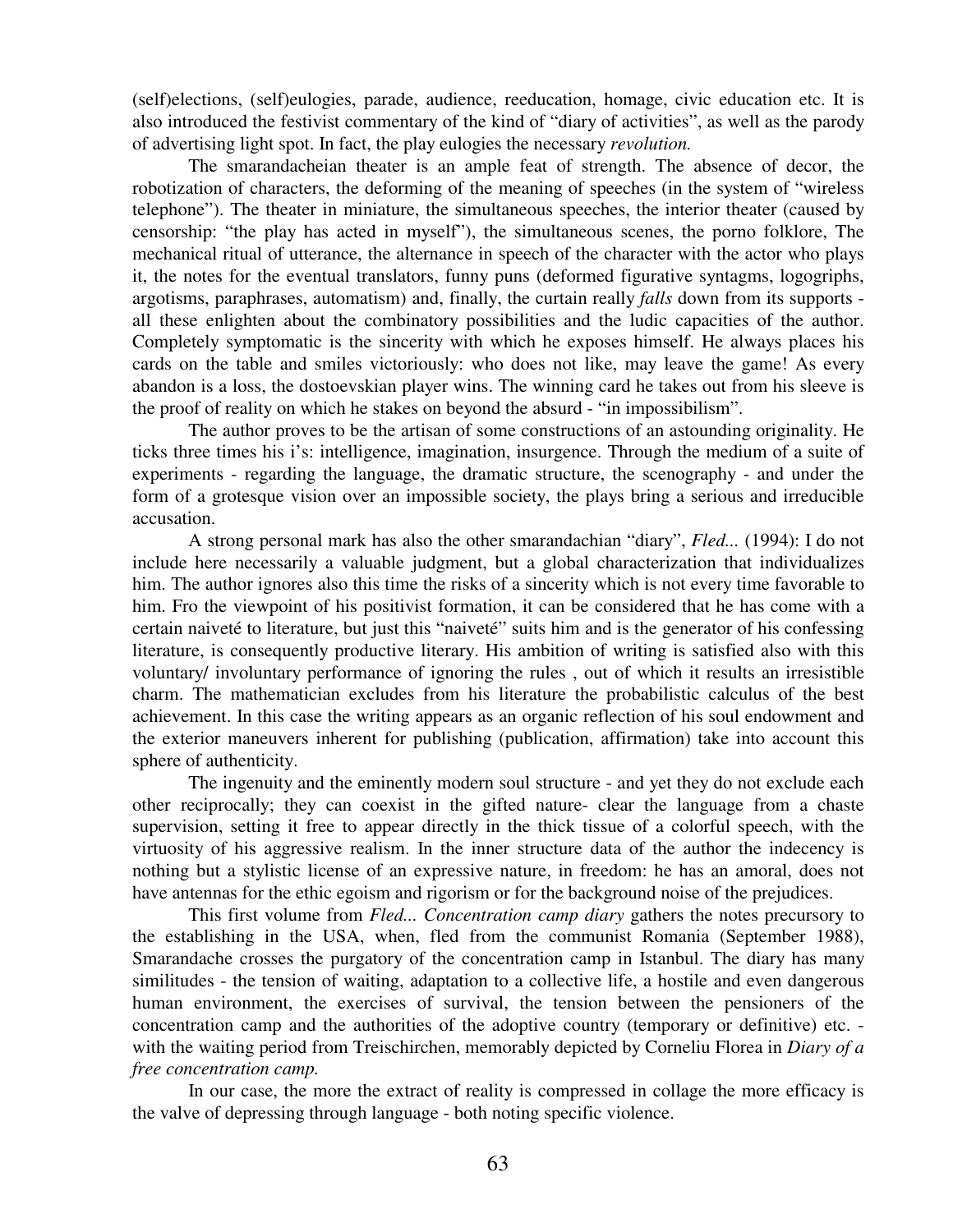With a preface of Gheorghe Tomozei, *I am against myself!* (1994) resumes the older *Laws of internal composition*, containing pre-paradoxist poems (1981). The prefacer poet notices the uncommon power of creation of Florentin Smarandache and his placing on the exception line of a event in the Romanian literature, commiserating at the same time the insensibility of the autochtonous critique with much absorbing preoccupation - regarding his books. In particular the author "may mock the lazy harmonies, the configuration of writing as much rough, as it wants to appear more delicate" and he aims at "a poetry *in working*", which disturb the cosmos (being a knight of the linguistic apocalypse").

 The poet cultivates carefully his own image, the produced image and the situation in interest. He informs us that he is "fervently on the Barricades of the Great Revolution in Poetry, becoming a Spiritual Work Hero" and could be considered "anyone's brother ".

 He gives a hard poetry, chooses the maximal parameters, passes everything through an exasperated subjectivity and proposes to revenge in a way his frustrations: "I want to realize my own logic in literature".

 The paradoxism - as much as exists in this volume - is temperate, not excessive, accepting a compromise towards transitivity, above the restraint in a technical recipe. The paradox is caught within the frame of an elegy of communicability, in a sensible radicalization of his visionary independence, in a most favorable expansiveness, in a cheerful-malicious portrayal, in the disclosing of the poetry of album, in an action of the unconventional aphorism, in a sweet slipping to the absurd. Of a particular tenacity it looms to be the paradoxist political lampoon.

 An *Antitheatre evening* puts in flat verses, accused of banality (but among which fertile paradoxes insinuate), dialogues verses, stereotype remarks, ludic and delicate gratuity. It is found again here the ionescian lesson of an intense sarcasm dissimulated in the most discouraging flatness. There are given even blank frames in which - it is specified in the direction directives - "the reader may imagine anything". In the parody - Paunescu, Stanescu, Sorescu - he is huge.

 Absolutely remarkable he exercises a kind of sublimated and diffused quadratic paradoxism, in its spirit and not in its letter - as it happens in the very succulent *Theater* section, with known writers appearing as characters and a parody reaching really paradoxist performances.

 With his pose of sincerity that he claims and with his freedom that he cultivates, nuclei of a high poetic expressiveness come out from place to place (one poem of love, a doina of an exiled one etc.). The paradoxist nuance results also from certain "works" upon the verses: breaking of sense, antinomies, antithesis and counter-senses, deliberate confusion of levels, destruction of linguistic clichés - cultivating in exchange the style "against the grain" (N. Manolescu), that is rows of semantic plays and grammatical deviations.

*Cupboard-in-which-enter-many-people-and-moves-alone-on-rails* (1994), is an example of paradoxist prose trough an inverse distribution of the reactions of characters. At an international congress on linguistic in Bucharest, it was taken the decision to stop the invasion of neologisms and to protect the native expressions. As a result, the notion "tramway" will be replaced with the syntagm in the title. But, in a school composition, with the natural sense of distinguishing, a pupil will ask the notion "tramway" to be transferred to the cupboard at home...

 An *Introduction in the kingdom of error* named the texts gathered in Defective writings paradoxist short prose (in manuscript) - "the contradictions of an heretic spirit", contaminated

\*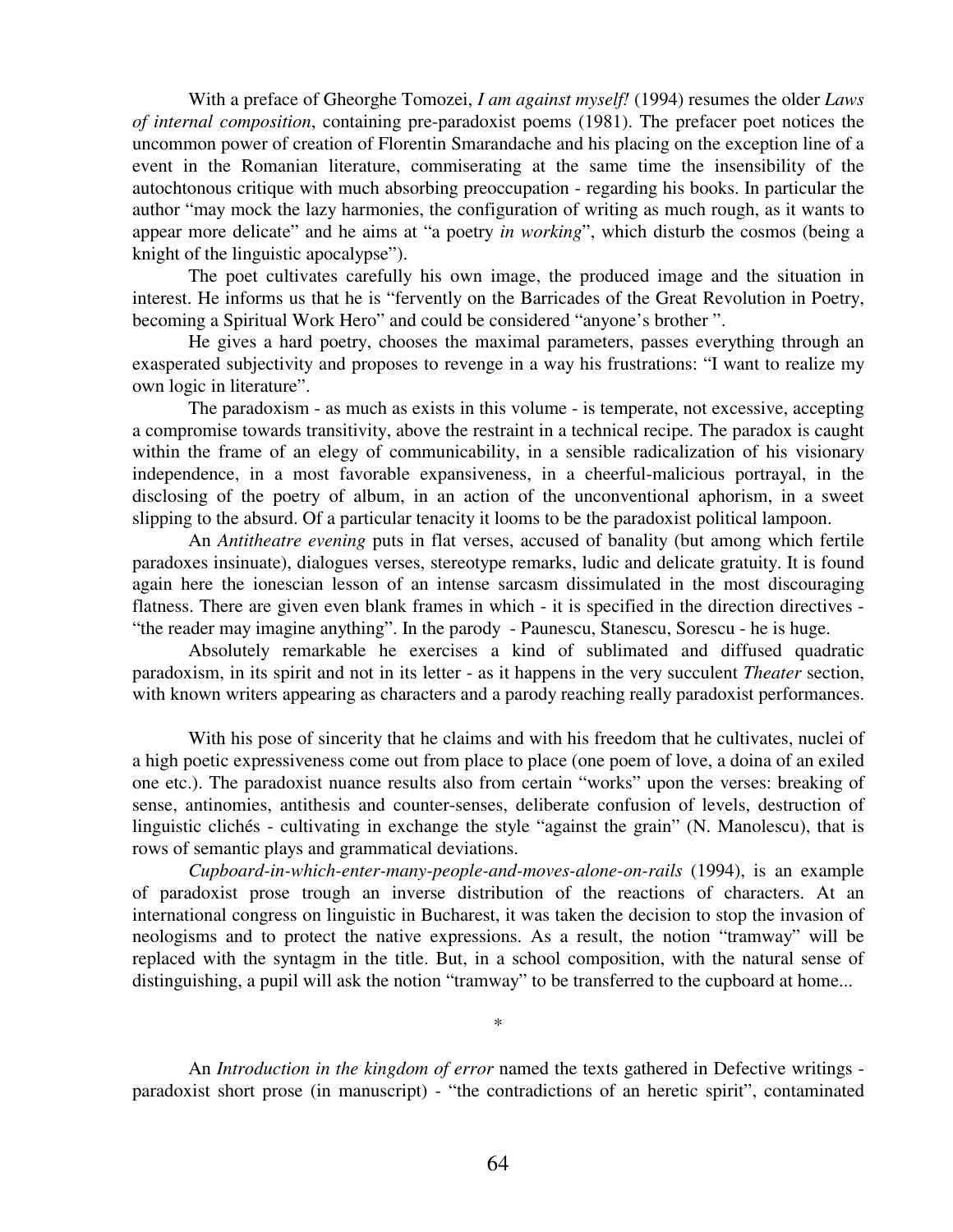with a crazy world. "The anomalies" are accredited as being consequences of the Universal Evil (particularized in the Satanism of the communist Romania).

*A common news item* experiences the symbolic veracity of a biographic truth. *Cultural actuality* (queue for bread/ queue of dog") relieves the bitter fun from self-plagiarism. The sentence in *Infants corruption* is "six years of poetry at the working place". *On how to not ascend to the high society* speculates urmuzian around a "crucial plan". *News Bulletin* resumes obsessively the diplomatic rhetoric practiced during the communism. *The letter of Uncle Vasile, political refugee,* discloses, through a rudimentary graphic, the mechanical formulas (the involuntary expressiveness of some real texts). *Hopes* experiences the continual, self-generated speech.

 The "essay" entitled just *Defective writings* wires the neurotic sensations of modernity in a futurist style. *The typing machine* is a jewel: the effects of the confusion in the prosaic language. The ridicule of the habitudes cumulates harmless clichés in *The heroic day of an ordinary man* - a hallucinating dissolving exhausting amalgam. *Little love story* digresses interchangeable texts. The flatness rendering through stereotypes the kernel of the demonstration in Genealogy. Exercising in a paradoxist portrait (RRS), reminds of Caragiale not only through the title ( "Rica Radu Stoenescu's wife is working at state. For nothing. Standing. Upright. Or at the queue. It depends. The opinions are split"). A *Diploma* from The Superior School of Boozing provides "the right to stay in all four". *The Saint Eli Fair* (which "takes place on 23 August") is a smarandachian *Fun Fair.* When he shams the ton of moralizing stories (*Uncle Faruk and the buttons*), the happening gains independence through fun, as in a *Tale of the word*. *Tale to infinite* is an example of a generative text, open through recurrence. *The goat with little red ridding hood and other stories* is an aleatory tissue of contexts with unexpected incident effects. Another *Homework* contains only the direction indications of a paradoxist frame-show. Under the title *Greuceanu* are gathered "rebusistic short prose", "mathematical short prose" (having to solve "the implications of Smarandache function in the relations domain at the king court") and "Chinese, Bengalis, Chemical, Physical, Martian, Astrological, Metagalactical, ... prose" (the new puzzles of a modern Sphinx). We also meet photographic, graphic, "for the future" short prose and "the positive remarks" are on principle forbidden.

*Defective writings* give full play to a concrete literary fantasy and instrument the most varied possibilities (and irresponsibility - to be in harmony) capable to provide the offensive against the habitudes. In the very shock of the new lays their explosive force (paradoxism - we repeat - follows from a talent verified at the traditional aesthetic experience instance). "Enciphered", the writings are properly *defective*, deliberately *deviated* (a movement implies a program and the explicit desire to suit it). In *the intention to be* of paradoxism make part also the following: a cavalcade of styles, themes, subjects, methods, deviations. The *Defective writings* offer samples of Balkan content with their availability to the literary paradox.

*Poems from the exile of my soul* (in manuscript) present us the poet "at the highest altitude of desperation", out of different motives, the essential one seeming to be the persistence in indifference: "the witty phrases started to be taxed". The author remembers the motivation of the paradoxist protest: "the chains of the Party-minded theses", "shining staves of promises and slogans", "the periodical controlling of soul", "the spiritual genocide", in whose consequence it has been edified a diagnosis of the annihilating aggressions, that here takes the aspect of a speech that conjugates Whitman and Maiakovski. But the surprise comes at last: what we had thought it had been a come back of a punitive offensive, constitutes an older "preparation", from the Turkish pre-paradoxist period. About an atrocious reality it cannot be written with diaphanous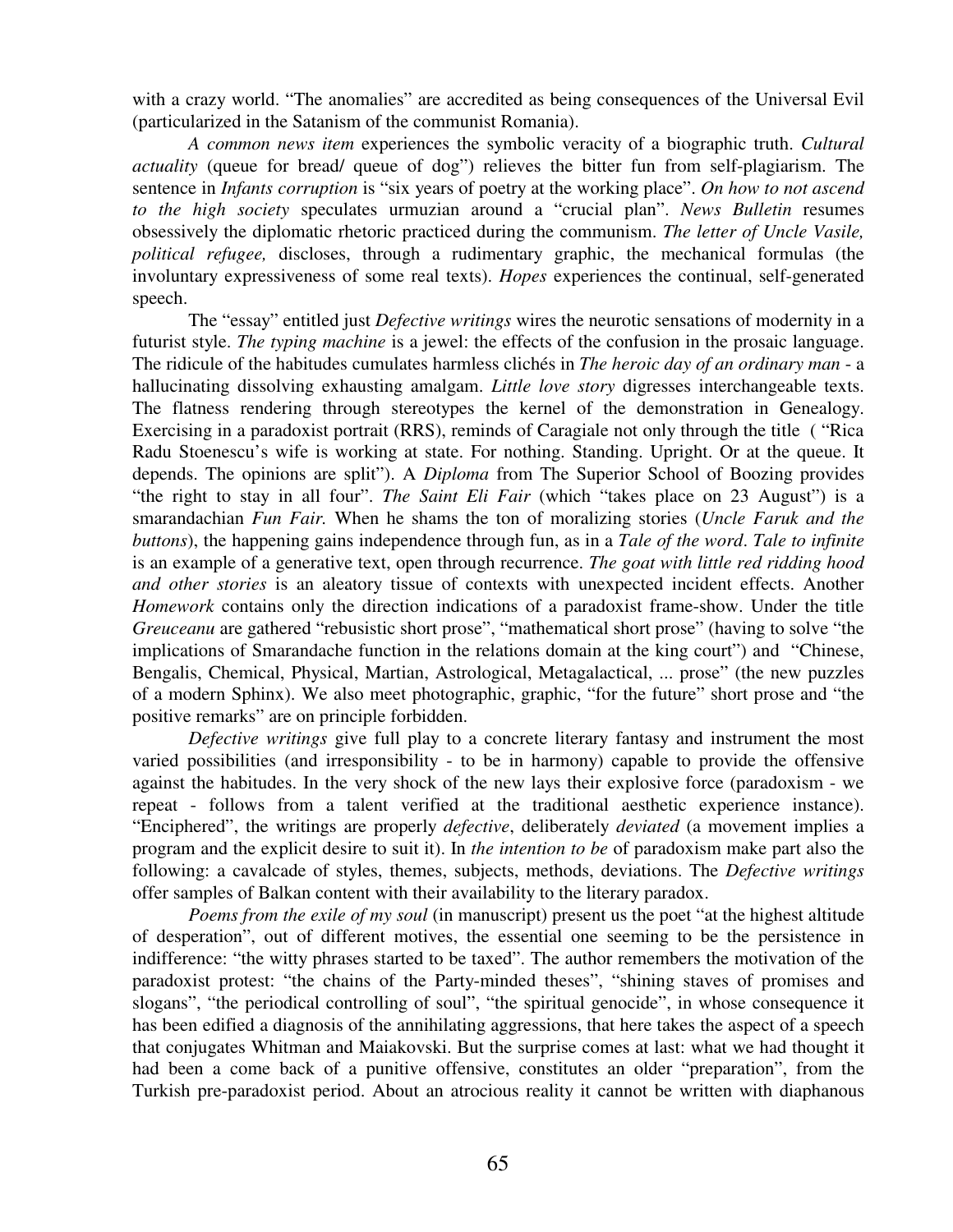nouns - and the author has felt this artistic truth with a very productive intelligence ( in conclusion: "blessed are the miserable poets").

 From an *Introduction in gibberish* at the text *Poetically in gibberish* (in manuscript), we find that the mathematician-poet deduces the rules of an imitative linguistic product of the infantile mentality, consisting of successive enciphers and introducing of disturbing particles that lead to real rhythmic vertigo. But until the new poetic idiom, we pass through a more lenient prelude, where we find again some of the paradoxist "meditations" that strangle the sense, as somebody else the rhetoric: "it is impossible so much possibility", "I work for anti-poetry / I create for. I procreate.", "maintains the thesis with the prosthesis", "they have a sense/ uttered by heart" etc.

 Read "in gibberish", the paradoxist act carried out in this way, reevaluates the unintelligible, once with the detached exhibition of the persuasive trills (in the ornithological poetry - another smarandachian *pattern*).

 *Close by the close* (in manuscript) attests the nostalgia of the author after the lyrical tradition that he denied so violently. He appears now to be close by another "close": "the saying of daybreak in the water meadow / and the hoary ages had / following theirs head/ reading enigmas and puzzles / the light had stretched out its tongues / in the much wrinkled trenches/ on the cheek of the ground". It might be a passing deadlock in paradoxism, a harmless pause, or pure and simple a hazard of the inexhaustible paradoxism?

 Everything in *Suburban songs* (in manuscript) is a virtuosity licentious game full of desire to show inexhaustibly versatile linguistic manoeuvres. There are used rudiments of language, eternal stereotypes, pornographic defects in the speech of the to-and-fro running people in an aleatory increase of senses in the complicit- suburban regime (in the "moderate" line showed by Arghezi, Ion Barbu, M.R. Paraschivescu, Al. Andritoiu).

 If some poets are disciplined by the necessity of rhyme, it unchains Florentin Smarandache. He is delighted with his own availability for the impetuous game of the fantasy to whom nothing possible is strange. The bookish hint ( "walks bare-foot by Zaharia Stancu"), the contradictory indication ( "solve the problem, problematize the solution"), the inventive assonance ( ready to gesticulate / or to testiculate"), the deviation of sense ( "squeezes cordially his hand / into a rusty screw vice") or the extension of sense ("she is not mute/ but she moves"), the lexical corruption ("Misanthrope / Misdrinker / Missmoker"), the succulent connotations ("He lost his head / and his bag), the talkative fun in the way of Ionescu ("grand-ma is short"), the joking variant ("When she want/ dick don't want) etc. convert paradoxism to fun. When the poet "gives himself away", the readers "murmur behind", so "they are done justice/ on St. Tib's eve!".

 "The American verses" *Long is the way trough strangers (and I can't look back anymore)* (in manuscript) constitute "soul" exhausts among the combinatory upsurges of the paradoxist poetic legislation. They come with the rough sincerity of an atemporary mood that yet becomes grave in the face of certain experiences. If the most interesting Florentin Smarandache is the paradoxist one, the "romantic" Smarandache moves the accent from the objective living of formalization to the subjective living of naming. We would place this poetry in a "documentary" annex of paradoxism, in a creation "file" that concerns the whole author and does not contain significant elements of the psychology of creation. Only in this way the paradoxist technicism loses in robotization and gains in human recommendations. (Paradoxism does not have to be understood in itself, but in the whole of the intellectual and soul experience out of which it was born and whom it names, even if not exhaustively.) And, in fact, a soul richness able to express itself in a many-sided register, proving authenticity, capable to produce another surprises, even in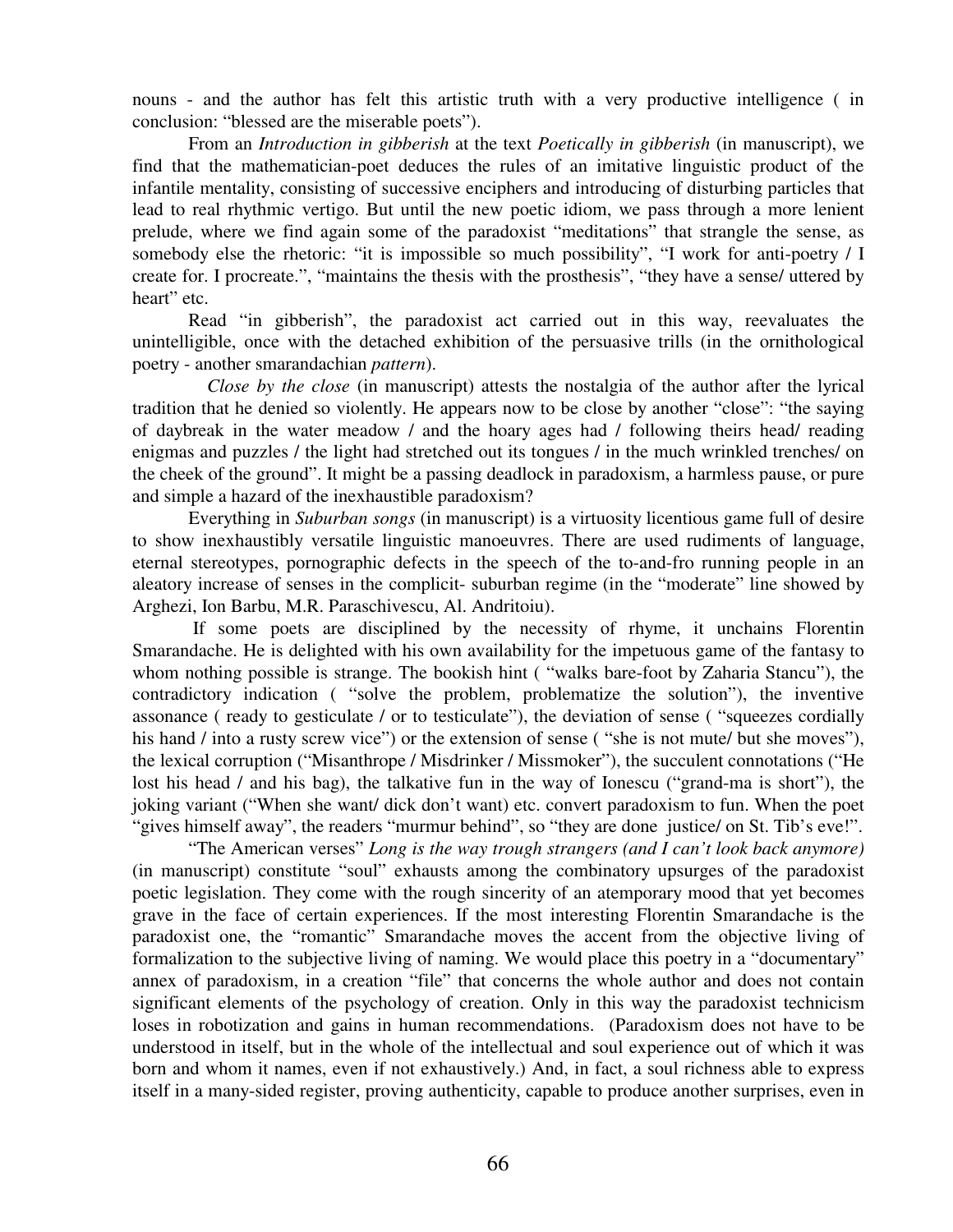a formal domain, inevitably narrowed through specialization. "The poetic culture" is however the basis of any in-formal "specialization" provoked by a temperament capable of performances.

*Long is the way among strangers* is the file of a long lament and the lyrical duration of a prolonged sigh. Some passages contain a moving need of affective collaboration: "Since then the only thing / that I cannot do anymore/ from time to time / with pleasure / is to stand / in front of a friend / when he asks / to look at me / like in a mirror"; "The sadness of the world gathered in deeds/ The reprimand of the world gathered in us / We were the ploughmen of the good thought / We wished the earth full of flowers / We are the witnesses of the struggle for flowers"; "I promise to wait you in more clear days / Lover, my dear, promise me that you'll come"; "Only one would feel himself melted / even by / the future silver snows / that will fall / in the silk of your coppered hair"; "a hot embracing running bare-foot"; "the deafening silence / of the surrounding eternity"; "I'd like to have the slow walk of the snail / to come to eternity in a moment" etc.

 The labisian "Ruby beak bird" is the smarandachian "my eternal hangman", to whom he declares - in a summing up epitaph - that "I am grateful to him".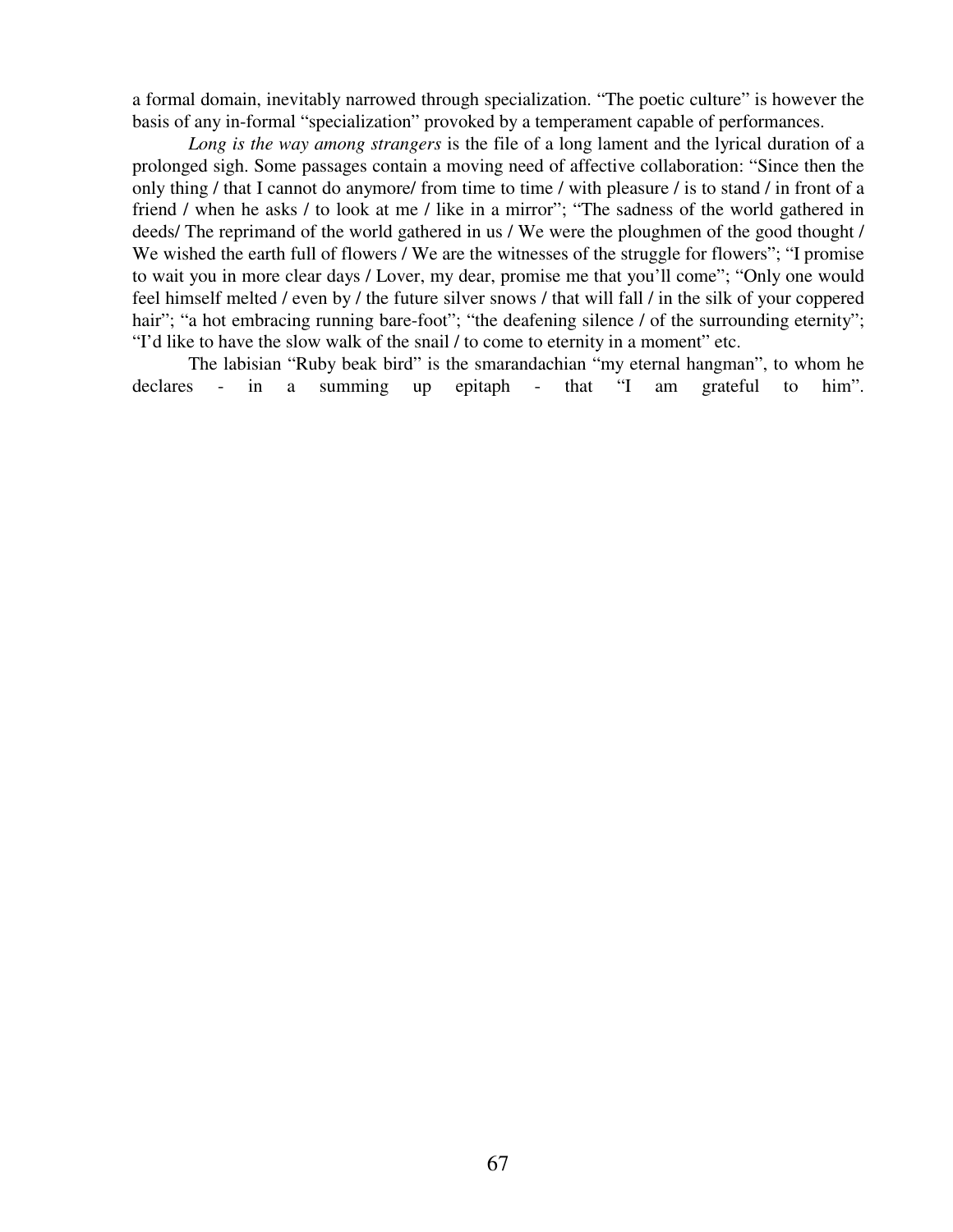## **From action to theory (a summary of the paradoxist philosophy)**

 In an interview, the paradoxist leader was fixing his personal accept on literature into the militant activism's sphere: "At the beginning the art (in general) was (for me) a retiring from mathematics. I could not protest against totalitarianism with numbers, equations and triangles. An outpouring was need... I was writing poems for my own soul, that was all ...I was buried me in myself. I should call them simple, prosaic songs, of a man weeping in himself. Only the sadness on my face revealed them. A lyrical psychotherapy. To expose your sorrow only to put an end to it...I was very affected with that dictatorship, that stroke me through interdictions".

 After this first form of protest under the formula of the "inner exile", there follow the stages of the exteriorization with ...a paradoxist debut: fun because of my own weaknesses - to do literature without doing literature (as a kind of "mutism"), to write without writing... Paradoxism was coming into being!

 The absurd could not be the question, as natural phenomena are taking into attention: the falling of a leaf is a poem that does not need of words because it remains in itself a *visual poem* and it is not visualized through technique of expression. The smell of a fir-tree wood after the rain is an *olfactory poem*. The noise of the waves of the sea breaking against the seawall emits an *auditory poem*. All are universally intelligible poems. Of course, there are also more complicate forms of the joining of the two elementaries, of the assembling of the individual. These poems could not be interdicted by the communist censorship, as they were published for themselves, naturally.

 The beginning, somehow naive as form and irresolute as literary finality, despite the serious motivation, tries to be a personal therapy for the state of *evil* ("I was weeping into my soul" - he confesses in the same place). The new writer confessed the general evil, accused by all who passed through it as a stifling state: "I could not unfold myself. I was like enclosed, suffocated by that atmosphere".

 After that, the state of protest became "specialized" and was driven to essence: "I did literature out of contempt for literature - I said it is banal and at everyone's hand. Even ....mine". In this way , the claiming action rose to a theory. At the beginning, it loomed through a cumulative metaphor: "The poetry was an experiment for me, a bullet into the barrel of thinking, a transfiguration of the natural numbers". But an aesthetics of paradoxism as the one developed until now, has its ground not only in the coherence of the practice but also in its theorizing reflection. This double grounding of the *movement* as such was understood by its leader, who formed, from flashes of thoughts and ideate connections, a compendium of *paradoxist philosophy,* whose thread we follow with complicity, it could be being even conclusive.

 Hence, the thesis of this philosophy lies in the enunciation: "Nothing is noncontradictory". The core of things emphasizes a paradoxist state: the essence of matter is antinomic (the atom itself is a joining of positive and negative particles). The opposition means breathing for spirit. Any assertion is counter-balanced by its non-assertion. Between assertion and non-assertion there is an infinity of states that could be mathematically imagined though the /0,1/ interval, where 0 = false and 1 = true, or as the infinity between *Yes* and *No*. In consequence, a *philosophia paradoxae*. The world and the life are paradoxist. Reducing then to the essence, the philosophy is an amalgam of counterposed ideas naming antagonistic systems. With one consent and brought to the essence, the paradox develops therapeutic virtues. So, the cognitive and the psychological functions note, naturally, a shifting toward the paradox.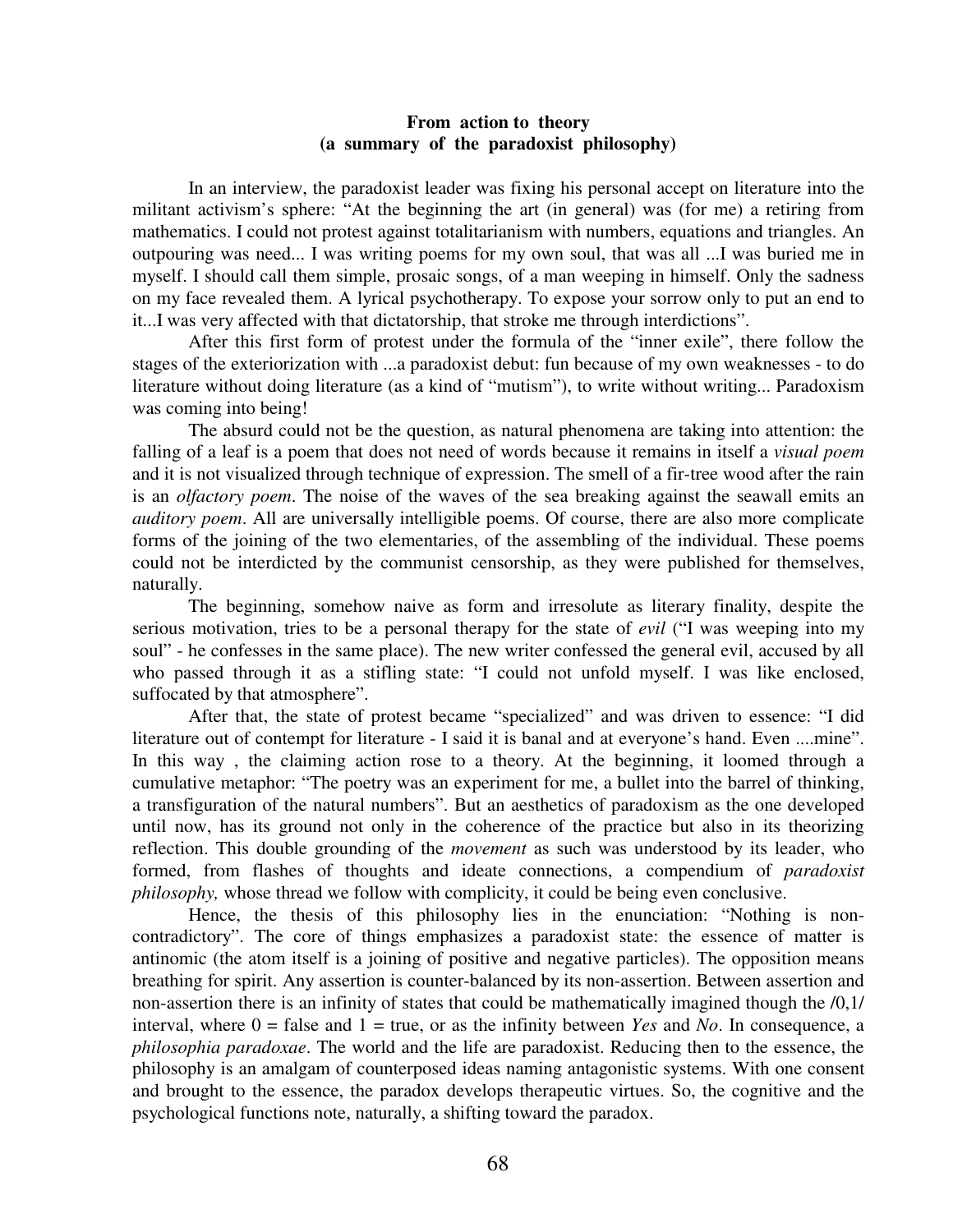Philosophy expresses a plurality: reactions of simultaneity and of complementarity between contraries, that exclude themselves reciprocally (as the plus and the minus). But, staking on boldness, we may ask ourselves if there is form outside the matter: the thoughts, the ideas have they a form? We are situated, anyway, on a paradoxical ground: we want to give a philosophical formula just because in philosophy there are no formulas - what makes possible a theory of the paradoxes in harmony, because everything lies on the paradoxist harmony.

 The constant universe is an antinomic universe: matter and spirit, plus and minus, white and black, all and nothing. Just on the line, it can be mathematized:  $C \cdot \text{Non-}C = \xi$  (the theorem of the paradoxist philosophy), where C is the characteristic, Non-C the opposition, and ξ is the universal constant. So, it can be asserted with equal justification that philosophy is a speculation and philosophy is not a speculation. The anarchy of philosophy finds a corrective in the aesthetics of paradoxism...

 A bipolar tension including life and death tempts us with an insinuate seduction. In the eminence of the Being lies a heideggerian solution: to live dying absolutely every day. Of course, this is not the solving of a paradox, but a protection of the mystery. The main thing is that you feel free, because the freedom is the divine part in man. But the freedom stirs up the bustling demon within the spirit, which shows its discontent. This leads to revolt against the traps of the freedom, what determines a new equilibrium, which is an end and a beginning at the same time. The equilibrium and the disequilibrium determine and produce each other, reciprocally.

 The philosophies cannot be generalized and unitary theoretic world outlooks, because essentially they are contradictory (paradoxist). The blagian "mystery" lies in the predominant tonality of the human existence that is the paradox. The stimulus to transcend the human condition is the very emphasizing of the paradox.

 Paradoxism may be seen as an irationalism of the rational. The inward tension of the paradox dilates it until a philosophy in self. It can be metaphysically perceived and unconsciously intuited. Something of mystery, occultism, absolute, infinity, abyss, perfect is met within it. Their isomorphism is a center of dynamism (a "perfect" philosophy is a stone-still philosophy).

 The (interior, exterior) infinite can be expressed but through approximations. Then, how to come to the limit of the self-knowledge? Between the abyssal reason of the being and the limitation of the senses it is spread the unlimited field of the irrational, where exist effect without cause and infinity of the finite.

 Cantor's theorem of crowds surprisingly emphasizes the equipotence of some unequally crowds, what places us in full paradoxism. We are requested the awakening from the dogmatic sleep of the imposing systems and styles: to become capable to understand that there is a truth before any other truth, an aprioric thinking of thinking, an impurity of purity, a non-absolute of the absolute, an obscurity of the clearness, a form of the non-form. In the modern art there is a real voluptuousness for evil, bad and false, on the measure of the injustice of the powerful against the weak: the evil promulgated as good, the false as true, the power as freedom.

 The existence of some hidden contradictions is the sign of a continuos instabilities in the permanently changing essence of things. Nut, in exchange, we can find a harmony in contradictions, a stability in the mid of the unstable - as an absolute in the absolute, a perfect in the perfect, an infinite in the infinite. Or, as Petre Tutea paradoxized :"All seems now casual, now necessary" - between these there is an infinity of nuances and a variety of the differentiation degrees. The heterogeneity is homogenized, the homogeneity is differentiated. It would not be equilibrium without extremes. (In the Middle Age it circulated the theory of the *double truth:* according to the faith - *secundum fidem*, according to the reason - *secundum rationem*).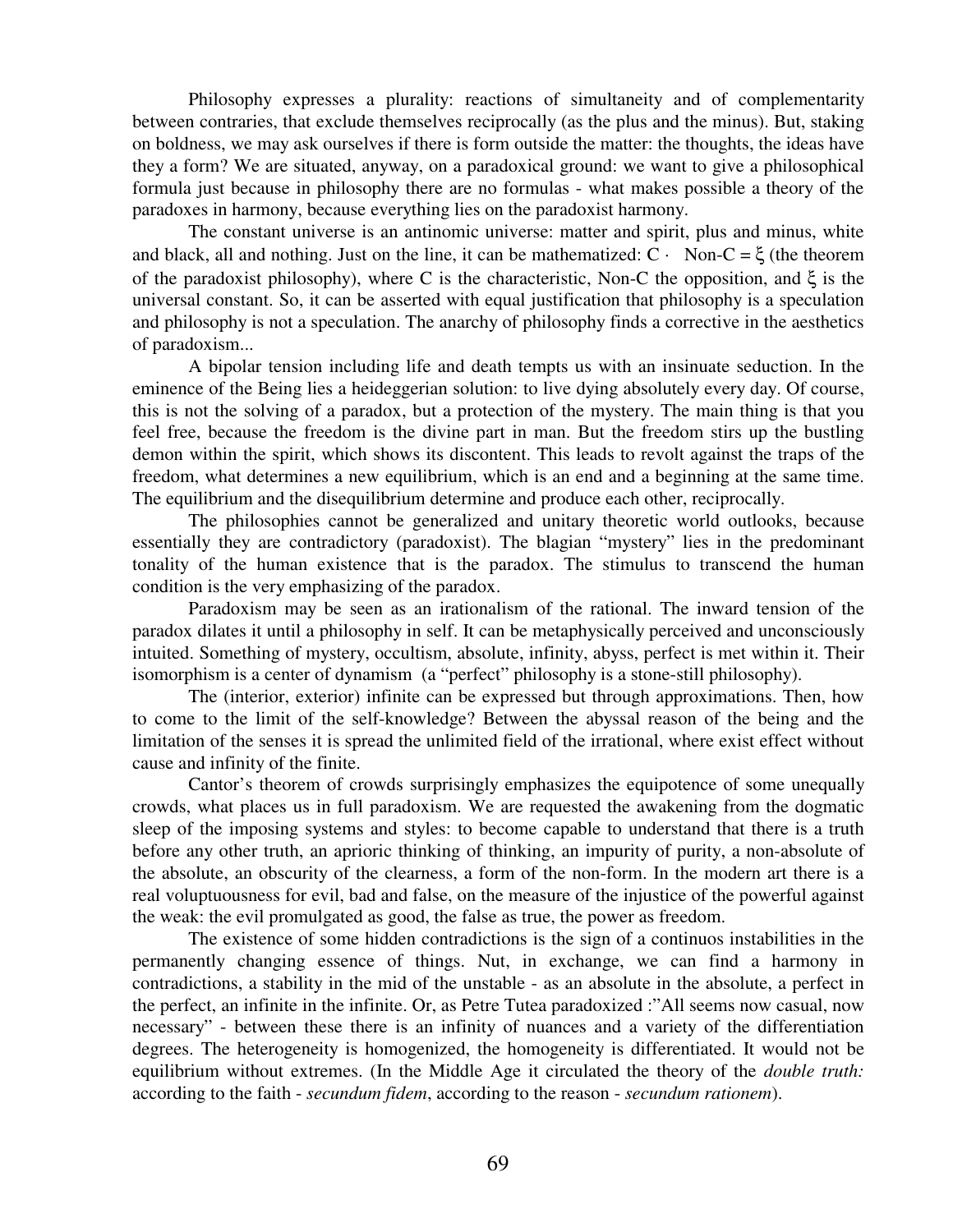In order to come back - all that is not paradoxist, *is* paradoxist: this is *the great universal paradox*. It isn't a mere play on words, but *essence from essence*. It is a method of knowledge the existence, then a gnoseology of explaining the impossible through the possible. There is an internal ground of the essence of things that implies the opposition of an external ground. There is a continual discontinuity and a discontinue continuity within the process of development. Not the denying of negation but the denying of affirmation and the affirmation of negation!

 The denying of paradoxism means the replacement of philosophy with totalitarianism: everybody would think all together and the world would be at unison. Paradoxism expresses the immanent form of phenomena and there is no truth outside it: we breath it (Bergson)!

 The aesthetics of paradoxism studies the lack of artistic expression, the involuntary voluntariate of the imperfect perfection. Its object of study is the non-model artist, anti-Goethe and anti-Faust. It asks itself: where leads a way that leads nowhere?

 In the poetical paradoxist theory there is an infinity of intermediary states, an infinity of infinities between being and non-being, existence and non-existence, geniality and stupidity, value and non-value, certainty and uncertainty. The sure thing is that we assist to a moving of the thinking toward paradox. Paradoxism is the dialectic of metaphysics. In the artistic creation it shows the role of the non-artistic. Because beyond philosophy there is a (paradoxist) philosophy, beyond art there is a (paradoxist) art; we think paradoxistly and paradoxize thinking. And the man is the glory of the paradox of nature; because he cannot face anymore the huge avalanche of information, news, data, he suddenly finds himself small and unimportant. The "superman" has become a "mini-man". For him philosophy takes the therapeutic form of paradox.

 The philosophic energy of paradox can supply a paradoxology: of culture, of souls, of values, of man. Paradoxism looks like an experimental, rational and analogical philosophy on an area spreading from letter to spirit. It reargues the idea of the *eternal alternative* (Kirkegard), that shows the man's impossibility to mediate between contraries. The sign under he lies: "Credo quia absurdum" (Tertulian). It results that the object of philosophy has to be *the study of contradictions*, and within it, the philosophic paradoxism has in view *the study of the sense*. It is aimed at the casuistry of extremes (opponents), within the frame of a general theory of the effective action. The theoretic exercise concerning the paradox of being it is expressed through the confronting between *Yes* and *No*, with all the train of nuances between them. Manicheism is a still undeveloped form of paradoxism.

 The paradoxist determinism is situated under the universalism of the cause of contradictions. Then it can be talked about an adequate paradoxist and moral natural law that founds in the paradox the human perfection. The motivation lies in the specificity of the interior movement produced by paradox - causing of interrogations/ introspection. There is an interior behaviorism of being, of an antinomic nature, fed by the continuos disequilibrium between the interior and the exterior image.

 The endless beam of idea absorbs us. On its fascinating line, we can observe that the climax on the evolution curve of a phenomenon is identical with a point previous to its origin. The existent, while burns at the apogee, passes into non-existent. In our case, the circularity of the paradox emphasizes its complementary through itself and, in consequence, the fact that it is sufficient to itself.

 A paradoxist phenomenology lies as a basis the intentioned conscience directed toward the paradoxes of life, what means also the restudying of the whole philosophy, the reevaluation of all systems, theories, theories, ideas, contributions of the personalities. The future challenges among contradictions will protect the life from platitude and insipid monotony and will express themselves through individuals: everyone has a superman (positive energy) in himself and an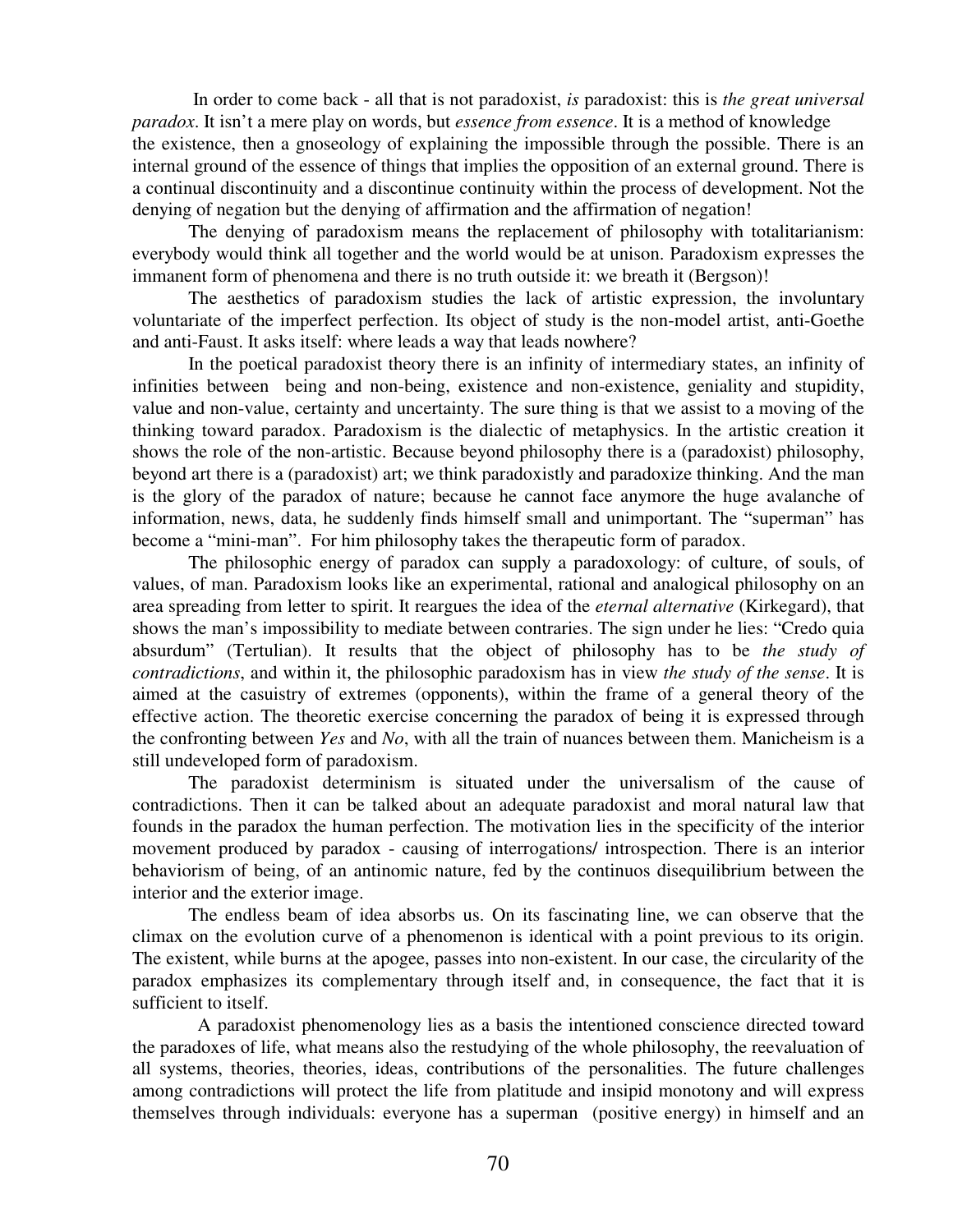infra-man (negative energy), both kept in a disequilibrated equilibrium and being sporadically activated.

 All these justify a systematization of the paradox by establishing the characteristic elements and the differential structure. There we will can read about the particularity of the general and the generality of the particular, about the complexity of the simple and the simplicity of the complex, about the negative side of the positive and inversely, about the fact that there is nothing *absolute*, nothing *perfect*, nothing *perpetual*, about the inevitability of the contrary's shadow. The man is seen in his permanent seeking, will, *dissatisfaction*. Because there are many universes into an universe, there are many times into a time, many spaces into a space, many movements into a movement - all carried until small and big infinite levels.

 The drama of the existence comes from the fact that it's easier to conquer than to keep something.

 The truth lies hidden in untruths and the theory of the hazard is at the same time the theory on non-hazard. The opposite is the guaranty of the given. Only a philosophy of paradox can solve these apories and others like: does any question have an answer? Does any assertion follow to an interrogation? May a democracy interdict undemocratic ideas? Can be applied the deviation from the rule? Can I want because I don't want? Etc., etc.

\*

 In order that this compressed compendium of paradoxist philosophy, threaten by the irreconcilable and explosive nature of its very object of study - what solicits reader's capacity of appreciating its risks - , to be finished with a gesture of a symbolic paradoxist aureole, instead of other conclusion, we offer this reverential interdisciplinary synthesis (poetry, mathematics, logic), reproduced after *Humanistic Mathematics Network Journal* (Harwey Mudd College, Claremont, CA, USA, 12, 1995):

# **POEM IN ARITHMETIC SPACE By Larry Seagull**

There exist sequences defined as "Smarandache" sequences of numbers.

*Smarandache consecutive sequence:* 1, 12, 123, 1234, 12345, 123456, 1234567, 12345678, 123456789, 12345678910,.... A number in this sequence is called a Smarandache consecutive number".

*Smarandache circular sequence:* 1, 12, 21, 123, 231, 312, 1234, 2341, 3412, 4123, 12345, 34512... A number in this sequence is called a "Smarandache circular number".

*Smarandache symmetric sequence*: 1, 11, 121, 1221, 12321, 123321, 1234321, 12344321, 12345321, 1234554321, ... A numbers that belongs to this sequence is called a "Smarandache symmetric number".

*Smarandache deconstructive sequence*: 1, 23, 456, 7891, 23456, 789123, 456789, 23456789, 123456788, 1234567891,... A number that belongs to this is called a "Smarandache deconstructive number".

*Smarandache mirror sequence*: 1, 212, 32123, 4321234, 543212345, 65432123456, 7654321234567, ... A number that belongs to this sequence is called a "Smarandache mirror number".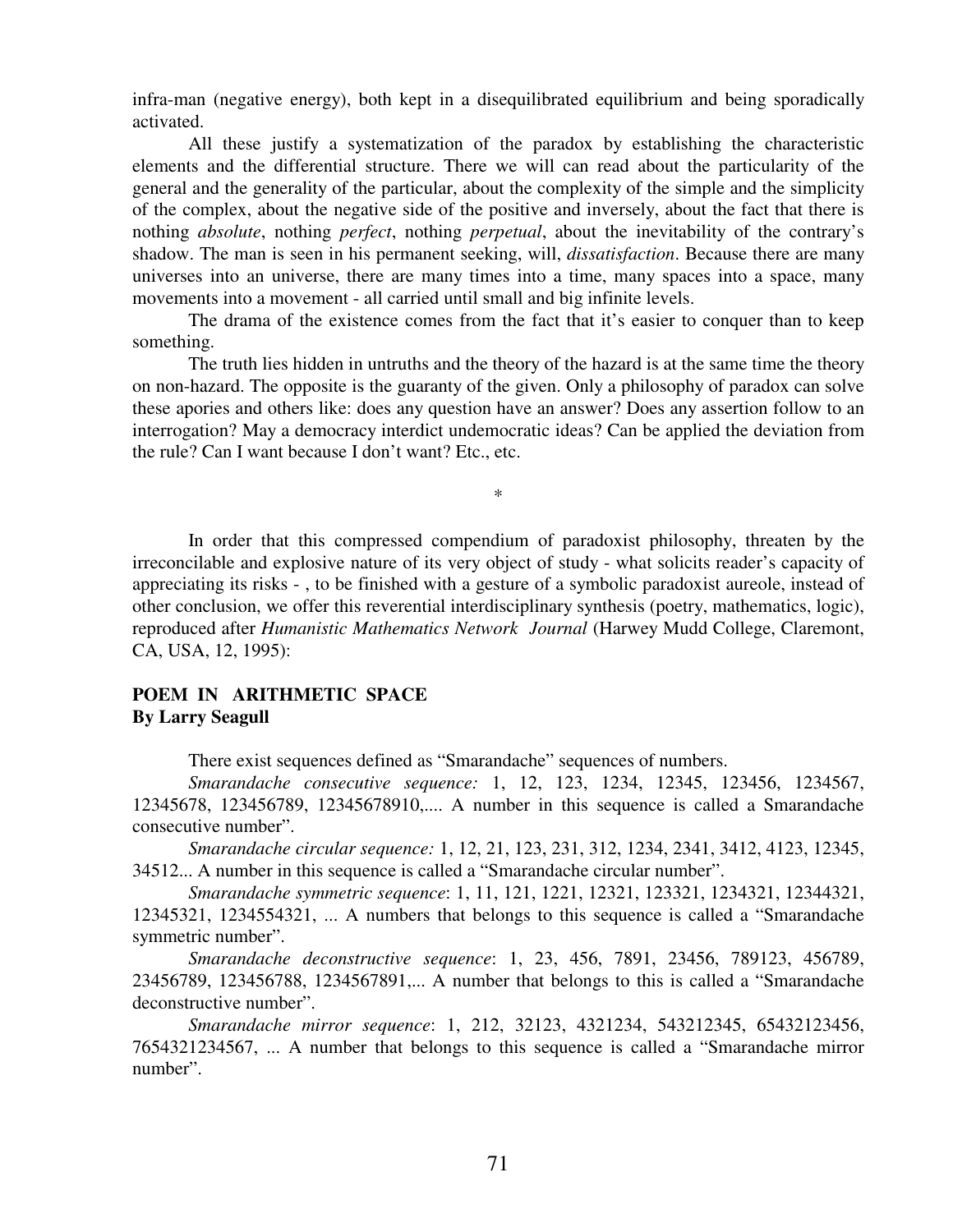**THE SMARANDACHE PARADOXIST NUMBERS:** A number **n** is called a "Smarandache paradoxist number" if and only if **n** doesn't belong to any of the Smarandache defined numbers.

**Dilemma**: find a Smarandache paradoxist number sequence.

**Solution (?)**:

 If a number **k** is a Smarandache paradoxist number, then k doesn't belong to any of the Smarandache defined numbers, therefore k doesn't belong to the Smarandache paradoxist numbers either.!

 If a number **k** doesn't belong to any of the Smarandache defined numbers, then **k** is a Smarandache paradoxist number, then **k** belongs to a Smarandache defined numbers (because Smarandache paradoxist numbers is also in the same category) contradiction.

**Question**: is the Smarandache paradoxist number sequence empty??

**THE NON-SMARANDACHE NUMBERS:** a number n is called a "non-Smarandache number" if and only if n is neither a Smarandache paradoxist number or any of the Smarandache defined numbers.

Dilemma: find a non-Smarandache number sequence.

Question 1: is the non-Smarandache number sequence empty too??

 Question 2: is a non-Smarandache number equivalent to a Smarandache paradoxist number??? (This would be another paradox!!...because a non-Smarandache number is not a Smarandache paradoxist number).

## **THE PARADOX OF SMARANDACHE NUMBERS:**

Any number is a Smarandache number, the non-Smarandache number too.

 This is deduced from the following paradox: "All is possible, the impossible too!" References:

 [1] Arizona State University, Hayden Library, "The Florentin Smarandache papers" special collection, Tempe, AZ 85287 - 1006, USA, phone (602)965-6515 (Carol Moore librarian), email: ICCLM@ ASUACAD.BITNET.

[2] Charles T. Le. : "The Smarandache Class of Paradox", in <Bulletin of pure and applied sciences>, Bombay, India, 1995, and in <Tempus>, Editor Geo Stroe, Bucharest, No.2 1994, and in <Abracadabra>, salinas, CA, 1993.

 [3] "The encyclopedia of integer sequences" by N.J.A. Sloane and S. Plouffe, Academic Press, 1995; and also online, email: superseeker@research. att. com. (SUPERSEEKER by NJA. Soane, S. Plouffe, B. Salvy, ATT Bell Labs, Murray Hill, N. J. A.).

\*

 Paradoxism can be considered the poetics of pataphysics - the science of the imaginary solutions initiated by Alfred Jarry. Pataphysics amalgamates physics and metaphysics to formulate some imaginary solutions for "solving" universe's enigmas. The imaginative of the proposed solutions is forced to an adherence: the contraries equivalence principle (One being double, in general). The universal process of creation is accomplished through the extremes' dynamics action, what expresses a spectacular similitude with the lupascian logic of contradictory. Pataphysics reveals itself in the cultivation of exception as a sample and a model of reality. The imaginary expression of solutions leads to a melting between the useless and the essential and from this point on a development toward poetics would do nothing else but to argue paradoxism. The laws of exceptions generate the expressiveness of exceptions, for generalizing the institutionalization of the imaginary. The sparkling tension, the ludic exulting, the organized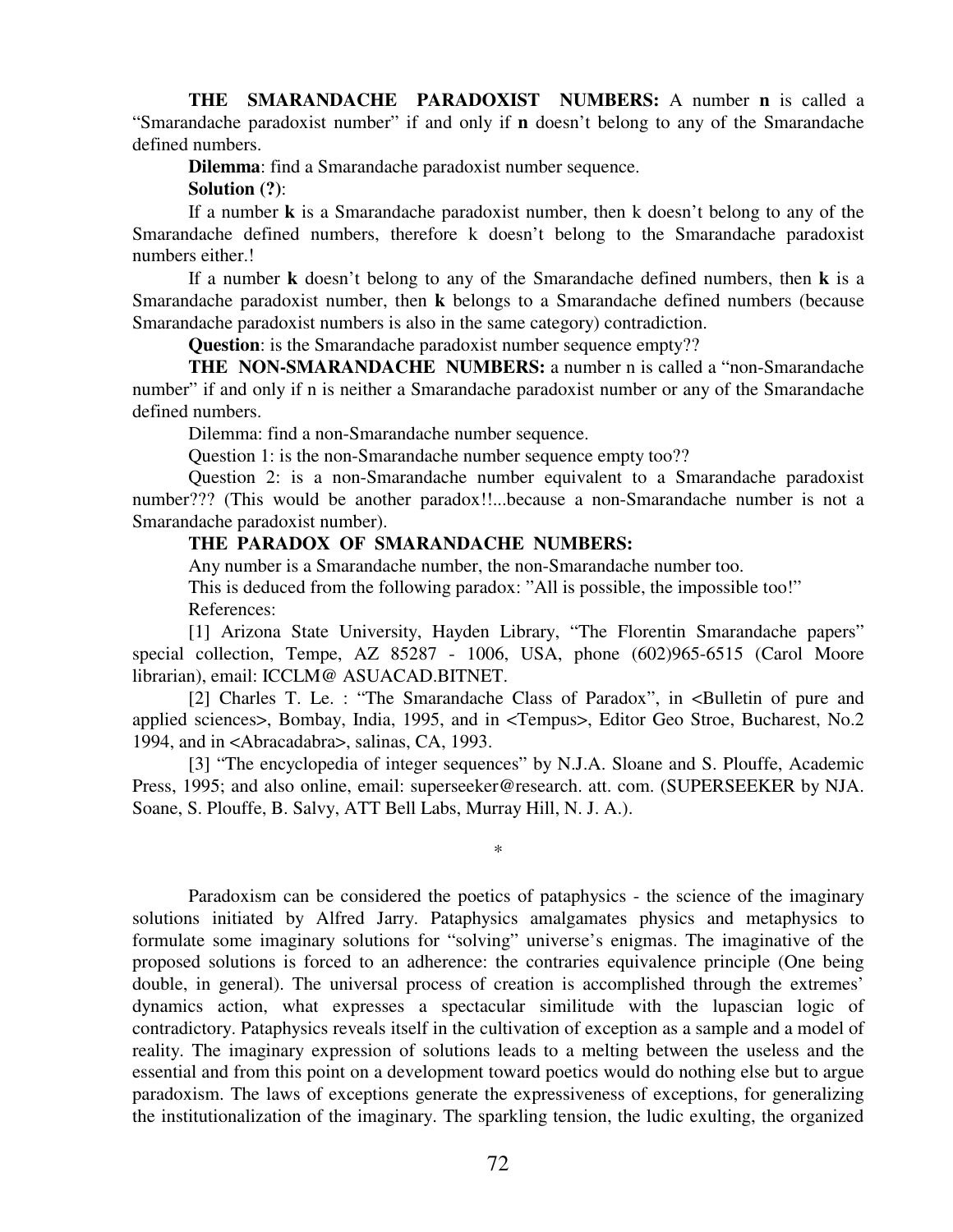dissonance, the irony of ease and the cold demonism, the lucid risk and the naiveté, the jubilation and the indifference take part to the pataphysic spirit.

 Only the one who renounced to be a prisoner is capable to take a look *beyond*. The identifying form of paradoxism can be contained in the formula of Croce - "nonverbale expressions", that concretizes the individualizing translinguistic plasticity.

\*

 How the smarandachian literature makes contact with paradoxism? Through the spoken rhythms of style, through the insurgent sincerity (the sincerity's disinhibation), through the enormity of self-hypostasis, through the rhetoric of detachment, through the dramatizing of naiveté, through licentious exaggerations, the ability of picantry, the physiology of sentiments, the boldness of a self-conscious talent. The writer is the authoritarian director of the magmatic literary wave broken out in touching, memorable, passionate and baroque incandescence, with an oriental stylized efflorescence. He requires a great cordiale participation.

 The paradoxist exercises in itself is ingenuous and many-sided. It objectifies the space in a non-reading viewpoint. Collage, puns, rapid rhythm, strange counter-senses, abundance of contradictions, farce and insurgence - all is urged by an increasing radicalization, from the position of an ironical, mocking rebelliousness. The paradox's literary truth lies in the excess of automatism, in the parodying of a language which says nothing, in the grammatical forcing of style and the stylistic forcing of grammar, in the fury to demolish the Evil.

 Paradoxism is also a form of the self-abnegation of the extroverted and disinhibate creative temperament, dispelling the taboos, especially those introduced by totalitarianism. Tempted by trance, paradoxism is fascinated by the magic of the possible.

 (In the halo of the late paradoxist experiences can be mentioned the novel *Trois anges me surveillent* of Peter Esterhazy. The first part is a parody of the realist- patterns socialist and the second consists of long baroque commentaries, falsified quotations, graphic insertions which awake the reader from the trap of monotony.)

 The paradoxist poetics is unexpectedly confirmed by Basarab Nicolescu's *Poetic theorems,* based on the lupascian principle of included middle too. The aesthetician physician from Paris observed , similarly with the illuminate intuitions of the paradoxist poet, that in the time of transdisciplinarity the world will be fulfilled with "the silence of poetic words". The paradox of logic: its ground is empirical, but acts in the heart of Being. The unforeseeable and the unknown can found a new science (doesn't the theoretic paradoxism has the nostalgia of disciplinary rigors? - program, manifesto, theoretic insistences, specific delimitation etc.). The experimental events are always unique, irreproducible (paradoxism consumes itself in act, does not accept repeatable schemes). The inner experience emphasizes the presence of absence (a paradoxist formulation), in a contradictory, full of sense relation.

 The poets are the physicians of sense: through words, they experience beyond words (the non-sense is considered "the science of sciences", while "the most tenacious illusion " consists in assigning a sense to words). The trans-linguistic communication is the only universal language.

 Paradoxism can be compared to "the cuantic imaginary", that Basarab Nicolescu defines as "an imaginary without images". The words are nothing but visible tracks of some lost meanings. That's why, "the whole sense of our life is to make possible the impossible". This is a new typical paradoxist motto, read among the thematic intarsies, of a paradoxical and visionary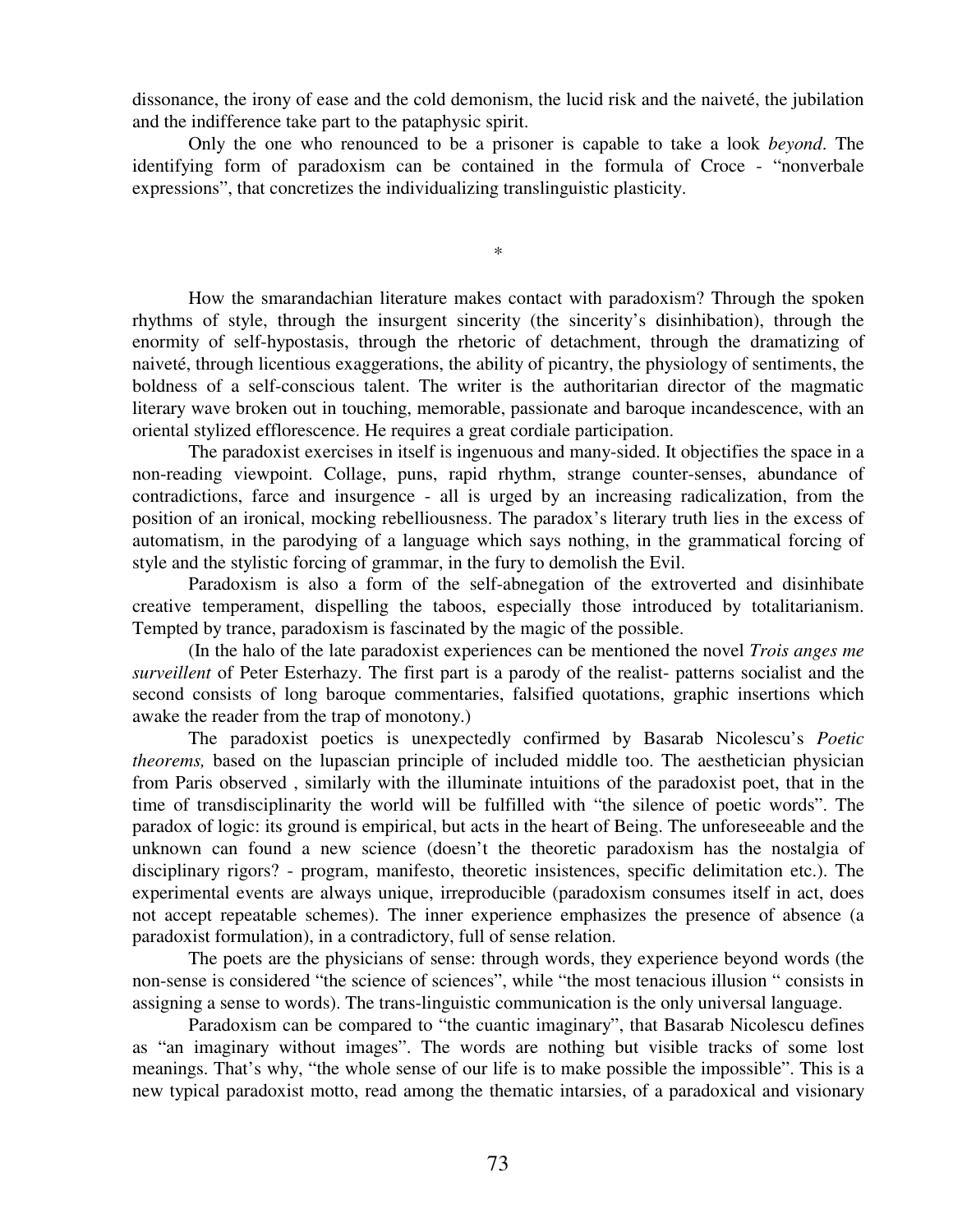density, from *the poetic theorems*. The confirmation following from them is itself of a paradoxist evidence...

## **Paradoxism after paradoxism**

 In 1995 - when this monograph is published for the first time - we may consider that the paradoxist literary movement, initiated and organized by Florentin Smarandache, being accomplished as concerns the doctrine and having outlined its basic principles of action. In other words, coherent in theory and in the initiatives following from here. Its fundamental texts were elaborated and published. And these have aroused very different reactions - from the appreciation of its innovative character and satisfaction in face of its boldness to a cautious mistrust. But the novelty has won and the leader has been an untied organizer and has stimulated the creativity of its adherence. And the literary paradoxism began to outline its stimulating character at an international level too. Supporting voices and favorable opinions could be heard, together with paradoxist texts coming from all over the world, the internationalization gaining ceaselessly in amplitude.

 After 1995 paradoxism has developed in two great directions: the ceaseless creation of new texts by the leader of movement, author of some non-conformist and often shocking formulas of expression, on the one hand, and the spreading of the international space of receiving and support, through concrete creations, on the other hand. In consequence, we shall follow the development of paradoxism as a theory and movement, after the doctrinaire paradoxism was launched. We shall meet the shocking formula of the lexical and stylistic inventiveness, the effects of the alternative language, of the seductions resulting from the intelligent alleatory games, of the artistic use of non-expressiveness. The innovative and pamphletary non-obedience makes often the delight of reading. The language showed itself in nude to the author.

 Smarandache is considered by many an "unique case". His production, seeming inexhaustible, is well accompanied by the huge production of references on him. The incipient paradoxism in Romania - as a dissimulated antitotalitarian revolt - was licensed on the American ground of all possibilities, including here the impossible of paradoxism. And from there it has spread in the world.

 Let's remind that paradoxism does not cultivate an extroverted way, but a dissimulated and wise, aesopic and plurisemantic language - then Marian Barbu was right to name it as another "hidden logos". Unlike the static forms in cubism and surrealism, the paradoxist avant-garde exists only through action, its insurgence being essentially dynamic. It is exemplary for the agitating character of movement the identification of the author's destiny with that of his current. Florin Vasiliu rightly noticed that Smarandache has not launched only the manifesto of current, but he also remains the most productive author in this spirit. He is the first subscribed in the movement and later he proved to be the most fecund paradoxist, well integrated in the doctrinaire requirements of this way of writing and in the specific vectors of movement. His work constitutes the top of the movement that he launched and assures its tension in time. Author's energy transposes in paradigmatic works the dynamics of movement. That is why the evolution of paradoxism in the last five years is in much measure identical with the stylistic innovations introduced by the author in the recent period or with his support by confirming other works.

 The experience of recent period proved us that the intensely denying accent of paradoxism is still actual, that it is not old-fashioned. And it is actual not only related to the recent history of Romania or other East-European countries, much or less retarded by insidious neo-communist forms. But he can be extended to the general human nature, willing sooner to deny and to mock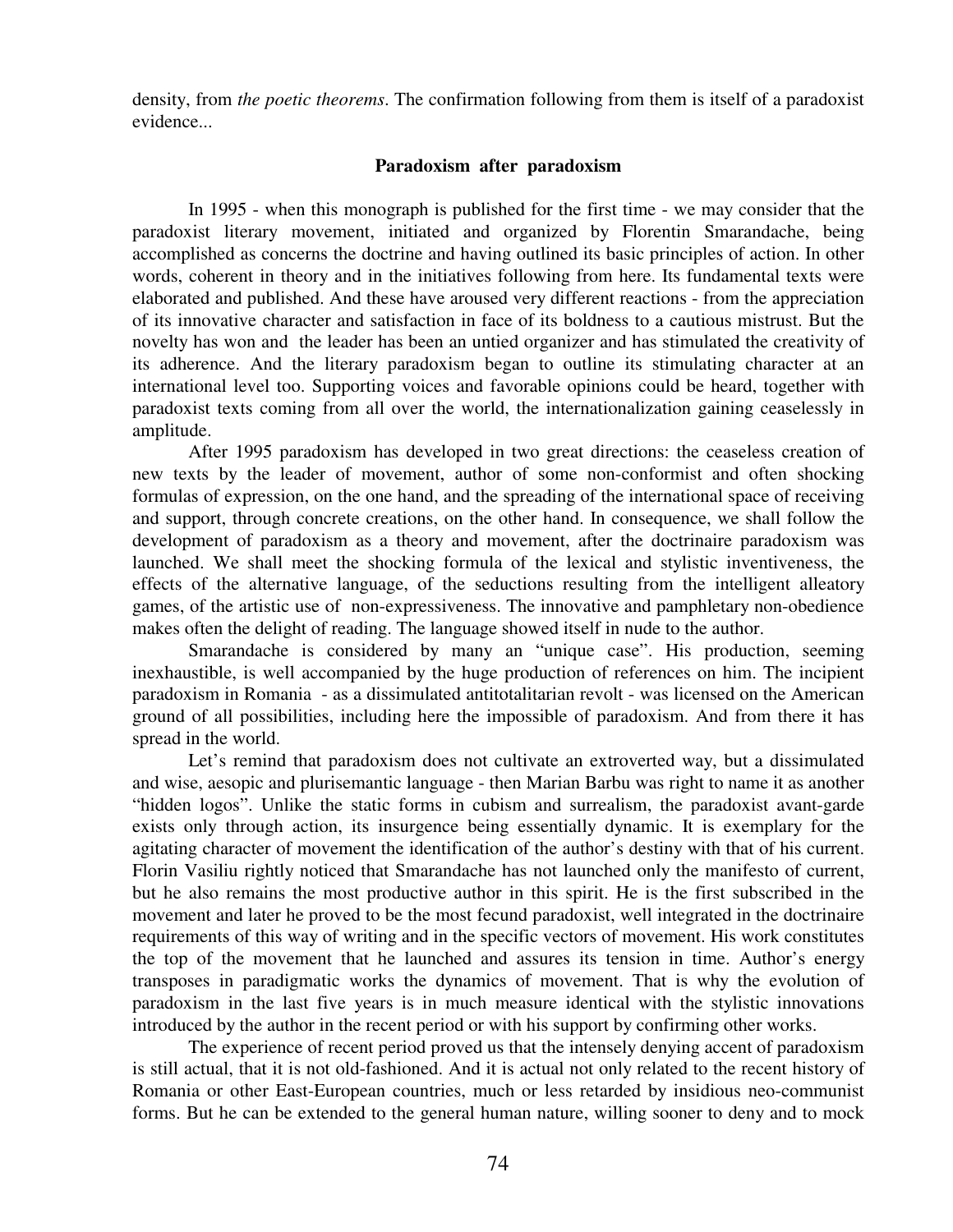than to make positive efforts. Therefore it can be talked of a political and moral actuality of the movement of Smarandache. Both can be easily established. Smarandache exasperated the negation that exists in all modern movements, in all innovative initiatives, extending it from the existential to the ontological.

 The paradoxist manifestations posterior to the foundation has confirmed the productive role of the conscious character of the specific astonishment. The habitudes of language are deliberate violated and the effect is mathematically foreseen. The linguistic plays and the grammatical deviations result from the applied gift. Smarandache deliberately want to elaborate bad (*defective*) patterns of texts and to comprise in them a pure paradoxist spirit. The cavalcade of styles, themes, subjects, methods, deliberate infringements etc., belong to the provisions of the non-conformism practiced by author within the frame of movement, whose statute becomes again two times paradoxical, through a direct consequence ("if I shall be swore by many critics, that will mean paradoxist will have taken its effect!"). Perhaps the assuming of the specific destiny of an author is paradigmatic for any constant creator in a movement ("It began me to like to be despised, offended, humiliated, thrown in the mud of the hardest anonymity and mockery - that I expect them with almost sick feelings").

 The widely insurgent character of Florentin Smarandache's writing has imposed as a notorious phenomenon that cannot be overview and to mention him is something spontaneous that comes as a relational requirement of time. He gives and individualizing measure for the mobility and the diversity of actual conscience. He contradicts as much as he provokes. The unforeseeable dynamics of his writing takes to the limit the experiments placed in the service of unorthodox expressiveness. The desired vulgarity attacks the academic or pudic hypocrisy, the derision laughs at the artificial sobriety, the play relaxes the routine logic, the elliptic banters the rhetoric, the composition overpasses haughtily the form. Nothing is forbidden for the paradoxist literature, which, in principle, abolishes the taboos. The devilish writing comes from an exasperated temperament. Its political visa is not explained only though the initial releasing experience from the (Romanian) biography of the author, but also because the sustained charge automatically calls the politic into the sphere of its targets. Paradoxism is the generalizing of antiliterature in the all domains of human existence.

 The critic Constantin M. Popa anticipated "a new dimension of the Paradoxist Literary Movement"; this took form in the while of the luster that we try to summarize in the present chapter. The liminary, shocking non-conformism needed this period that the readers accept it, to become a habitude, then be standardized as an aesthetic experience (in the sense of discipline).

 But not only through a publishing organizing paradoxism is issued into an international circulation, but also from a specific movement of the great and correlative concepts. In mathematics there are commented and analyzed functions, "Smarandache" sequences and paradoxes; in philosophy he generalized the hegelian dialectic in the "neutrosophic" formula (see *Dictionary of Computing* by Devis Howe), which he applied also to mathematics; in literature he has comprised all of them within the large specter of paradoxism. In the end, this doctrine celebrates the full liberty of man that follows the gaining of a liberty unlimited by chose. That means, in fact, the dynamic *No,* because what is *no* for something, is *yes* for other thing. And when the man becomes free, automatically becomes free his expression too. The paradox is the form through which the normal breaths. But within an elitist aesthetic movement, with a supervised rhythm - that one given by the technique of writing. It is the panacea that transforms any "closing" into an "opening".

 The development of paradoxism, as we have the occasion to establish within this chapter, is at the same time the continuity of - voluntary, involuntary - supplying from "our every day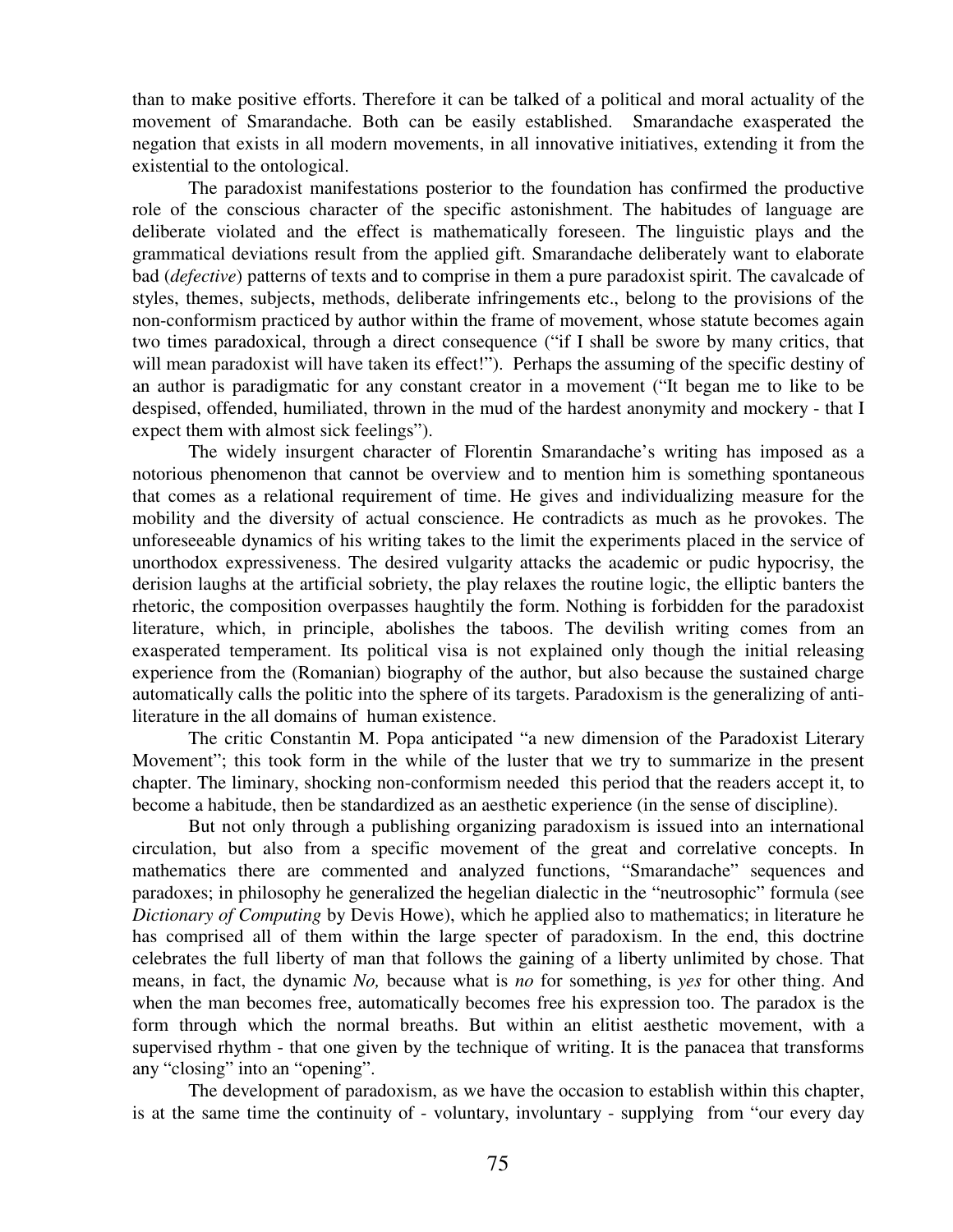paradoxes", from the paradox's ontological dimension. Theoretically, the synchronism between the paradoxical reality and its reflection is infinite and inexhaustible. As a rule, its duration is not limited. Philosophically, the paradoxist semantic is the life's semantic because they have the same common denominator attuned in the boundlessness. The complete release from under compulsions is an experience that cannot be dated, as it is a permanent desideratum. So, paradoxism founded something that is the farthest from its insurgent-iconoclast doctrine: its own, inevitable tradition.

 Of course, the anticipation neither have to be overview nor minimized, but situated in their anticipating place and not in a paradoxism still inexistent at that time. We identified ourselves, at the beginning of this research, paradoxist anticipation within the Romanian and the European perimeter. Now I consider that I have passed rather in a hurry over *avant la lettre "*paradoxism" of Blecher, whose known novel, *Happenings in the near reality*, has stricken the habitudes with its full originality: without a "subject", with a multiple superposed discourse, without psychological definitions, a shuddering moldering after the unpredictability of reality. Indifferent as regards gnoseology, the author lives "happenings" lacking in consistence and relevance, with an indecision between dream and reality, in a tragic limitation of knowledge and self-knowledge, that you don't know if the apocalypse is inside or outside, or in both of them. The innovation ceaselessly prolongs the intention into "action".

 In paradoxism all is due to its initiator and organizer, whose role of a founder cannot be anymore contested or ignored, as happened in the last years. We may consider this luster between 1995 and 2000 as a crystallizing period for the paradoxist formula through the tireless directly productive and organizing effort of Florentin Smarandache. On the measure of his perseverance in that formula, it finalized itself regarding its concrete requests.

\*

 Although it appeared in 1994, then one year before the period which this chapter refers to, the book *I Exist against myself* has to be remind here because it launches, in the vision of the mathematician-poet, the "problematical poems" theme. Gh. Tomozei deciphered in them "the special value of some debates in the unknown". The humour and the (self) irony give gravity to the ludic. The negation is equally literary iconoclast and fixed in the phenomenology of existence. The "Smarandache function" in literature shows itself to be that one of a sad mockery, of a parodic insurgence, of a gentle insolence. The book is a multiform extroversion of paradoxes: imaginary interviews, poems of different wavelengths, lyricized theorems, theater and antitheater. The whole persists into a special scriptural regime: the charm of every text lies in its solidarity with the entire context that he represents and which has priority. The reader is solicited sympathetic availability to be able to infer how "the time is perpendicular on the heart" and why "the saints putrefy into churches".

 In *Emigrant towards Infinity - American lines* (1996), the author becomes the lyrical hero of (self)bantering, concentrating towards himself the voluptuousness of derision with a clever cynicism. Folklore patterns are imitated, but some paraphrases seem like street jokes. The author is an emigrant towards infinity, towards the country of experimental novelties.

*Defective writings* (1997) comprises a heterogeneous set of paradoxist experiences concerning the circumstantial language, or, more properly said, the bills of language extracted from certain situations. The book may be read as a journal of the appearances of paradoxist experiences into language. Its extravagance goes from the hermetic to the grotesque despite the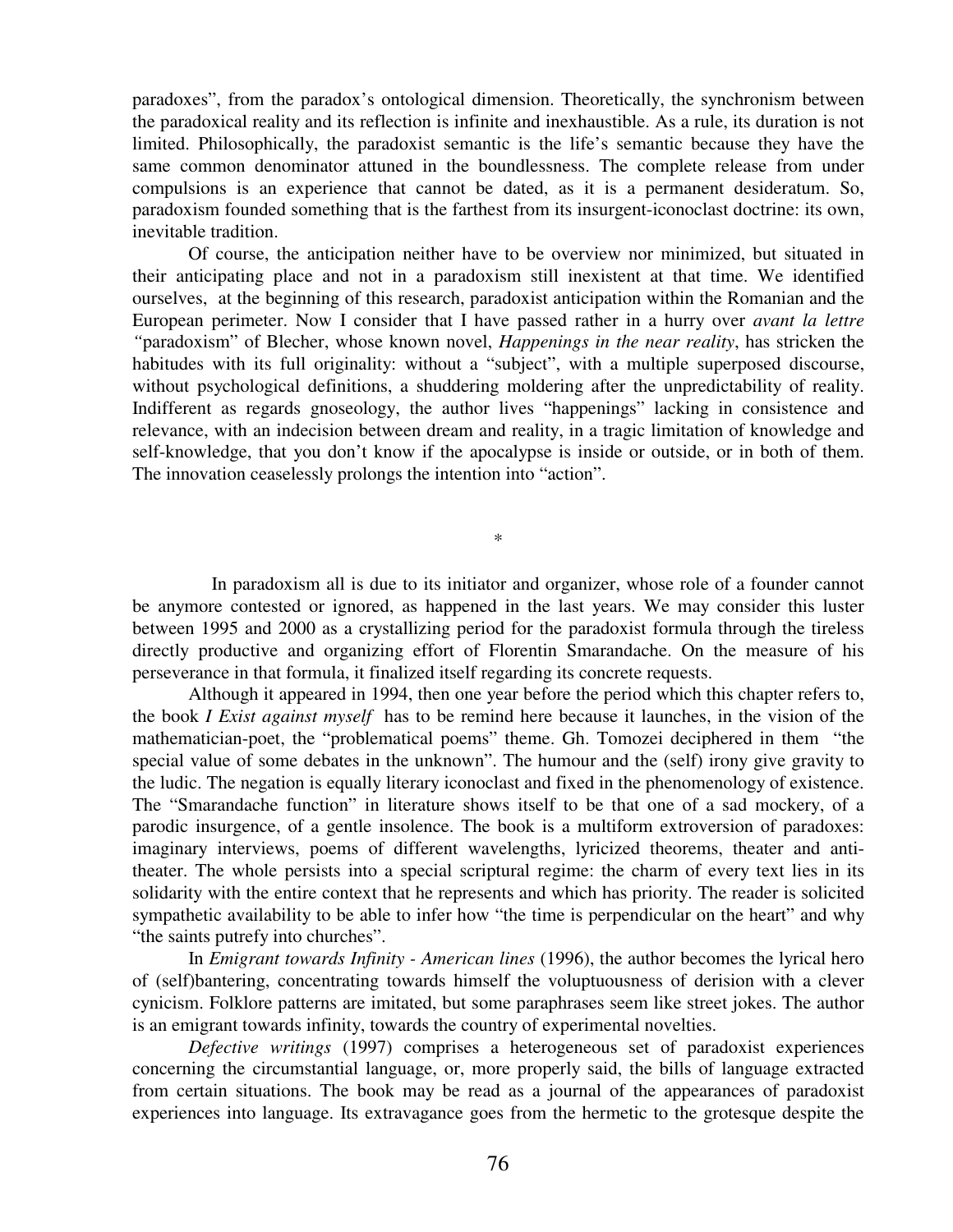classic, deductive logic felt like paralyzed by the author. The expressiveness comes from the ludic objectualization of language. The paging itself gives a semantic incongruency impression of the circumstantial languages. The pictorial signs, the blank segments, the multi-linguistic constructions, the interjectional stereotypes taken against the grain disassemble by assault the tics of "normality". The apories of thinking bring Zenon into a paradoxist modernism of an excessive detachment. Unlike the normality, the *defects* bring liminary corrections. The Party press tics are mocked as senseless enormities. "The convulsive attitudes" in the book assume themselves the assumption of the chaos. As a whole, the volume is a recipe of a "narrative mesianism" (Marian Barbu). The master of paradoxist ceremonies amalgamates the grotesque, the caricature, the bantering, the derisory of language, the dehumanized automatism - all under the sign of a furious ingenuity, the author not having anymore the patience to enjoy effects only in the thin plan of fun. A few used formulas: the autobiography of "non-existence", the triumphant hymnal charge, the "physiology" of the oriental-communist pleasures, the handbook of failing in life, the bulletin of manipulated news, the upside-down letters of adhesion, ideo-tellegrammes, linguistic solfeggios in "gibberish language", exercises of onomatopoeic phonetics. It is "dialogued" in monologues and there are used alternative formulas for the common language.

 In 1997 too, appears *Through tunnels of words* - the summit of virtuosity in the one verse poetry. Is there any contradiction between the champion of formal liberties and the elaborated essence of the one line poems? But this kind of poetry, "having no context", gives much interior freedom, while the shortness may be taken as a challenge. The poet does not deny the voluptuousness of negation and the dynamiting of the foreseeable. The unforeseeable is the declared prisoner of the adventure of writing. A certain retroactive tenderness comes through the folds of experiments. "All trees at our place descend in lads". As well as in his haiku collection, *The silence bell,* the inherent rigor of formula is taken into smarandachian possession.

 In 1998 appears his anthology of universal poetry *Affinities*, realized by Florentin Smarandache in conformity with a single ordering principle: the spiritual relationship. The ignoring of used circumstances in such anthologies is a typical paradoxist attitude. The *affinities* with the persons are also affinities with the works through: the concentrate of intelligence, the accusation of crisis through irony, the sensorial and sapient abstracticism.

 Also in 1998 we read *Paradoxist distichs*, where it is contained *The theory of paradoxist distich,* which establishes the antithetical character of dual versic construction and its technique of creation. The author includes the oxymoron among the essential paradoxist data and draws attention upon the continuos "re-form" of concepts at the end of millennium - towards a "lyrical adapting to the anti-lyric", an anti-poetic robotization. Sometimes the antinomic dualism is constraint only to concepts: "comfort/ uncomfortable", "passivity/ violence" etc., whose shortcircuit is illuminate by the title (and the reverse). The smarandachian antinomic distich concretizes the logic of contraries developed by Stephen Lupasco, the third referential term within this frame being just the title. The author stages also his effect of good-humour as a kind of *captatio benevolentiae* of the reader. We met the moral disapproval of the clichés ("The right man/ In the wrong place"), the ironical paraphrasing of the stereotypes of language, the bantering of the duplicity in behavior. The manifesto contained here launchs again the investigative necessity as regards the destiny of the actual poetry, put in danger by the informational. The reforming character of movement is fixed into a stringent actuality, having the role to "synchronize" the formulas of poetry ("lyrical adapting to the anti-lyric"), named into the frame of *paradoxist distichs;* the tautology seen as a way of sense deepening, at the frontiers among art, philosophy and ...puzzle, involving especially the paradox resulting from antinomies. The manifest suite names producing mechanisms: the derisory as anti-academism, the oxymoronic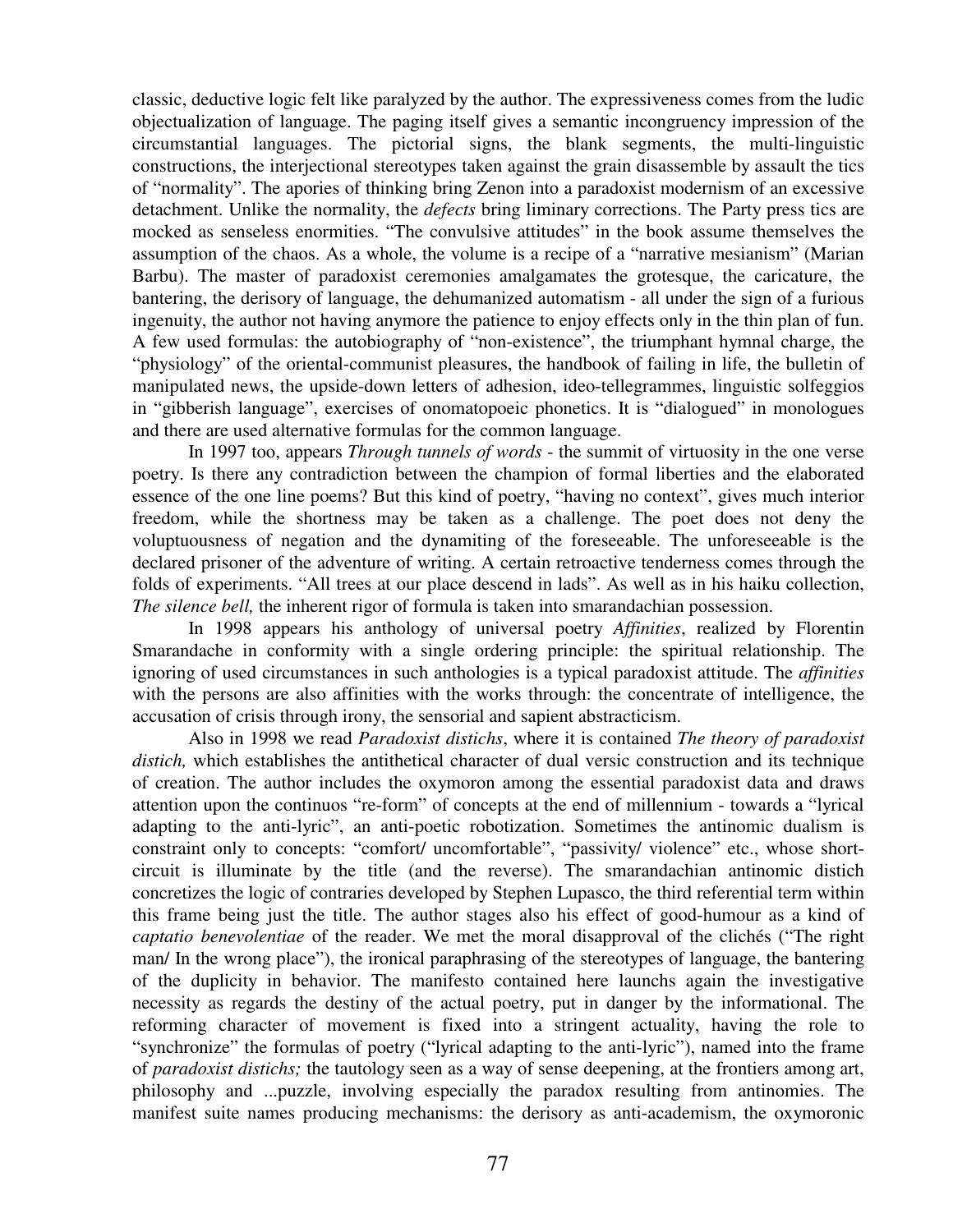development, new creative formulas, embezzlements of sense, the ridiculing paraphrasing of patterns, pretext, intertext, anti-text, non-text, the annexing of daily/ordinary language etc.

*Professor in Africa* (1999) is a late appearance (at a publishing house in Chisinau) of the Moroccan Journal (between 1982-1984). Here we sooner find the roots of political revolt out of which paradoxism has born as an original protest. The first confrontation with the free world arouses the vehemence of opposition that will work a strong personalized literary career, at Florentin Smarandache. The observation is built on precise details and the memory of writing experience he is released. The disgust is a preface to the later iconoclasty: "The nostalgia and the patriotism proved to worth nothing!".

*Ask me that I ask you* (1999) reproduced also a previous publicistic volume, a dialogued, this time, *"Interviews with Fl. Smarandache"* (1998), where one of the interviewers, Veronica Balaj, names him "the man wit a bipolar structure". In a interview in 1996 he had already found that "I have come into contact with different writers from all continents, especially through the Paradoxist Literary Movement".

*"Trickster's famous deeds"* (2000) - theater for children - shows the clever popular hero in a paradoxical meeting with an alien, upgrading, thus, his known deeds through SF means, proving that not even the anticipating fantasy cannot be strange to the experimental literature, to whom nothing can be alien.

*Suburb songs* (2000) capitalizes the argotic side of language (in the manner of Gelu Astalos), but adding a personal infusion of billingsgate (gypsy-like). The verses have their charm, especially in the portraits of genre ("She not only drinks, but she drinks deep! / She knows how to handle you/ and she beats about the bush, / Woman with airs/ or camp fevers"). The livresque is bantered ... like a gypsy ("He rigs himself out a dress coat / walks *bare-foot* by Zaharia Stancu/ and he cant / I've caught him in the act"). The orthography is seen from tent: "It was raining above us / with the question mark". The author makes fun with playful words. Sometimes the play is purely musical: ("Man and wife / with beak / they speak in trick... "). The erotic is at home. *The argotics* are sooner suburb sentimental songs than exercises of virtuosity as at George Astalos (that is why, it is no need of a dictionary for special terms, as gives the Parisian writer). The alternative language contains also a shadow of sentimental compassion, that makes part in the paradox of making up. It can be seen that the argotic Oltenian is more lenient linguistically than the one from the suburbs of Bucharest, used with more terrible experiences.

*Time for joking* (2000; co-author: Gheorghe Niculescu) is a collection of genres "corrupted" to paradoxism: micro-fables whose moral lies on the fun of the different presuppositions ("Croaking in a gliding flight / A crow dropped on my head; / I say angry, but resigned/ Well that the cow can't fly"), in the ambiguity of homonyms (cabbage / object and cabbage in spirit), the parodying of patterns (the grig and the ant), the ingenuous use of polysemantism, fable from which spreads a certain cruelty of the moral and an ingenuity of the narrative pretext, parodies(malicious, even of a livresque inspiration), epigrams (it's remarkable the inverse symmetry bordering the absurd: "then, everybody knows/ the small drop makes the big lake/ But, as a matter of fact, I come back and say/ The big drop makes the small lake ?), epitaphs (epigrams with a funeral pretext), paradoxist quatrains and sentences (the grasping of logic in demonstration of formal logic, with a demonstrative intention, especially in the cycles *Proverbiale distichs* and *Paradoxist rhymed dialogs*). As it can be understood, it isn't about an expansion of the formal genres, but an intensification within accepted frames through an emotional exploitation of the unexpected.

*Through white and classical late groins* (2000; co-author: Gheorghe Niculescu) develops the ingenuity from Time for joking (or inversely), here, the formal patterns being less taken into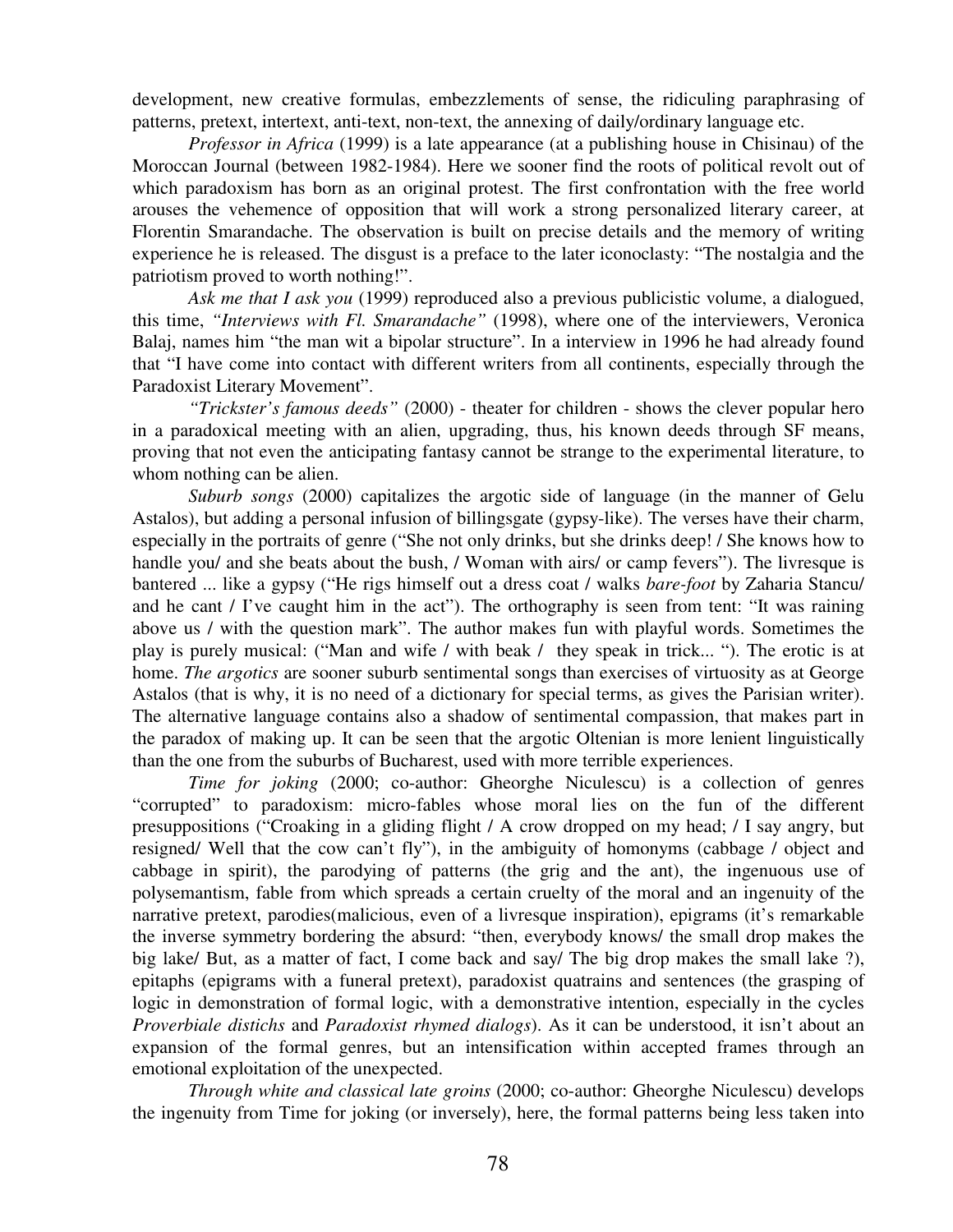account. Might be the word "classical" in the title a (voluntary, involuntary) suggestion to the already "classicization" of the movement? (Is the "white" a sign of the intuition of the boundless liberties of a paradoxist author?).

*Destiny* (2000) may be considered as a symbol for the formal heterogeneity of paradoxism, because includes short stories, tales, drama, essays, poems, interviews and even folklore collections. It seems to be an already "traditional" re-launching in the paradoxist views, to prove that the avant-gardist exclusivism of movement is not so much ...exclusivist. The radicalization of negation does not forget the place of departure (where, inevitably, will come back). The iconoclasty can be recognize here and there, in expressions or in the conception of some sequences: the rendering of a football-match through the reactions in the stands; the pages are adorned with diplomas, puns, tales "to be read to sleep" (the children) with Oltenian reminiscences, theatrical sketches, essays (sometimes at the dimension of a note) and still others, among which "the experimental verses". The book summarizes the fundamental way covered by the movement - from the split into tradition to the generalizing of negation.

*Collection of poetical exercises* (2000) brings back in the documentary actuality of movement the *prepoems* edited in 1982, at a publishing house in Morocco. The stylistic liberties are fore-shadowed and they will become programmatic once the doctrine is constituted. It is launched (and re-launched in the new edition) the idea of virtuosity and even of the inventive gratuity in conceiving the writing ("I live in a single /word/ to write Writing").

*Sentiments manufactured in the laboratory* (2000) brings back, at its turn, in actuality poems from the literary beginnings of the author (edited in 1982, in Morocco), realizing, the same as the above *Collection*, an *a rebours* documentation on the magic of formal liberties for which the mathematics professor from Africa has been "programmed" for long time ago, through an irreversible decision.

*How I discovered America* (2000) also contains excerpts from an older diary (1991-1993). It is graphically reproduced the direct improvisation of the notes, spontaneously born in the most different situations: a living seismogram of the American life reflected in some essential moments of attitude...Other paradoxist directions of initiative and action crystallize from this source. As a human experience, it may be read as an American-Romanian version of the *mondo cane* theme. Paradoxism is seen as "inciting-exciting". The "action" is replaced by sequential nervousness and confessing alert. The author sends us a cable on America seen both from outside and from inside, that helped to give the movement longevity, after its opponent beginning into a totalitarian Romania. It appears the term of "macro-literature", which would suppose also a "microliterature" (an elitist one?)... Then he finds out his situation (deliberate at the beginning, soliciting later) in the destiny: "I have become the slave of an idea: Paradoxism". What in Romania would have seen with mistrust, gains an "aura" in America. It is tenaciously built with "the authority of the non-authoritative".

*In seven languages* (2000) is exactly what the title points out, that is translations of poems of genre in Italian, Esperanto, Spanish, Portuguese, English, French, Arabian. The linguistic diversity gives an idea on the paradoxism's universality. Moreover, translations are made among the mentioned languages, an innovation that tells about the textual and contextual migration of movement.

*The Third International Anthology of Paradoxism* (2000) re-launches, in the beginning, the program with its guiding principles. As an illustration are anthologized contributions of genre of authors from: Argentina, Australia, Belgium, Brazil, Canada, China, England, India, Israel, Eire, Italy, Romania, Russia, Spain, USA (a partial synthesis of the "fellow travelers").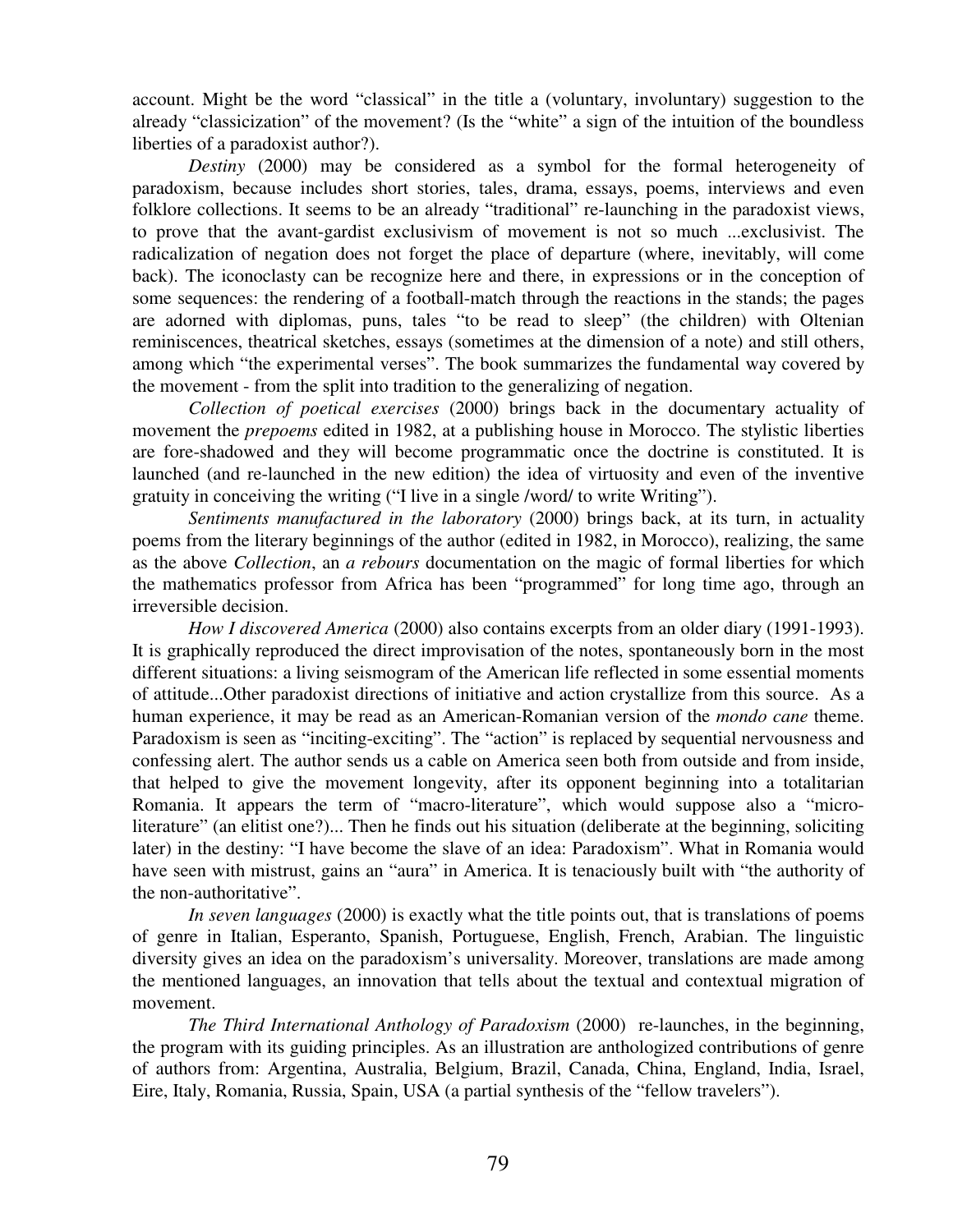As it can be noticed, the 2000 jubilee year was very fruitful for the movement, realizing through the efforts of its mentor a kind of a mirror-balance of what will become the paradoxist dowry for the new century. The very idea of a illustrative summarize lied at the base of making up the third paradoxist international anthology. In truth, the theme of content and the geography presented by authors, provide its illustrative and representative statute. Firstly about the authors: their number is 100, disseminated geographically from Australia to Ukraine, passing, of course, through Romania, but the greatest share having the American writers. The grouping of the majority of them is not an immediate effect of the necessities of anthologation, many of them proving also other editorial initiatives in the genre, whence it can be seen that the movement has many faithful and enthusiast people. Emphasizing their originality would be a parallel action (of course, not the "parallel action" from Musil's book) in face with the very postulate of *sans rivages* originality, principially required. More suitable would be to name the species of this originality, especially that no commentary could replace a direct knowledge of this kind of texts. Here they are: dedications to "those who no longer exist", lettrist progressions, texts "in the mirror", musicalized sentimental dilatation (a virtuoso: Dan Danila), essaystic repressing of the movement (starting just from the *Bible*), extrapolated theorems, folklore of the running to and fro fellows, absurd legislative proposals, remade maxims and, finally, all kind of spatial, geometrical or *graffiti* arrangements, inventively concentrated on page, lettrisms semantically played, circulars, schemes and definitions, graphical administrative automatism, liberties on the computer, zodiacal schemes, linguistic exhibitions ( Mirela Roznoveanu) etc. The temptation is to lie the paradoxist ludic training, its inventive verve, within frames well-defined through the title of Anonymous association of assurance for glory (a play in a semi-act).

Paradoxism points out a new world literary order.

 The smarandachian plays are short, energetic and pass from absurd situations to a strict reconsideration of the traditional means of giving. The absurd shows an alarming imbecility and the power's aggression against individual security. The author is ceaselessly concerned with the aggressive role of lie, that is of the false ideals insidiously manipulated. For instance, a policeman is very watchful searching for the one who committed an "ideological crime", that is the ascension to "spiritual heights". A "play" without actors, scenery and dialogue consists in the reaction of the audience to recorded vocal stimuli, with the "stage-manager's indication" that "the interior of a phenomenon assumes, through paradoxical extension, its exterior. In other words: it belongs to him also what it doesn't belong to him". Another "play" is exclusively onomatopoeic.

 Extreme changes take place in versification: the already showed scale of *the paradoxist distichs*, quatrains of the same genre, *vagrant verses* (like the suburban ones); the logic and the dual (sic!) distichs intersect the versification with the formal impossible (*pars pro toto* - the paradoxist "part" for the paradoxical ontological "whole"). The endlessness through definition and the destruction of idols, clichés, false formulas assume also the authenticity of the argotic literature (more authentic than "literature"). The authenticity of these writings absolve the licenses of frivolity, if we understand their intention. The intellectual cordiality of the leader of movement is equally boundless. He is the first responsive to this language which may let ones indifferently or may upset others. The authenticity of these texts being, naturally, of a paradoxist structure, the author sometimes drapes himself in the posture of "collector" ("popular poems, songs and expressions from Romania and Basarabia"), displaying them as some documents of the movement founded on the popular soul. I found, screwed up in a sequence, an epigram worthy of Pastorel: "Mister Graur takes pain / To teach us Romanian. / We should trust him if he had / The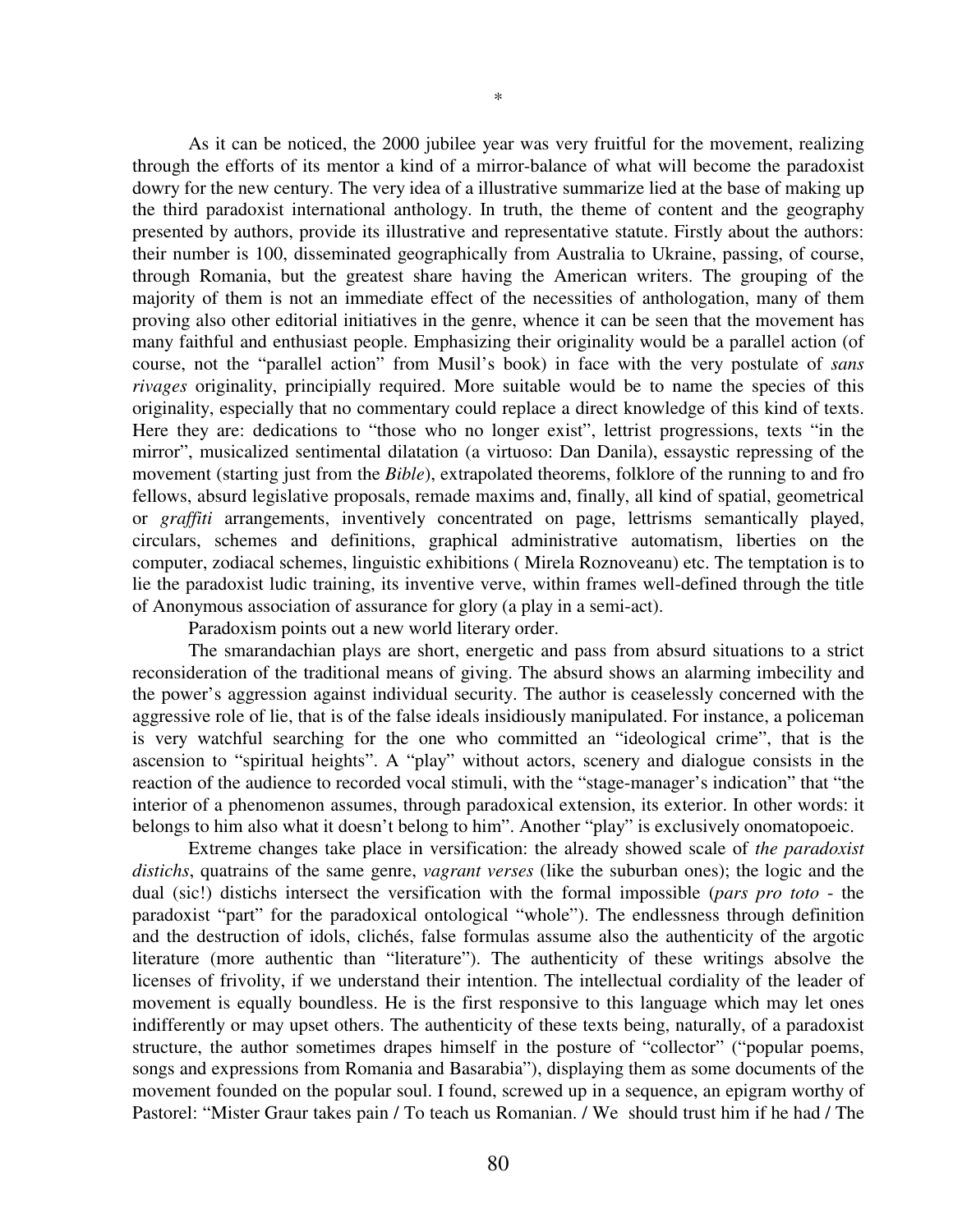bit, he, unfortunately, lacks". We also find the cheerfulness from some publicly occult texts of Creanga.

 But the most unexpected - as much "unexpected" could something be into these frames recent initiative of the mentor of movement is the passing of the iconoclasty in a pictorial key. A bulky album of painting he was edited in country (2000), having the introducing emblem of "ultra-modernism" as coming in the artistic succession of the long debated postmodernism. Unsuited to the traditional ...tradition, the paradoxist non-artist gives free scope to the imaginative free will of his own non-conformist tradition.

 As a non-verbal art the paradoxist painting does not astound, like the vehemence of writing, the abolition of the existing frames of communication. The coming out of the syntactic logic and, then, even out of the word were capable to illustrate a new, extra-verbal convention of "communication". The overthrow was wholly and unanimous. In the plastic image, the ultranovelty cannot abolish all the known means of representation - lines, colors, forms, emptiness and fullness, rhythmicities - because then the one will come to the blank page, to the already consecrated empty frame of the "paradoxiste literature". Then, the ultra-modernism of here cannot be but a little attenuated. Something has to be taken over, that may be deduced that it is something related to painting. I cannot imagine how the title alone, as is the case of paradoxist poetry, could suggest that we are now in the field of the plastic arts. The author himself was forced to use some elements of recognizing. How far can get the irreverent overthrow in painting? A few methods and attitudes can be noticed: non-figurativism, the drawing of abstract painting near naive art, futurist juxtaposition of art on computer, between pop-art and the one of the infantile mannerism, design with casual lines. So, it is let free space for any "seen" improvisation and the absolute liberty of the seen improvisation might be the paradoxist mark of painting.

 Otherwise the author declares himself incapable to represent after the tradition of the subjective picturing of images. In exchange, he imagines the subjectivity as an observed mechanics, a combinatory free technique. Being a "seen" act, the paradoxist painting is fundamentally heterogeneous and improvised, deprived of emotional premeditation. It is elaborated in the moment of execution and does not follow a model or a presentiment of coherence. It is an objective, abstract and formal presence of a visual "disorganizing" of an area. What should be "artistic" (in the classic sense of term) here? Deliberately, nothing; involuntarily (but not just completely) - the projection of disorganizing in an aesthetic valued space. How look these in the mentioned work? - naive landscapes gnawed by their own imperfection, high, emptied spaces as if watched through the microscope, strong and strange contrasts, chromatic luxuriance in contradictory geometry, imperfect balancing and, then, an uncertain infinitesimal brownian movement, vague laboratory instruments, disillusioned oases of tale, the flowers are Xrayed their hidden structures, the "submarine" images see also aerian profusion, the Indian totems are dis-bewitched; decomposition through constuctivist juxtapositions and collages; the "geometrisms" amalgamate small but firm spaces and introduce the simple colored line; arithmetic, in palimpsest, is canceled, by color, with a ludic exposing duration (aesthetic experimented mathematics) - as a message of prevailing soul coexistence (also in the writtenpainted variant); emphasizing of the support (paper) through color; a few mechanical connections disassemble, through the joy of the genuine play, "serious" themes; until the graphologic incontinence caprice specific to children's dexterity; the doubling of sense in some designs finds ingenuous solutions in departing (having in memory the picassian cubism); the design on the computer exercises a well elaborated deconstructivism; "super-photo" obtains effects from redimensionings. A Freudian reflex sometimes guides him to poetical images of space - through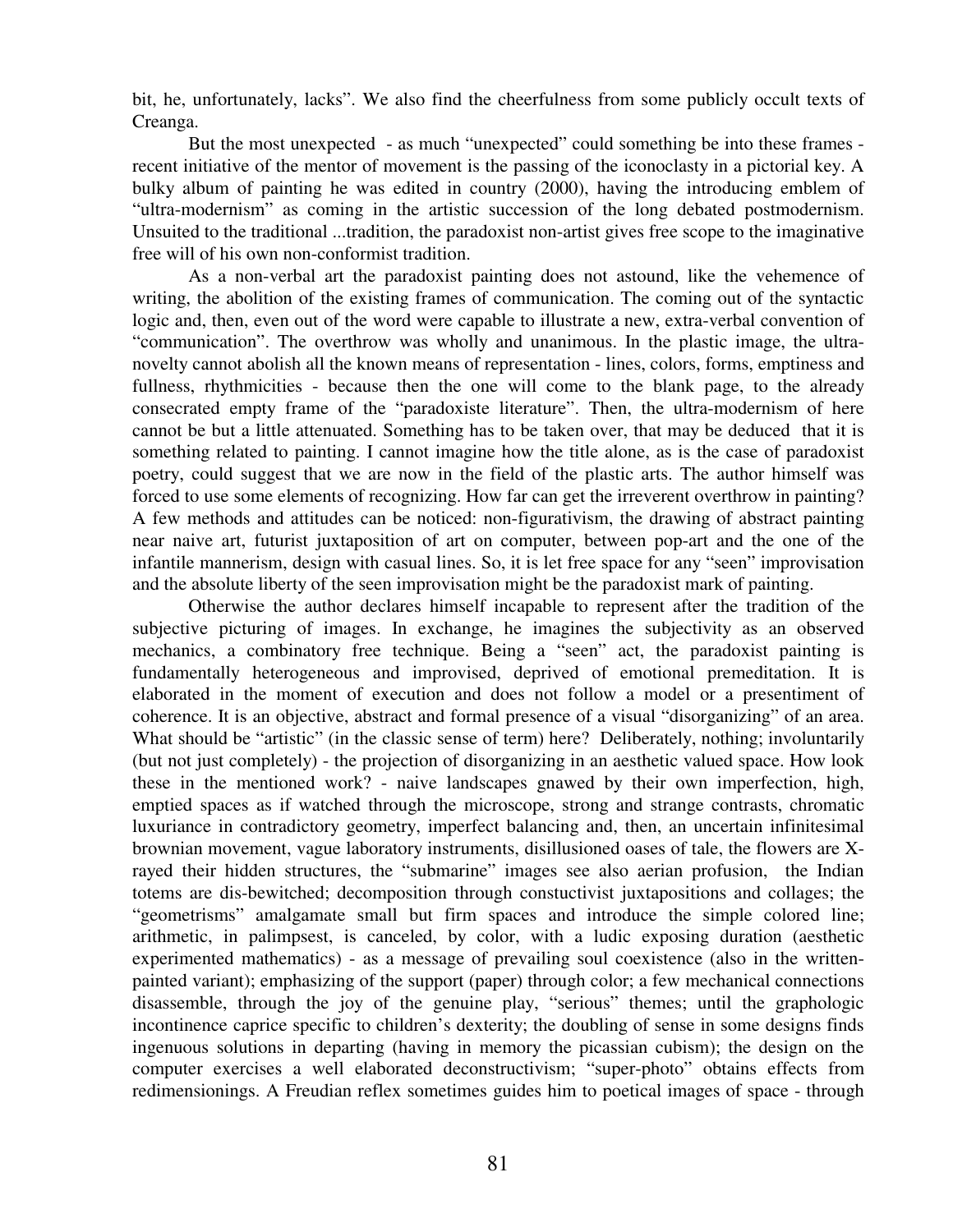delicate colors enchained in elevation, through little glitters cut out of everyday life, through unifying the background in chromatic graces. Even paradoxists, we are still men!

 The developing of paradoxism through insistences and dilatation has taken place experimentally in genres: in fables, parodies, epigrams, epitaphs, puns, mathematics and painting. On the other hand, the followers of paradoxism take over and move into the frame of the leader's initiatives, whose manifestations of genre have also a programmatic intention. He gives the first example of algorithm of creation, embezzling of sense, parodies of clichés, producing of contradictions. The formal inventiveness, the organizatoric dynamics and the active receptivity of the adherents maintain the paradoxist show in actuality.

 The wish of the initiator of the movement to explain himself is normal, because the proclaimed novelty gives rise to natural suspicions. It explains himself in documentary confession texts, interviews, explanations in press, at symposiums an conferences. As a remark, in 1995 the conference at the New Mexico University on the difference between paradoxism and the other avant-gardes (previously he had undertaken a tour at universities and literary associations in Brasilia, with the same purpose). Then it is not at all accidental that for his anthologies he receives collaborations from a so large geographical area.

\*

 In 1995 Florentin Smarandache is granted the prize of the Academy of Letters and Arts in Perigord (France) and is co-opted as a member of Poetic and Artistic Association of district Haut Comitat, after before he had received the adherent card at the Center of Poetic Researches and Studies in Bordeaux. He is a member of the Writers and Artists International Association, led by a versed in the paradoxist phenomenon, Teresinka Pereira, from Brazil, - but also of the Cultural League "Oltenia" in Craiova. He is co-opted as a member by many artistic associations and different academic forums, whose stringing would give a long list and a geography with many points. Although, as an illustration and to not minimize with ingratitude the rewards of recognition, I mention Francophone Academy (Paris), International Poets Academy (India), World Poetry Research Institute (Chorea), IBC Advisory Council (England), Academy of American Poets (New York); or, after his own declaration, he is a founding-member of "Rebel Academy".

 He is named in many catalogues of records which are periodically issued in the United States and England: Small Press Record of Books in Print, Who's Who in the World, American Biographical Institute, New Hope International Review, Dictionary of International Biography, Publications of the Modern Language Association of America, Forthcoming books, Ulrich's International Periodicals Directory, Writer's digest books, International Poetry, Books in Print, Poetry Society America News, Journal des Poets, Writer's Digest Books etc.

 He is co-opted in the International College of the Avant-garde Review *Poesie* in India; from Italy he receives the great prize "Goccia di Luna"; is selected in the poetical anthology *L'Humour* (Paris); is a honorary member in International Biographical Center (England); is granted the diplomas of the Society "Les amies de la Poesie" (France) and of Cultural Center of Felgueiras (Portugal). Receives letters from all over the world and conscientiously answers to all. Paradoxism is quoted in international media beside the large effect of the literary-insurgent posterity named by Tristan Tzara: *Neo-Dada* and beside the scientific paradoxes in *ON Rugina's System of Thought* ("modern logic" of the unstable equilibriums); is mentioned in many anthologies, encyclopedias and biographies which appeared in different country.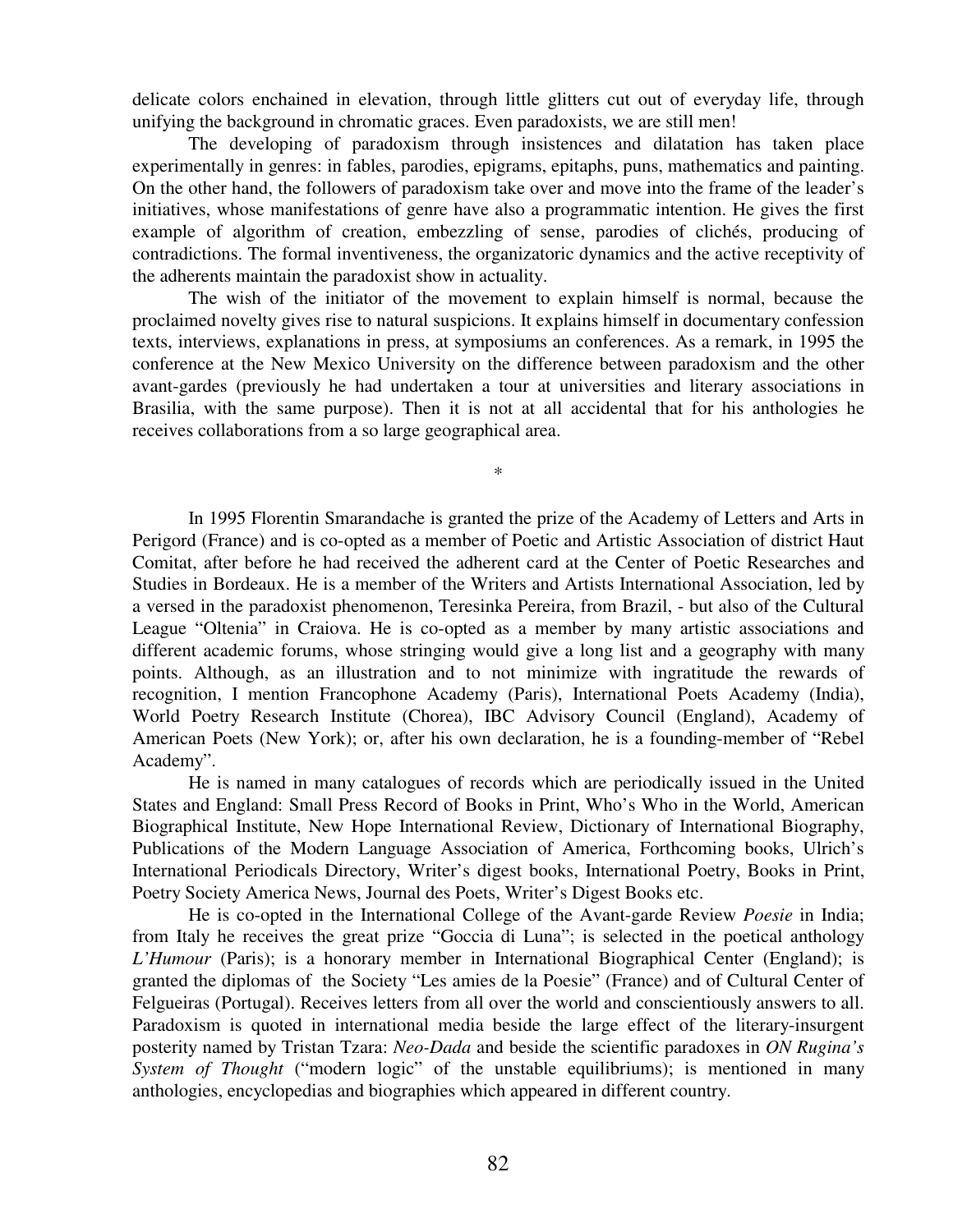In 1995, Larry Seagull publishes, in *Humanistic Mathematics Network* (USA), *Poem in arithmetic space*, on the base of Smarandache sequence of numbers, together with the display of the "paradoxist numbers" of Smaradache type.

 In Romania appears the book *Puzzle Humour Paradoxism* (2000) by Gheorghe Niculescu, built on the principle of the inevitability of paradoxical regime in human communication. The author emphasizes the seriousness of the intentional play and proves deftness in unorthodox genres: punctuation signs poem, letters merging and prolonging, minimized maxims, fables and enigmistic. Out of his inventivity the humour is born.

 Many Romanians writers and publicists have pronounced their opinions in this period (1995-2000) on paradoxism: Mihail I. Vlad, Virgil Dumitrescu, Ada Carstoiu, Nina Josu and Al. Bartos (Chisinau), Daniela Pisoiu, Marian Barbu, Anatol Ciocanu, Ov. Ghidirmic, Emilian Mirea, Dumitru Crudu, Ion Cocora, Ilie Traian, Florin Vasiliu, Mircea Brenciu, Geo Vasile, Al. Florin Tene, Dumitru Augustin Doman, george Coanda, Cezar Ivanescu, Evelina Oprea, Ion-Radu Zagreanu, Daniel Deleanu, Ion Soare, Dan Topa, Mihaly Bencze; and, among the Romanians from abroad: Dumitru Ichim (Canada), Dan Romascanu (Denmark), Titu Popescu (Germany), Radu Enescu (Spain), Al. Mirodan (Israel), Constantin Craciun (Australia), Theodor Damian (SUA), C. Corduneanu (SUA), George Bajenaru (SUA).

 Ada Carstoiu, an expert of the phenomenon, summarizes in a concentrated formula: "The logic / illogic of the sayings of S. emphasizes an accumulation phenomenon of desperate, disparate, separate, marked, repeated, added, printed, irritated, annagrammate, swelled, breathed, respected, dissolved, saved, helped, adjusted, miniaturized, prefabricated, enciphered, disciphered, associated, disjointed, fascinating, wondering, intersected, overloaded, deflated, agitated, interpreted, interpolated, annoying but well-reading, informed and pedantic, piquant, striking, scared, accelerated, undisciplinate, used, poured, amplified, retarded, undressed, overthrown, animated, inciting, idolatriesed, unwired, unstopped, performing, crucified, retarded, veiled, judged or adjudged syntagms". A genuine paradoxist definition!

 A recent monographist of the movement - Ion Soare - puts the justified question on the smarandacheian school of non-literature's survival chances and, eventually, longevity. "But paradoxism? - asks him. It would be natural that this movement should live as along as paradoxes and contradictions would exist in society, in human thinking and in its sonorous (and / or spoken) cover - the language. That is a long time, then the internal contradictions of objects, phenomena, ideas, communication systems etc. will last, practically, for ever, even though in a permanent changing and becoming".

 From all these it results that the name of the professor of mathematics from University of New Mexico spontaneously evokes a genuine encyclopedia of the intellectual displays; The amplitude of his concerns consists in the sum of his keen intuitions. In mathematics, the specialists recognize and study Smarandache notions - functions, sequences, constants, paradoxes - in the same time included in the great world encyclopedias. He has generalized the *fuzzy* laws into the *neutrosophic logic*, called also *Smarandache logic*, in *Dictionary of Computing* by Denis Howe (England). The same, he has proposed the generalizing of classical probabilities, as well as the indefinite one, to the *neutrosophic probability*, defining it as a tridimensional vector whose elements are real subcrowds. While this chapter is written, at New Mexico is prepared the first *International Conference on Neutrosophy*, time when the restless Smarandache is discussed and disputed, but the rumor about him is spreading all over the world and he is set up, little by little, a statue. What he desired so ardently, he has to support stoically now!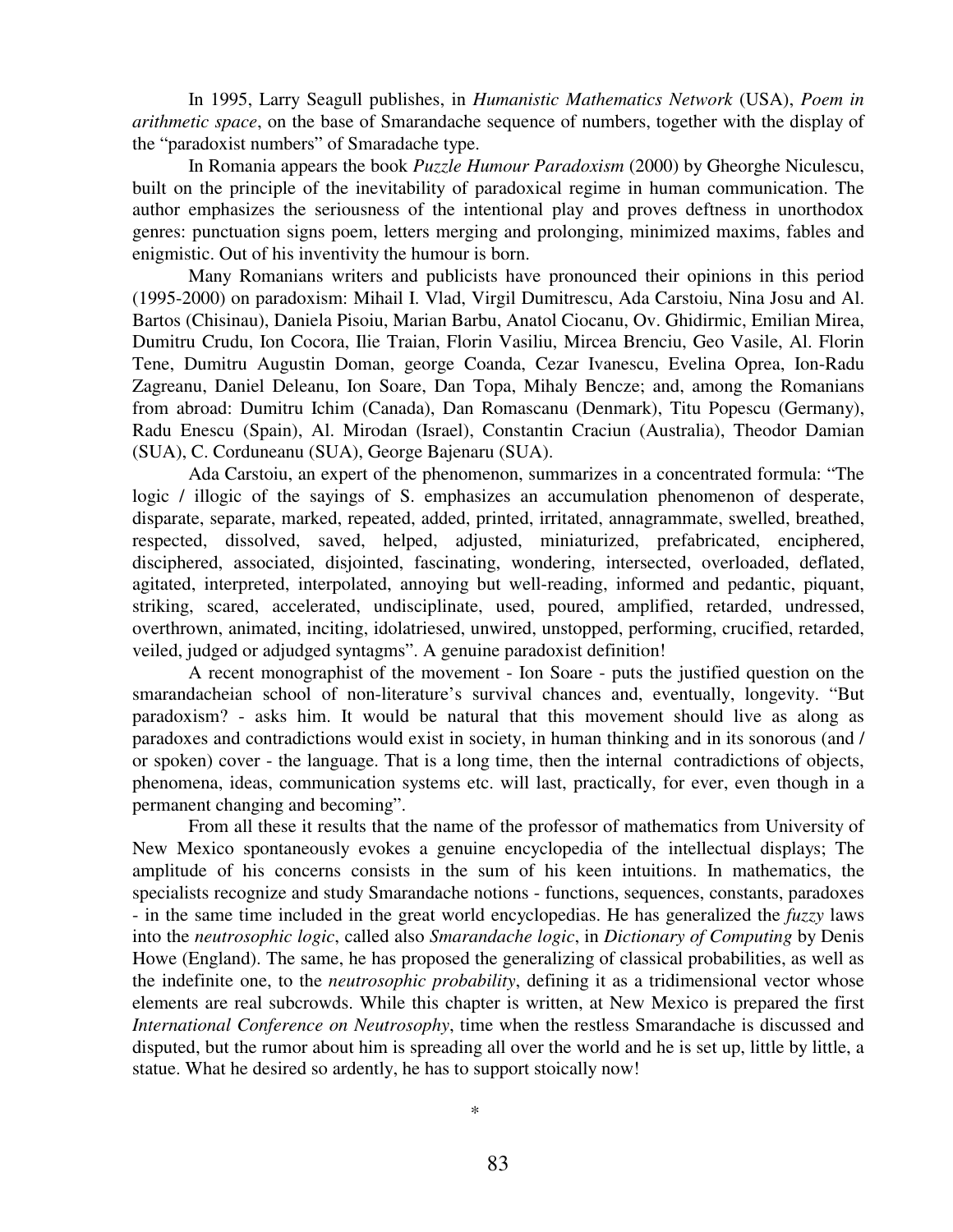...And the paradoxist offensive goes on fighting on all fronts with a prodigality of intelligent munitions. The initiator of the movement shocks again his readers and sympathizers, astounds once again the mistrustful ones, publishing an autonomous volume containing dedications written by authors on books sent to him (Dedications, 2000). Being aware of the unusual deed, the author worries again his lectors: this is an *anti-book* (here is a new term in the formularistic of movement!), which , in fact, does not concern the readers: it is dedicated to *myself*. As it appears through other books, this book is also named *meta-book*; this enterprise could be suspected of auctorial self-pride. But, if paradoxism were not be also self-pride, would it be paradoxism in the whole?

 The writer takes care that re-launches the critic echo of his movement (only a part of it, of course, its amplitude couldn't be seized exhaustively), in an anthology of interpretative texts: *The hermeneutic of paradoxism*. The selection - it belongs to him - cannot be discussed, but, anyway, every anthologized author expresses interesting opinions on paradoxism. It is obvious, also from here, that it has been built a real literature of criticism concerning paradoxism, and the sequel of the enterprise (it is mentioned that it is only the first volume) cannot but to fix the level of reference to the smarandacheian manifesto crystallized in a movement. It has to be noticed here the attitude of the editor (the same Florentin Smarandache) regarding the way of constituting the anthology - which is rigorously conceived, after the subject requirements of explanation: through selection, the introducing of every author, the prefacing of the texts with significant excerpts, the addition of bibliographic explanations. Paradoxism's Odyssey is marked out by the Iliad of its struggling with the critique. What we can find out is that, when it looks in the mirror, paradoxism examined itself with the seriousness of an expert in physiognomy. In fact, it is another paradoxist attitude, this concomitance of denying the negation and its taking seriously into account. We are warned that the second volume of *Hermeneutic of Paradoxism* will include references of critique in foreign languages.

 In order to emphasize their spirit let's scour together briefly a few critical opinions come from Romanian fellows:

 "the vitality and verve overwhelm him, certify his existence as a divine datum" (Marian Barbu);

 "I think that you are cited as a literary school chief and studied by students in the first university course in the world" (Florin Vasiliu);

"this *terrible enfant* of the postmodernist literature" (G. Bajenaru);

"a prodigious *ars combinatoria*" (Cezar Ivanescu);

 "paradoxism is just a reaction to postmodernism and means the release of all the conventions of literature" (Ov. Ghidirmic);

 "the generous paths that he has opened - in the domain of the grotesque, of the caricature of verbal automatism and of the parodying of the language used in the time of totalitarian epoch" (Ion Rotaru);

 "an illustrious master of paradox and negation, that became a world-wide celebrity due to his unique artistic gift" (Serban Papacostea);

 "I agree with almost all the axioms of paradoxism, moreover, some are my daily principles" (Sabin Tabarca);

 "in the natural evolution of every literature, periodically, always appears, as a necessary link, a more striking throb of denying, an avant-garde" (Slavco Almajan);

"Florentin Smarandache is a real institution" (Vasile Barbu);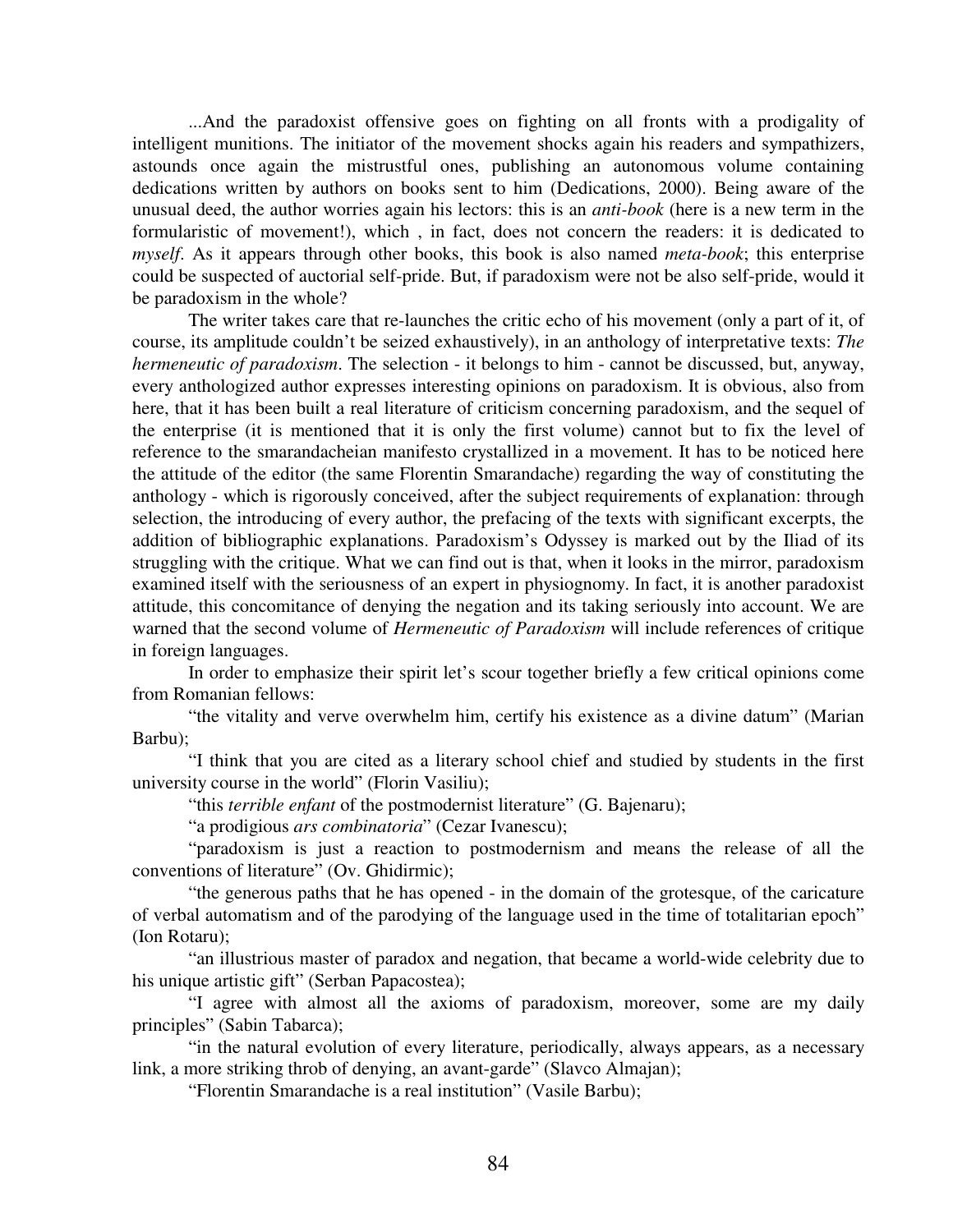"increasing of the artistic personality, its placing on ampler and deeper coordinates" (Constantin Cublesan);

"a new breath and a rebel spirit, full of charm" (Gabriela Melinescu);

 "F.S. accomplishes a terrible lexical autoflagelation of the real, in order to identify both himself and what distinguishes the life from the totalitarian nightmare" (Geo Vasile);

 "I see him quoted with a quasi-religious respect in specialized reviews from England, Switzerland, USA" (Ion Adam);

 "the hope to drive *paradoxism* until *paroxysm*, in the most positive sense of the word" (Radu Enescu);

 "the playwright comes to a kind of essence of the theater through a paradox: he renounces to the pronounced word and keep only the actor's gesture" (Dan Tarchila);

 "it could be possible that the Romanians... give the world another great playwright, after Ionescu" (Doru Motoc);

 "In the intimate laboratory of his creation, formed of algorithms, computers and glossaries, the writer-mathematician has canceled the frontiers of some domains which seemed incompatible, founding a new science/ art of creating, called PARADOXISM" (Ion Soare); etc.

 Paradoxism politicizes itself through the firm exploitation of some grotesque circumstances: the inverse theorizing of the abnormal as humanism; the totalitarianism as a specificity of the aberration, the non-identity of the "new man" free all life of the thinking effort, the paradoxist virtuosity of successive/ alternative languages in the crepuscular period of humanity; the disclose of the plays in acts, as some "despair acts"; the silent pantomime as political lampoon in movement, the delirious polemic projection of the language being at a highest level of liberty, the large use of improbable probabilities; the interchanging between the life's and art's scenes, the researching of the seen and unseen semantic stratification of words, the disclose of the repression and outpression patterns, experimental linguistic with a boundless sigh of the luxuriance of the content senses and examples. Everyone may, of course, add something what is not paradoxical at all.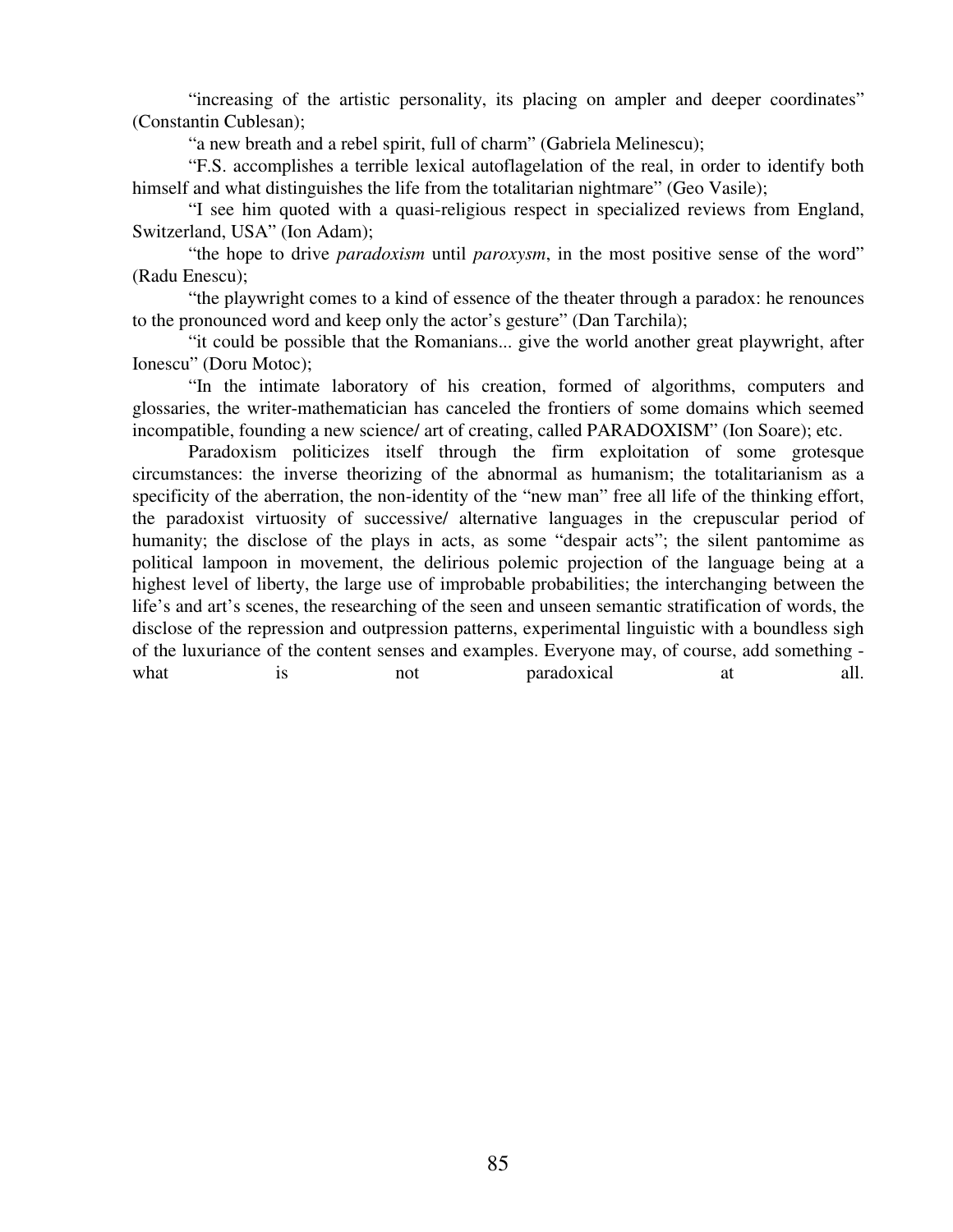# **FLORENTIN SMARANDACHE - Literary bibliography -**

A. Books written in Romanian:

1. *Formulas for spirit*, poems, **Litera**, Bucharest, 1981; translated in French by Chantal Signoret: "Formules pour l'esprit", **Express**, Fes-Morocco, 1983; translated in Italian by Helle Busaca (Firenze, Italia):"Formule per lo spirito", 1994;

2. *Collection of poetical exercices*, poems, **El Kitab**, Fes - Morocco, 1982; second edition, **Aius**, Craiova, 56p., 2000;

3. *Sentiments manufacured in laboratory*, poems, **El Kitab**, Fes - Morocco, 1982; second edition, **Aius**, 2000, 132p; translated in French by Traian Nica, "Sentiments fabrique en laboratoire, **Ed. Artistiques**, Fes - Morocco, 1984;

4. *Internal composition laws. Poems with... problems!*, **El. Kitab**, Fes - Morocco, 1982; republished under the title *I am against myself*, with a preface by Gheorghe Tomozei, **Macarie**, Targoviste, 1994; republished in a bilingv edition Exist impotriva mea/ I am against myself, translated in English by the author;

5. *America, the paradise of devil/ emigrant journal,* postface by Constantin M. Popa, **Aius**, Craiova, four editions: 1992 (summer and autumn), 1994, 1999;

6. *Metahistory/ theatrical trilogy: New Man Building, An Upside Down World, The Animals Country*, **Doris**, postface by Dan Tarchila, 1993; translated in English by the author and published in A Writer's Choice, USA; http:/ members.spree.com/writer/htm3/newman.htm, 1998;

7. *Nonnovel*, **Aius**, Craiova, 1993; introductions by Alexandru Cioranescu and Constantin M. Popa;

8. *Clopotul tacerii/ Silence's Bell/ La cloche du silence*, trilinguist volume of 80 haiku poems, with an introducing study by Florin Vasiliu: *Florentin Smarandache a poet with the dot under i's*, English and French translations by Rodica Stefanescu and Stefan Benea, **Haiku**, Bucuresti, 1993, Italian and Esperanto translations by Amerigo Iannacone, Ceppagna, Italia, *La Campana del Silenzio / La Kloso de l'Silento*, 1995;

9. *Fled.../concentration camp journal* (1st vol.), with a preface by Ion Rotaru, and postface by Gheorghe Stroe, **Tempus**, Bucuresti, 1994;

10. *Intamplari cu Pacala*, plays for chlidren, **Tempus**, Bucuresti, 1994; English translation by the author, *Trickster's Famous Deeds*, **Abaddaba**, Oradea, 56p, 2000;

11. *Emigrant la infinit / American poems*, with prefaces by Cezar Ivanescu and M. I. Vlad, **Macarie**, Targoviste, 1996; second edition, bilinguistic: *Emigrant towards infinity* (English / Romanian, translated in English by the author), **Aius**, Craiova, 1997;

12. *Through Tunnels of Words*, one line poems, English translation by the author, with a preface by Ovidiu Ghidirmic, **Haiku**, Bucuresti, 1997;

13. *Defective Writings*, a preface by Ion Rotaru, **Aius**, Craiova, 1997;

14. *Escaped... / concentration camp journal* (2nd volume), **Aius**, Craiova, 1998;

15. *Paradoxist Distichs*, a preface by the author, postfece by Dan Topa, **Dorul**, Aarborg, Denmark, 1998; Serbian - Croat translation and an presentation of the author by Ioan Baba, *Paradoksisticki Dvostihovi*, a postface by Bogdanka Petrovic, **Lumina**, Novi Sad, Jugoslavia, 2000;

16. *Affinities* / Translations from the universale lyric, poems translated in Romanian from English, French, Spanish, Portuguese, Italian, **Dorul**, Aarborg, Denmark, 1998;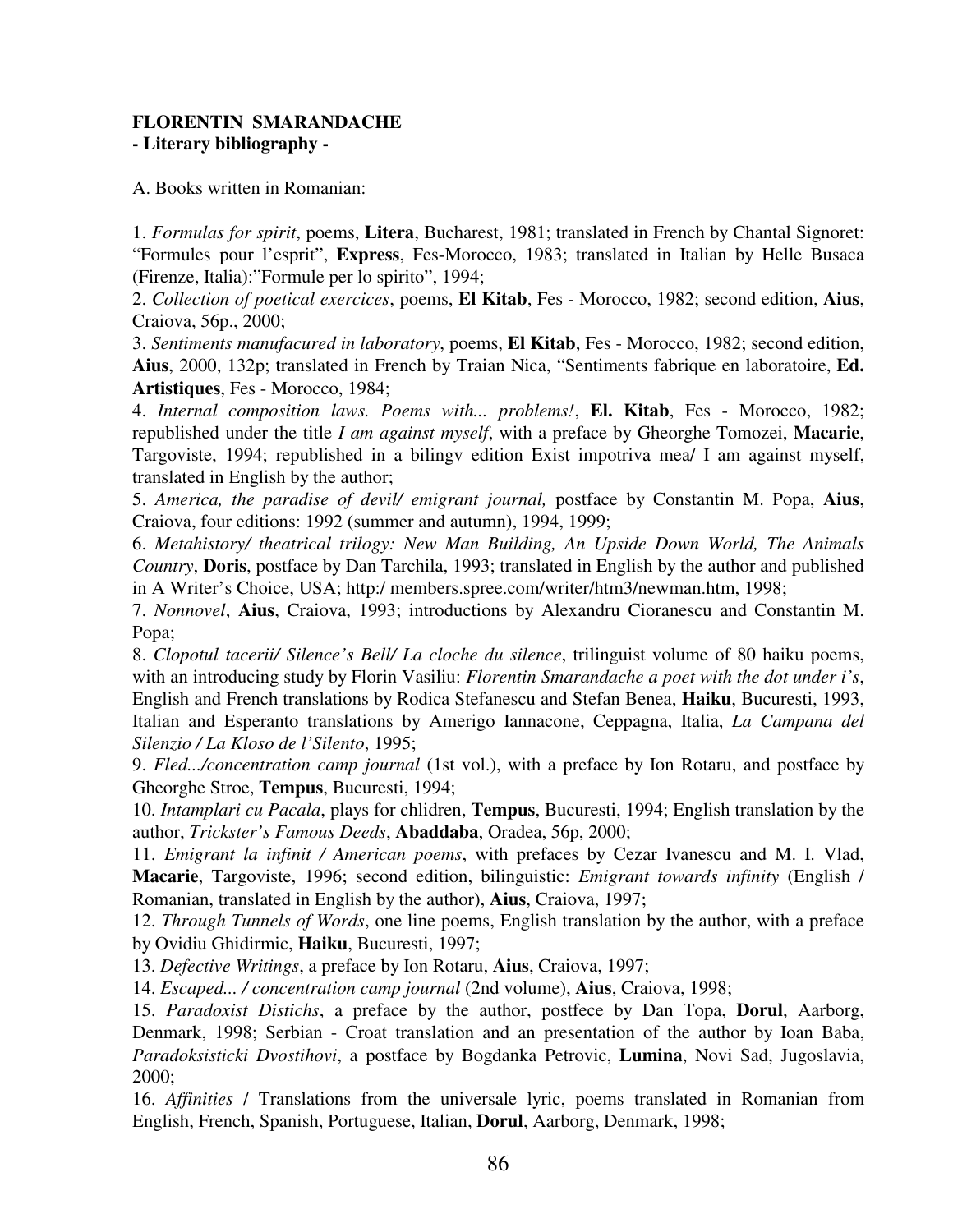17. *Teacher in Africa* / *Moroccan Journal*, **Chisinau University**, Chisinau, 1999;

18. *Ask me that I ask you,* interviews, **Macarie**, Targoviste, 1999;

19. *How I discovered America* / *journal excerpts,* 2nd volume, **Abaddaba, Oradea**, 158p, 2000;

20. *Time for joking / fables, parodies, epigrams, quatrenes, distichs*, **Abaddaba**, Oradea, 99p, 2000, (co-author Gh. Niculescu);

21. *Destiny/ short stories, children tales, short theater, essays, poems, lyrical collages*, **Aius**, craiova, 248p, 2000;

22. *Trough white and classical late groins,* **Abaddaba**, Oradea, 98p., 2000 (co-author Gh. Niculescu);

23. *Suburb songs,* Abaddaba, **Oradea**, 2000;

24. *Great Enigmas'Parade,* puzzle, **Abaddaba**, Oradea, 80p., 2000 (with Gh. Niculescu);

B. Books written in French:

25. *Le sens du non-sens*, non-poemes, **Ed. Artistique**, Fes, Morocco, 1983 and 1984;

26. *Anti-chambres et Anti-poésies, ou Bizarreries*, El Kitab, Fes, Morocco, 1984, anti-poems, 2nd edition: *Antichambres / Antipoésies / Bizarreries*, **Inter-nor***é***al,** Caen, France, 1989; partly translated in Portuguese by Teresinka Pereira and entitled: *Fanatico*, International Writers and Artists Association, **Moorhead State University**, MN, USA, 1989;

27. *LE PARDOXISME: un nouveau mouvement littéraire*, Bergerac, France, 1992;

28. *Sans moit que deviendrait la Poésie?!,* **Les Editions De La Tombee Enr.**, Berthierville, Quebec, Canada, 1993;

29*. Leitmotive / discours, prose, poèmes,* **Aius**, Craiova, 64p., 2000.

C. Books written in English:

30. *NonPoems*, **Xiquan Publishing House**, Phoenix - Chicago, 1990&1991;

31. *Dark snow*, **Erhus University Press**, Phoenix - Chicago, 1992;

32. *Circles of Light*, **Erhus University Press**, Phoenix-Chicago, 1992;

33. *Outer-Art (experimentation in paintings, drawings, drafts, computer design, collages, photos, paradoxist album of paintings and experimental drawings*, **Abaddaba**, Oradea, 133p, 2000;

D. Books in other languages:

34. *In seven languages*, author's poems translated by others in Italian, Esperanto, Spanish, Portuguese, French, English, Arabian, **Aius**, Craiova, 124p., 2000;

35. *Inventario del general malo*, **Moorhead State University**, USA, Spanish translation by Teresinka Pereira.

E. Editor of anthologies:

36. *Second International Anthology on Paradoxism*, poems, prose, theater, essays, letters in a few languages from 100 of paradoxist writers on the globe, **Abaddaba**, Oradea, 2000;

37. *Third International Anthology on Paradoxism*, paradoxist, tautologic, dual distichs in more languages, from over 40 poets on the globe, **Abaddaba**, Oradea, 2000;

38. *Dedications*, surprize-book, consisting in copies of the pages with holograph dedications received by Smarandache from writers and researchers on the globe, **Abaddaba**, Oradea, 2000.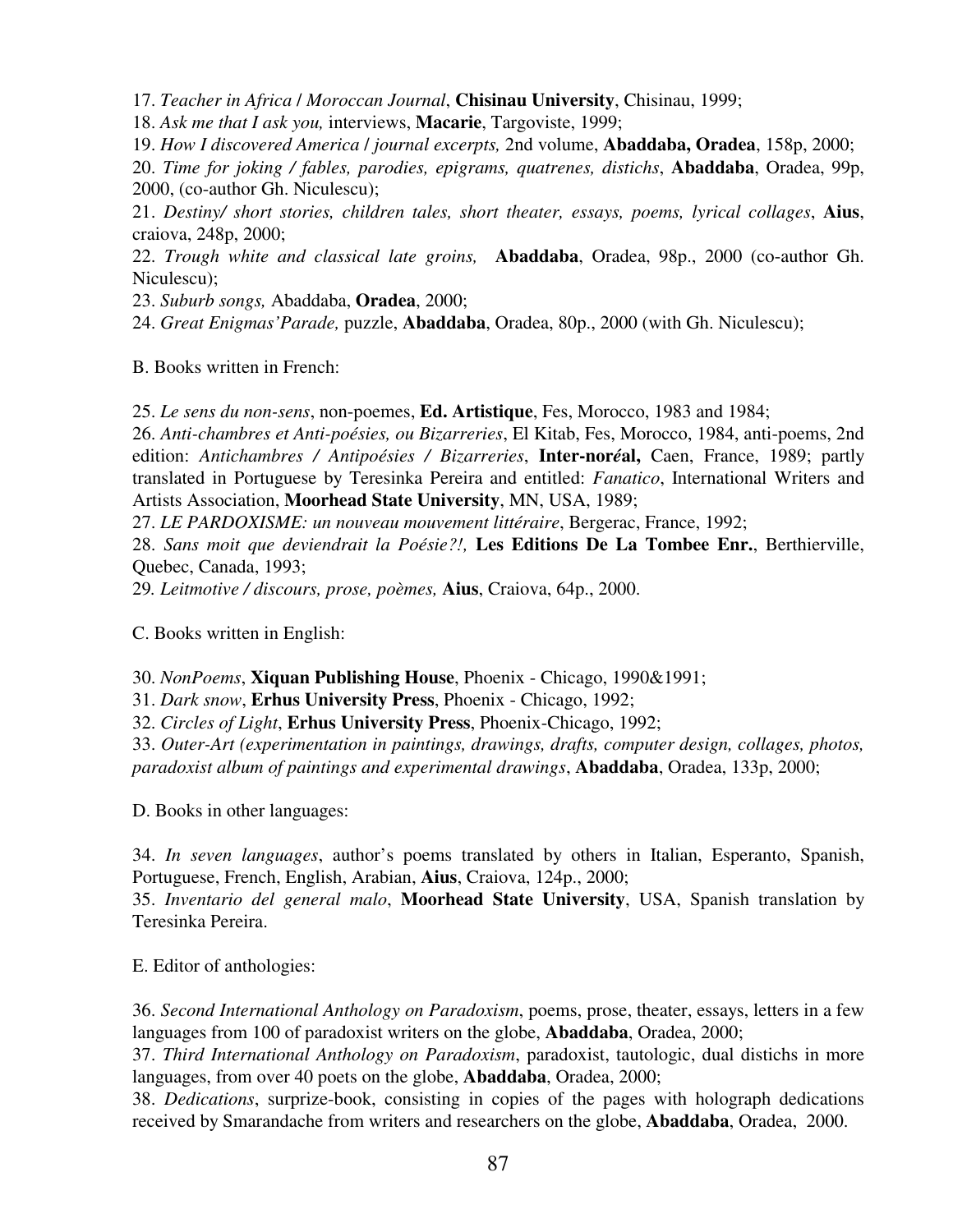39. *The Smarandache Hermeneutics*, including chronicles, reviews, notes, articles on Smarandache paradoxist and non-paradoxist work, **Abaddaba**, Oradea, 1st volume, 2000; He has collaborated to over 100 of literary magazines and 43 of anthologies all over the world.

F. Plays set in stage:

1. *Out in the Left Side*, **Cactus Theater Company**, Phoenix, Arizona, USA, October 1990.

2. *The She-Trickster and the She-Bear*, **Buzesti Brothers High School**, director C. M. Popa, Craiova, December 17, 1992;

3. *Love's Affairs*, lyrical play, House of Culture from Targoviste, director Dan Topa, **Universitary Theater Thalia**, June 3, 1994;

4. *The animals country*, silent play!, it was granted the Jury Special Prize at the International Student Theater , Casablanca, Morocco, September 1-21, 1995, staged for three times by **Thepis Theater** (director Diogene V. Bihoi); also staged at Karlsruhe, september, 29, 1995; then staged by Student Theater of Timisoara, October 1995 (ia a tour through Morocco, germany and Romania);

5. *Pacala, the Bear and the Dragon*, **Dramatic Theater I.D.Sarbu**, director Dumitru Velea; staged at Tg. Jiu and Petrosani, September 1997;

6. *Emigrant towards Infinity*, graduation exam for the 1st year students at theater from **Octav Enigarescu Arts School**, Targoviste, professor Dan Topa, July 10, 1997.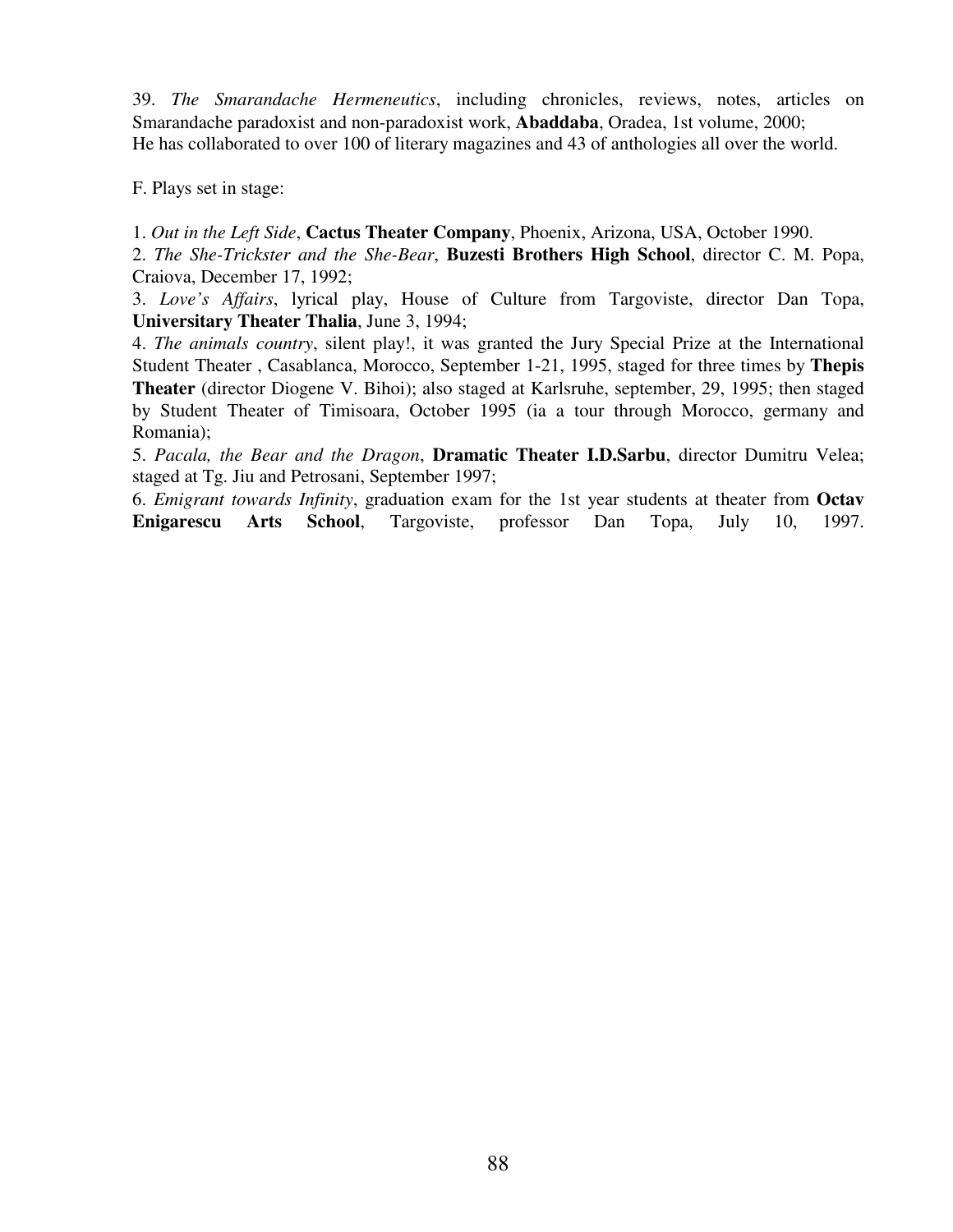### **PARADOXISTE REFERENCES**

IN VOLUMES (in the order of publication):

 Popa, Constantin M., *The Paradoxist Literary Movement*, Xiquan Publishing House, Phoenix, 1992, 56p.

 Lvenard, J.M., Skemer A., Rotaru I., *Anthology of the Paradoxist Literary Movement*, Ophyr Univ. Press, Los Angeles, !993, 172p.

 Vasiliu, Florin, *Paradoxism's main roots*, Xiquan Publishing House, Phoenix, USA, 1994, 64p., pp. 3-7.

 Soare, Ion, *A writer of the paradoxes: Florentin Smarandache*, Almarom, Rm. Valcea, 1994, 113p.

 Barbu, Marian, *Aspects of the contemporary Romanian novel*, 2nd vol., Scrisul Romanesc, Craiova, 1995; chapter *Paradoxism - a new side of postmodernism* / NonNovel (1993) by Florentin Smarandache, pp215-232; and in Tracks of the permanence of contemporary novel (in place of preface), pp. VII-VIII.

 Le, Charles, *The most paradoxist mathematician of the world*, History of Science Press, Los Angeles, 1995, 54p.

 Popescu, Titu, *The Aesthetics of Paradoxism*, Tempus, Bucuresti, 1995, 144p. (1st edition).

 Grindea, Dan & Co., *Romanians in the Occidental Science and Culture*, @nd edition, Enciclopedy, Romanian-American Academy of Sciences and Arts, Arlington, Texas, 1996; the paragraph Florentin Smarandache, pp368-69.

 Balaj, Veronica, Vlad, Mihail, *Conversations with Florentin Smarandache*, Helicon, Timisoara, 1997.

Soare, Ion, *Paradoxism and Postmodernism*, Ramnicu-Valcea, Adrianso. 2000, 92p.

IN PERIODICAL MAGAZINES:

Raïss, Khalil, *Ecrivez vos paradoxes!*, in "L'Opinion", Rabat, Maroc, Mars 2, 1984, p.6.

 Popa, Dumitru Radu, *The originality of a new poet*, in "Romania's Tribune", Bucuresti, Mai 1, 1984, no.267, p.2.

 Bargache, Abderrahim, *Le sens du non-sens*, in "Sindbad", Casablanca, Morocco, April 1984, no.31, p.40.

Faviette, Francoise, *Compte-rendu*, in "Vingt Cinq", Herstal, Belgium, 1984.

 Iordache, Mircea, *Anti-Poems*, in "Rebus", Bucuresti, july 15, 1985, year 29, no.14 (674), p.19.

 Thevoz, Jaqueline, *Antichambres, Antipoesies, Bizarreries*, in "L'Esquirou", Bordeaux, France, Mai-July 1989, no.5, pp115-116.

 Delperier, Annie, *La liberte d'ecrire*, in "La toisson d'or", Bergerac, France, 1989, no.12, pp26-27.

 Le Roy, Claude, *Avant-Propos*, preface at the author's volume *Antichambres/ Antipoesies/ Bizarreries*, Inter-Noreal, Caen, France, 1989, p.3.

 Costescu, Dan , *Talking with readers*, in "The Free World", Rego Park, USA, February 11, 1989, 1st year, no.16.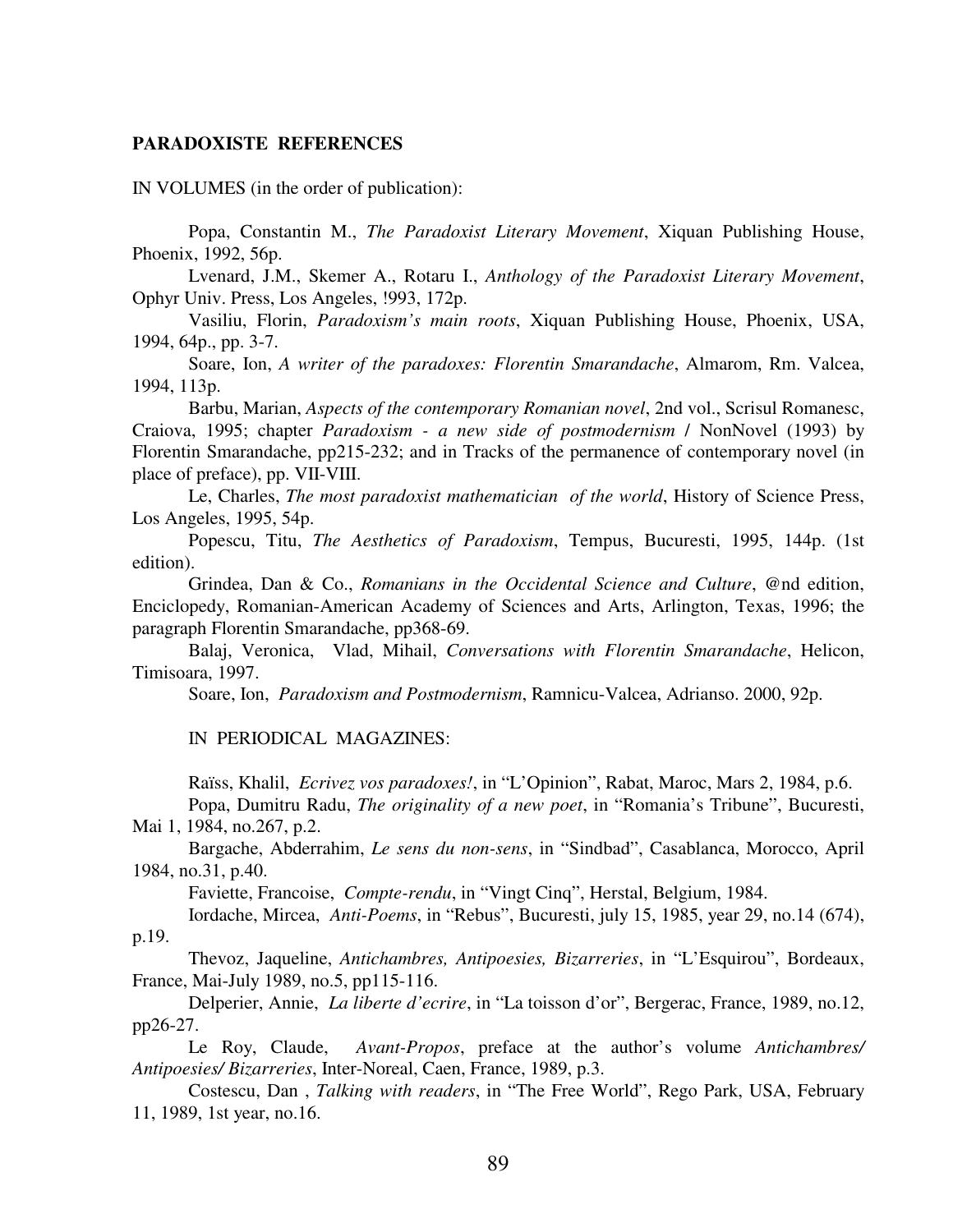Costescu, Dan, *Autograph*, in "The Free World", Rego Park, USA, Mai 6. 1989, 1st year, no.31, p.23.

Floda, Liviu, *Review*, in "Micro-Magazine", 1st edition, NewYork, Mai 1989, p.29.

 Thiry-Thiteux, Maguy, *'Antichambres-Antipoesies-Bizarreries'* in "Le Chalut", Liege, Belgium, October, november, December 1989, no.126,127,128, p.XIII.

 Sagitaire, Jean, *Ne le 10 decembre...*, in "Artistiquement Votres", Liancourt, France, 1990, no.1.

 Levenard, Jean-Michel, *Le Laboratoire Central: Florentin Smarandache,* in "Florilege", Dijon, 1990, no.58, pp.35-38.

 Courget, Paul, *Grapho-Poemes*, in "Annales de l'Academie des Lettres et des Arts du Perigord", Bordeaux, France, July - September 1990, no.71, p.40.

 Popa, Constantin M., *The Paradoxist movement*, postface at author's volume *"NonPoems"*, Xiquan , Phoenix, Chicago, 1990, 1991, 1993, 4th cover.

 Gautier, Herve, *Dans ce numero...*, in "La Feuille Volante", Echire, France, Mai 1990, no.42.

Le Roy, Claude, *Nonpoemes*, in "Noreal", Caen, September 1991, no.83, p.28.

 Courget, Paul, *Nonpoemes*, in "Annales de l'Academie des Lettres et des Arts du Perigord", Bordeaux, France, October-December 1991, pp.41-42.

 Editor, *'Paradoxist Literary Movement'*, in "Small review", Paradise, CA, November 1991, 23rd volume, no.11, p.8.

 Bearse, Richard, *Smarandache, Florentin*, in "Perceptions", The Write Technique, Newyork, 1991, 1st. vol., p.117.

 Pereira, Teresinka, *"Le mouvement Litteraire Paradoxiste"*, postface at the author's volume "*Le Paradoxisme*: Un nouveau mouvement litteraire", Bergerac, 1992, 4th cover.

 Miu, Florea, *It blows the wind from Arizona*, in "The Freedom's Word", Craiova, Mai 19, 1992.

 Lungu, Alexandru, *Nothing new under the letters or From where dye the hare*, in "Argo", Bonn, Germany, 1992, no.6.

 Tatomirescu, Ion Pachia, "Constantin M. Popa: *The Paradoxist Literary Movement*, in "The Banatean Revival", Timisoara, July 9, 1992, 717, p.5.

Delperier, Annie, *Nonpoems*, in "La toisson d'or", Bergerac, summer 1992, no.25, pp.26-

## 27.

 Grampound, Martin, *Nonpoems,* in "Hope International Review", Hyde, England, 1992, 16th. vol., no.1, p.10.

Castleman, Dave, *Nonpoems*, in "Dusty Dog Reviews", Gallup, NM 1992, no. 6-7.

Skemer, Arnold, *Nonpoems*, in "ZXY", Bayside, NY, 1992, no.4, pp.3-4.

 Levenard, Jean-Michel, *L'Avis litteraire,* de Florentin Smarandache in "Florilege", Dijon, France, June 1992, no.67, p.2-4.

 Moisa, Mircea, *The paradoxist literary movement*, in "The Freedom's Word", Craiova, 1992, no.710.

 Srinivas, Krishna , *Florentin Smarandache,* in "World Poetry Anthology", Madras, India, 1992, p.39.

 Gautier, Herve, *Le Paradoxisme...*, in "La Feuille Volante", Echire, France, september 1992, p.125.

 Van Melle, Paul, *Florentin Smarandache veut lancer un mouvement...*, in "Inedit", La hulpe, Belgium, September 1992, no.64, p.18.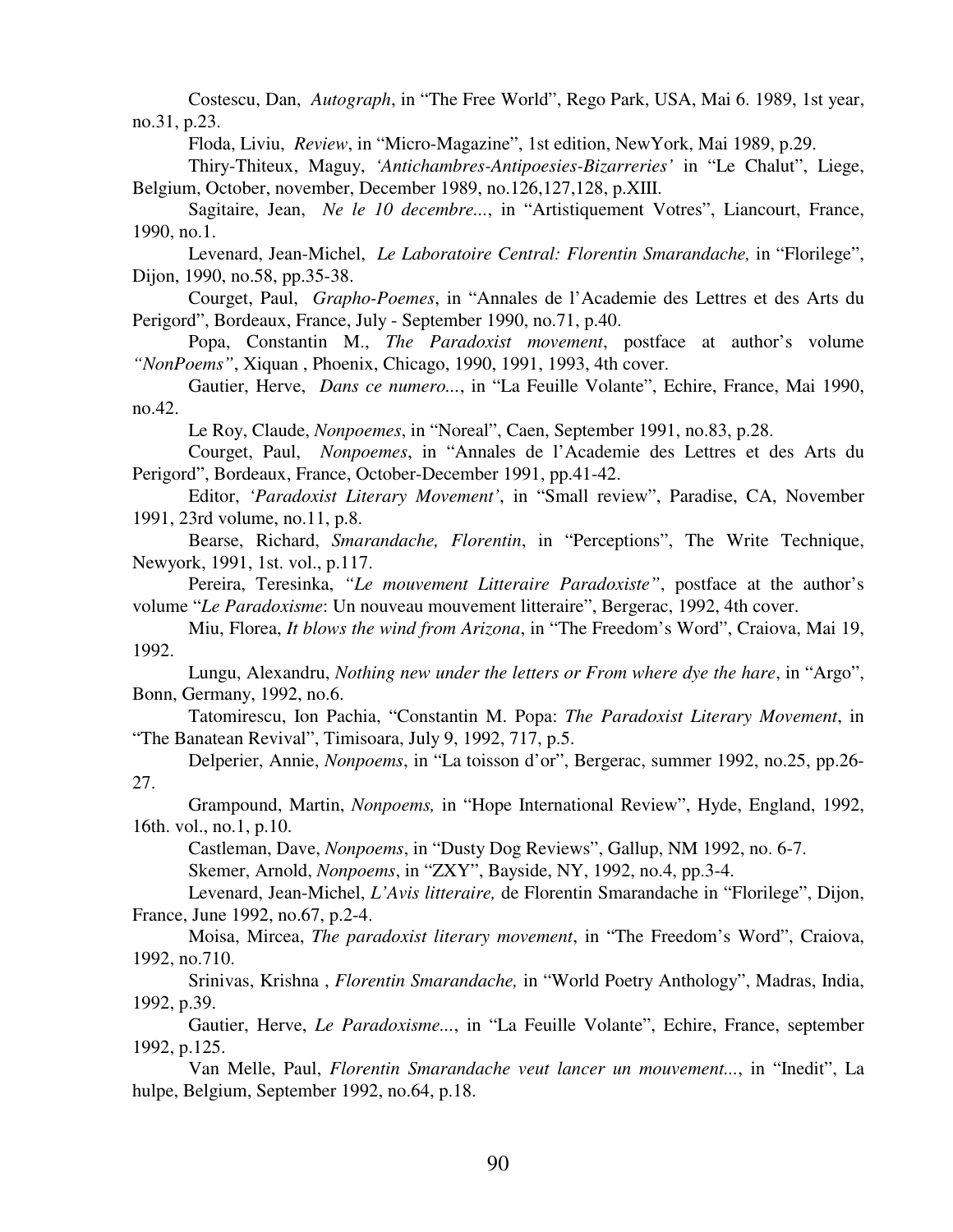Kilodney, Crad, *Florentin Smarandache*, in "The Second Charnel Nouse Anthology of Bad Poetry", Charnel House, Toronto, Canada, 1992, p.38.

 Girolame, Alfonso Di, *Forse...*, in "Antologia di Poeti Contemporanei", Napoli, Italia, 1992.

 Selmi, Mohamed, *Le Paradoxisme...*, in "Fraternite Universelle", El Menzah, Tunis, december 25, 1992.

 Popa, Constantin M., *A letter of Al. Cioranescu*, in "Ramuri", Craiova, January-February 1993, no.1-2, p.5.

 Miu, Florea, *"For children and ...wisemen"*, in "The Freedom's Word", Craiova, January 28, 1993.

 Selmi, Mohamed, *Ligue FU/ Florentin Smarandache*, in "Fratenite Universelle", Tunis, May, July 1993.

 Dragu, Doina, *Nonpoems - Indefinite Symbols*, in "The Freedom's Word", Craiova, 1993, no.820.

 Bugeja, Michael, Martin, Christina, Bloss, J. Lynne, *Xiquan Publishing House: The Paradoxist Movement Journal*, in "Poets Market", Writer's Digest Books, Cincinnati, OH, 1993.

 Editor, *Anthology of the Paradoxist Literary Movement*, in "Portique", Puymeras, France, no.12, p.37.

 Editor, Florentin Smarandache , *"Blue Jacket"*, Yusuke Keida, Niigata-Ken, Japan, no. 26-27, 1993, p.136.

 Editor, *the Paradoxist Movement*, in "The International directory of Little Magazines and Small Presses", Paradise, CA, 1991, 1993.

Miu, Florea, *Meridians*, in "The Freedom's Word", Craiova, no.15, july 4, 1993, p.3.

 Giurgiu, Eugen, *Florentin Smarandache*, in "Litterae", Toronto, canada, Augustseptember 1993.

 Cioranescu, Alexandru, *Dear Florentin Smarandache* , postface at NonNovel, Aius, Craiova, 1993, 4th cover.

 Popa, Constantin M. , *NonNovel is a novel..*., postface at the author's NonNovel, Aius, Craiova, 1993, 4th cover.

 Tarchila, Dan, *The Plays...*, postface at the author's theatrical trilogy - Metahistory, Doris, Bucuresti, 1993, 4th cover.

 Editor, *Americanos falam na Academia Feminina*, in "Estado de Minas", Segunda Secao, Belo Horizonte, Brazil, Iune 8, 1993, p.2.

 Editor, *Visitantes*, in "Estado de Minas", Belo Horizonte, Brazil, June 17, 1993, ano LXVI, no. 18933, p.8.

 Editor, *Palestras*, in "Estado de Minas", Belo Horizonte, Brazil, June 9, 1993, ano LXVI, no. 18926, p.8.

 Editor, *Poesia e tema de palestra em Joinville*, in "A Noticia", Joinville, Santa Caterina, Brazil, June 15, 1993, no. 19080, p.26.

 Editor, *FCJA promove palestra hoje sobre poesia*, in "Correio Cidade", Paraiba, Terca Feira, Brazil, june 15, 1993, p.2.

 Editor, *Entidade cultural faz reuniao mensal no palacio da liberdade*, in "Minas Gerais", Belo Horizonte, Brazil, June 10, 1993, ano CI, no.108, p.1.

Editor, *Dois Toques*, in "Jornal de Santa Caterina", Brazil, June 26, 1993, p.17.

 Delpy, Jaqueline, *Anthology of the Paradoxist Literary Movement*, in "Art et Poesie de Touraine", France, 35th year, no.134, Autumn 1993, p.55.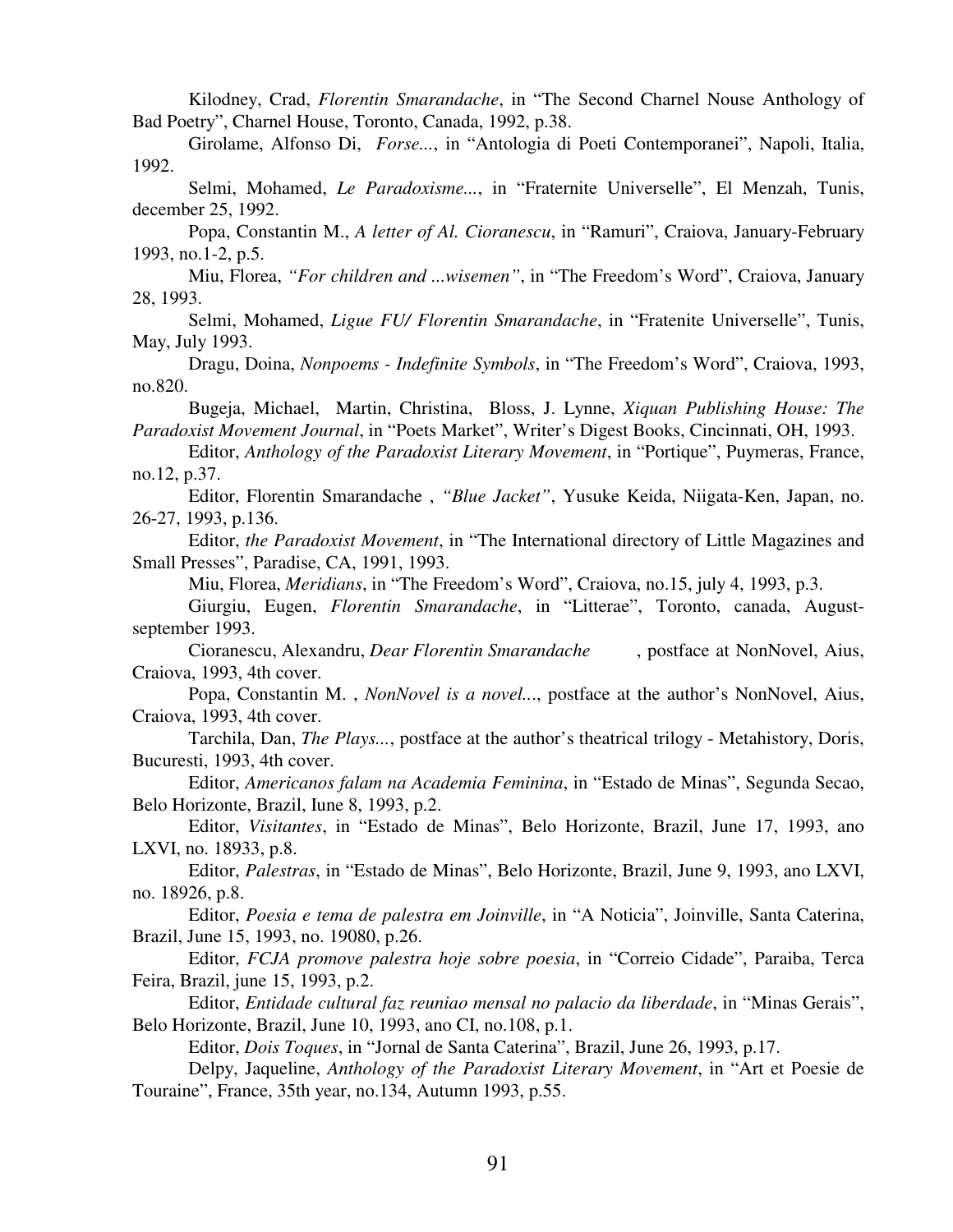Vasiliu, Florin, *The Dragon Fly's Shadow, Romanian anthology of haiku poems*, Haiku, Bucuresti, 1993, the paragraph Florentin Smarandache, pp.150-152.

 Florea, Corneliu, *America, the paradise of devil*, in "Free Journal", Winipeg, Canada, Summer 1993, no.10, 4th cover.

 Druga, Liviu, Constantin M. Popa: *The Paradoxist Literary Movement*, in "New Hope International Review", Hyde, Great Britain, 16th vol.no.6, 1993, p.12.

 Athanazio, Eneas, Autores *Catarinenses / Teresinka*, in "Blumenau em Cadernos", Blumenau, Santa Catarina, Brazil, Tomo XXXIV, July 1993, no.7, p.224.

 Editor, *Poesia International em Joinville*, in "A Ilha", Suplemento Litterario, Joinville (SC), Brazil, September 1993, ano.13, no.46.

 Editor, *Visita de Teresinka*, in "Bazar", Anthologia de Cultura e Consciencia Social, Joao Pessoa, Brazil, ano V, no. 17, September/ October 1993, p.2.

 Editor, *Escritores Internacionais Visitam a Revista*, in "Revista de Divulgacao Cultural", Blumenau, Brazil, ano 16, no.52, Mai- August 1993, pp.2-3.

 Editor, *Publications / Awards*, in "Poetry Society of America News", New York, 42nd volume, autumn 1993, p.47.

 Editor, *Paradoxism*, in "Samvedane", Kaprigudda, Mangalore, India, September 1993, no.24, 3rd cover.

 Srinivas, Krishna, *Florentin Smarandache*, in "World Poetry: 1994", Velacheri, Madras, India.

 Pereira, Teresinka, *The Anti-Poetry of the Paradoxism* in the Dennis Kann, in "Poesie India", Orissa, India, 25th-26th vol, p.33-38.

 Editor, *Florentin Smarandache*, in "Les Astres", Poetical enciclopedy, Grassin, Paris, 1994.

 Variesescu, George Mitin, *Talking with Florentin Smarandache from USA,* in "Mihai Eminescu", Sydney, Australia, 3rd year, no.7, p.17.

Giurgiu, Eugen, *Metahistory*, in "Litterae", Toronto, January, 1994, p.80.

 Bledea, Ion, *A Tangle of Language*, in 'Abracadabra", Salinas, California, USA, October 1993, p.14.

 Vasile, Geo, *The Exorcist from Phoenix*, in "Baricada", Bucuresti, no.26, June 29, 1993, p.24.

 Vasile, Geo, *The Angelic Inquisitor*, in "Baricada", Bucuresti, 4th year, no.42, october 19, 1993, p.25.

 Motoc, Doru, *A Valcean discoveres America*, in "Informatia Zilei", Ramnicu Valcea, 3rd year, no.373, February 22, 1994.

 Marinescu, Mircea, *An Oltenian through Arizona ...*, in "Universul", North Hollywood, California, 9th year, no.199, August 1993, pp.5, 8.

 Rotaru, Ion, *Who is Florentin Smarandache?*, preface at the volume Fled...concentration camp journal, Tempus, Bucuresti, 1994, pp5-12.

 Vasile, Geo, *The apocalyps as a government form*, in "Baricada", Bucuresti, September 14, 1993, no.37, p.24.

Editor, *Florentin Smarandache*, in "Argo", Bonn, Germany, summer 1993, no.7.

 Martin, Victor, *The mathematician and the poet Florentin Smarandache has written to us from USA*, in "Jurnal de Craiova", Mai 17-23, 1993, no.14.

 Craciun, Constantin, *The professor..*., in "Timpul". Melbourne, Australia, November 1993, 2nd year, no.20, p.20.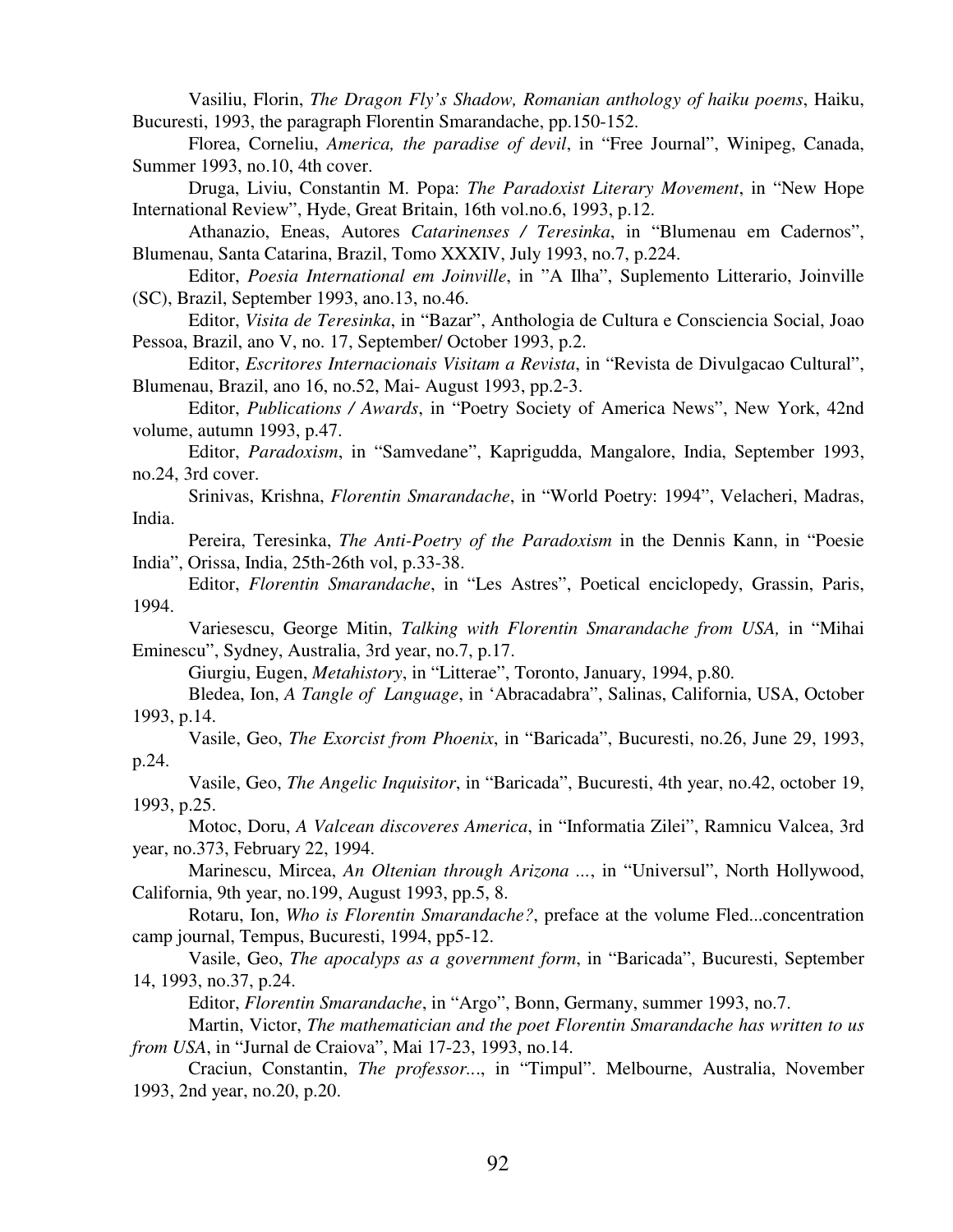Florea Corneliu, *The paradoxist writer...,* in "Jurnal Liber", Winnipeg, Manitoba, Canada, winter 1993, p.35.

 Pereira, Teresinka, Smarandache, *Florentin (IWA)*, in "Directory of International Writers and Artists", Bluffton College, USA, 1994, p.65 and 1996, p.60.

 Verzeanu, Valentin, *Florentin Smarandache*, in "Clipa", Anheim, California, November 12, 1993, no.117, p.42.

 Editor, *Publications / Awards*, in "Poetry Society of America News", New York, 43rd vol, winter 1994, pp.43-44.

 Macarov, T, *Fled...concentration camp diary*, in "Romania Libera", Bucuresti, Mars 11, 1994.

Van Melle, Paul, *A tous les echos,* in "Inedit", La Hulpe, Belgium, April 1994, no.81.

 Le Roy, Claude, *Le monde en poesie: World Poetry 1993*, in "Noreal", Caen, France, February 1994, no.93, p.26.

 Editor, *The Paradoxist Movement*, in "Ulrich's International Periodicals Directory 1993- 1994", New Providence, NJ, USA, R.R. Bowker, 2nd vol, E-L, p.3317; and in 1994-95, 2nd vol, E-L, p.3656; and in 1996, 2nd vol, E-L, p.4009.

 Soare, Ion, *Valcean spiritual values abroad*, in "Riviera Valceana", Ramnicu Valcea, February 1994, 3rd year, no.2, p.3.

 Vasile, Geo, Florin Vasiliu: *The paradox of the semiotic self-destruction*, in "baricada", Bucuresti, Mars 29, 1994, p.25.

 Urucu, Costantin, *Picture with a thinker bent upon the century (detail)*, in "Ramuri", Craiova, Mars-April-May 1994, no.3-4-5.

 Portanova, Eduardo, *Smarandache e seu movimento paradoxal,* in "Journal de Santa Catarina", Brazil, June 12, 1993.

 Stanica, Ion, *Le paradoxisme au festival international de poesie de Bergerac*, interview with Florentin Smarandache, Radio France International, Paris, July 5, 1993.

 Viegas, Gilberto, *Associacao faz contatos com intelectuais*, in "A Noticia", Brazil, June 12, 1993, p.28.

 Tanase, Valeria, *Paradoxism - a reaction against totalitarism* / interview with Florentin Smarandache, the leader of the "Paradoxist Literary Movement", in "Informatia Zilei", Ramnicu Valcea, June 1st, 1994.

 Popescu Titu, *Argo*, in "Observator", Munchen, October 1994 - January 1995, 7th year, no.4.

 Editor, *"Books in Print / 1994-1995"*, R.R. Bowker, New Providence, USA, 1995, p. 6829.

 Mitroiescu,I., *The Smarandache Class of Paradoxes*, in "The Mathematical Gazette", England, 79th.vol, Mars 1995, p.125.

Variesecu, *George "Literary Universe"*, in "Mihai Eminescu", Sidney, April, 1994, p.24.

 Editor, *Publications / Awards*, in "Poetry Society of America News", New York, 46th vol, spring 1995, p.2.

 Pereira, Teresinka, *Smarandache, Florentin (IWA),* "International Poetry", 8th edition, Bluffton, 1995.

 Marineasa, Viorel, *Sibiu: after the jazz, the theater,* in "Realitatea banateana- Paralela 45", Tuesday Supliment, April 11, 1995, no.4.

 Motoc, Doru, *Valcean authors in book-stores*, in "Curierul literar si artistic", Ramnicu Valcea, 1st year, no.2, p.2.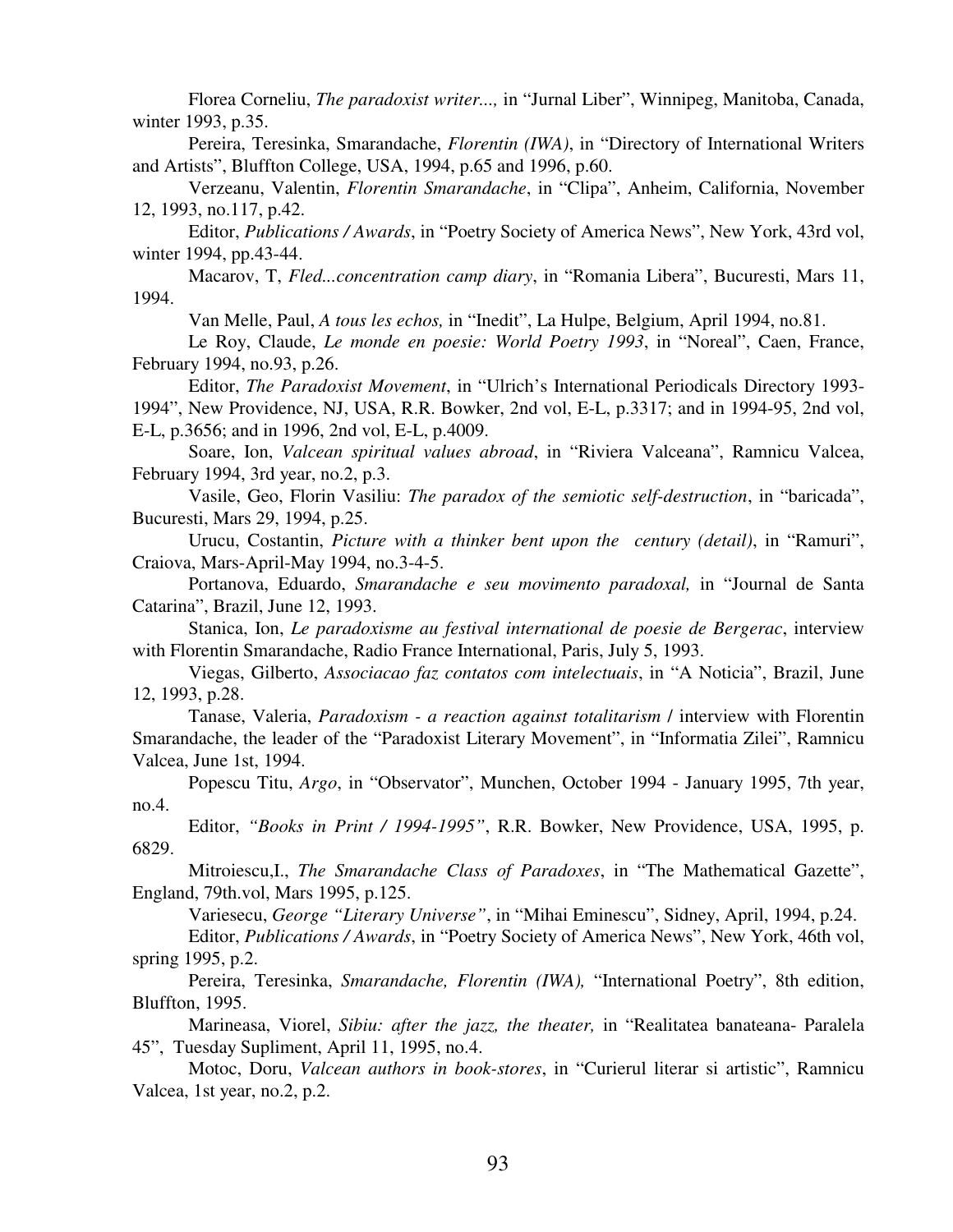Verzeanu, Valentin, *The last moment*, in "Clipa", Anaheim, CA, November 11, 1994, p.58.

 Soare, Ion, *Florentin Smarandache or the temptation of the impossible*, in "Almarom", Ramnicu Valcea, November - December 1994, no.6, p.1,8.

 Editor, *Thespis / Student House of Timisoara*, in "Universul", Holiwood,California, 11th year, July 1995, no.224, p.15.

 Editor, *'The Paradoxist Literary Movement' / Anti-literary Journal*, in "Novel&short story Writer's Market", Writer's Digest Books, Cininnati, USA, 1995 and 1996.

 Grownel, Joanne, *The most Humanistic Mathematician*, in "Humanistic Mathematics Network Journal", Harvey Mudd College, no.12.

 Seagull, Larry, *Poem in Arithmetic Space,* in Humanistic Mathematics Network Journal", Harvey Mudd College, no.12; and in "Abracadabra", Salinas, August 1995, 3rd year, no.34, p.20- 21; and in World Poetry 95, 13th series, editors Kim Joung Woong & Kang Shin-II, U1 Chi Publ. Co., seoul, Corea, 1995, p.288-290.

 Yau, Emily, *Florentin Smarandache*, in "American Poets of the 1990's", east and West Literary Foundation, San Francisco, CA, 1994, p.62.

Lungu, Al., *Prose*, in "Argo", Bonn, summer soltice 1994, no.9.

 Russ, Andrew, *Anthology of the Paradoxist Literary Movement*, in :Taproot Reviews", Lakewood, OH, Summer 1994, no.5, p.27.

 Editor, *An exceptional creator*, in "Adevarul literar si artistic", Bucuresti, November 6, 1994.

 Craciun, Gheorghe, *At the International Festival..*., in "Timpul", Melbourne, November, 1994, 3rd year, no.32, p.2.

 Friedman, R. Seth, *The Paradoxist Literary Movement,* in "Fact Sheet 5", San Francisco, October 1994, no.53, p.44.

 Lungu Al., *Florentin Smarandache: The silence's Bell,* in "Argo", Bonn, winter solstice 1994, no.10.

 Creanga, Marian, *Romanian Spiritual Values Abroad,* in "Amarom", Ramnicu Valcea, July 1994, no.3.

 Craciun, Gheorghe, *Glasgow, Scotland*, in "Timpul", Melbourne, July, 4th year, no.40, p.7.

 Tolea, Irina, *At the International Festival of S.F. Theater, Romania will be presented with "The Country of Animals" by Florentin Smarandache*, in "Jurnalul National", Bucuresti, August 5, 1995.

*The poet Alexandru Lungu talking with Titu Popescu*, in "Steaua", Cluj-Napoca, no.4-5, 1995, p.19-21.

Editor, *SF Theater*, in "Universul", Hollywood, CA, August 1995, 11th year, no.247, p.8.

 Vulturescu, George, *The paradox of our life*, in "Poesis", Satu-Mare, September 1995, no.9, p.17.

 Barbu, Vasile, *Transoceanic gratitude*, in "Tibiscus", Uzdin, Yugoslavia, June-July 1995, 6th years, no.6-7, p.1.

Srinivas, K., *Florentin Smarandache*, in "World Poetry / 1996", Madras, India, p.35.

 Barbulescu, Radu, *Florentin Smarandache: I am against myself!,* in "Observator", Munchen, martie-Decembrie 1995, 8th year, no.2-4, p.72.

 Editor, *A Romanian launchs new theory in mathematics*, in "Jurnalul National", January 22, 1996, no.806.

Barbu, Marian, *Excerpts*, in "Abracadabra", Salinas, Mars, 1996, no.41, p.22.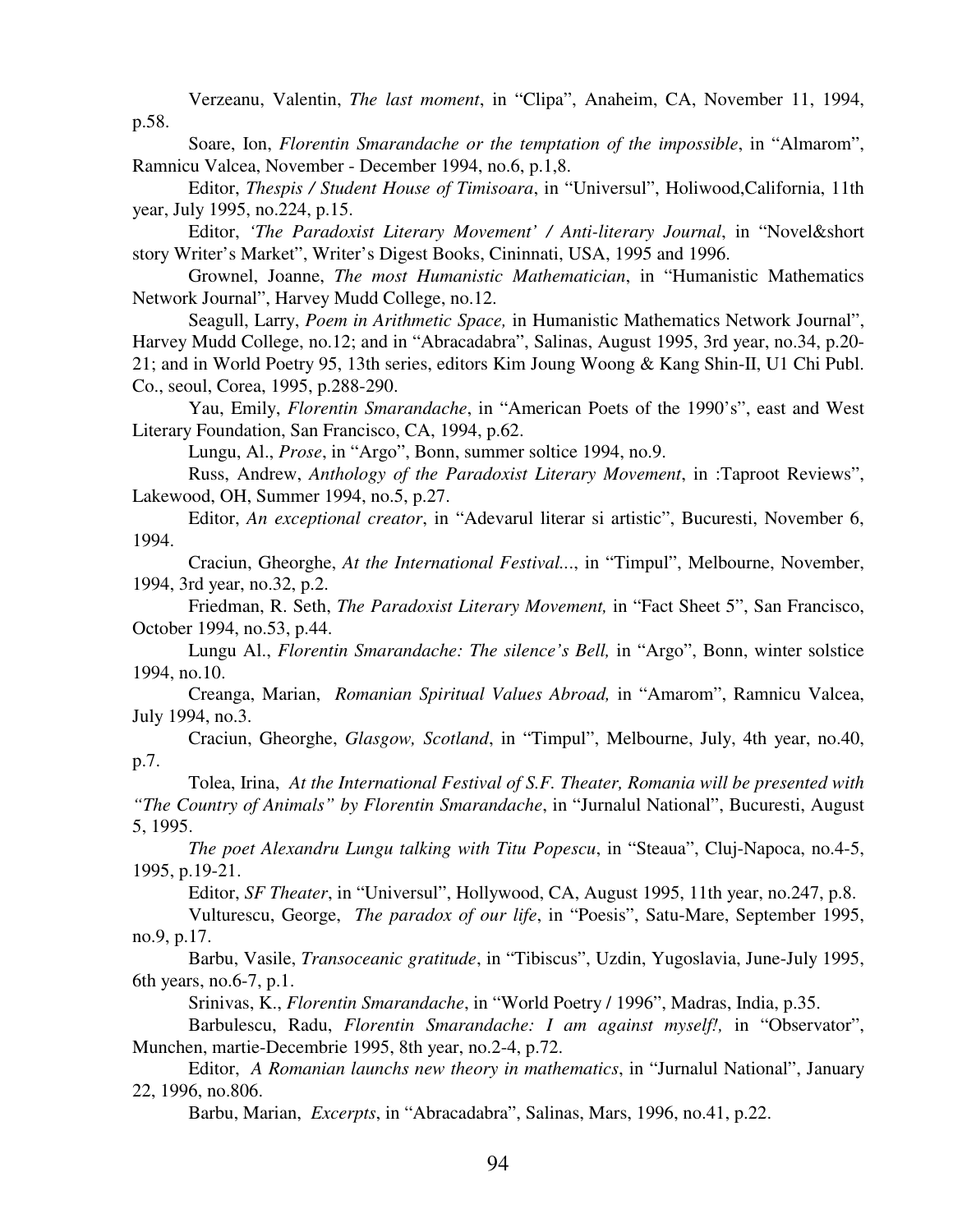Sfarlea, Al., *Critical judgements upon the volume Blue Horizons,* in "Mihai Eminescu:, Sydney, December 1995, 5th year, no.22, p.56.

 Adam, Ioan, *The animals country in a tour to Glasgow and Strasbourg*, in "Vocea Romaniei", Bucuresti, August 23, 1995, 3rd year, no.526, p.8.

 Rotaru, Ion, *Again about Florentin Smarandache...*, in "Vatre", Tg. Mures, no.2, 1996, p.93-94.

 Le, Charles T., *The Smarandache Class of Paradoxes*, in "Henry C, Brunner / An Antology in Memoriam (1855-1896), Editor M. Myers, Bristol Banner Books, Bristol, IN, 1996, p.94.

Devaraj, Ramsamy, *Bio*, in "Parnasus of World Poets", Madras, India, 1994 and 1995.

 Pereira, Teresinka, *Florentin Smarandache e poesia romena contemporanea*, in "Revista de Divulgacao Cultural", Blumenau, Brazil, January-April 1995, no.57, pp.66-69; and in "BsB Letras", Brasilia, Brazil, 06/09/1991, pp.2-3; and in "Monitor Campista", Rio de Janeiro, Brazil, 01/15/1992, 159th year, no. 5,7,9,10,11.

 Corduneanu, Constantin, *Mr. Florentin Smarandache...*, in "Libertas Mathematica", University of Texas, Arlington, 15th vol., 1995, p. 241.

 Tilton, Homer B., *Petrified Knowledge*, in "Math Power", Tucson, AZ, June, 1996, 2nd vol, no.6, p.1.

 Aschbacher, Charles, *Paradoxism's Main Roots*, in "Journal of Recreational Mathematics", USA, 1997.

 Editor, *Smarandache's Paradoxes*, in "Math Power", Tucson, AZ, September 1996, 2nd vol, no.9, pp.1-2.

 Prasad, V.S. Skanda, *Florentin Smarandache*, in "New Global Voice:, Anthology of poetry, Chetana Books, Bangalore, India, 1994.

 Achim, George, *Dark rings*, in "Vagrant through nostalgias", "Ghiozdan", Ramnicu Valcea, 1996, p.42.

Seagull, Larry, *A short biography*, in "Tempus", Bucuresti, July, 1996, 5th year, no.1, p.7.

 Stroe, Gheorghe, *Cronica Tempus* , in "Tempus", Bucuresti, July, 1996, 5th year, no.1, p.8.

 Barbu, Marian, *References and quotations*, in "The colonel from the lake", novel, Scrisul Romanesc, craiova, 1996, p. 19, 91, 92, 223, 340.

 Barbu, Marian, *The aesthetics of paradoxism*, in "Cuvantul Libertatii", Craiova, July 6-7 1996, p.3.

 Adam, Ioan, *The Lost Gold*, in "Vocea Romaniei", Bucuresti, October 4, 1995, 3rd year, no.562, p.4.

Mircea, Emilian, *From Dolj to Arizona*, in "Obiectiv Magazin", Craiova, no.3, 1996, p.6.

 Editor, *References and quotations*, in "MLA International Bibliography", New York, 2nd vol, 1992, p.288, 763, 874.

 Le, Ch. T., Vasiliu, Florin, *Paradoxism's main roots*, in "Zentralblatt fur Mathematik und ihre Grenzgebiete", Berlin, Bad 830, p.17.

 Editor, *Conf. of the Paradoxist Literary Movement*, in "World Meetings Publications", New York, Mac Millan Publ. Co., 1996, section 971 0199.

 Dumitrescu, C., Seleacu, V., *The Smarandache Function*, Erhus Univ. Press, Vail, USA, 1996, p.3.

 Corduneanu, Constantin , *Professor Florentin...*, in "Libertas Mathematica", University of Texas, Arlington, 15th vol, 1996, p.194.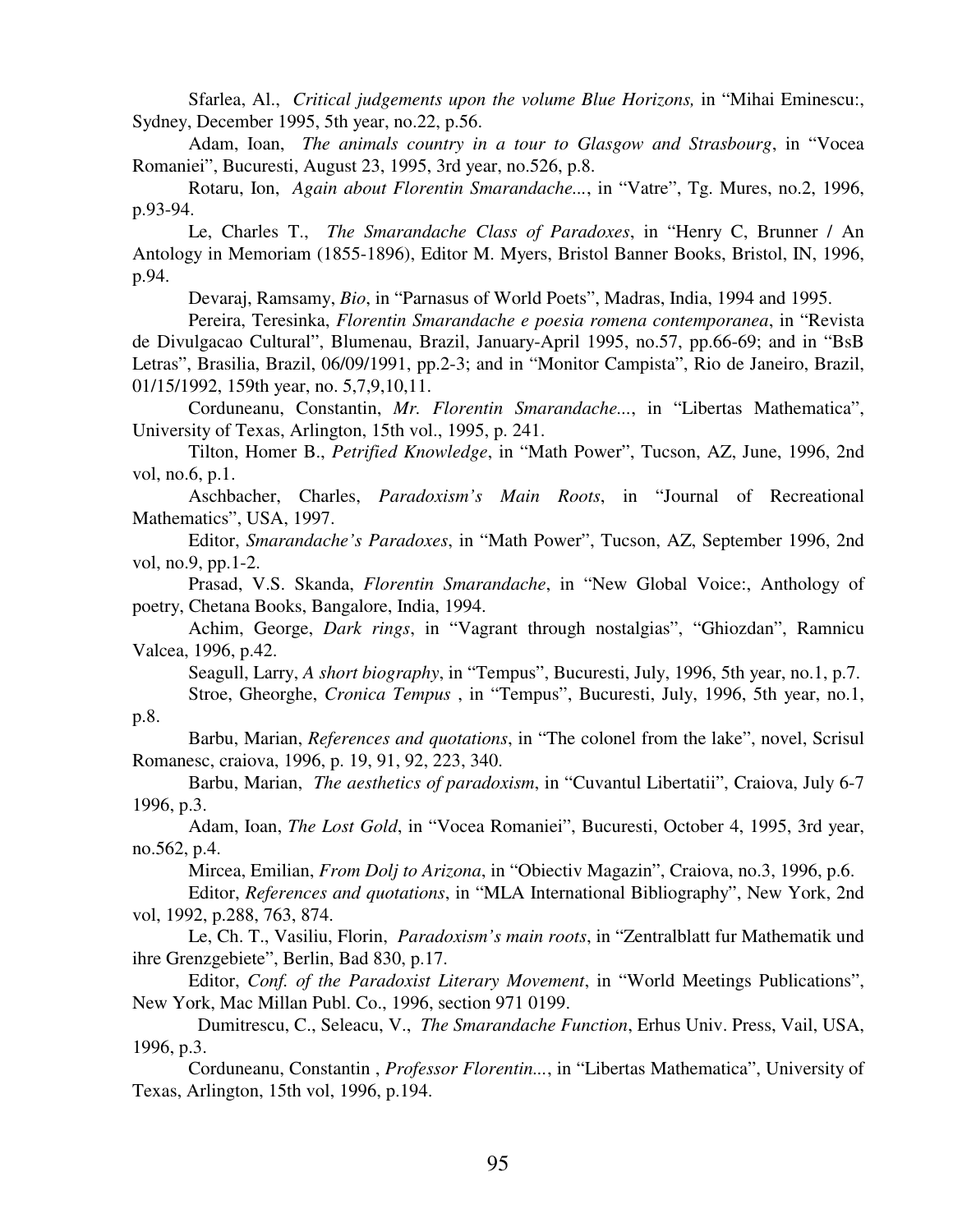Rotaru, Ion, *Paradoxism*, in "Harriet E.P. Spofford/ An Anthology in Memoriam (1853- 1921)", Bristol Banner Books, Bristol, IN, 1996, p.134.

Lungu, Al, *On the paradoxist adventure*, in "Argo", Bonn, no.13, 1996.

 Barbulescu, Radu, Literary History, in "Observator-Munchen", January-June 1996, 9th year, no.1-2, p.53.

 Brumaru, Al.I. , *Interview with Octavian N. Voinoiu*, in "Astra", Brasov, no.244-246, 1996, p.75.

 Vlad, Mihail I., *The Florentin Smarandache Univers*, editor's note at "Emigrant towards Infinity", Macarie, Targoviste, 1996, p.5.

 Ghidirmic, Ovidiu, *The world in one line / or Paradoxism between the theory and the practice of writing*, Dissertation at Faculty of Letters of Craiova, 1997.

 Zitarelli, David E., *The Most Paradoxist Mathematician of the World*, in "Historia Mathematica", PA, USA, 23rd vol, no.4, November 1996, p. 323,457, 494.

 Brenciu, Mircea, *The Aesthetics of Paradoxism*, in "Astra", Brasov, no.7-12, 2nd year, April 1997, p.131.

 Carstoiu, Ada, *Florentin Smarandache, a caressed one of the century end literature*, in "La Grandiflora", Dragasani, 2nd year, no.20, May-June 1997, p.7; and in "Dorul", Norresundby, Denmark, 7th year, no.95, October 1997, p.36.

 Vasile, Geo, *Paradoxism or the drama of automatisms*, in "Luceafarul", Bucuresti, no.17, May 7, 1997, p.7.

 Tomozei, Gheorghe, *Smarandache Function*, in "Kavita India", Bihar, India, 9th vol, nos.1-2, April & October 1996, pp.121-124.

Lungu, Al., *Roads and hollows*, in "Argo", Bonn, no.15, summer solstice, 1997.

 Le, Charles T., *The Smarandache Class of Paradoxes*, in "Journal of Indian Academy of Mathematics", Indore, India, 18th vol, no.1, 1996, p.53-55.

 Traian Ilie, *The writing in Diaspora / Florentin Smarandache (Arizona, USA)*, in "Curierul Romanesc", Bucuresti, 9th year, no.5, May 1997, p.17.

 Ichim Dumitru, *"Paradoxism's Main Roots" by Florin Vasiliu*, a chronicle in "Cuvantul Romanesc", Canada, Mars 1997, p.12.

 Florea, Corneliu, *Titu Popescu - a double anniversary*, in "Jurnalul Liber", Winnipeg, Canada, Spring-Summer 1997, no.25 -26, p.28.

 Brenciu, Mircea, *An exceptional analyze of the Romanians' alienation under totalitarism*, in "Astra", Brasov, 1997, pp.91-92.

 Ichim, Dumitru, *The paradoxology of life and the temptation of the abyss*, in "Roots", Norcross, GA, SUA, 2nd vol, no.13-14, July-August 1998, p.6.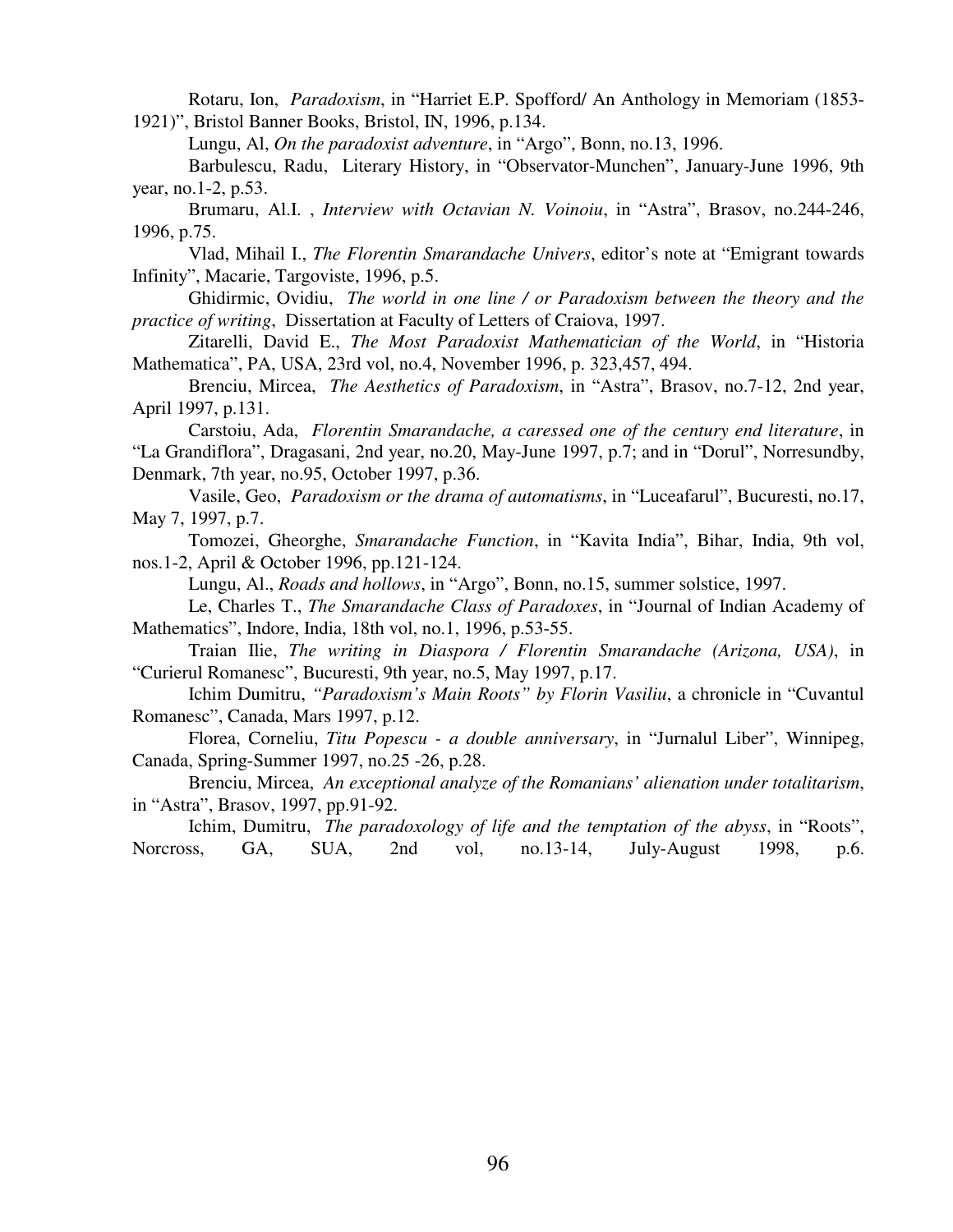#### **BIBLIOGRAPHY**

 Aichelburg, Wolf von, *"On postmodernism"*, in "Euphorion", no.2/1994. Alexandrian, *The Occult Philosophy History*, Bucuresti, Humanitas,1994. Argo, Bonn, no.7/1993. Barbu, Marian, *Paradoxism - a new side of Postmodernism,* a study (in manuscript). Barbu, Marian, *A hidden logos - The Paradoxism*, (in manuscript). Berger, Rene, *The Mutation of the Signs*, Bucuresti, Meridiane, 1978. *Notebooks of critique*, no.3/1993 (issue dedicated to Nichita Stanescu). Camus, Albert, *Sisiph's Myth*, Bucuresti, Editura pentru literatura, 1969. Camus, Michel, *What do you think, Gherasim?*, in "Steaua", no.10-11/1994. Cioran Emil, *The revelations of pain*, Cluj-Napoca, Echinox, 1990. Cioran, Emil, *The sylogisms of bitterness,* Bucuresti, Humanitas, 1992. Chisu, Lucian, *A cactus blooming in the desert*, "Literatorul", no.42/1994. Craciun Gheorghe, *The Challenge goes on. The 80's Generation in theoretic texts*, Vlasie,

#### 1994.

*Dedications to Florentin Smarandache*, Oradea, Abaddaba, 2001.

*Talking with Florentin Smarandache from USA*, in "Mihai Eminescu" magazine, Australia, Sidney, no.7/1993.

 Dufrenne, Michel, *The Phenomenology of the Aesthetic Experience*, 1st and 2nd vol, Bucuresti, Meridiane, 1996.

Eckard, Donald P., *Camille Paglia*, in "Euphorion", no.2/1994.

 Eco, Umberto, *Marginalias and Glosses to "The Name of the Rose"*, in "Secolul 20", no.8-9-10/1983.

 Franck Nicoleta, *A Deafeting and a Victory*, Bucuresti, Humanitas, 1982 (Postface by Dinu C. Giurescu).

 Grigurcu, Gheorghe, *Postmodernism, a corrupted classicism,* in "Euphorion", no.2/1994. Haiku, *Romanian-Japanese Cultural Interferences Magazine.* 

Hartman, Nicolai, *Aesthetics*, Bucuresti, Univers, 1974.

Hoffman, Werner, *The Fundaments of the Modern Art*, 1st, 2nd vol, Meridiane, 1977.

 Ichim, Dumitru, *The Paradoxology of Life and the Temptation of the abyss*, in "Tempus", Bucuresti, no.1/1995.

*Inedit*, La Hulpe, Belgique, no.81/1994.

*Journal des Poetes*, Brussel, Belgique, nov.1993.

 Levenard, J-M, Rotaru, Ion, Skemer, A., *Anthology of the Paradoxist Literary movement"*, Orphyr Univ. Press, Los Angeles, 1993.

 Lupasco, Stephane, *The Dynamic Logic of the Contradictories*, Bucuresti, Ed,. Politica, 1982.

Lyotard, Jean-Francois, *The Postmodern Condition*, Bucuresti, Babel, 1994.

Marcus, Solomon, *The Paradox*, Bucuresti, Albatros, 1984.

 Marinescu, Mircea, *An Oltenian through Arizona..*., in "Universul", North Hollywood, CA, no.199/1993.

 Marino, Adrian, *The Biography of the Idea of Literature*, 1st, 2nd, 3rd vol, Cluj-Napoca, Dacia, 1991, 1992, 1994.

 Micheli, Mario de, *The 20th Century Artistic Avant-Garde,* Meridiane, 1968. Moles, Abraham, *Art and Ordinator*, Bucuresti, Meridiane, 1974.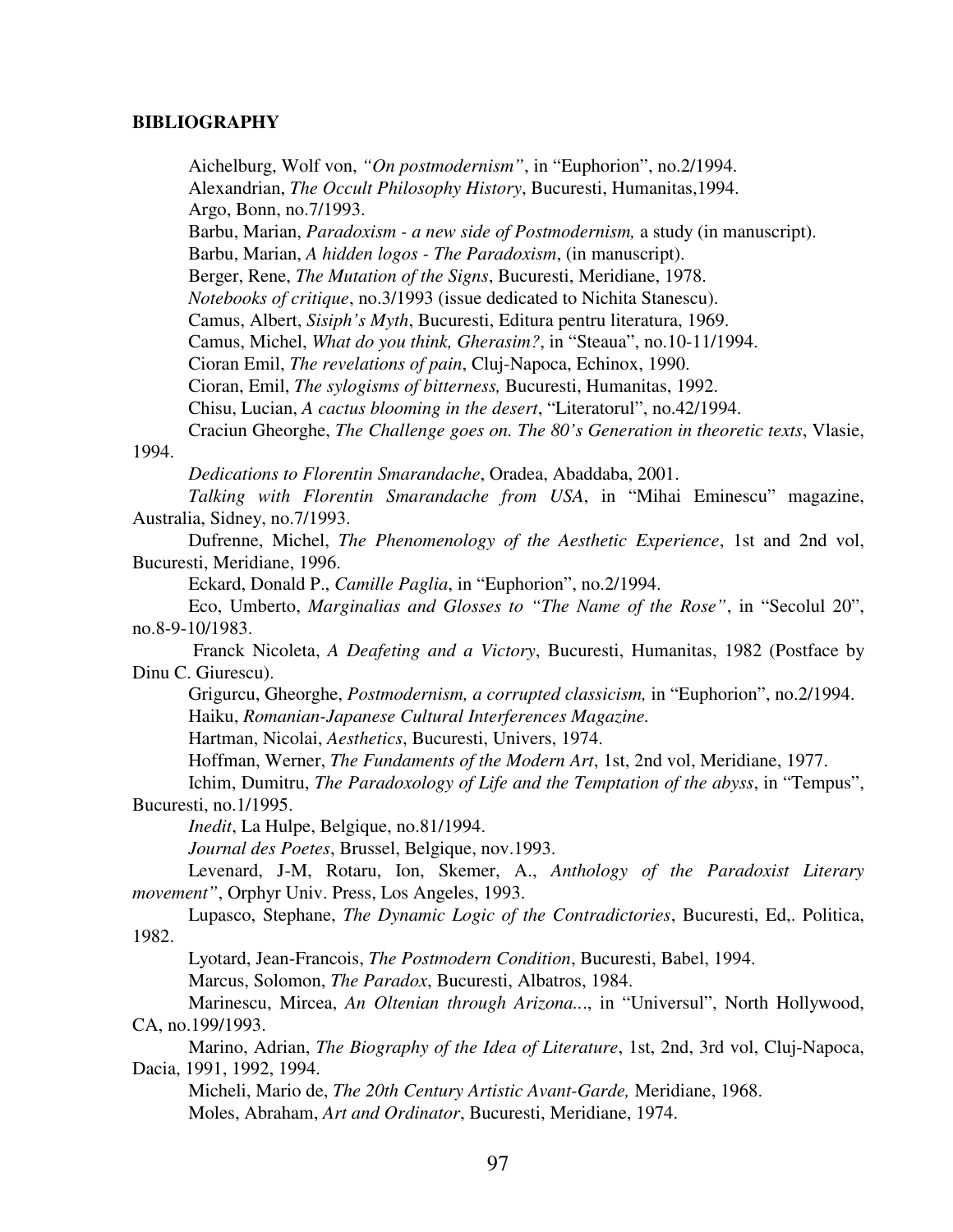Negrici, Eugen, *The Simulacrums of Normality* - serial in "Romania Literara".

 Niculescu, Gheorghe and Smarandache Florentin, *Time for Joking*, Oradea, Abaddaba, 2000.

 Niculescu, Gheorghe and Smarandache Florentin, *Through white and classical late groins,* Oadea, Abaddaba, 2000.

Niculescu, Gheorghe, *Smarandachisms*, Oradea, Abaddaba, 2000.

Nicolescu, Basarab, *Th*é*orèmes Po*é*tiques*, Paris, Edition du Rocher, 1994.

Paleologu, Al. *The Common Sense as a Paradox*, Bucuresti, Cartea Romaneasca, 1972.

Pereira, Teresinka, *L'Antipoesie ou le paradoxisme chez Dennis Kann - conference.* 

 Popa, Constantin M., *The Paradoxist Literary Movement*, essay of critique, Phoenix, Xiquan Publ.House, 1992.

Popescu, Titu, America - *The Paradise of Devil*, in "Steaua", no.6/1994.

Popescu, Titu, *An year as much as a hope - Asylum diary* , Munchen, 1989.

 Portanova, Eduardo, *Smarandache e seu movimento paradoxal*, in "Jornal de Santa catarina", Brasil, no.12/1993.

Rachieru, Adrian, *The Smarandache Avalanche*, in "Banatul", no.4,/1994.

 Rotaru, Ion, *Again about Florentin Smarandache*, preface at Defective Writings (in manuscrtipt).

*Second International Anthology on Paradoxism*, editor: Florentin Smarandache, Oradea, Abaddaba, 2000.

 Simion Eugen, *The defiance of the rethoric - German Journal*, Bucuresti, Cartea Romaneasca, 1985.

Simion, Eugen, *Conversations with Petru Dumitriu*, Iassy, Moldova, 1994.

Smarandache, Florentin, *Formulas for spirit*, Bucuresti, Litera, 1981.

 Smarandache, Florentin, *Sentiments manufactured in the laboratory*, Maroc, Fes, El Kitab, 1982.

Smarandache, Florentin, *Le sens du non-sens*, Maroc, Fes, Artistiques, 1984.

 Smarandache, Florentin, *Antichambres, antipoesies, bizarreries*, France, Caen, Inter-Noreal, 1989.

Smarandache, Florentin, *NonPoems*, Phoenix, Chicago, Xiquan Publishing House, 1992.

 Smarandache, Florentin, *Le Paradoxism: un nouveau mouvement litteraire*, Phoenix, Chicago, Xiquan Publishing House, 1992; French version of the English *NonPoems*, improved and enlarged; volum launched at the International Festival of Poetry, France, Bergerac, June, 1992).

 Smarandache, Florentin, *America - the Paradise of Devil. Emigrant diary*, Aius, Craiova, 1992.

 Smarandache, Florentin, *The Silence's Bell*, Phoenix, Xiquan Publishing House, 1993. Smarandache, Florentin, *NonNovel*, Craiova, Aius, 1993.

Smarandache, Florentin, *Metahistory - theater*, Bucuresti, Doris, 1993.

 Smarandache, Florentin, *Sans moi, que deviendra la po*é*sie?* translated from Romanian by the author, Canada, Quebec, Les Editions de la Tombée, 1993.

Smarandache, Florentin, *Fled... Concentration Camp Diary*, Bucuresti, Tempus, 1994.

Smarandache, Florentin, *I am against myself!*, Targoviste, Macarie, 1994.

 Smarandache, Florentin, *Cupboard-which-hold-many-people-and-drives-alone-on-rails.*, in "Apozitia", Munchen, no.14-15/1992/94.

Smarandache, Florentin, *How I discovered America*, Oradea, Abaddaba, 2000.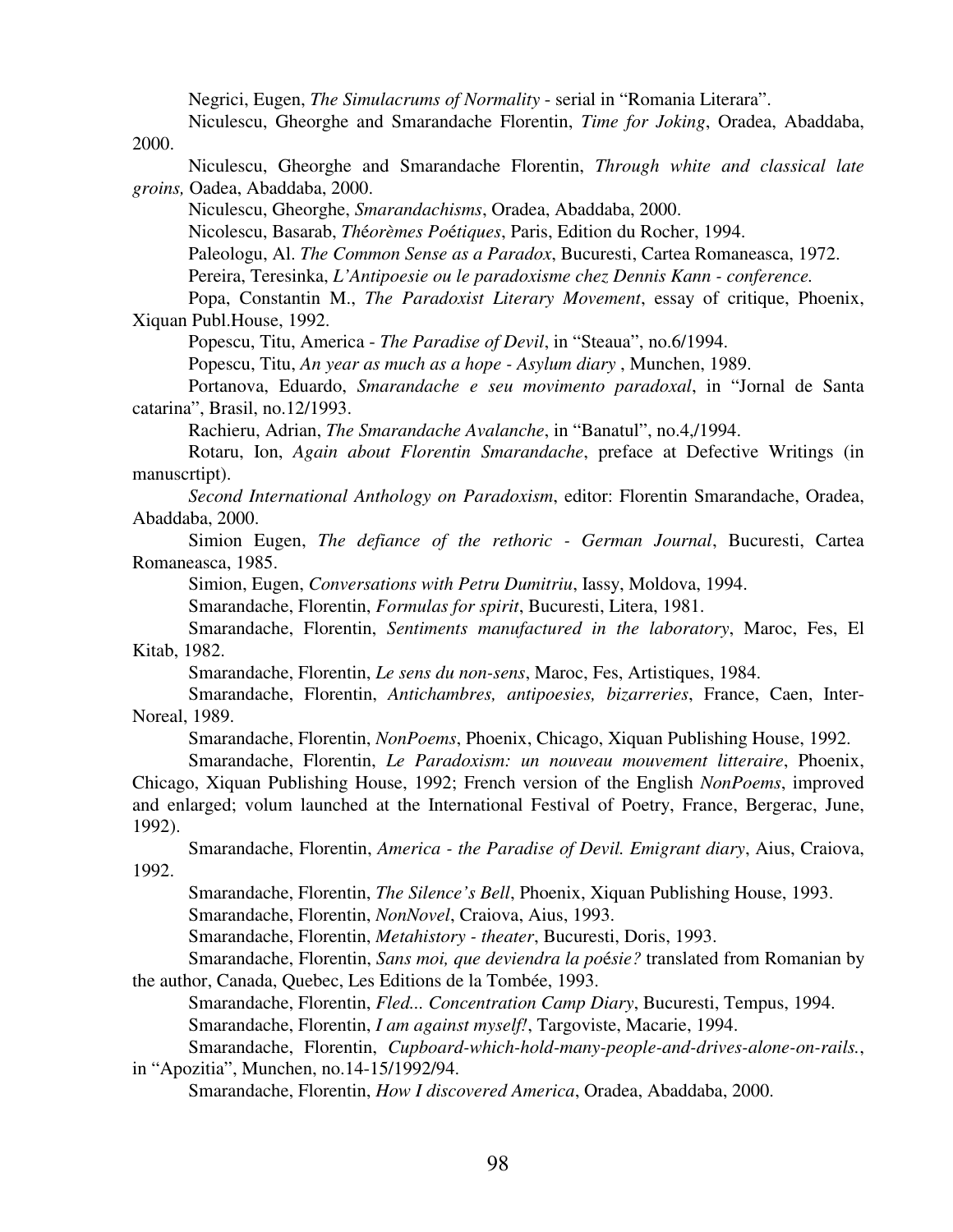Smarandache, Florentin, *Saint Simion Lemnaru* - vulgar prose (in manuscript; Istanbul - Ankara, the concentration camp for refugees, 1988-1989).

Smarandache, Florentin, *Poems from the exile of my soul* (in manuscript).

 Smarandache, Florentin, *Defective Writings* - short prose in the frame of the Paradoxist Literary Movement (in manuscript).

Smarandache, Florentin, *NonDrawings*, (in manuscript).

Smarandache, Florentin, *Correspondence* (in manuscript).

Smarandache, Florentin, *Philosophia Paradoxae* (in manuscript).

Smarandache, Florentin, *Emigrant to Infinity*. American Lines, Targoviste, Macarie, 1996.

 Smarandache, Florentin, *I am against myself,* Craiova, Aius, 1997 and Zamolxis Publishing House, Phoenix Arizona, USA, 1997.

Smarandache, Florentin, *Through tunnels of Words*, Bucuresti, Haiku, 1997.

Smarandache, Florentin, *Defective Writings*, Craiova, Aius, 1997.

Smarandache, Florentin, *Affinities*, translation from the universal lyrics, D, 1998.

Smarandache, Florentin, *Paradoxist Distichs*, University of New Mexico, Gallup Campus,

# 1998, Electronic Publishing.

Smarandache, Florentin, *Ask me that I ask you*, Targoviste, Macarie, 1999.

Smarandache, Florentin, *Teacher in Africa. Moroccan Diary.* Universitatea Chisinau,

## 1999.

Smarandache, Florentin, *Suburb Songs*, Oradea, Abadaba, 2000.

Soffici, Ardengo, *Artistique Meditations*, Bucuresti, Meridiane, 1981.

 Soare, Ion, *A writer of the paradoxes: Florentin Smarandache*, Ramnicu Valcea, Almarom, 1994.

Soare, Ion, *Paradoxism and Postmodernism*, Ramnicu Valcea, Adrianso, 2000.

Solcan, Elvira, *Grotesque and absurd at Urmuz*, in "Jurnalul Literar", 1994-1995.

Stroe, Aurel, interview in "Notebooks of critique", no.1-2/1993.

Sullivan, Scott, *The fiction that pretends to be reality*, in "Romania Literara", no.2/1995.

Vasile, Geo, *Florentin Smarandache: Also the life is late*, in "Meridian", Bucuresti, May

# 20, 1994.

 Variesescu, George Mitiu, Blue Horizons - *Romanian Poets in exile,* anthology of verses, Oradea, Cogito, 1993.

Vasiliu, Florin, *Paradoxism's main roots*, Phoenix, Xiquan Publishing House, 1994.

Vasiliu, Florin, *The Dragon Fly's shaddow*, anthology, Bucuresti, Haike, 1993.

Vasiliu, Florin, *The paradox or the semiotic selfdestruction*, in "Baricada", Mars 29,

1994.

Vatimo, Gianni, *The end of modernity*, Constanta, Pontica, 1993.

Verzeanu, Valentin, *Florentin Smarandache*, in "Clipa", Anaheim, CA, no.117/1993.

 Yan, Emily, *American Poets of the 1990's*, San Francisco, CA, East and West Literary Foundation, 1994.